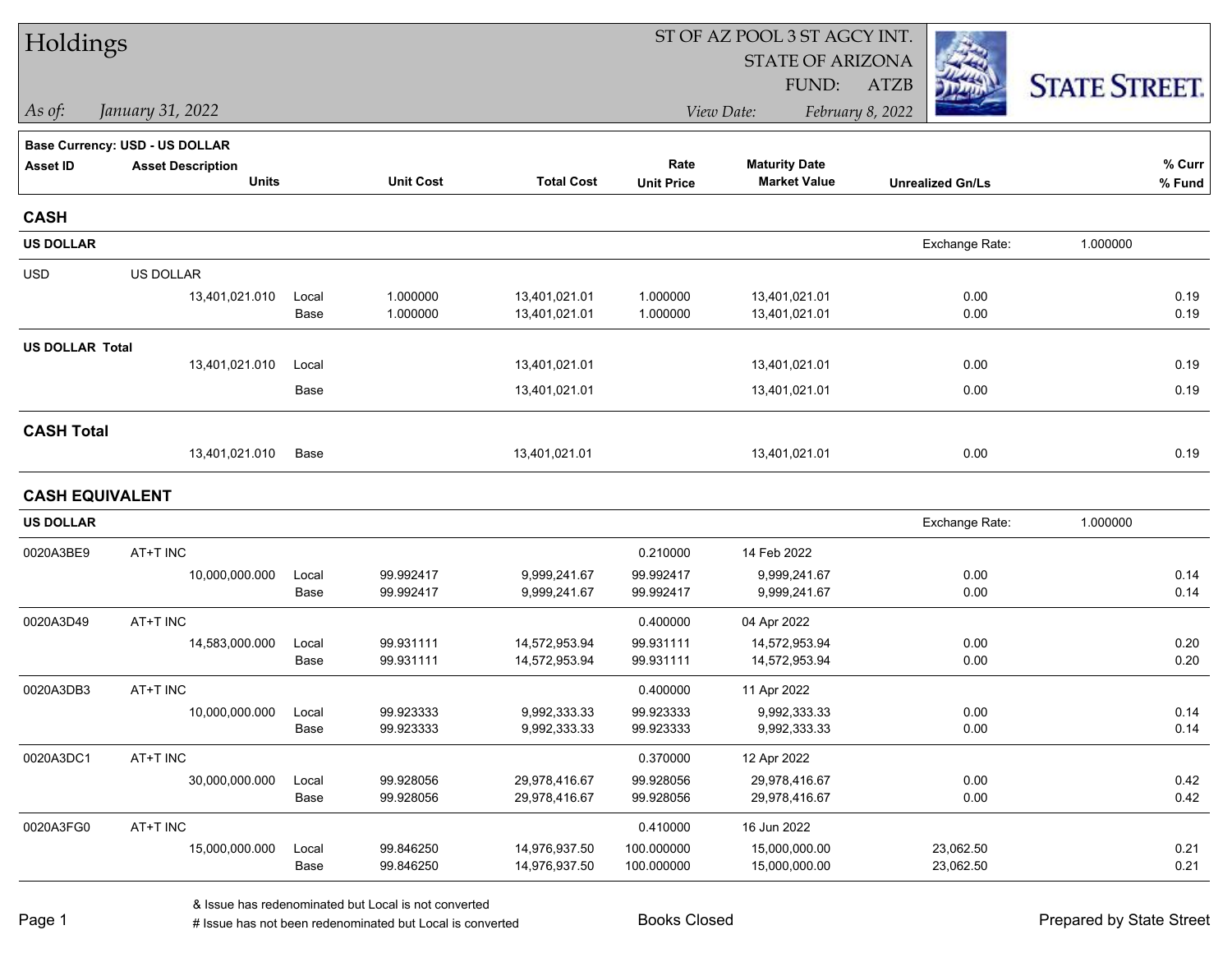| Holdings        |                                                |       |                  |                   |                   |                         |                         |                      |
|-----------------|------------------------------------------------|-------|------------------|-------------------|-------------------|-------------------------|-------------------------|----------------------|
|                 |                                                |       |                  |                   |                   | <b>STATE OF ARIZONA</b> |                         |                      |
|                 |                                                |       |                  |                   |                   | FUND:                   | <b>ATZB</b>             | <b>STATE STREET.</b> |
| As of:          | January 31, 2022                               |       |                  |                   |                   | View Date:              | February 8, 2022        |                      |
|                 | <b>Base Currency: USD - US DOLLAR</b>          |       |                  |                   |                   |                         |                         |                      |
| <b>Asset ID</b> | <b>Asset Description</b>                       |       |                  |                   | Rate              | <b>Maturity Date</b>    |                         | % Curr               |
|                 | <b>Units</b>                                   |       | <b>Unit Cost</b> | <b>Total Cost</b> | <b>Unit Price</b> | <b>Market Value</b>     | <b>Unrealized Gn/Ls</b> | % Fund               |
| 02079QBB9       | ALPHABET INC                                   |       |                  |                   | 0.070000          | 11 Feb 2022             |                         |                      |
|                 | 25,000,000.000                                 | Local | 99.998056        | 24,999,513.89     | 99.998056         | 24,999,513.89           | 0.00                    | 0.35                 |
|                 |                                                | Base  | 99.998056        | 24,999,513.89     | 99.998056         | 24,999,513.89           | 0.00                    | 0.35                 |
| 02079QCB8       | ALPHABET INC                                   |       |                  |                   | 0.080000          | 11 Mar 2022             |                         |                      |
|                 | 50,000,000.000                                 | Local | 99.991556        | 49,995,777.78     | 99.991556         | 49,995,777.78           | 0.00                    | 0.70                 |
|                 |                                                | Base  | 99.991556        | 49,995,777.78     | 99.991556         | 49,995,777.78           | 0.00                    | 0.70                 |
| 02314QBP3       | AMAZON COM INC DISC COML                       |       |                  |                   | 0.060000          | 23 Feb 2022             |                         |                      |
|                 | 25,000,000.000                                 | Local | 99.996333        | 24,999,083.33     | 99.996333         | 24,999,083.33           | 0.00                    | 0.35                 |
|                 |                                                | Base  | 99.996333        | 24,999,083.33     | 99.996333         | 24,999,083.33           | 0.00                    | 0.35                 |
| 02314QDJ5       | AMAZON COM INC DISC COML                       |       |                  |                   | 0.150000          | 18 Apr 2022             |                         |                      |
|                 | 25,000,000.000                                 | Local | 99.968333        | 24,992,083.34     | 99.968333         | 24,992,083.34           | 0.00                    | 0.35                 |
|                 |                                                | Base  | 99.968333        | 24,992,083.34     | 99.968333         | 24,992,083.34           | 0.00                    | 0.35                 |
| 02665WDC2       | AMERICAN HONDA FINANCE SR UNSECURED 01/23 2.05 |       |                  |                   | 2.050000          | 10 Jan 2023             |                         |                      |
|                 | 5,000,000.000                                  | Local | 99.989580        | 4,999,479.02      | 100.991235        | 5,049,561.75            | 50,082.73               | 0.07                 |
|                 |                                                | Base  | 99.989580        | 4,999,479.02      | 100.991235        | 5,049,561.75            | 50,082.73               | 0.07                 |
| 0347M3B11       | ANGLESEA FDG PLC + ANG                         |       |                  |                   | 0.150000          | 01 Feb 2022             |                         |                      |
|                 | 25,000,000.000                                 | Local | 100.000000       | 25,000,000.00     | 100.000000        | 25,000,000.00           | 0.00                    | 0.35                 |
|                 |                                                | Base  | 100.000000       | 25,000,000.00     | 100.000000        | 25,000,000.00           | 0.00                    | 0.35                 |
| 03785EC93       | <b>APPLE INC</b>                               |       |                  |                   | 0.060000          | 09 Mar 2022             |                         |                      |
|                 | 25,000,000.000                                 | Local | 99.994000        | 24,998,500.00     | 99.994000         | 24,998,500.00           | 0.00                    | 0.35                 |
|                 |                                                | Base  | 99.994000        | 24,998,500.00     | 99.994000         | 24,998,500.00           | 0.00                    | 0.35                 |
| 05253CBJ4       | <b>AUST + NEW ZEA</b>                          |       |                  |                   | 0.140000          | 18 Feb 2022             |                         |                      |
|                 | 10,000,000.000                                 | Local | 99.993389        | 9,999,338.89      | 99.993389         | 9,999,338.89            | 0.00                    | 0.14                 |
|                 |                                                | Base  | 99.993389        | 9,999,338.89      | 99.993389         | 9,999,338.89            | 0.00                    | 0.14                 |
| 05253CDM5       | AUST + NEW ZEA                                 |       |                  |                   | 0.250000          | 21 Apr 2022             |                         |                      |
|                 | 25,000,000.000                                 | Local | 99.945139        | 24,986,284.72     | 99.945139         | 24,986,284.72           | 0.00                    | 0.35                 |
|                 |                                                | Base  | 99.945139        | 24,986,284.72     | 99.945139         | 24,986,284.72           | 0.00                    | 0.35                 |
| 05333UB74       | AUTOZONE INC.                                  |       |                  |                   | 0.155000          | 07 Feb 2022             |                         |                      |
|                 | 25,000,000.000                                 | Local | 99.997417        | 24,999,354.17     | 99.997417         | 24,999,354.17           | 0.00                    | 0.35                 |
|                 |                                                | Base  | 99.997417        | 24,999,354.17     | 99.997417         | 24,999,354.17           | 0.00                    | 0.35                 |

 $\overline{\phantom{0}}$ 

 $\overline{\phantom{0}}$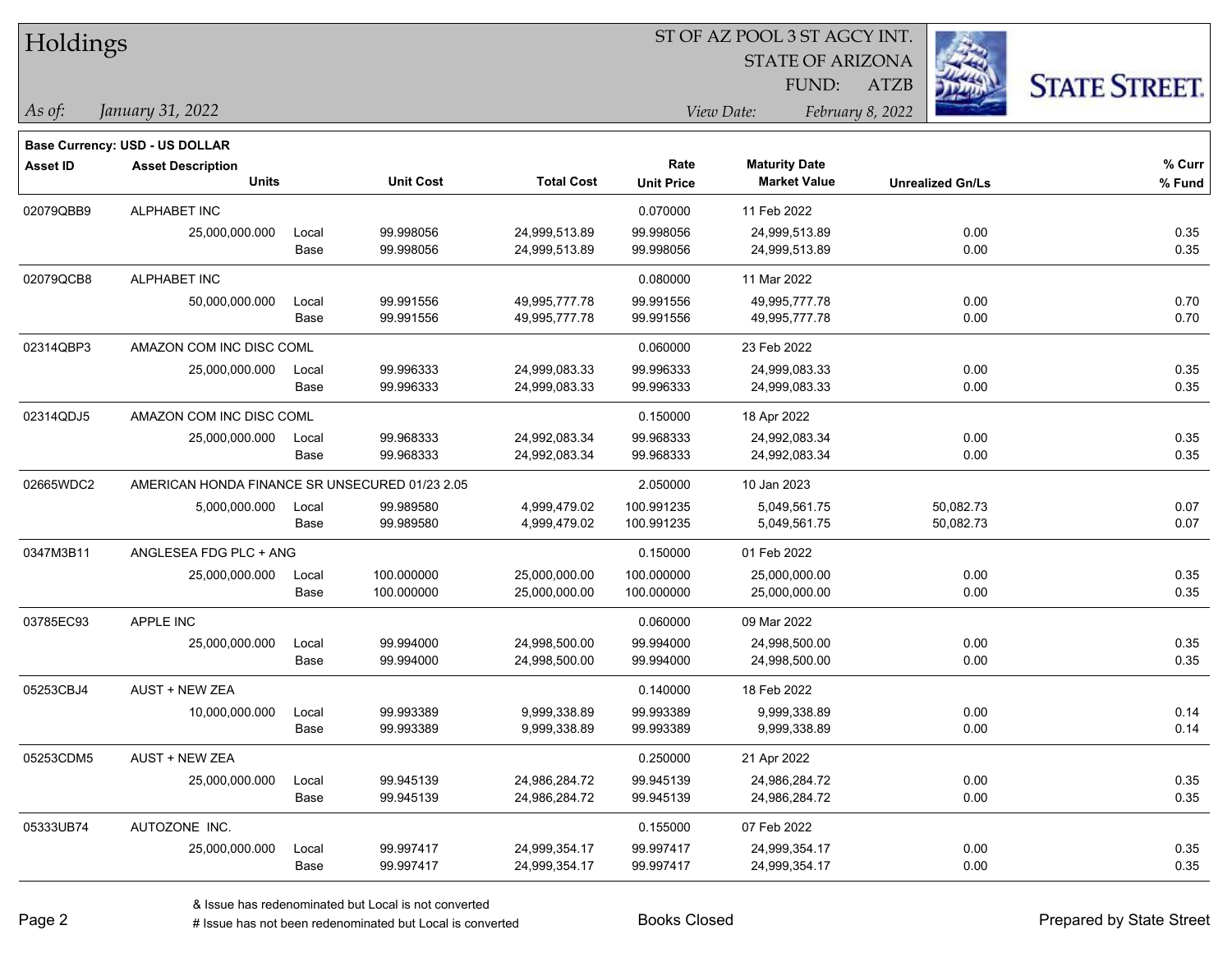| Holdings        |                                       |       |                  | ST OF AZ POOL 3 ST AGCY INT. |                   |                                |                         |                      |  |  |  |
|-----------------|---------------------------------------|-------|------------------|------------------------------|-------------------|--------------------------------|-------------------------|----------------------|--|--|--|
|                 |                                       |       |                  |                              |                   | <b>STATE OF ARIZONA</b>        |                         |                      |  |  |  |
|                 |                                       |       |                  |                              |                   | FUND:                          | <b>ATZB</b>             | <b>STATE STREET.</b> |  |  |  |
| As of:          | January 31, 2022                      |       |                  |                              |                   | View Date:<br>February 8, 2022 |                         |                      |  |  |  |
|                 | <b>Base Currency: USD - US DOLLAR</b> |       |                  |                              |                   |                                |                         |                      |  |  |  |
| <b>Asset ID</b> | <b>Asset Description</b>              |       |                  |                              | Rate              | <b>Maturity Date</b>           |                         | % Curr               |  |  |  |
|                 | <b>Units</b>                          |       | <b>Unit Cost</b> | <b>Total Cost</b>            | <b>Unit Price</b> | <b>Market Value</b>            | <b>Unrealized Gn/Ls</b> | % Fund               |  |  |  |
| 05333UB74       | AUTOZONE INC.                         |       |                  |                              | 0.160000          | 07 Feb 2022                    |                         |                      |  |  |  |
|                 | 25,000,000.000                        | Local | 99.997333        | 24,999,333.33                | 99.997333         | 24,999,333.33                  | 0.00                    | 0.35                 |  |  |  |
|                 |                                       | Base  | 99.997333        | 24,999,333.33                | 99.997333         | 24,999,333.33                  | 0.00                    | 0.35                 |  |  |  |
| 06367CFG7       | <b>BANK OF MONTREAL</b>               |       |                  |                              | 0.220000          | 18 May 2022                    |                         |                      |  |  |  |
|                 | 10,000,000.000                        | Local | 100.000000       | 10,000,000.00                | 99.982512         | 9,998,251.20                   | $-1,748.80$             | 0.14                 |  |  |  |
|                 |                                       | Base  | 100.000000       | 10,000,000.00                | 99.982512         | 9,998,251.20                   | $-1,748.80$             | 0.14                 |  |  |  |
| 06367CJQ1       | <b>BANK OF MONTREAL</b>               |       |                  |                              | 0.200000          | 02 Sep 2022                    |                         |                      |  |  |  |
|                 | 10,000,000.000                        | Local | 100.000000       | 10,000,000.00                | 99.976000         | 9,997,600.00                   | $-2,400.00$             | 0.14                 |  |  |  |
|                 |                                       | Base  | 100.000000       | 10,000,000.00                | 99.976000         | 9,997,600.00                   | $-2,400.00$             | 0.14                 |  |  |  |
| 06417KCB3       | <b>BANK OF NOVA SCOTIA/THE</b>        |       |                  |                              | 0.210000          | 11 Mar 2022                    |                         |                      |  |  |  |
|                 | 50,000,000.000                        | Local | 99.977833        | 49,988,916.67                | 99.977833         | 49,988,916.67                  | 0.00                    | 0.70                 |  |  |  |
|                 |                                       | Base  | 99.977833        | 49,988,916.67                | 99.977833         | 49,988,916.67                  | 0.00                    | 0.70                 |  |  |  |
| 06417KDN6       | <b>BANK OF NOVA SCOTIA/THE</b>        |       |                  |                              | 0.200000          | 22 Apr 2022                    |                         |                      |  |  |  |
|                 | 25,000,000.000                        | Local | 99.955556        | 24,988,888.89                | 99.955556         | 24,988,888.89                  | 0.00                    | 0.35                 |  |  |  |
|                 |                                       | Base  | 99.955556        | 24,988,888.89                | 99.955556         | 24,988,888.89                  | 0.00                    | 0.35                 |  |  |  |
| 06417KEA3       | BANK OF NOVA SCOTIA/THE               |       |                  |                              | 0.200000          | 10 May 2022                    |                         |                      |  |  |  |
|                 | 14,000,000.000                        | Local | 99.945556        | 13,992,377.78                | 99.931672         | 13,990,434.08                  | $-1,943.70$             | 0.20                 |  |  |  |
|                 |                                       | Base  | 99.945556        | 13,992,377.78                | 99.931672         | 13,990,434.08                  | $-1,943.70$             | 0.20                 |  |  |  |
| 06417KF20       | <b>BANK OF NOVA SCOTIA/THE</b>        |       |                  |                              | 0.160000          | 02 Jun 2022                    |                         |                      |  |  |  |
|                 | 25,000,000.000                        | Local | 99.946222        | 24,986,555.55                | 99.893789         | 24,973,447.25                  | $-13,108.30$            | 0.35                 |  |  |  |
|                 |                                       | Base  | 99.946222        | 24,986,555.55                | 99.893789         | 24,973,447.25                  | $-13,108.30$            | 0.35                 |  |  |  |
| 06742XXV4       | <b>BARCLAYS BK PLC</b>                |       |                  |                              | 0.310000          | 24 May 2022                    |                         |                      |  |  |  |
|                 | 25,000,000.000                        | Local | 99.903556        | 24,975,888.89                | 99.888311         | 24,972,077.75                  | $-3,811.14$             | 0.35                 |  |  |  |
|                 |                                       | Base  | 99.903556        | 24,975,888.89                | 99.888311         | 24,972,077.75                  | $-3,811.14$             | 0.35                 |  |  |  |
| 06742XZM2       | <b>BARCLAYS BK PLC</b>                |       |                  |                              | 0.210000          | 14 Apr 2022                    |                         |                      |  |  |  |
|                 | 25,000,000.000                        | Local | 99.958000        | 24,989,500.00                | 99.958000         | 24,989,500.00                  | 0.00                    | 0.35                 |  |  |  |
|                 |                                       | Base  | 99.958000        | 24,989,500.00                | 99.958000         | 24,989,500.00                  | 0.00                    | 0.35                 |  |  |  |
| 07010KB80       | <b>BASIN ELEC PWR COOP</b>            |       |                  |                              | 0.140000          | 08 Feb 2022                    |                         |                      |  |  |  |
|                 | 15,000,000.000                        | Local | 99.997278        | 14,999,591.67                | 99.997278         | 14,999,591.67                  | 0.00                    | 0.21                 |  |  |  |
|                 |                                       | Base  | 99.997278        | 14,999,591.67                | 99.997278         | 14,999,591.67                  | 0.00                    | 0.21                 |  |  |  |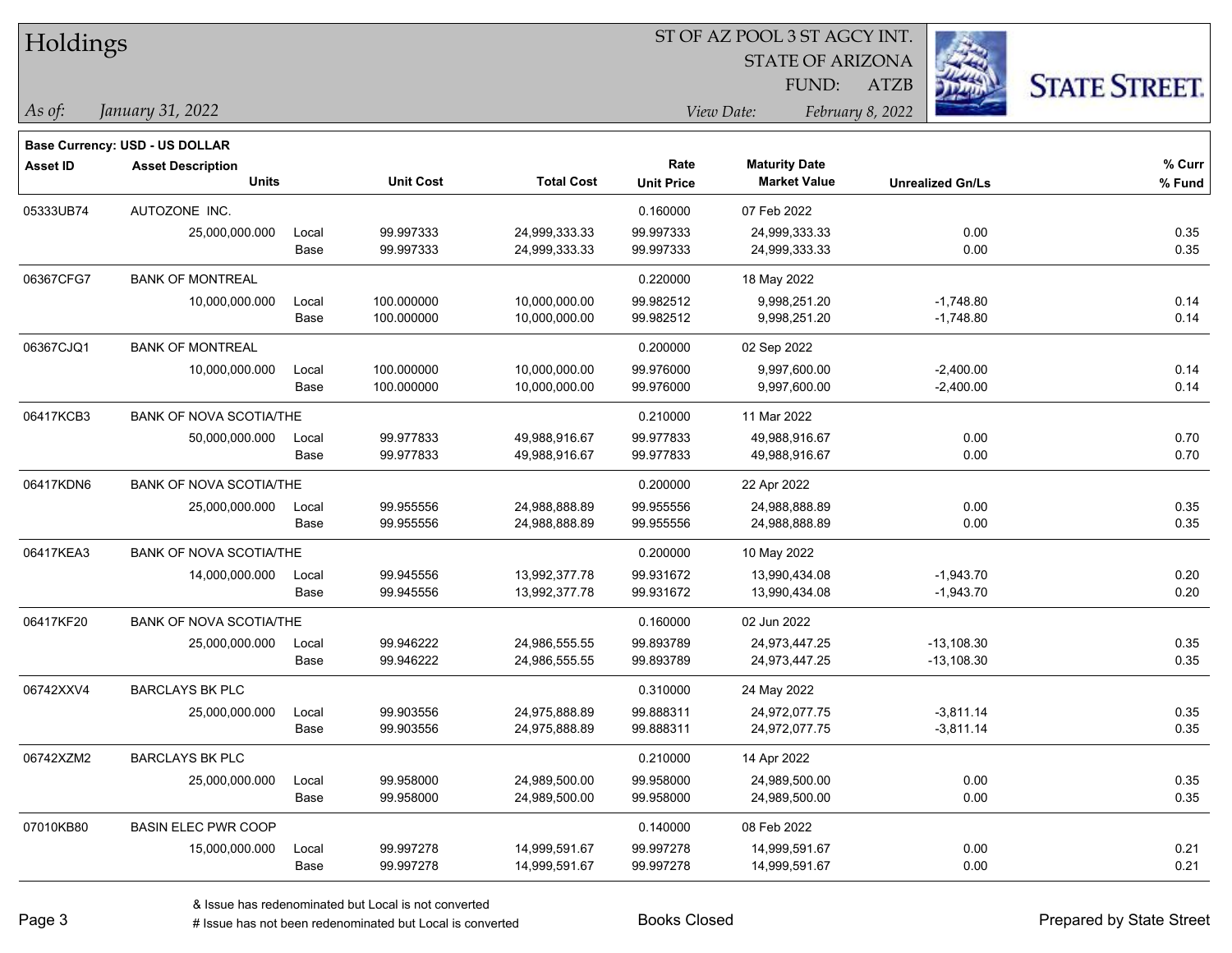| Holdings        |                                                            |       |                  |                   | ST OF AZ POOL 3 ST AGCY INT.<br><b>STATE OF ARIZONA</b> |                      |                         |                      |  |  |
|-----------------|------------------------------------------------------------|-------|------------------|-------------------|---------------------------------------------------------|----------------------|-------------------------|----------------------|--|--|
|                 |                                                            |       |                  |                   |                                                         | FUND:                | <b>ATZB</b>             |                      |  |  |
| As of:          | January 31, 2022                                           |       |                  |                   |                                                         | View Date:           | February 8, 2022        | <b>STATE STREET.</b> |  |  |
|                 |                                                            |       |                  |                   |                                                         |                      |                         |                      |  |  |
| <b>Asset ID</b> | Base Currency: USD - US DOLLAR<br><b>Asset Description</b> |       |                  |                   | Rate                                                    | <b>Maturity Date</b> |                         | % Curr               |  |  |
|                 | <b>Units</b>                                               |       | <b>Unit Cost</b> | <b>Total Cost</b> | <b>Unit Price</b>                                       | <b>Market Value</b>  | <b>Unrealized Gn/Ls</b> | % Fund               |  |  |
| 07644BFF4       | BEDFORD ROW FDG CORP                                       |       |                  |                   | 0.270000                                                | 15 Jun 2022          |                         |                      |  |  |
|                 | 20,000,000.000                                             | Local | 99.899500        | 19,979,900.00     | 99.876050                                               | 19,975,210.00        | $-4,690.00$             | 0.28                 |  |  |
|                 |                                                            | Base  | 99.899500        | 19,979,900.00     | 99.876050                                               | 19,975,210.00        | $-4,690.00$             | 0.28                 |  |  |
| 13608BBA1       | <b>CANADIAN IMPERIAL BK</b>                                |       |                  |                   | 0.070000                                                | 10 Feb 2022          |                         |                      |  |  |
|                 | 20,000,000.000                                             | Local | 99.998250        | 19,999,650.00     | 99.998250                                               | 19,999,650.00        | 0.00                    | 0.28                 |  |  |
|                 |                                                            | Base  | 99.998250        | 19,999,650.00     | 99.998250                                               | 19,999,650.00        | 0.00                    | 0.28                 |  |  |
| 13608BG57       | <b>CANADIAN IMPERIAL BK</b>                                |       |                  |                   | 0.180000                                                | 05 Jul 2022          |                         |                      |  |  |
|                 | 25,000,000.000                                             | Local | 99.923000        | 24,980,750.00     | 99.803222                                               | 24,950,805.50        | -29,944.50              | 0.35                 |  |  |
|                 |                                                            | Base  | 99.923000        | 24,980,750.00     | 99.803222                                               | 24,950,805.50        | $-29,944.50$            | 0.35                 |  |  |
| 13608BK37       | CANADIAN IMPERIAL BK                                       |       |                  |                   | 0.440000                                                | 03 Oct 2022          |                         |                      |  |  |
|                 | 25,000,000.000                                             | Local | 99.701778        | 24,925,444.44     | 99.680000                                               | 24,920,000.00        | $-5,444.44$             | 0.35                 |  |  |
|                 |                                                            | Base  | 99.701778        | 24,925,444.44     | 99.680000                                               | 24,920,000.00        | $-5,444.44$             | 0.35                 |  |  |
| 138994009       | CANTOR FITZGERALD REPO REPO                                |       |                  |                   | 0.030000                                                | 01 Feb 2022          |                         |                      |  |  |
|                 | 400,000,000.000                                            | Local | 100.000000       | 400,000,000.00    | 100.000000                                              | 400,000,000.00       | 0.00                    | 5.58                 |  |  |
|                 |                                                            | Base  | 100.000000       | 400,000,000.00    | 100.000000                                              | 400,000,000.00       | 0.00                    | 5.58                 |  |  |
| 138994009       | CANTOR FITZGERALD REPO REPO                                |       |                  |                   | 0.300000                                                | 01 Feb 2022          |                         |                      |  |  |
|                 | 20,000,000.000                                             | Local | 100.000000       | 20,000,000.00     | 100.000000                                              | 20,000,000.00        | 0.00                    | 0.28                 |  |  |
|                 |                                                            | Base  | 100.000000       | 20,000,000.00     | 100.000000                                              | 20,000,000.00        | 0.00                    | 0.28                 |  |  |
| 138994009       | CANTOR FITZGERALD REPO REPO                                |       |                  |                   | 0.320000                                                | 01 Feb 2022          |                         |                      |  |  |
|                 | 10,000,000.000                                             | Local | 100.000000       | 10,000,000.00     | 100.000000                                              | 10,000,000.00        | 0.00                    | 0.14                 |  |  |
|                 |                                                            | Base  | 100.000000       | 10,000,000.00     | 100.000000                                              | 10,000,000.00        | 0.00                    | 0.14                 |  |  |
| 138994009       | CANTOR FITZGERALD REPO REPO                                |       |                  |                   | 0.200000                                                | 04 Feb 2022          |                         |                      |  |  |
|                 | 15,000,000.000                                             | Local | 100.000000       | 15,000,000.00     | 100.000000                                              | 15,000,000.00        | 0.00                    | 0.21                 |  |  |
|                 |                                                            | Base  | 100.000000       | 15,000,000.00     | 100.000000                                              | 15,000,000.00        | 0.00                    | 0.21                 |  |  |
| 138994009       | CANTOR FITZGERALD REPO REPO                                |       |                  |                   | 0.300000                                                | 07 Feb 2022          |                         |                      |  |  |
|                 | 18,000,000.000                                             | Local | 100.000000       | 18,000,000.00     | 100.000000                                              | 18,000,000.00        | 0.00                    | 0.25                 |  |  |
|                 |                                                            | Base  | 100.000000       | 18,000,000.00     | 100.000000                                              | 18,000,000.00        | 0.00                    | 0.25                 |  |  |
| 138994009       | CANTOR FITZGERALD REPO REPO                                |       |                  |                   | 0.200000                                                | 11 Feb 2022          |                         |                      |  |  |
|                 | 40,000,000.000                                             | Local | 100.000000       | 40,000,000.00     | 100.000000                                              | 40,000,000.00        | 0.00                    | 0.56                 |  |  |
|                 |                                                            | Base  | 100.000000       | 40,000,000.00     | 100.000000                                              | 40,000,000.00        | 0.00                    | 0.56                 |  |  |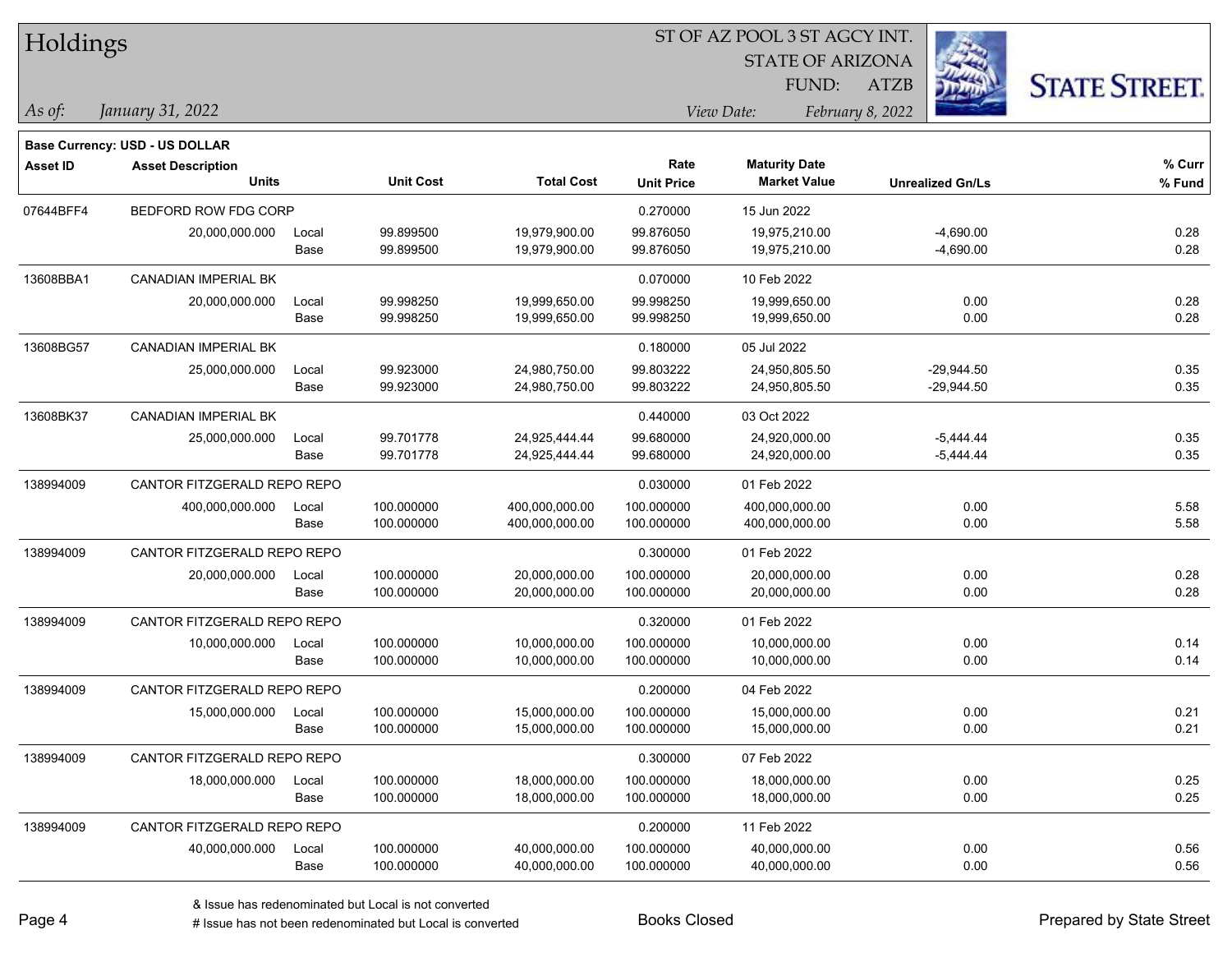| Holdings        |                                                                   |       |                  |                   | ST OF AZ POOL 3 ST AGCY INT. |                         |                  |                         |                      |  |
|-----------------|-------------------------------------------------------------------|-------|------------------|-------------------|------------------------------|-------------------------|------------------|-------------------------|----------------------|--|
|                 |                                                                   |       |                  |                   |                              | <b>STATE OF ARIZONA</b> |                  |                         |                      |  |
|                 |                                                                   |       |                  |                   |                              | FUND:                   | <b>ATZB</b>      |                         | <b>STATE STREET.</b> |  |
| $\vert$ As of:  | January 31, 2022                                                  |       |                  |                   |                              | View Date:              | February 8, 2022 |                         |                      |  |
|                 |                                                                   |       |                  |                   |                              |                         |                  |                         |                      |  |
| <b>Asset ID</b> | <b>Base Currency: USD - US DOLLAR</b><br><b>Asset Description</b> |       |                  |                   | Rate                         | <b>Maturity Date</b>    |                  |                         | % Curr               |  |
|                 | <b>Units</b>                                                      |       | <b>Unit Cost</b> | <b>Total Cost</b> | <b>Unit Price</b>            | <b>Market Value</b>     |                  | <b>Unrealized Gn/Ls</b> | % Fund               |  |
| 138994009       | CANTOR FITZGERALD REPO REPO                                       |       |                  |                   | 0.200000                     | 28 Feb 2022             |                  |                         |                      |  |
|                 | 14,000,000.000                                                    | Local | 100.000000       | 14,000,000.00     | 100.000000                   | 14,000,000.00           |                  | 0.00                    | 0.20                 |  |
|                 |                                                                   | Base  | 100.000000       | 14,000,000.00     | 100.000000                   | 14,000,000.00           |                  | 0.00                    | 0.20                 |  |
| 138994009       | CANTOR FITZGERALD REPO REPO                                       |       |                  |                   | 0.320000                     | 19 Apr 2022             |                  |                         |                      |  |
|                 | 10,000,000.000                                                    | Local | 100.000000       | 10,000,000.00     | 100.000000                   | 10,000,000.00           |                  | 0.00                    | 0.14                 |  |
|                 |                                                                   | Base  | 100.000000       | 10,000,000.00     | 100.000000                   | 10,000,000.00           |                  | 0.00                    | 0.14                 |  |
| 138994009       | CANTOR FITZGERALD REPO REPO                                       |       |                  |                   | 0.380000                     | 27 Apr 2022             |                  |                         |                      |  |
|                 | 20,000,000.000                                                    | Local | 100.000000       | 20,000,000.00     | 100.000000                   | 20,000,000.00           |                  | 0.00                    | 0.28                 |  |
|                 |                                                                   | Base  | 100.000000       | 20,000,000.00     | 100.000000                   | 20,000,000.00           |                  | 0.00                    | 0.28                 |  |
| 17327BKQ7       | CITIGROUP GLOBAL MKTS INC S                                       |       |                  |                   | 0.260000                     | 24 Oct 2022             |                  |                         |                      |  |
|                 | 10,000,000.000                                                    | Local | 99.808611        | 9,980,861.11      | 99.466319                    | 9,946,631.90            |                  | $-34,229.21$            | 0.14                 |  |
|                 |                                                                   | Base  | 99.808611        | 9,980,861.11      | 99.466319                    | 9,946,631.90            |                  | $-34,229.21$            | 0.14                 |  |
| 18905MCE7       | <b>CLOROX COMPANY THE</b>                                         |       |                  |                   | 0.210000                     | 14 Mar 2022             |                  |                         |                      |  |
|                 | 15,000,000.000                                                    | Local | 99.976083        | 14,996,412.50     | 99.976083                    | 14,996,412.50           |                  | 0.00                    | 0.21                 |  |
|                 |                                                                   | Base  | 99.976083        | 14,996,412.50     | 99.976083                    | 14,996,412.50           |                  | 0.00                    | 0.21                 |  |
| 19121BC80       | COCA COLA COMPANY                                                 |       |                  |                   | 0.080000                     | 08 Mar 2022             |                  |                         |                      |  |
|                 | 8,000,000.000                                                     | Local | 99.992222        | 7,999,377.78      | 99.992222                    | 7,999,377.78            |                  | 0.00                    | 0.11                 |  |
|                 |                                                                   | Base  | 99.992222        | 7,999,377.78      | 99.992222                    | 7,999,377.78            |                  | 0.00                    | 0.11                 |  |
| 19121BH10       | COCA COLA COMPANY                                                 |       |                  |                   | 0.120000                     | 01 Aug 2022             |                  |                         |                      |  |
|                 | 10,000,000.000                                                    | Local | 99.939667        | 9,993,966.67      | 99.818497                    | 9,981,849.70            |                  | $-12,116.97$            | 0.14                 |  |
|                 |                                                                   | Base  | 99.939667        | 9,993,966.67      | 99.818497                    | 9,981,849.70            |                  | $-12,116.97$            | 0.14                 |  |
| 19121BJD2       | COCA COLA COMPANY                                                 |       |                  |                   | 0.110000                     | 13 Sep 2022             |                  |                         |                      |  |
|                 | 40,000,000.000                                                    | Local | 99.931556        | 39,972,622.22     | 99.650500                    | 39,860,200.00           |                  | $-112,422.22$           | 0.56                 |  |
|                 |                                                                   | Base  | 99.931556        | 39,972,622.22     | 99.650500                    | 39,860,200.00           |                  | $-112,422.22$           | 0.56                 |  |
| 22599G006       | <b>CREDIT AGRICOLE REPO REPO</b>                                  |       |                  |                   | 0.030000                     | 01 Feb 2022             |                  |                         |                      |  |
|                 | 141,192,108.080                                                   | Local | 100.000000       | 141,192,108.08    | 100.000000                   | 141,192,108.08          |                  | 0.00                    | 1.97                 |  |
|                 |                                                                   | Base  | 100.000000       | 141,192,108.08    | 100.000000                   | 141,192,108.08          |                  | 0.00                    | 1.97                 |  |
| 2546R3DL5       | DISNEY (WALT) CO THE                                              |       |                  |                   | 0.240000                     | 20 Apr 2022             |                  |                         |                      |  |
|                 | 8,000,000.000                                                     | Local | 99.948000        | 7,995,840.00      | 99.948000                    | 7,995,840.00            |                  | 0.00                    | 0.11                 |  |
|                 |                                                                   | Base  | 99.948000        | 7,995,840.00      | 99.948000                    | 7,995,840.00            |                  | 0.00                    | 0.11                 |  |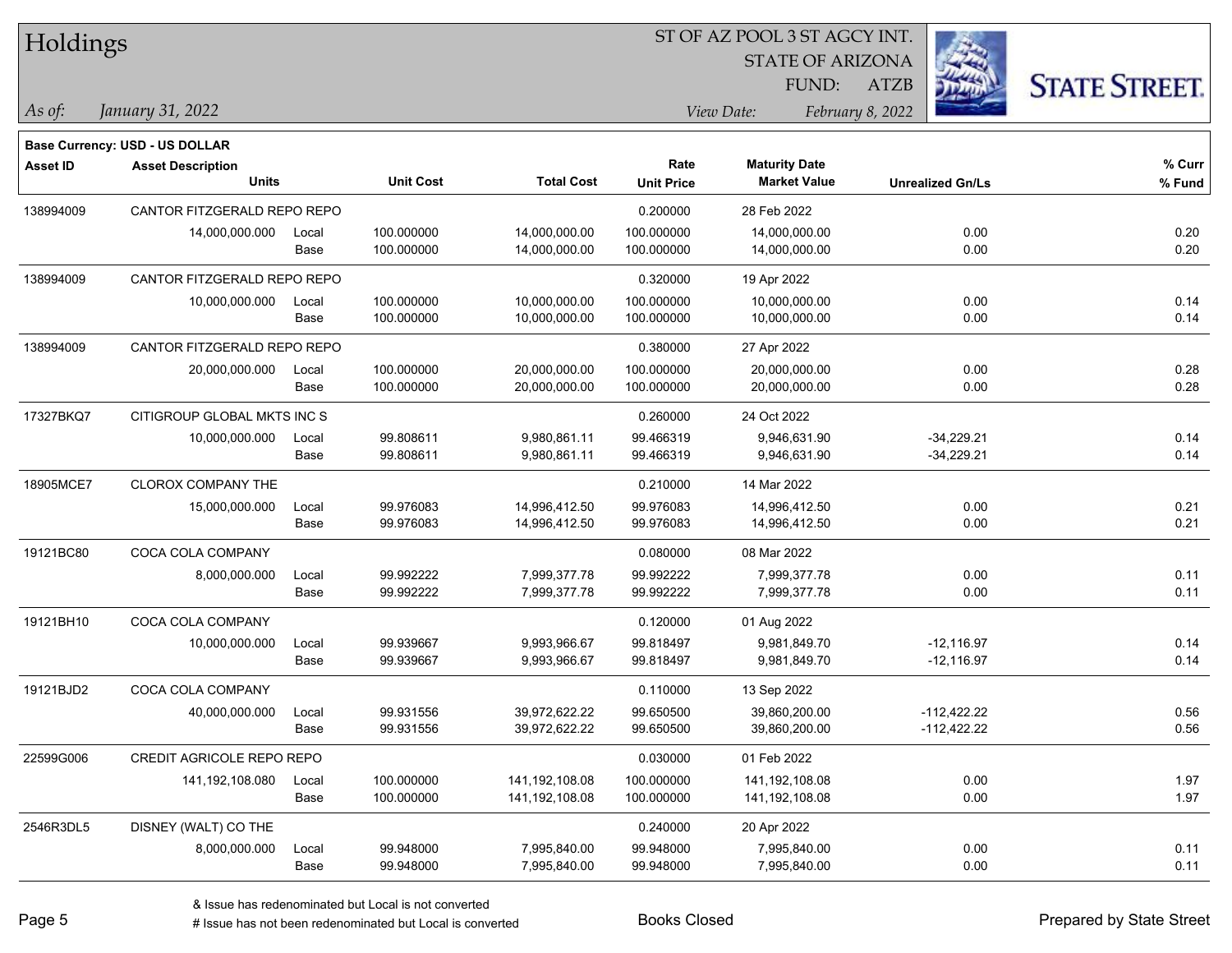| Holdings        |                                       |       |                  | ST OF AZ POOL 3 ST AGCY INT. |                   |                         |                         |                      |  |  |  |
|-----------------|---------------------------------------|-------|------------------|------------------------------|-------------------|-------------------------|-------------------------|----------------------|--|--|--|
|                 |                                       |       |                  |                              |                   | <b>STATE OF ARIZONA</b> |                         |                      |  |  |  |
|                 |                                       |       |                  |                              |                   | FUND:                   | <b>ATZB</b>             | <b>STATE STREET.</b> |  |  |  |
| As of:          | January 31, 2022                      |       |                  |                              |                   | View Date:              | February 8, 2022        |                      |  |  |  |
|                 | <b>Base Currency: USD - US DOLLAR</b> |       |                  |                              |                   |                         |                         |                      |  |  |  |
| <b>Asset ID</b> | <b>Asset Description</b>              |       |                  |                              | Rate              | <b>Maturity Date</b>    |                         | % Curr               |  |  |  |
|                 | <b>Units</b>                          |       | <b>Unit Cost</b> | <b>Total Cost</b>            | <b>Unit Price</b> | <b>Market Value</b>     | <b>Unrealized Gn/Ls</b> | % Fund               |  |  |  |
| 2546R3DV3       | DISNEY (WALT) CO THE                  |       |                  |                              | 0.270000          | 29 Apr 2022             |                         |                      |  |  |  |
|                 | 10,000,000.000                        | Local | 99.934750        | 9,993,475.00                 | 99.934750         | 9,993,475.00            | 0.00                    | 0.14                 |  |  |  |
|                 |                                       | Base  | 99.934750        | 9,993,475.00                 | 99.934750         | 9,993,475.00            | 0.00                    | 0.14                 |  |  |  |
| 2546R3FW9       | DISNEY (WALT) CO THE                  |       |                  |                              | 0.210000          | 30 Jun 2022             |                         |                      |  |  |  |
|                 | 20,000,000.000                        | Local | 99.913083        | 19,982,616.67                | 99.827408         | 19,965,481.60           | $-17,135.07$            | 0.28                 |  |  |  |
|                 |                                       | Base  | 99.913083        | 19,982,616.67                | 99.827408         | 19,965,481.60           | $-17,135.07$            | 0.28                 |  |  |  |
| 2546R3GF5       | DISNEY (WALT) CO THE                  |       |                  |                              | 0.240000          | 15 Jul 2022             |                         |                      |  |  |  |
|                 | 20,000,000.000                        | Local | 99.890667        | 19,978,133.33                | 99.774500         | 19,954,900.00           | $-23,233.33$            | 0.28                 |  |  |  |
|                 |                                       | Base  | 99.890667        | 19,978,133.33                | 99.774500         | 19,954,900.00           | $-23,233.33$            | 0.28                 |  |  |  |
| 26055BCX0       | DOW CHEMICAL COMPANY                  |       |                  |                              | 0.320000          | 31 Mar 2022             |                         |                      |  |  |  |
|                 | 25,000,000.000                        | Local | 99.948444        | 24,987,111.11                | 99.948444         | 24,987,111.11           | 0.00                    | 0.35                 |  |  |  |
|                 |                                       | Base  | 99.948444        | 24,987,111.11                | 99.948444         | 24,987,111.11           | 0.00                    | 0.35                 |  |  |  |
| 26244JB16       | DUKE ENERGY CORP                      |       |                  |                              | 0.150000          | 01 Feb 2022             |                         |                      |  |  |  |
|                 | 20,000,000.000                        | Local | 100.000000       | 20,000,000.00                | 100.000000        | 20,000,000.00           | 0.00                    | 0.28                 |  |  |  |
|                 |                                       | Base  | 100.000000       | 20,000,000.00                | 100.000000        | 20,000,000.00           | 0.00                    | 0.28                 |  |  |  |
| 26244JB16       | <b>DUKE ENERGY CORP</b>               |       |                  |                              | 0.220000          | 01 Feb 2022             |                         |                      |  |  |  |
|                 | 10,000,000.000                        | Local | 100.000000       | 10,000,000.00                | 100.000000        | 10,000,000.00           | 0.00                    | 0.14                 |  |  |  |
|                 |                                       | Base  | 100.000000       | 10,000,000.00                | 100.000000        | 10,000,000.00           | 0.00                    | 0.14                 |  |  |  |
| 26244JB24       | DUKE ENERGY CORP                      |       |                  |                              | 0.200000          | 02 Feb 2022             |                         |                      |  |  |  |
|                 | 20,000,000.000                        | Local | 99.999444        | 19,999,888.89                | 99.999444         | 19,999,888.89           | 0.00                    | 0.28                 |  |  |  |
|                 |                                       | Base  | 99.999444        | 19,999,888.89                | 99.999444         | 19,999,888.89           | 0.00                    | 0.28                 |  |  |  |
| 26244JB73       | DUKE ENERGY CORP                      |       |                  |                              | 0.200000          | 07 Feb 2022             |                         |                      |  |  |  |
|                 | 15,000,000.000                        | Local | 99.996667        | 14,999,500.00                | 99.996667         | 14,999,500.00           | 0.00                    | 0.21                 |  |  |  |
|                 |                                       | Base  | 99.996667        | 14,999,500.00                | 99.996667         | 14,999,500.00           | 0.00                    | 0.21                 |  |  |  |
| 26244JCP2       | DUKE ENERGY CORP                      |       |                  |                              | 0.250000          | 23 Mar 2022             |                         |                      |  |  |  |
|                 | 15,000,000.000                        | Local | 99.965278        | 14,994,791.67                | 99.965278         | 14,994,791.67           | 0.00                    | 0.21                 |  |  |  |
|                 |                                       | Base  | 99.965278        | 14,994,791.67                | 99.965278         | 14,994,791.67           | 0.00                    | 0.21                 |  |  |  |
| 30229BC13       | <b>EXXON MOBIL CORP</b>               |       |                  |                              | 0.100000          | 01 Mar 2022             |                         |                      |  |  |  |
|                 | 10,000,000.000                        | Local | 99.992222        | 9,999,222.22                 | 99.992222         | 9,999,222.22            | 0.00                    | 0.14                 |  |  |  |
|                 |                                       | Base  | 99.992222        | 9,999,222.22                 | 99.992222         | 9,999,222.22            | 0.00                    | 0.14                 |  |  |  |

 $\overline{\phantom{0}}$ 

 $\overline{\phantom{0}}$ 

 $\overline{\phantom{0}}$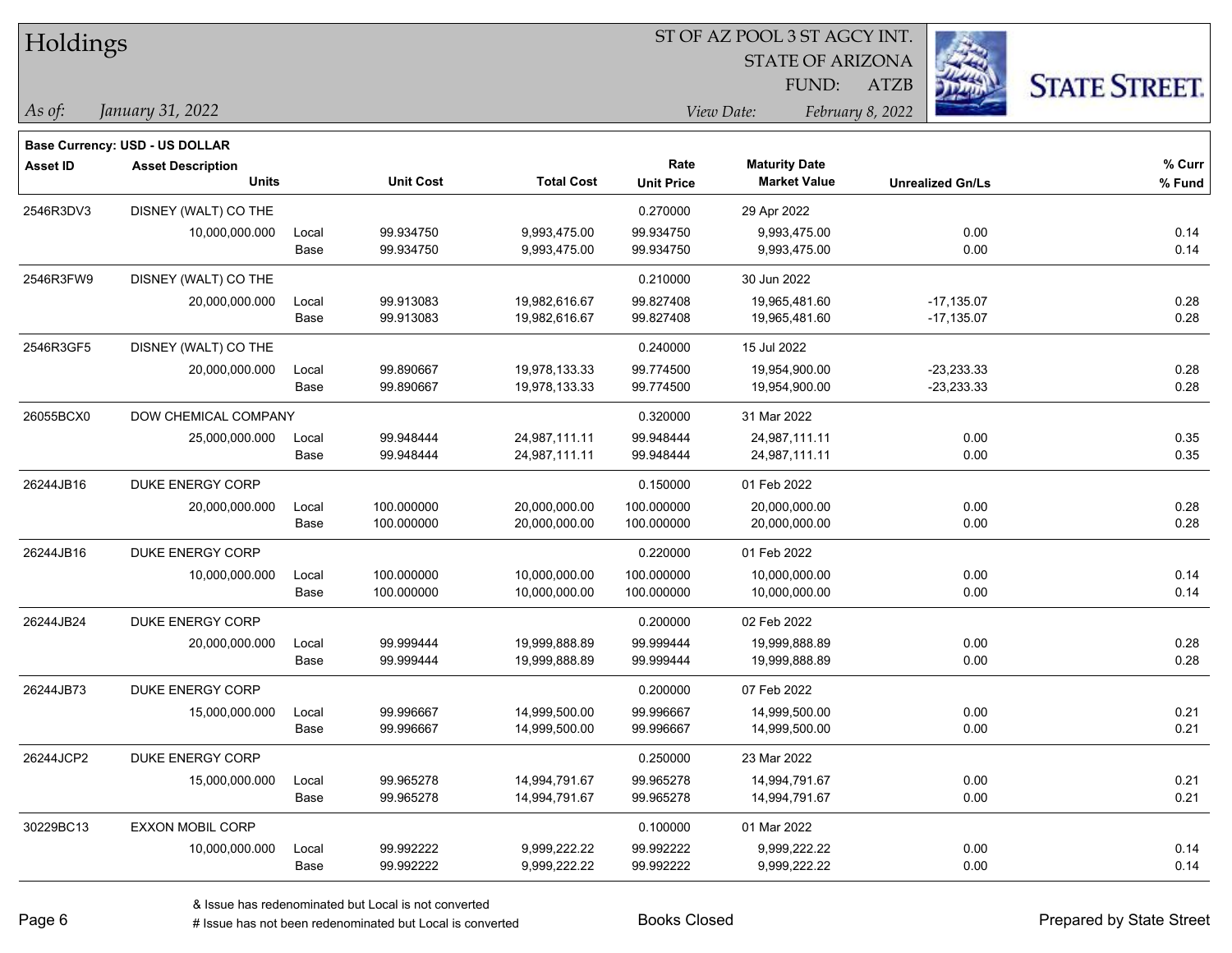| Holdings        |                                                                   |       |                  |                   | ST OF AZ POOL 3 ST AGCY INT.<br><b>STATE OF ARIZONA</b> |                      |                                 |                         |                      |
|-----------------|-------------------------------------------------------------------|-------|------------------|-------------------|---------------------------------------------------------|----------------------|---------------------------------|-------------------------|----------------------|
|                 |                                                                   |       |                  |                   |                                                         | FUND:                |                                 |                         |                      |
| As of:          | January 31, 2022                                                  |       |                  |                   |                                                         | View Date:           | <b>ATZB</b><br>February 8, 2022 |                         | <b>STATE STREET.</b> |
|                 |                                                                   |       |                  |                   |                                                         |                      |                                 |                         |                      |
| <b>Asset ID</b> | <b>Base Currency: USD - US DOLLAR</b><br><b>Asset Description</b> |       |                  |                   | Rate                                                    | <b>Maturity Date</b> |                                 |                         | % Curr               |
|                 | <b>Units</b>                                                      |       | <b>Unit Cost</b> | <b>Total Cost</b> | <b>Unit Price</b>                                       | <b>Market Value</b>  |                                 | <b>Unrealized Gn/Ls</b> | % Fund               |
| 30601WBB4       | <b>FAIRWAY FINANCE CORP</b>                                       |       |                  |                   | 0.140000                                                | 11 Feb 2022          |                                 |                         |                      |
|                 | 10,000,000.000                                                    | Local | 99.996111        | 9,999,611.11      | 99.996111                                               | 9,999,611.11         |                                 | 0.00                    | 0.14                 |
|                 |                                                                   | Base  | 99.996111        | 9,999,611.11      | 99.996111                                               | 9,999,611.11         |                                 | 0.00                    | 0.14                 |
| 30601WE21       | <b>FAIRWAY FINANCE CORP</b>                                       |       |                  |                   | 0.150000                                                | 02 May 2022          |                                 |                         |                      |
|                 | 10,000,000.000                                                    | Local | 99.962500        | 9,996,250.00      | 100.000000                                              | 10,000,000.00        |                                 | 3,750.00                | 0.14                 |
|                 |                                                                   | Base  | 99.962500        | 9,996,250.00      | 100.000000                                              | 10,000,000.00        |                                 | 3,750.00                | 0.14                 |
| 30601WF12       | <b>FAIRWAY FINANCE CORP</b>                                       |       |                  |                   | 0.400000                                                | 01 Jun 2022          |                                 |                         |                      |
|                 | 20,000,000.000                                                    | Local | 99.866667        | 19,973,333.33     | 99.896667                                               | 19,979,333.40        |                                 | 6,000.07                | 0.28                 |
|                 |                                                                   | Base  | 99.866667        | 19,973,333.33     | 99.896667                                               | 19,979,333.40        |                                 | 6,000.07                | 0.28                 |
| 31607A703       | FIDELITY GOVERNMENT PORTFOLIO FIDELITY INV MMKT GOVT INST         |       |                  |                   | 0.000000                                                | 01 Feb 2022          |                                 |                         |                      |
|                 | 10,058,004.880                                                    | Local | 100.000000       | 10,058,004.88     | 100.000000                                              | 10,058,004.88        |                                 | 0.00                    | 0.14                 |
|                 |                                                                   | Base  | 100.000000       | 10,058,004.88     | 100.000000                                              | 10,058,004.88        |                                 | 0.00                    | 0.14                 |
| 3703E1B72       | <b>GENERAL MILLS INC.</b>                                         |       |                  |                   | 0.140000                                                | 07 Feb 2022          |                                 |                         |                      |
|                 | 20,000,000.000                                                    | Local | 99.997667        | 19,999,533.33     | 99.997667                                               | 19,999,533.33        |                                 | 0.00                    | 0.28                 |
|                 |                                                                   | Base  | 99.997667        | 19,999,533.33     | 99.997667                                               | 19,999,533.33        |                                 | 0.00                    | 0.28                 |
| 38141W273       | GOLDMAN SACHS FINANCIAL SQUARE GLDMN SCHS FIN SQ GV FST           |       |                  |                   | 0.000000                                                | 01 Feb 2022          |                                 |                         |                      |
|                 | 200,016,199.570                                                   | Local | 100.000000       | 200,016,199.57    | 100.000000                                              | 200,016,199.57       |                                 | 0.00                    | 2.79                 |
|                 |                                                                   | Base  | 100.000000       | 200,016,199.57    | 100.000000                                              | 200,016,199.57       |                                 | 0.00                    | 2.79                 |
| 38346MBH6       | <b>GOTHAM FDG CORP</b>                                            |       |                  |                   | 0.120000                                                | 17 Feb 2022          |                                 |                         |                      |
|                 | 15,000,000.000                                                    | Local | 99.994667        | 14,999,200.00     | 99.994667                                               | 14,999,200.00        |                                 | 0.00                    | 0.21                 |
|                 |                                                                   | Base  | 99.994667        | 14,999,200.00     | 99.994667                                               | 14,999,200.00        |                                 | 0.00                    | 0.21                 |
| 38346MBJ2       | <b>GOTHAM FDG CORP</b>                                            |       |                  |                   | 0.180000                                                | 18 Feb 2022          |                                 |                         |                      |
|                 | 25,000,000.000                                                    | Local | 99.991500        | 24,997,875.00     | 99.991500                                               | 24,997,875.00        |                                 | 0.00                    | 0.35                 |
|                 |                                                                   | Base  | 99.991500        | 24,997,875.00     | 99.991500                                               | 24,997,875.00        |                                 | 0.00                    | 0.35                 |
| 38346MC85       | GOTHAM FDG CORP                                                   |       |                  |                   | 0.200000                                                | 08 Mar 2022          |                                 |                         |                      |
|                 | 15,000,000.000                                                    | Local | 99.980556        | 14,997,083.33     | 99.980556                                               | 14,997,083.33        |                                 | 0.00                    | 0.21                 |
|                 |                                                                   | Base  | 99.980556        | 14,997,083.33     | 99.980556                                               | 14,997,083.33        |                                 | 0.00                    | 0.21                 |
| 38346MD19       | <b>GOTHAM FDG CORP</b>                                            |       |                  |                   | 0.190000                                                | 01 Apr 2022          |                                 |                         |                      |
|                 | 25,000,000.000                                                    | Local | 99.968861        | 24,992,215.28     | 99.968861                                               | 24,992,215.28        |                                 | 0.00                    | 0.35                 |
|                 |                                                                   | Base  | 99.968861        | 24,992,215.28     | 99.968861                                               | 24,992,215.28        |                                 | 0.00                    | 0.35                 |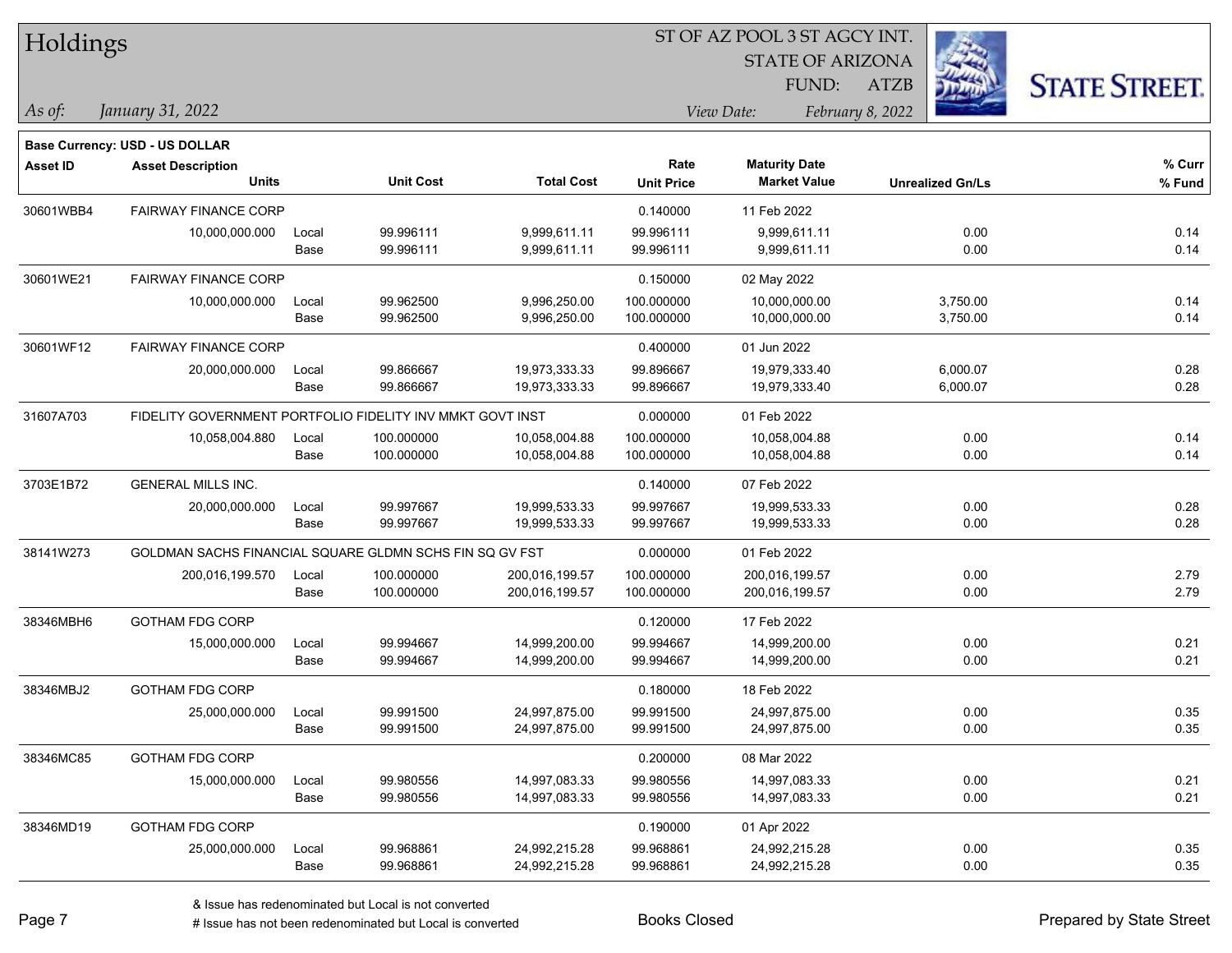| Holdings        |                                |       |                  |                   | 51 OF AZ POOL 3 51 AGCY INT. |                         |                         |                      |  |  |
|-----------------|--------------------------------|-------|------------------|-------------------|------------------------------|-------------------------|-------------------------|----------------------|--|--|
|                 |                                |       |                  |                   |                              | <b>STATE OF ARIZONA</b> |                         |                      |  |  |
|                 |                                |       |                  |                   |                              | FUND:                   | <b>ATZB</b>             | <b>STATE STREET.</b> |  |  |
| $As$ of:        | January 31, 2022               |       |                  |                   |                              | View Date:              | February 8, 2022        |                      |  |  |
|                 | Base Currency: USD - US DOLLAR |       |                  |                   |                              |                         |                         |                      |  |  |
| <b>Asset ID</b> | <b>Asset Description</b>       |       |                  |                   | Rate                         | <b>Maturity Date</b>    |                         | % Curr               |  |  |
|                 | <b>Units</b>                   |       | <b>Unit Cost</b> | <b>Total Cost</b> | <b>Unit Price</b>            | <b>Market Value</b>     | <b>Unrealized Gn/Ls</b> | % Fund               |  |  |
| 40588MB71       | <b>HALKIN FINANCE LLC USC</b>  |       |                  |                   | 0.100000                     | 07 Feb 2022             |                         |                      |  |  |
|                 | 25,000,000.000                 | Local | 99.998333        | 24,999,583.33     | 99.998333                    | 24,999,583.33           | 0.00                    | 0.35                 |  |  |
|                 |                                | Base  | 99.998333        | 24,999,583.33     | 99.998333                    | 24,999,583.33           | 0.00                    | 0.35                 |  |  |
| 41282KCX4       | HARLEY DAVIDSON FND CP         |       |                  |                   | 0.430000                     | 31 Mar 2022             |                         |                      |  |  |
|                 | 15,000,000.000                 | Local | 99.930722        | 14,989,608.33     | 99.930722                    | 14,989,608.33           | 0.00                    | 0.21                 |  |  |
|                 |                                | Base  | 99.930722        | 14,989,608.33     | 99.930722                    | 14,989,608.33           | 0.00                    | 0.21                 |  |  |
| 41282KD47       | HARLEY DAVIDSON FND CP         |       |                  |                   | 0.460000                     | 04 Apr 2022             |                         |                      |  |  |
|                 | 10,000,000.000                 | Local | 99.920778        | 9,992,077.78      | 99.920778                    | 9,992,077.78            | 0.00                    | 0.14                 |  |  |
|                 |                                | Base  | 99.920778        | 9,992,077.78      | 99.920778                    | 9,992,077.78            | 0.00                    | 0.14                 |  |  |
| 41282KF11       | HARLEY DAVIDSON FND CP         |       |                  |                   | 0.510000                     | 01 Jun 2022             |                         |                      |  |  |
|                 | 15,300,000.000                 | Local | 99.830000        | 15,273,990.00     | 99.797700                    | 15,269,048.10           | $-4,941.90$             | 0.21                 |  |  |
|                 |                                | Base  | 99.830000        | 15,273,990.00     | 99.797700                    | 15,269,048.10           | $-4,941.90$             | 0.21                 |  |  |
| 42786UBE4       | HERSHEY FOODS CORP             |       |                  |                   | 0.120000                     | 14 Feb 2022             |                         |                      |  |  |
|                 | 34,000,000.000                 | Local | 99.995667        | 33,998,526.67     | 99.995667                    | 33,998,526.67           | 0.00                    | 0.47                 |  |  |
|                 |                                | Base  | 99.995667        | 33,998,526.67     | 99.995667                    | 33,998,526.67           | 0.00                    | 0.47                 |  |  |
| 43851UEG4       | HONEYWELL INTERNATN            |       |                  |                   | 0.160000                     | 16 May 2022             |                         |                      |  |  |
|                 | 25,000,000.000                 | Local | 99.953778        | 24,988,444.44     | 99.942511                    | 24,985,627.75           | $-2,816.69$             | 0.35                 |  |  |
|                 |                                | Base  | 99.953778        | 24,988,444.44     | 99.942511                    | 24,985,627.75           | $-2,816.69$             | 0.35                 |  |  |
| 43851UHK2       | HONEYWELL INTERNATN            |       |                  |                   | 0.110000                     | 19 Aug 2022             |                         |                      |  |  |
|                 | 20,000,000.000                 | Local | 99.939194        | 19,987,838.89     | 99.766175                    | 19,953,235.00           | $-34,603.89$            | 0.28                 |  |  |
|                 |                                | Base  | 99.939194        | 19,987,838.89     | 99.766175                    | 19,953,235.00           | $-34,603.89$            | 0.28                 |  |  |
| 43851UK51       | HONEYWELL INTERNATN            |       |                  |                   | 0.130000                     | 05 Oct 2022             |                         |                      |  |  |
|                 | 10,000,000.000                 | Local | 99.911167        | 9,991,116.67      | 99.652867                    | 9,965,286.70            | $-25,829.97$            | 0.14                 |  |  |
|                 |                                | Base  | 99.911167        | 9,991,116.67      | 99.652867                    | 9,965,286.70            | $-25,829.97$            | 0.14                 |  |  |
| 43851UK69       | HONEYWELL INTERNATN            |       |                  |                   | 0.130000                     | 06 Oct 2022             |                         |                      |  |  |
|                 | 20,000,000.000                 | Local | 99.910806        | 19,982,161.11     | 99.650083                    | 19,930,016.60           | $-52,144.51$            | 0.28                 |  |  |
|                 |                                | Base  | 99.910806        | 19,982,161.11     | 99.650083                    | 19,930,016.60           | $-52,144.51$            | 0.28                 |  |  |
| 4497W1GE0       | ING US FUNDING LLC             |       |                  |                   | 0.400000                     | 14 Jul 2022             |                         |                      |  |  |
|                 | 25,000,000.000                 | Local | 99.818889        | 24,954,722.22     | 99.799872                    | 24,949,968.00           | $-4,754.22$             | 0.35                 |  |  |
|                 |                                | Base  | 99.818889        | 24,954,722.22     | 99.799872                    | 24,949,968.00           | $-4,754.22$             | 0.35                 |  |  |

 $STOTAT$   $17 DOOT$  3  $ST A GOCH$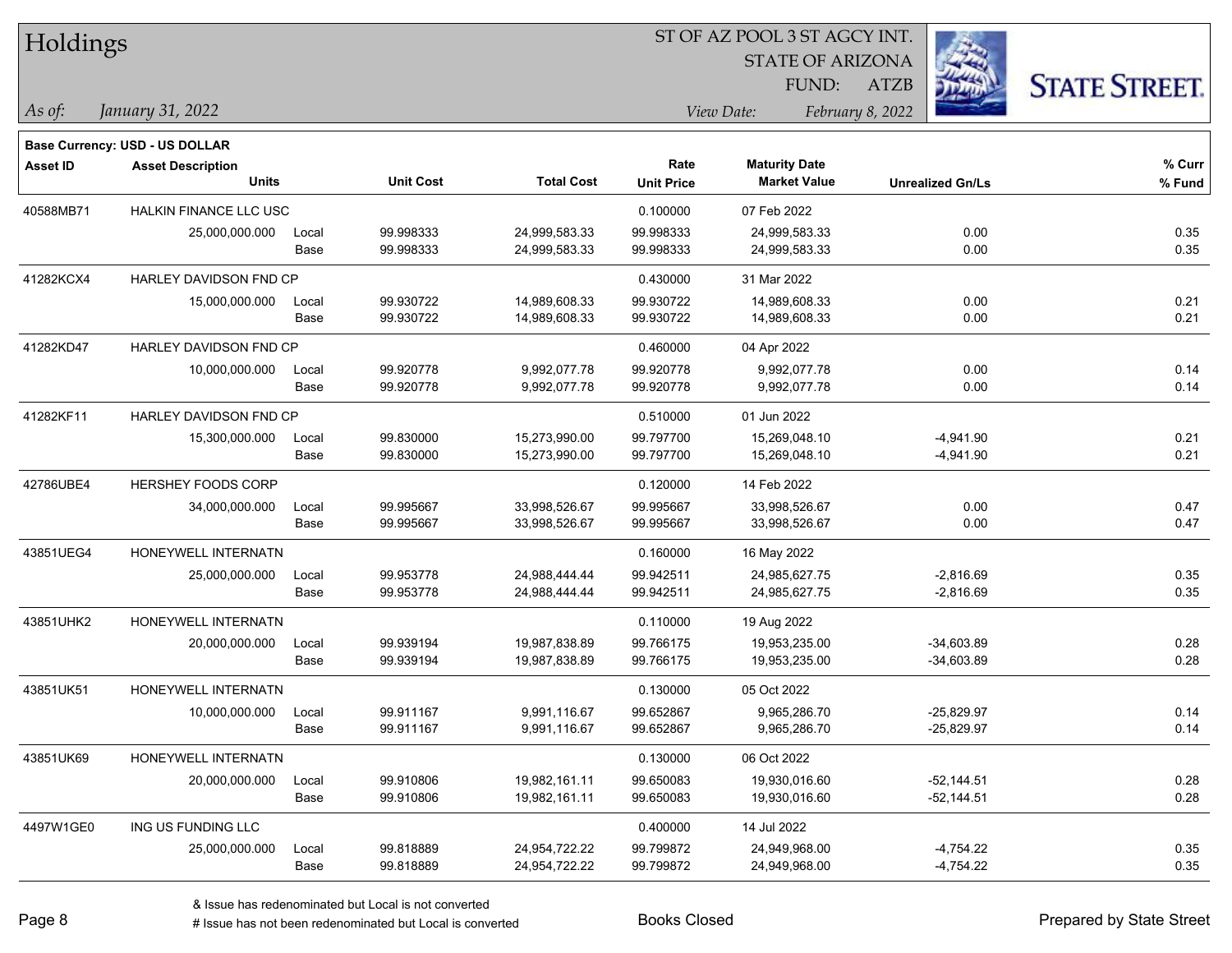| Holdings        |                                                            |       |                  |                   | ST OF AZ POOL 3 ST AGCY INT. |                         |                         |                      |  |  |
|-----------------|------------------------------------------------------------|-------|------------------|-------------------|------------------------------|-------------------------|-------------------------|----------------------|--|--|
|                 |                                                            |       |                  |                   |                              | <b>STATE OF ARIZONA</b> |                         |                      |  |  |
|                 |                                                            |       |                  |                   |                              | FUND:                   | <b>ATZB</b>             | <b>STATE STREET.</b> |  |  |
| As of:          | January 31, 2022                                           |       |                  |                   | View Date:                   |                         | February 8, 2022        |                      |  |  |
|                 |                                                            |       |                  |                   |                              |                         |                         |                      |  |  |
| <b>Asset ID</b> | Base Currency: USD - US DOLLAR<br><b>Asset Description</b> |       |                  |                   | Rate                         | <b>Maturity Date</b>    |                         | $%$ Curr             |  |  |
|                 | <b>Units</b>                                               |       | <b>Unit Cost</b> | <b>Total Cost</b> | <b>Unit Price</b>            | <b>Market Value</b>     | <b>Unrealized Gn/Ls</b> | % Fund               |  |  |
| 4523EMBP7       | <b>ILLINOIS TOOL WORKS INC</b>                             |       |                  |                   | 0.110000                     | 23 Feb 2022             |                         |                      |  |  |
|                 | 10,000,000.000                                             | Local | 99.993278        | 9,999,327.78      | 99.993278                    | 9,999,327.78            | 0.00                    | 0.14                 |  |  |
|                 |                                                            | Base  | 99.993278        | 9,999,327.78      | 99.993278                    | 9,999,327.78            | 0.00                    | 0.14                 |  |  |
| 4523EMDR1       | <b>ILLINOIS TOOL WORKS INC</b>                             |       |                  |                   | 0.140000                     | 25 Apr 2022             |                         |                      |  |  |
|                 | 20,000,000.000                                             | Local | 99.967722        | 19,993,544.44     | 99.967722                    | 19,993,544.44           | 0.00                    | 0.28                 |  |  |
|                 |                                                            | Base  | 99.967722        | 19,993,544.44     | 99.967722                    | 19,993,544.44           | 0.00                    | 0.28                 |  |  |
| 4523EMDR1       | <b>ILLINOIS TOOL WORKS INC</b>                             |       |                  |                   | 0.170000                     | 25 Apr 2022             |                         |                      |  |  |
|                 | 8,750,000.000                                              | Local | 99.960806        | 8,746,570.49      | 99.960806                    | 8,746,570.49            | 0.00                    | 0.12                 |  |  |
|                 |                                                            | Base  | 99.960806        | 8,746,570.49      | 99.960806                    | 8,746,570.49            | 0.00                    | 0.12                 |  |  |
| 46514TZN1       | <b>ISRAEL ST 05/26 0</b>                                   |       |                  |                   | 1.830000                     | 01 May 2026             |                         |                      |  |  |
|                 | 1,500,000.000                                              | Local | 100.000000       | 1,500,000.00      | 100.000000                   | 1,500,000.00            | 0.00                    | 0.02                 |  |  |
|                 |                                                            | Base  | 100.000000       | 1,500,000.00      | 100.000000                   | 1,500,000.00            | 0.00                    | 0.02                 |  |  |
| 46590EG85       | <b>J.P. MORGAN SECURITIES</b>                              |       |                  |                   | 0.200000                     | 08 Jul 2022             |                         |                      |  |  |
|                 | 40,000,000.000                                             | Local | 99.912778        | 39,965,111.11     | 99.795900                    | 39,918,360.00           | $-46,751.11$            | 0.56                 |  |  |
|                 |                                                            | Base  | 99.912778        | 39,965,111.11     | 99.795900                    | 39,918,360.00           | -46,751.11              | 0.56                 |  |  |
| 46590EK56       | <b>J.P. MORGAN SECURITIES</b>                              |       |                  |                   | 0.200000                     | 05 Oct 2022             |                         |                      |  |  |
|                 | 10,000,000.000                                             | Local | 99.863333        | 9,986,333.33      | 99.523033                    | 9,952,303.30            | $-34,030.03$            | 0.14                 |  |  |
|                 |                                                            | Base  | 99.863333        | 9,986,333.33      | 99.523033                    | 9,952,303.30            | $-34,030.03$            | 0.14                 |  |  |
| 46640QF14       | <b>J.P. MORGAN SECURITIES</b>                              |       |                  |                   | 0.240000                     | 01 Jun 2022             |                         |                      |  |  |
|                 | 40,000,000.000                                             | Local | 99.920000        | 39,968,000.00     | 99.876667                    | 39,950,666.80           | $-17,333.20$            | 0.56                 |  |  |
|                 |                                                            | Base  | 99.920000        | 39,968,000.00     | 99.876667                    | 39,950,666.80           | $-17,333.20$            | 0.56                 |  |  |
| 47816GBB4       | JOHNSON + JOHNSON                                          |       |                  |                   | 0.070000                     | 11 Feb 2022             |                         |                      |  |  |
|                 | 10,000,000.000                                             | Local | 99.998056        | 9,999,805.56      | 99.998056                    | 9,999,805.56            | 0.00                    | 0.14                 |  |  |
|                 |                                                            | Base  | 99.998056        | 9,999,805.56      | 99.998056                    | 9,999,805.56            | 0.00                    | 0.14                 |  |  |
| 47816GDB2       | JOHNSON + JOHNSON                                          |       |                  |                   | 0.100000                     | 11 Apr 2022             |                         |                      |  |  |
|                 | 25,000,000.000                                             | Local | 99.980833        | 24,995,208.33     | 99.980833                    | 24,995,208.33           | 0.00                    | 0.35                 |  |  |
|                 |                                                            | Base  | 99.980833        | 24,995,208.33     | 99.980833                    | 24,995,208.33           | 0.00                    | 0.35                 |  |  |
| 47816GER6       | JOHNSON + JOHNSON                                          |       |                  |                   | 0.200000                     | 25 May 2022             |                         |                      |  |  |
|                 | 15,000,000.000                                             | Local | 99.937222        | 14,990,583.33     | 99.945069                    | 14,991,760.35           | 1,177.02                | 0.21                 |  |  |
|                 |                                                            | Base  | 99.937222        | 14,990,583.33     | 99.945069                    | 14,991,760.35           | 1,177.02                | 0.21                 |  |  |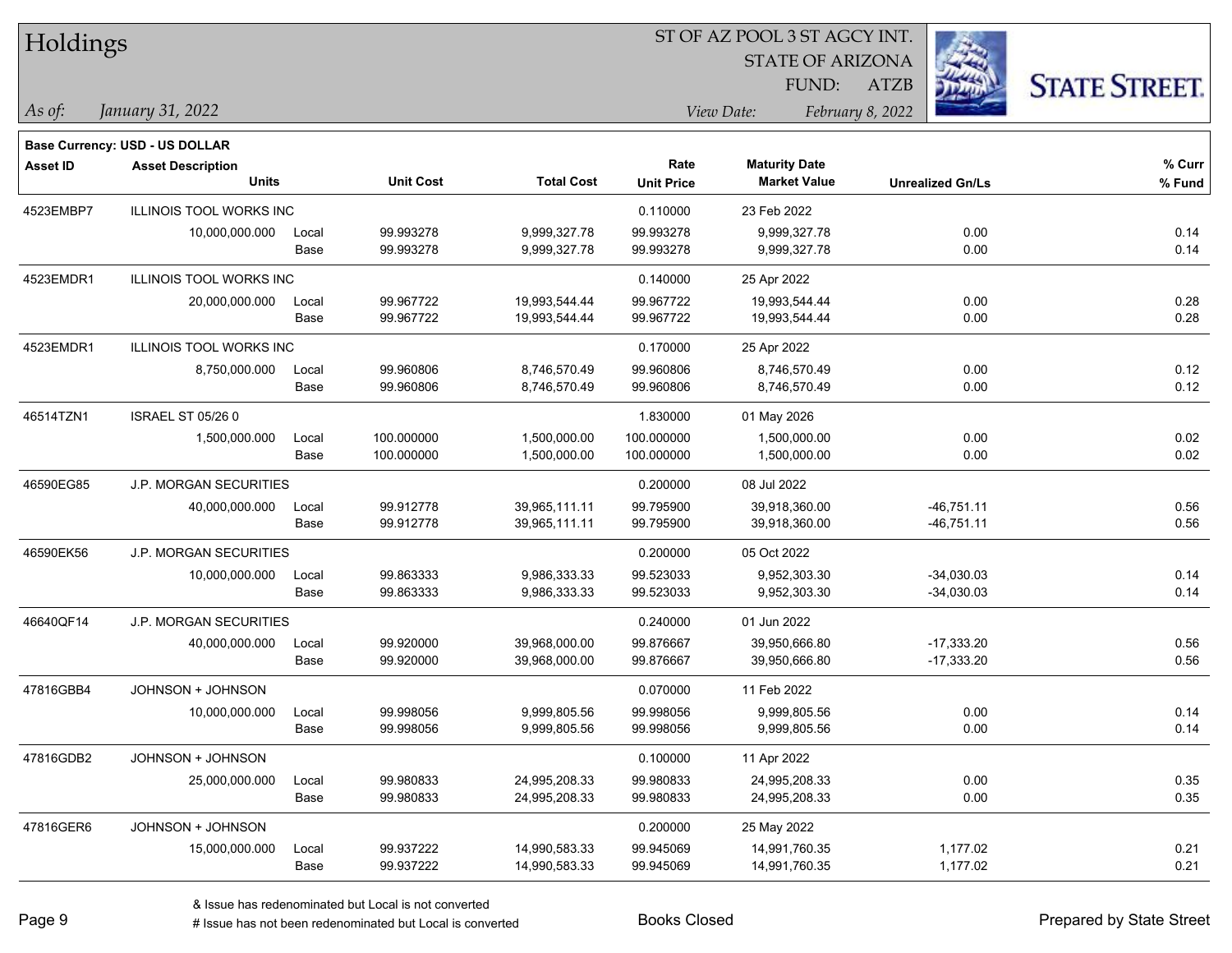| Holdings        |                                                      |       |                  |                   | ST OF AZ POOL 3 ST AGCY INT. |                         |                         |                      |  |  |
|-----------------|------------------------------------------------------|-------|------------------|-------------------|------------------------------|-------------------------|-------------------------|----------------------|--|--|
|                 |                                                      |       |                  |                   |                              | <b>STATE OF ARIZONA</b> |                         |                      |  |  |
|                 |                                                      |       |                  |                   |                              | FUND:                   | ATZB                    | <b>STATE STREET.</b> |  |  |
| As of:          | January 31, 2022                                     |       |                  |                   |                              | View Date:              | February 8, 2022        |                      |  |  |
|                 | Base Currency: USD - US DOLLAR                       |       |                  |                   |                              |                         |                         |                      |  |  |
| <b>Asset ID</b> | <b>Asset Description</b>                             |       |                  |                   | Rate                         | <b>Maturity Date</b>    |                         | % Curr               |  |  |
|                 | <b>Units</b>                                         |       | <b>Unit Cost</b> | <b>Total Cost</b> | <b>Unit Price</b>            | <b>Market Value</b>     | <b>Unrealized Gn/Ls</b> | % Fund               |  |  |
| 47816GFD6       | JOHNSON + JOHNSON                                    |       |                  |                   | 0.100000                     | 13 Jun 2022             |                         |                      |  |  |
|                 | 10,000,000.000                                       | Local | 99.963333        | 9,996,333.33      | 99.935800                    | 9,993,580.00            | $-2,753.33$             | 0.14                 |  |  |
|                 |                                                      | Base  | 99.963333        | 9,996,333.33      | 99.935800                    | 9,993,580.00            | $-2,753.33$             | 0.14                 |  |  |
| 4812CA561       | JPMORGAN US GOVERNMENT MONEY M JPMORGAN US GOVT MMKT |       |                  |                   | 0.000000                     | 01 Feb 2022             |                         |                      |  |  |
|                 | 150,071,386.250                                      | Local | 100.000000       | 150,071,386.25    | 100.000000                   | 150,071,386.25          | 0.00                    | 2.10                 |  |  |
|                 |                                                      | Base  | 100.000000       | 150,071,386.25    | 100.000000                   | 150,071,386.25          | 0.00                    | 2.10                 |  |  |
| 59157UBF6       | METLIFE SHORT TERM FDG                               |       |                  |                   | 0.140000                     | 15 Feb 2022             |                         |                      |  |  |
|                 | 25,000,000.000                                       | Local | 99.994556        | 24,998,638.89     | 99.994556                    | 24,998,638.89           | 0.00                    | 0.35                 |  |  |
|                 |                                                      | Base  | 99.994556        | 24,998,638.89     | 99.994556                    | 24,998,638.89           | 0.00                    | 0.35                 |  |  |
| 59157UC16       | METLIFE SHORT TERM FDG                               |       |                  |                   | 0.150000                     | 01 Mar 2022             |                         |                      |  |  |
|                 | 28,000,000.000                                       | Local | 99.988333        | 27,996,733.33     | 99.988333                    | 27,996,733.33           | 0.00                    | 0.39                 |  |  |
|                 |                                                      | Base  | 99.988333        | 27,996,733.33     | 99.988333                    | 27,996,733.33           | 0.00                    | 0.39                 |  |  |
| 60689GC79       | <b>MIZUHO BANK LTD</b>                               |       |                  |                   | 0.180000                     | 07 Mar 2022             |                         |                      |  |  |
|                 | 25,000,000.000                                       | Local | 99.983000        | 24,995,750.00     | 99.983000                    | 24,995,750.00           | 0.00                    | 0.35                 |  |  |
|                 |                                                      | Base  | 99.983000        | 24,995,750.00     | 99.983000                    | 24,995,750.00           | 0.00                    | 0.35                 |  |  |
| 61747C707       | MSILF GOVERNMENT PORTFOLIO MSILF GOVERNMENT INST     |       |                  |                   | 0.000000                     | 01 Feb 2022             |                         |                      |  |  |
|                 | 100,007,618.400                                      | Local | 100.000000       | 100,007,618.40    | 100.000000                   | 100,007,618.40          | 0.00                    | 1.40                 |  |  |
|                 |                                                      | Base  | 100.000000       | 100,007,618.40    | 100.000000                   | 100,007,618.40          | 0.00                    | 1.40                 |  |  |
| 63254FC47       | NATL AUSTRALIA BK LT                                 |       |                  |                   | 0.120000                     | 04 Mar 2022             |                         |                      |  |  |
|                 | 20,000,000.000                                       | Local | 99.989667        | 19,997,933.33     | 99.989667                    | 19,997,933.33           | 0.00                    | 0.28                 |  |  |
|                 |                                                      | Base  | 99.989667        | 19,997,933.33     | 99.989667                    | 19,997,933.33           | 0.00                    | 0.28                 |  |  |
| 63307MD48       | NATIONAL BK OF CANAD                                 |       |                  |                   | 0.190000                     | 04 Apr 2022             |                         |                      |  |  |
|                 | 25,000,000.000                                       | Local | 99.967278        | 24,991,819.44     | 99.967278                    | 24,991,819.44           | 0.00                    | 0.35                 |  |  |
|                 |                                                      | Base  | 99.967278        | 24,991,819.44     | 99.967278                    | 24,991,819.44           | 0.00                    | 0.35                 |  |  |
| 63307MG52       | NATIONAL BK OF CANAD                                 |       |                  |                   | 0.180000                     | 05 Jul 2022             |                         |                      |  |  |
|                 | 25,000,000.000                                       | Local | 99.923000        | 24,980,750.00     | 99.680000                    | 24,920,000.00           | $-60,750.00$            | 0.35                 |  |  |
|                 |                                                      | Base  | 99.923000        | 24,980,750.00     | 99.680000                    | 24,920,000.00           | $-60,750.00$            | 0.35                 |  |  |
| 63763QB71       | NATIONAL SECS CLEARING                               |       |                  |                   | 0.090000                     | 07 Feb 2022             |                         |                      |  |  |
|                 | 20,000,000.000                                       | Local | 99.998500        | 19,999,700.00     | 99.998500                    | 19,999,700.00           | 0.00                    | 0.28                 |  |  |
|                 |                                                      | Base  | 99.998500        | 19,999,700.00     | 99.998500                    | 19,999,700.00           | 0.00                    | 0.28                 |  |  |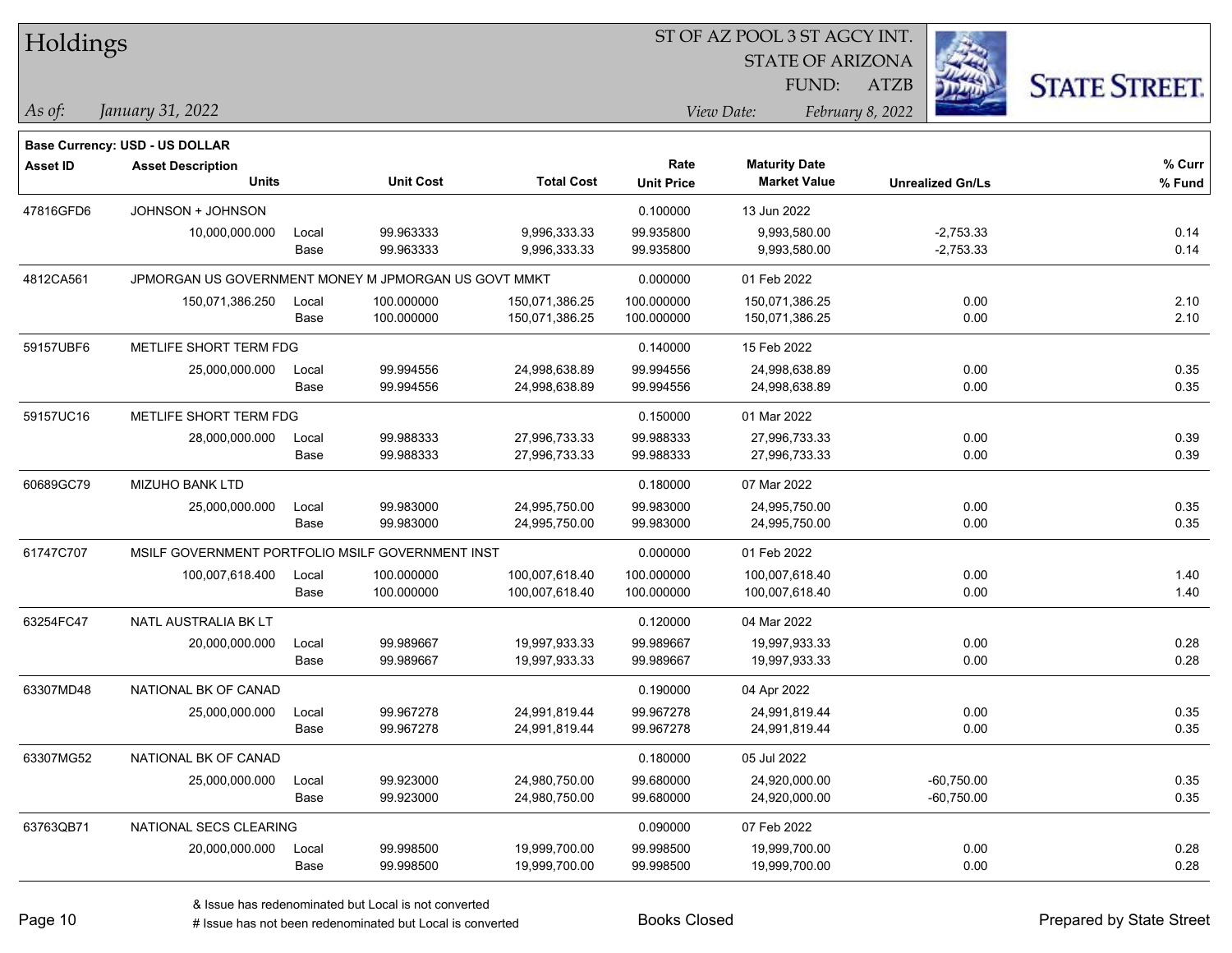| Holdings        |                                          |               |                        | ST OF AZ POOL 3 ST AGCY INT.   |                           |                                             |                         |                      |  |  |
|-----------------|------------------------------------------|---------------|------------------------|--------------------------------|---------------------------|---------------------------------------------|-------------------------|----------------------|--|--|
|                 |                                          |               |                        |                                |                           | <b>STATE OF ARIZONA</b>                     |                         |                      |  |  |
|                 |                                          |               |                        |                                |                           | FUND:                                       | <b>ATZB</b>             | <b>STATE STREET.</b> |  |  |
| As of:          | January 31, 2022                         |               |                        |                                |                           | View Date:                                  | February 8, 2022        |                      |  |  |
|                 |                                          |               |                        |                                |                           |                                             |                         |                      |  |  |
|                 | Base Currency: USD - US DOLLAR           |               |                        |                                |                           |                                             |                         |                      |  |  |
| <b>Asset ID</b> | <b>Asset Description</b><br><b>Units</b> |               | <b>Unit Cost</b>       | <b>Total Cost</b>              | Rate<br><b>Unit Price</b> | <b>Maturity Date</b><br><b>Market Value</b> | <b>Unrealized Gn/Ls</b> | % Curr<br>% Fund     |  |  |
|                 |                                          |               |                        |                                |                           |                                             |                         |                      |  |  |
| 63763QC70       | NATIONAL SECS CLEARING                   |               |                        |                                | 0.110000                  | 07 Mar 2022                                 |                         |                      |  |  |
|                 | 20,000,000.000                           | Local<br>Base | 99.989611<br>99.989611 | 19,997,922.22<br>19,997,922.22 | 99.989611<br>99.989611    | 19,997,922.22<br>19,997,922.22              | 0.00<br>0.00            | 0.28<br>0.28         |  |  |
|                 |                                          |               |                        |                                |                           |                                             |                         |                      |  |  |
| 64106HBE0       | NESTLE FIN FRANCE S.                     |               |                        |                                | 0.090000                  | 14 Feb 2022                                 |                         |                      |  |  |
|                 | 25,000,000.000                           | Local<br>Base | 99.996750<br>99.996750 | 24,999,187.50<br>24,999,187.50 | 99.996750<br>99.996750    | 24,999,187.50<br>24,999,187.50              | 0.00<br>0.00            | 0.35<br>0.35         |  |  |
|                 |                                          |               |                        |                                |                           |                                             |                         |                      |  |  |
| 67983UBN2       | OLD LINE FUNDING LLC                     |               |                        |                                | 0.140000                  | 22 Feb 2022                                 |                         |                      |  |  |
|                 | 8,000,000.000                            | Local         | 99.991833              | 7,999,346.67                   | 99.991833                 | 7,999,346.67                                | 0.00                    | 0.11                 |  |  |
|                 |                                          | Base          | 99.991833              | 7,999,346.67                   | 99.991833                 | 7,999,346.67                                | 0.00                    | 0.11                 |  |  |
| 74271UC16       | PROCTOR GAMBLE AND CO                    |               |                        |                                | 0.070000                  | 01 Mar 2022                                 |                         |                      |  |  |
|                 | 25,000,000.000                           | Local         | 99.994556              | 24,998,638.89                  | 99.994556                 | 24,998,638.89                               | 0.00                    | 0.35                 |  |  |
|                 |                                          | Base          | 99.994556              | 24,998,638.89                  | 99.994556                 | 24,998,638.89                               | 0.00                    | 0.35                 |  |  |
| 74271UDN7       | PROCTOR GAMBLE AND CO                    |               |                        |                                | 0.150000                  | 22 Apr 2022                                 |                         |                      |  |  |
|                 | 40,000,000.000                           | Local         | 99.966667              | 39,986,666.66                  | 99.966667                 | 39,986,666.66                               | 0.00                    | 0.56                 |  |  |
|                 |                                          | Base          | 99.966667              | 39,986,666.66                  | 99.966667                 | 39,986,666.66                               | 0.00                    | 0.56                 |  |  |
| 74271UDS6       | PROCTOR GAMBLE AND CO                    |               |                        |                                | 0.180000                  | 26 Apr 2022                                 |                         |                      |  |  |
|                 | 25,000,000.000                           | Local         | 99.958000              | 24,989,500.00                  | 99.958000                 | 24,989,500.00                               | 0.00                    | 0.35                 |  |  |
|                 |                                          | Base          | 99.958000              | 24,989,500.00                  | 99.958000                 | 24,989,500.00                               | 0.00                    | 0.35                 |  |  |
| 78009BC18       | ROYAL BK OF CANADA                       |               |                        |                                | 0.120000                  | 01 Mar 2022                                 |                         |                      |  |  |
|                 | 25,000,000.000                           | Local         | 99.990667              | 24,997,666.67                  | 99.990667                 | 24,997,666.67                               | 0.00                    | 0.35                 |  |  |
|                 |                                          | Base          | 99.990667              | 24,997,666.67                  | 99.990667                 | 24,997,666.67                               | 0.00                    | 0.35                 |  |  |
| 78012UY58       | ROYAL BK OF CANADA                       |               |                        |                                | 0.200000                  | 09 Aug 2022                                 |                         |                      |  |  |
|                 | 10,000,000.000                           | Local         | 100.000000             | 10,000,000.00                  | 99.997000                 | 9,999,700.00                                | $-300.00$               | 0.14                 |  |  |
|                 |                                          | Base          | 100.000000             | 10,000,000.00                  | 99.997000                 | 9,999,700.00                                | $-300.00$               | 0.14                 |  |  |
| 78013WFU9       | ROYAL BANK OF CANADA                     |               |                        |                                | 0.160000                  | 28 Jun 2022                                 |                         |                      |  |  |
|                 | 20,000,000.000                           | Local         | 99.934667              | 19,986,933.33                  | 99.843200                 | 19,968,640.00                               | $-18,293.33$            | 0.28                 |  |  |
|                 |                                          | Base          | 99.934667              | 19,986,933.33                  | 99.843200                 | 19,968,640.00                               | $-18,293.33$            | 0.28                 |  |  |
| 78013WG12       | ROYAL BANK OF CANADA                     |               |                        |                                | 0.150000                  | 01 Jul 2022                                 |                         |                      |  |  |
|                 | 25,000,000.000                           | Local         | 99.937500              | 24,984,375.00                  | 99.650500                 | 24,912,625.00                               | $-71,750.00$            | 0.35                 |  |  |
|                 |                                          | Base          | 99.937500              | 24,984,375.00                  | 99.650500                 | 24,912,625.00                               | $-71,750.00$            | 0.35                 |  |  |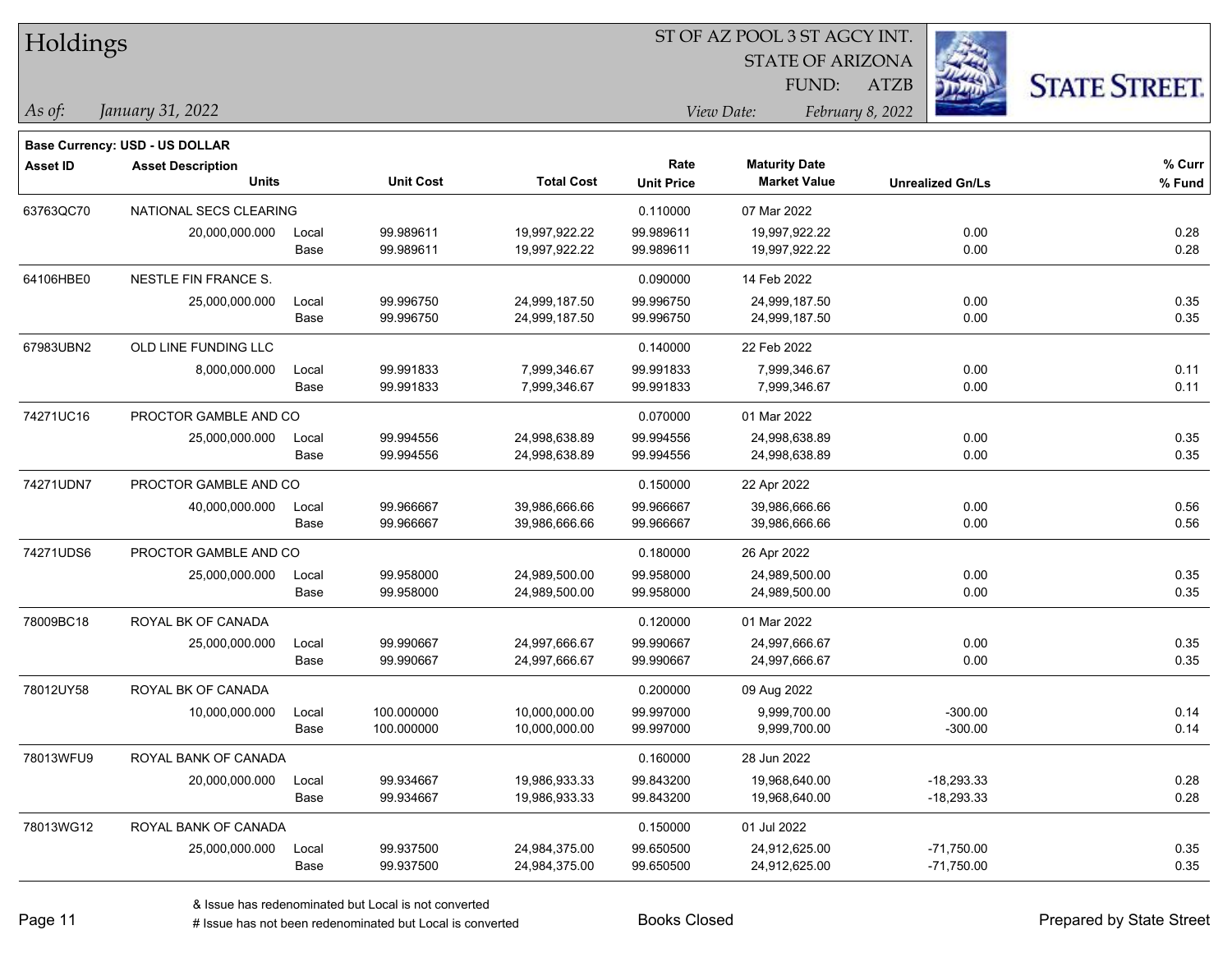| Holdings        |                                          |       |                  |                   | ST OF AZ POOL 3 ST AGCY INT. |                                             |                         |                      |  |  |
|-----------------|------------------------------------------|-------|------------------|-------------------|------------------------------|---------------------------------------------|-------------------------|----------------------|--|--|
|                 |                                          |       |                  |                   |                              | <b>STATE OF ARIZONA</b>                     |                         |                      |  |  |
|                 |                                          |       |                  |                   |                              | FUND:                                       | ATZB                    | <b>STATE STREET.</b> |  |  |
| As of:          | January 31, 2022                         |       |                  |                   |                              | View Date:                                  | February 8, 2022        |                      |  |  |
|                 |                                          |       |                  |                   |                              |                                             |                         |                      |  |  |
|                 | Base Currency: USD - US DOLLAR           |       |                  |                   | Rate                         |                                             |                         | % Curr               |  |  |
| <b>Asset ID</b> | <b>Asset Description</b><br><b>Units</b> |       | <b>Unit Cost</b> | <b>Total Cost</b> | <b>Unit Price</b>            | <b>Maturity Date</b><br><b>Market Value</b> | <b>Unrealized Gn/Ls</b> | % Fund               |  |  |
| 78013WJ68       | ROYAL BANK OF CANADA                     |       |                  |                   | 0.400000                     | 06 Sep 2022                                 |                         |                      |  |  |
|                 | 25,000,000.000                           | Local | 99.758889        | 24,939,722.22     | 99.657622                    | 24,914,405.50                               | $-25,316.72$            | 0.35                 |  |  |
|                 |                                          | Base  | 99.758889        | 24,939,722.22     | 99.657622                    | 24,914,405.50                               | $-25,316.72$            | 0.35                 |  |  |
| 8085A3CA1       | <b>SCHWAB CHARLES CORP</b>               |       |                  |                   | 0.170000                     | 10 Mar 2022                                 |                         |                      |  |  |
|                 | 25,000,000.000                           | Local | 99.982528        | 24,995,631.94     | 99.982528                    | 24,995,631.94                               | 0.00                    | 0.35                 |  |  |
|                 |                                          | Base  | 99.982528        | 24,995,631.94     | 99.982528                    | 24,995,631.94                               | 0.00                    | 0.35                 |  |  |
| 82124MBG4       | SHEFFIELD RECEIVABLE                     |       |                  |                   | 0.140000                     | 16 Feb 2022                                 |                         |                      |  |  |
|                 | 5,000,000.000                            | Local | 99.994167        | 4,999,708.33      | 99.994167                    | 4,999,708.33                                | 0.00                    | 0.07                 |  |  |
|                 |                                          | Base  | 99.994167        | 4,999,708.33      | 99.994167                    | 4,999,708.33                                | 0.00                    | 0.07                 |  |  |
| 83369X4B1       | SOCIETE GENERALE NY                      |       |                  |                   | 0.160000                     | 21 Mar 2022                                 |                         |                      |  |  |
|                 | 25,000,000.000                           | Local | 100.000000       | 25,000,000.00     | 100.000000                   | 25,000,000.00                               | 0.00                    | 0.35                 |  |  |
|                 |                                          | Base  | 100.000000       | 25,000,000.00     | 100.000000                   | 25,000,000.00                               | 0.00                    | 0.35                 |  |  |
| 8678T3008       | SUNTRUST BKS INC DTC CP GENERIC CUSIP    |       |                  |                   | 0.040000                     | 03 Feb 2022                                 |                         |                      |  |  |
|                 | 75,000,000.000                           | Local | 100.000000       | 75,000,000.00     | 100.000000                   | 75,000,000.00                               | 0.00                    | 1.05                 |  |  |
|                 |                                          | Base  | 100.000000       | 75,000,000.00     | 100.000000                   | 75,000,000.00                               | 0.00                    | 1.05                 |  |  |
| 8678T3008       | SUNTRUST BKS INC DTC CP GENERIC CUSIP    |       |                  |                   | 0.300000                     | 07 Feb 2022                                 |                         |                      |  |  |
|                 | 10,000,000.000                           | Local | 100.000000       | 10,000,000.00     | 100.000000                   | 10,000,000.00                               | 0.00                    | 0.14                 |  |  |
|                 |                                          | Base  | 100.000000       | 10,000,000.00     | 100.000000                   | 10,000,000.00                               | 0.00                    | 0.14                 |  |  |
| 88602UC16       | THUNDER BAY FNDNG LLC                    |       |                  |                   | 0.150000                     | 01 Mar 2022                                 |                         |                      |  |  |
|                 | 25,000,000.000                           | Local | 99.988333        | 24,997,083.33     | 99.988333                    | 24,997,083.33                               | 0.00                    | 0.35                 |  |  |
|                 |                                          | Base  | 99.988333        | 24,997,083.33     | 99.988333                    | 24,997,083.33                               | 0.00                    | 0.35                 |  |  |
| 89114NZL2       | <b>TORONTO DOMINION</b>                  |       |                  |                   | 0.210000                     | 04 Mar 2022                                 |                         |                      |  |  |
|                 | 25,000,000.000                           | Local | 100.000000       | 25.000.000.00     | 100.000000                   | 25,000,000.00                               | 0.00                    | 0.35                 |  |  |
|                 |                                          | Base  | 100.000000       | 25,000,000.00     | 100.000000                   | 25,000,000.00                               | 0.00                    | 0.35                 |  |  |
| 89114WNB7       | <b>TORONTO DOMINION</b>                  |       |                  |                   | 0.010000                     | 15 Mar 2022                                 |                         |                      |  |  |
|                 | 25,000,000.000                           | Local | 100.000000       | 25,000,000.00     | 100.000000                   | 25,000,000.00                               | 0.00                    | 0.35                 |  |  |
|                 |                                          | Base  | 100.000000       | 25,000,000.00     | 100.000000                   | 25,000,000.00                               | 0.00                    | 0.35                 |  |  |
| 89119BCW4       | <b>TORONTO DOMINION BANK</b>             |       |                  |                   | 0.150000                     | 30 Mar 2022                                 |                         |                      |  |  |
|                 | 20,000,000.000                           | Local | 99.976250        | 19,995,250.00     | 99.976250                    | 19,995,250.00                               | 0.00                    | 0.28                 |  |  |
|                 |                                          | Base  | 99.976250        | 19,995,250.00     | 99.976250                    | 19,995,250.00                               | 0.00                    | 0.28                 |  |  |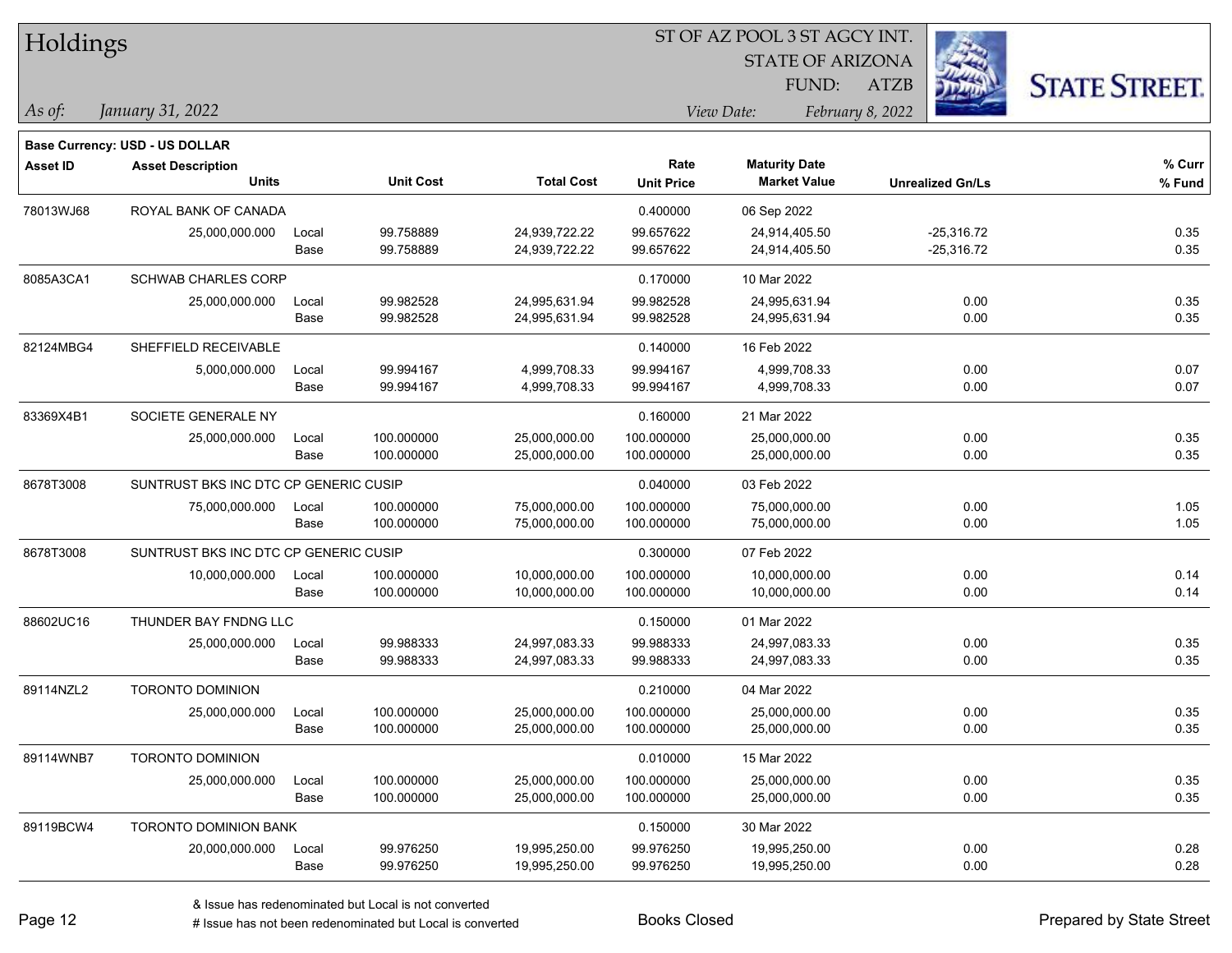| Holdings        |                                                 |       |                  |                   |                   | ST OF AZ POOL 3 ST AGCY INT. |                         |                      |
|-----------------|-------------------------------------------------|-------|------------------|-------------------|-------------------|------------------------------|-------------------------|----------------------|
|                 |                                                 |       |                  |                   |                   | <b>STATE OF ARIZONA</b>      |                         |                      |
|                 |                                                 |       |                  |                   |                   | FUND:                        | ATZB                    | <b>STATE STREET.</b> |
| As of:          | January 31, 2022                                |       |                  |                   |                   | View Date:                   | February 8, 2022        |                      |
|                 | <b>Base Currency: USD - US DOLLAR</b>           |       |                  |                   |                   |                              |                         |                      |
| <b>Asset ID</b> | <b>Asset Description</b>                        |       |                  |                   | Rate              | <b>Maturity Date</b>         |                         | % Curr               |
|                 | <b>Units</b>                                    |       | <b>Unit Cost</b> | <b>Total Cost</b> | <b>Unit Price</b> | <b>Market Value</b>          | <b>Unrealized Gn/Ls</b> | % Fund               |
| 89119BD60       | <b>TORONTO DOMINION BANK</b>                    |       |                  |                   | 0.230000          | 06 Apr 2022                  |                         |                      |
|                 | 25,000,000.000                                  | Local | 99.959111        | 24,989,777.78     | 99.959111         | 24,989,777.78                | 0.00                    | 0.35                 |
|                 |                                                 | Base  | 99.959111        | 24,989,777.78     | 99.959111         | 24,989,777.78                | 0.00                    | 0.35                 |
| 89119BGJ9       | TORONTO DOMINION BANK                           |       |                  |                   | 0.250000          | 18 Jul 2022                  |                         |                      |
|                 | 20,000,000.000                                  | Local | 99.884028        | 19,976,805.55     | 99.738367         | 19,947,673.40                | $-29,132.15$            | 0.28                 |
|                 |                                                 | Base  | 99.884028        | 19,976,805.55     | 99.738367         | 19,947,673.40                | $-29,132.15$            | 0.28                 |
| 90328BCH2       | USAA CAPITAL CORP                               |       |                  |                   | 0.100000          | 17 Mar 2022                  |                         |                      |
|                 | 20,000,000.000                                  | Local | 99.987778        | 19,997,555.55     | 99.987778         | 19,997,555.55                | 0.00                    | 0.28                 |
|                 |                                                 | Base  | 99.987778        | 19,997,555.55     | 99.987778         | 19,997,555.55                | 0.00                    | 0.28                 |
| 91411UEA9       | <b>RGTS OF UNIV OF CA</b>                       |       |                  |                   | 0.010000          | 10 May 2022                  |                         |                      |
|                 | 3,000,000.000                                   | Local | 99.953722        | 2,998,611.66      | 100.000000        | 3,000,000.00                 | 1,388.34                | 0.04                 |
|                 |                                                 | Base  | 99.953722        | 2,998,611.66      | 100.000000        | 3,000,000.00                 | 1,388.34                | 0.04                 |
| 91512DBE0       | BOARD OF RGTS UNVST TX                          |       |                  |                   | 0.130000          | 14 Feb 2022                  |                         |                      |
|                 | 10,000,000.000                                  | Local | 99.995306        | 9,999,530.56      | 99.995306         | 9,999,530.56                 | 0.00                    | 0.14                 |
|                 |                                                 | Base  | 99.995306        | 9,999,530.56      | 99.995306         | 9,999,530.56                 | 0.00                    | 0.14                 |
| 91842KB21       | VW CR INC                                       |       |                  |                   | 0.160000          | 02 Feb 2022                  |                         |                      |
|                 | 21,100,000.000                                  | Local | 99.999556        | 21,099,906.22     | 99.999556         | 21,099,906.22                | 0.00                    | 0.29                 |
|                 |                                                 | Base  | 99.999556        | 21,099,906.22     | 99.999556         | 21,099,906.22                | 0.00                    | 0.29                 |
| 91842KBP0       | VW CR INC                                       |       |                  |                   | 0.250000          | 23 Feb 2022                  |                         |                      |
|                 | 15,255,000.000                                  | Local | 99.984722        | 15,252,669.38     | 99.984722         | 15,252,669.38                | 0.00                    | 0.21                 |
|                 |                                                 | Base  | 99.984722        | 15,252,669.38     | 99.984722         | 15,252,669.38                | 0.00                    | 0.21                 |
| 91842KHV1       | VW CR INC                                       |       |                  |                   | 0.320000          | 29 Aug 2022                  |                         |                      |
|                 | 10,000,000.000                                  | Local | 99.814222        | 9,981,422.22      | 99.640636         | 9,964,063.60                 | $-17,358.62$            | 0.14                 |
|                 |                                                 | Base  | 99.814222        | 9,981,422.22      | 99.640636         | 9,964,063.60                 | $-17,358.62$            | 0.14                 |
| 921FRK000       | BMO TRIPARTY MTGE CLAS/ISIT/RTRP MATU//20121224 |       |                  |                   | 0.020000          | 01 Feb 2022                  |                         |                      |
|                 | 100,000,000.000                                 | Local | 100.000000       | 100,000,000.00    | 100.000000        | 100,000,000.00               | 0.00                    | 1.40                 |
|                 |                                                 | Base  | 100.000000       | 100,000,000.00    | 100.000000        | 100,000,000.00               | 0.00                    | 1.40                 |
| 92646LC16       | <b>VICTORY RECEIVABLES</b>                      |       |                  |                   | 0.200000          | 01 Mar 2022                  |                         |                      |
|                 | 25,000,000.000                                  | Local | 99.984444        | 24,996,111.11     | 99.984444         | 24,996,111.11                | 0.00                    | 0.35                 |
|                 |                                                 | Base  | 99.984444        | 24,996,111.11     | 99.984444         | 24,996,111.11                | 0.00                    | 0.35                 |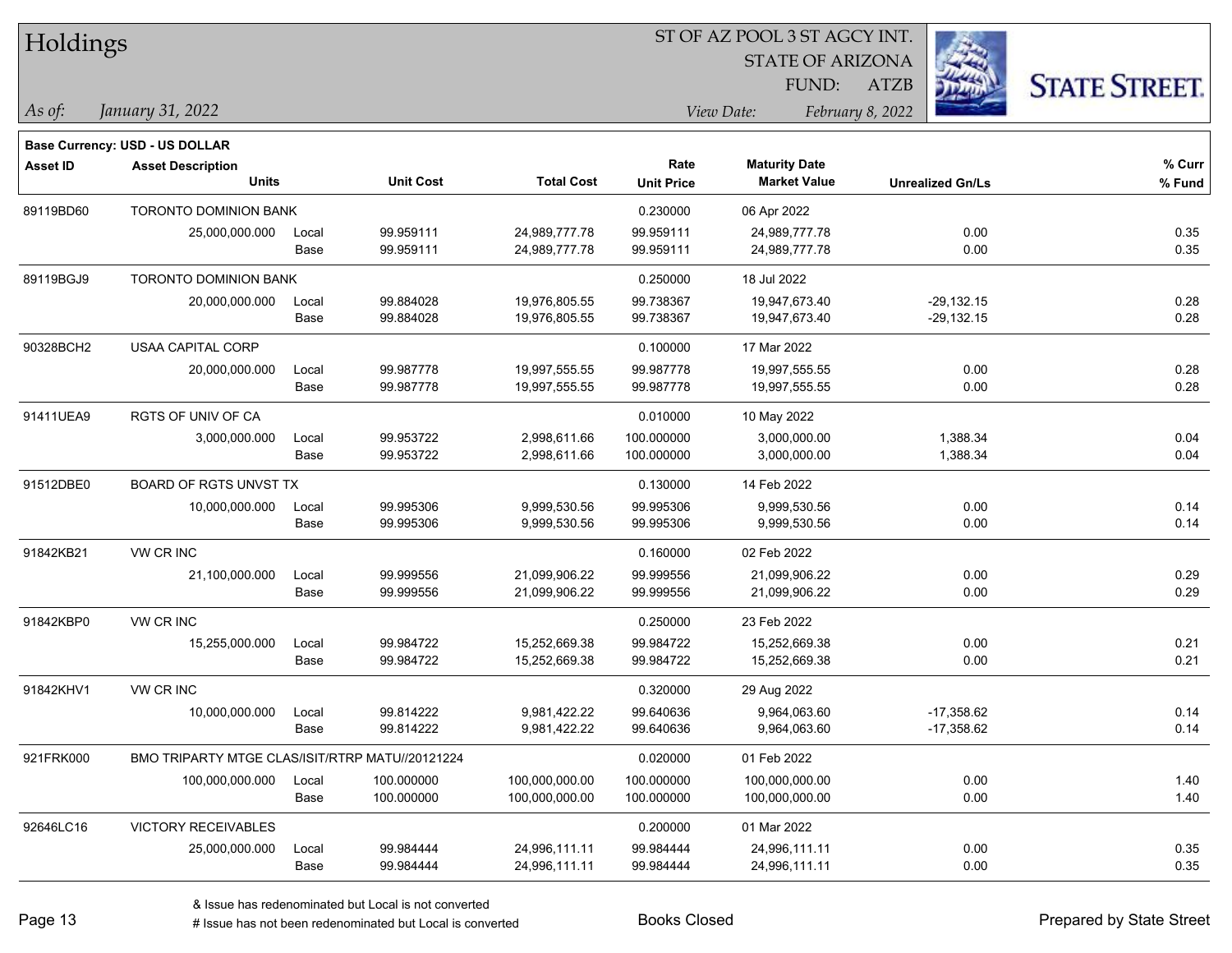| Holdings        |                                |       |                  | ST OF AZ POOL 3 ST AGCY INT. |                   |                         |                         |                      |  |  |  |
|-----------------|--------------------------------|-------|------------------|------------------------------|-------------------|-------------------------|-------------------------|----------------------|--|--|--|
|                 |                                |       |                  |                              |                   | <b>STATE OF ARIZONA</b> |                         |                      |  |  |  |
|                 |                                |       |                  |                              |                   | FUND:                   | <b>ATZB</b>             | <b>STATE STREET.</b> |  |  |  |
| As of:          | January 31, 2022               |       |                  |                              | View Date:        |                         | February 8, 2022        |                      |  |  |  |
|                 | Base Currency: USD - US DOLLAR |       |                  |                              |                   |                         |                         |                      |  |  |  |
| <b>Asset ID</b> | <b>Asset Description</b>       |       |                  |                              | Rate              | <b>Maturity Date</b>    |                         | % Curr               |  |  |  |
|                 | Units                          |       | <b>Unit Cost</b> | <b>Total Cost</b>            | <b>Unit Price</b> | <b>Market Value</b>     | <b>Unrealized Gn/Ls</b> | % Fund               |  |  |  |
| 926NKW009       | AMHERST PIERPONT 04/15 VAR     |       |                  |                              | 0.035000          | 01 Feb 2022             |                         |                      |  |  |  |
|                 | 400,000,000.000                | Local | 100.000000       | 400,000,000.00               | 100.000000        | 400,000,000.00          | 0.00                    | 5.58                 |  |  |  |
|                 |                                | Base  | 100.000000       | 400,000,000.00               | 100.000000        | 400,000,000.00          | 0.00                    | 5.58                 |  |  |  |
| 926NKW009       | AMHERST PIERPONT 04/15 VAR     |       |                  |                              | 0.150000          | 14 Apr 2022             |                         |                      |  |  |  |
|                 | 30,000,000.000                 | Local | 100.000000       | 30,000,000.00                | 100.000000        | 30,000,000.00           | 0.00                    | 0.42                 |  |  |  |
|                 |                                | Base  | 100.000000       | 30,000,000.00                | 100.000000        | 30,000,000.00           | 0.00                    | 0.42                 |  |  |  |
| 93142XB42       | <b>WALGREENS BOOTS</b>         |       |                  |                              | 0.330000          | 04 Feb 2022             |                         |                      |  |  |  |
|                 | 25,000,000.000                 | Local | 99.997250        | 24,999,312.50                | 99.997250         | 24,999,312.50           | 0.00                    | 0.35                 |  |  |  |
|                 |                                | Base  | 99.997250        | 24,999,312.50                | 99.997250         | 24,999,312.50           | 0.00                    | 0.35                 |  |  |  |
| 93142XBB6       | <b>WALGREENS BOOTS</b>         |       |                  |                              | 0.230000          | 11 Feb 2022             |                         |                      |  |  |  |
|                 | 20,000,000.000                 | Local | 99.993611        | 19,998,722.23                | 99.993611         | 19,998,722.23           | 0.00                    | 0.28                 |  |  |  |
|                 |                                | Base  | 99.993611        | 19,998,722.23                | 99.993611         | 19,998,722.23           | 0.00                    | 0.28                 |  |  |  |
| 93142XBJ9       | WALGREENS BOOTS                |       |                  |                              | 0.300000          | 18 Feb 2022             |                         |                      |  |  |  |
|                 | 10,000,000.000                 | Local | 99.985833        | 9,998,583.33                 | 99.985833         | 9,998,583.33            | 0.00                    | 0.14                 |  |  |  |
|                 |                                | Base  | 99.985833        | 9,998,583.33                 | 99.985833         | 9,998,583.33            | 0.00                    | 0.14                 |  |  |  |
| 93142XBR1       | WALGREENS BOOTS                |       |                  |                              | 0.330000          | 25 Feb 2022             |                         |                      |  |  |  |
|                 | 5,932,000.000                  | Local | 99.978000        | 5,930,694.96                 | 99.978000         | 5,930,694.96            | 0.00                    | 0.08                 |  |  |  |
|                 |                                | Base  | 99.978000        | 5,930,694.96                 | 99.978000         | 5,930,694.96            | 0.00                    | 0.08                 |  |  |  |
| 93142XBU4       | <b>WALGREENS BOOTS</b>         |       |                  |                              | 0.270000          | 28 Feb 2022             |                         |                      |  |  |  |
|                 | 20,000,000.000                 | Local | 99.979750        | 19,995,950.00                | 99.979750         | 19,995,950.00           | 0.00                    | 0.28                 |  |  |  |
|                 |                                | Base  | 99.979750        | 19,995,950.00                | 99.979750         | 19,995,950.00           | 0.00                    | 0.28                 |  |  |  |
| 93142XC90       | <b>WALGREENS BOOTS</b>         |       |                  |                              | 0.270000          | 09 Mar 2022             |                         |                      |  |  |  |
|                 | 8,765,000.000                  | Local | 99.973000        | 8,762,633.45                 | 99.973000         | 8,762,633.45            | 0.00                    | 0.12                 |  |  |  |
|                 |                                | Base  | 99.973000        | 8,762,633.45                 | 99.973000         | 8,762,633.45            | 0.00                    | 0.12                 |  |  |  |
| 93142XCA7       | <b>WALGREENS BOOTS</b>         |       |                  |                              | 0.270000          | 10 Mar 2022             |                         |                      |  |  |  |
|                 | 20,000,000.000                 | Local | 99.972250        | 19,994,450.00                | 99.972250         | 19,994,450.00           | 0.00                    | 0.28                 |  |  |  |
|                 |                                | Base  | 99.972250        | 19,994,450.00                | 99.972250         | 19,994,450.00           | 0.00                    | 0.28                 |  |  |  |
| 93142XCJ8       | <b>WALGREENS BOOTS</b>         |       |                  |                              | 0.310000          | 18 Mar 2022             |                         |                      |  |  |  |
|                 | 10,000,000.000                 | Local | 99.961250        | 9,996,125.00                 | 99.961250         | 9,996,125.00            | 0.00                    | 0.14                 |  |  |  |
|                 |                                | Base  | 99.961250        | 9,996,125.00                 | 99.961250         | 9,996,125.00            | 0.00                    | 0.14                 |  |  |  |

 $\frac{1}{2}$ 

 $\overline{\phantom{0}}$ 

÷.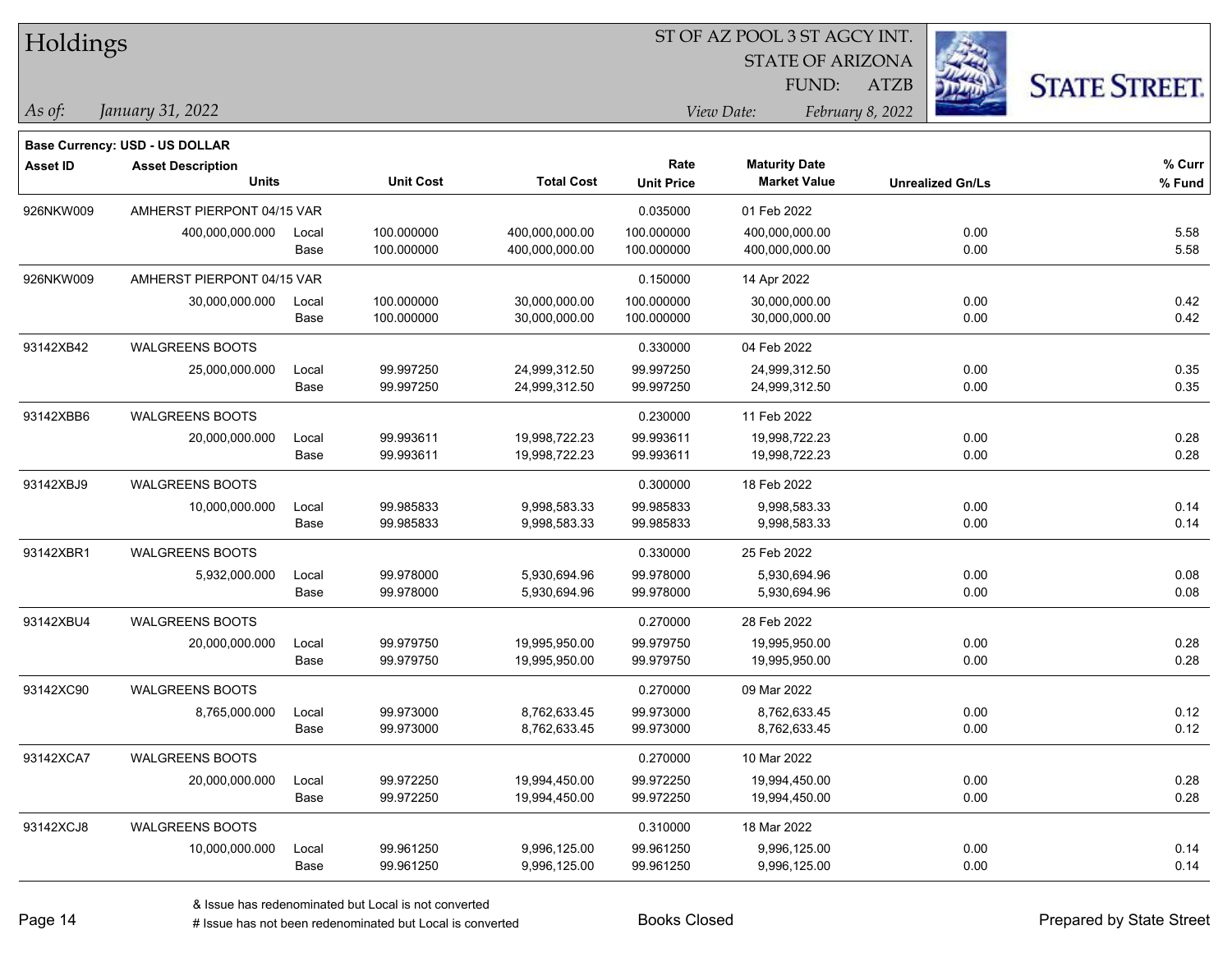| Holdings        |                                       |       |                  |                   |                   | ST OF AZ POOL 3 ST AGCY INT.<br><b>STATE OF ARIZONA</b> |                         |             |                      |
|-----------------|---------------------------------------|-------|------------------|-------------------|-------------------|---------------------------------------------------------|-------------------------|-------------|----------------------|
|                 |                                       |       |                  |                   |                   | FUND:                                                   | <b>ATZB</b>             |             | <b>STATE STREET.</b> |
| As of:          | January 31, 2022                      |       |                  |                   |                   | View Date:                                              | February 8, 2022        |             |                      |
|                 | <b>Base Currency: USD - US DOLLAR</b> |       |                  |                   |                   |                                                         |                         |             |                      |
| <b>Asset ID</b> | <b>Asset Description</b>              |       |                  |                   | Rate              | <b>Maturity Date</b>                                    |                         |             | % Curr               |
|                 | Units                                 |       | <b>Unit Cost</b> | <b>Total Cost</b> | <b>Unit Price</b> | <b>Market Value</b>                                     | <b>Unrealized Gn/Ls</b> |             | % Fund               |
| 94107NC10       | WASTE MANAGEMENT INC                  |       |                  |                   | 0.260000          | 01 Mar 2022                                             |                         |             |                      |
|                 | 20,000,000.000                        | Local | 99.979778        | 19,995,955.56     | 99.979778         | 19.995.955.56                                           |                         | 0.00        | 0.28                 |
|                 |                                       | Base  | 99.979778        | 19,995,955.56     | 99.979778         | 19,995,955.56                                           |                         | 0.00        | 0.28                 |
| 94107NH23       | WASTE MANAGEMENT INC                  |       |                  |                   | 0.310000          | 02 Aug 2022                                             |                         |             |                      |
|                 | 15,000,000.000                        | Local | 99.843278        | 14,976,491.67     | 99.715372         | 14,957,305.80                                           | -19,185.87              |             | 0.21                 |
|                 |                                       | Base  | 99.843278        | 14,976,491.67     | 99.715372         | 14,957,305.80                                           | -19,185.87              |             | 0.21                 |
| 94107NKD5       | WASTE MANAGEMENT INC                  |       |                  |                   | 0.310000          | 13 Oct 2022                                             |                         |             |                      |
|                 | 10,000,000.000                        | Local | 99.781278        | 9,978,127.77      | 99.526572         | 9,952,657.20                                            | -25,470.57              |             | 0.14                 |
|                 |                                       | Base  | 99.781278        | 9,978,127.77      | 99.526572         | 9,952,657.20                                            | $-25,470.57$            |             | 0.14                 |
| 94107PAA7       | WASTE MANAGEMENT INC                  |       |                  |                   | 0.340000          | 28 Apr 2022                                             |                         |             |                      |
|                 | 25,000,000.000                        | Local | 99.918778        | 24,979,694.44     | 99.918778         | 24,979,694.44                                           |                         | 0.00        | 0.35                 |
|                 |                                       | Base  | 99.918778        | 24,979,694.44     | 99.918778         | 24,979,694.44                                           |                         | 0.00        | 0.35                 |
| 9612C1ED5       | <b>WESTPAC BANKING CORP.</b>          |       |                  |                   | 0.190000          | 13 May 2022                                             |                         |             |                      |
|                 | 15,000,000.000                        | Local | 99.946694        | 14,992,004.16     | 99.937436         | 14,990,615.40                                           |                         | $-1,388.76$ | 0.21                 |
|                 |                                       | Base  | 99.946694        | 14,992,004.16     | 99.937436         | 14,990,615.40                                           |                         | $-1,388.76$ | 0.21                 |
| 9612C1GF8       | <b>WESTPAC BANKING CORP.</b>          |       |                  |                   | 0.190000          | 15 Jul 2022                                             |                         |             |                      |
|                 | 20,000,000.000                        | Local | 99.913444        | 19,982,688.89     | 99.793633         | 19,958,726.60                                           | $-23,962.29$            |             | 0.28                 |
|                 |                                       | Base  | 99.913444        | 19,982,688.89     | 99.793633         | 19,958,726.60                                           | -23,962.29              |             | 0.28                 |
| 978UHK000       | DAIWA CAPITAL MARKETS REPO            |       |                  |                   | 0.040000          | 01 Feb 2022                                             |                         |             |                      |
|                 | 250,000,000.000                       | Local | 100.000000       | 250,000,000.00    | 100.000000        | 250,000,000.00                                          |                         | 0.00        | 3.49                 |
|                 |                                       | Base  | 100.000000       | 250,000,000.00    | 100.000000        | 250,000,000.00                                          |                         | 0.00        | 3.49                 |
| 979QHR003       | SOUTH STREET REPO                     |       |                  |                   | 0.050000          | 01 Feb 2022                                             |                         |             |                      |
|                 | 202,903,299.000                       | Local | 100.000000       | 202,903,299.00    | 100.000000        | 202,903,299.00                                          |                         | 0.00        | 2.83                 |
|                 |                                       | Base  | 100.000000       | 202,903,299.00    | 100.000000        | 202,903,299.00                                          |                         | 0.00        | 2.83                 |
| 985FHY004       | MITSUBISHI UFJ REPO                   |       |                  |                   | 0.040000          | 01 Feb 2022                                             |                         |             |                      |
|                 | 536,737,775.760                       | Local | 100.000000       | 536,737,775.76    | 100.000000        | 536,737,775.76                                          |                         | 0.00        | 7.49                 |
|                 |                                       | Base  | 100.000000       | 536,737,775.76    | 100.000000        | 536,737,775.76                                          |                         | 0.00        | 7.49                 |
| US DOLLAR Total |                                       |       |                  |                   |                   |                                                         |                         |             |                      |
|                 | 5,112,171,391.940                     | Local |                  | 5,111,113,076.84  |                   | 5,110,417,442.66                                        | $-695,634.18$           |             | 71.35                |
|                 |                                       | Base  |                  | 5,111,113,076.84  |                   | 5,110,417,442.66                                        | $-695,634.18$           |             | 71.35                |
|                 |                                       |       |                  |                   |                   |                                                         |                         |             |                      |

& Issue has redenominated but Local is not converted

Page 15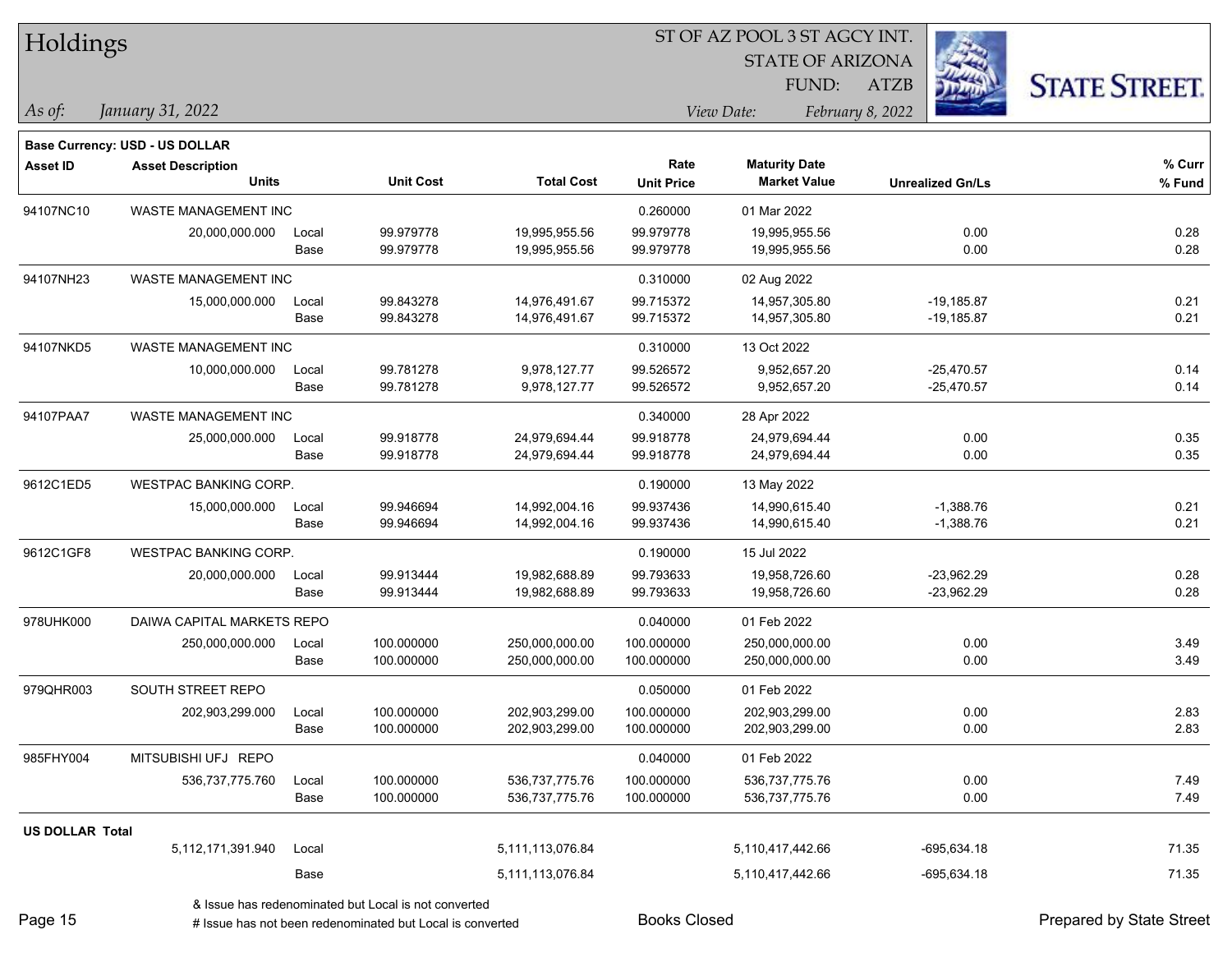| Holdings            |                                                |       |                  |                   |                   | ST OF AZ POOL 3 ST AGCY INT. |                         |                      |
|---------------------|------------------------------------------------|-------|------------------|-------------------|-------------------|------------------------------|-------------------------|----------------------|
|                     |                                                |       |                  |                   |                   | <b>STATE OF ARIZONA</b>      |                         |                      |
|                     |                                                |       |                  |                   |                   | FUND:                        | <b>ATZB</b>             | <b>STATE STREET.</b> |
| As of:              | January 31, 2022                               |       |                  |                   |                   | View Date:                   | February 8, 2022        |                      |
|                     | Base Currency: USD - US DOLLAR                 |       |                  |                   |                   |                              |                         |                      |
| <b>Asset ID</b>     | <b>Asset Description</b>                       |       |                  |                   | Rate              | <b>Maturity Date</b>         |                         | % Curr               |
|                     | <b>Units</b>                                   |       | <b>Unit Cost</b> | <b>Total Cost</b> | <b>Unit Price</b> | <b>Market Value</b>          | <b>Unrealized Gn/Ls</b> | % Fund               |
|                     | <b>CASH EQUIVALENT Total</b>                   |       |                  |                   |                   |                              |                         |                      |
|                     | 5,112,171,391.940                              | Base  |                  | 5,111,113,076.84  |                   | 5,110,417,442.66             | $-695,634.18$           | 71.35                |
| <b>FIXED INCOME</b> |                                                |       |                  |                   |                   |                              |                         |                      |
| <b>US DOLLAR</b>    |                                                |       |                  |                   |                   |                              | Exchange Rate:          | 1.000000             |
| 00206RMJ8           | AT+T INC SR UNSECURED 03/24 0.9                |       |                  |                   | 0.900000          | 25 Mar 2024                  |                         |                      |
|                     | 7,000,000.000                                  | Local | 99.986540        | 6,999,057.77      | 98.204013         | 6,874,280.91                 | $-124,776.86$           | 0.10                 |
|                     |                                                | Base  | 99.986540        | 6,999,057.77      | 98.204013         | 6,874,280.91                 | -124,776.86             | 0.10                 |
| 00206RML3           | AT+T INC SR UNSECURED 03/26 1.7                |       |                  |                   | 1.700000          | 25 Mar 2026                  |                         |                      |
|                     | 7,000,000.000                                  | Local | 99.904865        | 6,993,340.53      | 97.701267         | 6,839,088.69                 | $-154,251.84$           | 0.10                 |
|                     |                                                | Base  | 99.904865        | 6,993,340.53      | 97.701267         | 6,839,088.69                 | $-154,251.84$           | 0.10                 |
| 00287YBC2           | ABBVIE INC SR UNSECURED 11/23 3.75             |       |                  |                   | 3.750000          | 14 Nov 2023                  |                         |                      |
|                     | 5,500,000.000                                  | Local | 105.278660       | 5,790,326.29      | 103.606362        | 5,698,349.91                 | -91,976.38              | 0.08                 |
|                     |                                                | Base  | 105.278660       | 5,790,326.29      | 103.606362        | 5,698,349.91                 | $-91,976.38$            | 0.08                 |
| 023135AW6           | AMAZON.COM INC SR UNSECURED 02/23 2.4          |       |                  |                   | 2.400000          | 22 Feb 2023                  |                         |                      |
|                     | 5,000,000.000                                  | Local | 99.651337        | 4,982,566.85      | 101.411168        | 5,070,558.40                 | 87,991.55               | 0.07                 |
|                     |                                                | Base  | 99.651337        | 4,982,566.85      | 101.411168        | 5,070,558.40                 | 87,991.55               | 0.07                 |
| 023135BW5           | AMAZON.COM INC SR UNSECURED 05/24 0.45         |       |                  |                   | 0.450000          | 12 May 2024                  |                         |                      |
|                     | 10,000,000.000                                 | Local | 99.889301        | 9,988,930.11      | 97.728309         | 9,772,830.90                 | $-216,099.21$           | 0.14                 |
|                     |                                                | Base  | 99.889301        | 9,988,930.11      | 97.728309         | 9,772,830.90                 | $-216,099.21$           | 0.14                 |
| 025537AR2           | AMERICAN ELECTRIC POWER SR UNSECURED 11/25 1   |       |                  |                   | 1.000000          | 01 Nov 2025                  |                         |                      |
|                     | 3,000,000.000                                  | Local | 99.825969        | 2,994,779.08      | 96.251754         | 2,887,552.62                 | -107,226.46             | 0.04                 |
|                     |                                                | Base  | 99.825969        | 2,994,779.08      | 96.251754         | 2,887,552.62                 | -107,226.46             | 0.04                 |
| 025537AS0           | AMERICAN ELECTRIC POWER SR UNSECURED 11/23 VAR |       |                  |                   | 0.611630          | 01 Nov 2023                  |                         |                      |
|                     | 5,000,000.000                                  | Local | 100.000000       | 5,000,000.00      | 100.008140        | 5,000,407.00                 | 407.00                  | 0.07                 |
|                     |                                                | Base  | 100.000000       | 5,000,000.00      | 100.008140        | 5,000,407.00                 | 407.00                  | 0.07                 |
| 025816CD9           | AMERICAN EXPRESS CO SR UNSECURED 05/22 2.75    |       |                  |                   | 2.750000          | 20 May 2022                  |                         |                      |
|                     | 16,569,000.000                                 | Local | 100.279013       | 16,615,229.61     | 100.446894        | 16,643,045.87                | 27,816.26               | 0.23                 |
|                     |                                                | Base  | 100.279013       | 16,615,229.61     | 100.446894        | 16,643,045.87                | 27,816.26               | 0.23                 |
|                     |                                                |       |                  |                   |                   |                              |                         |                      |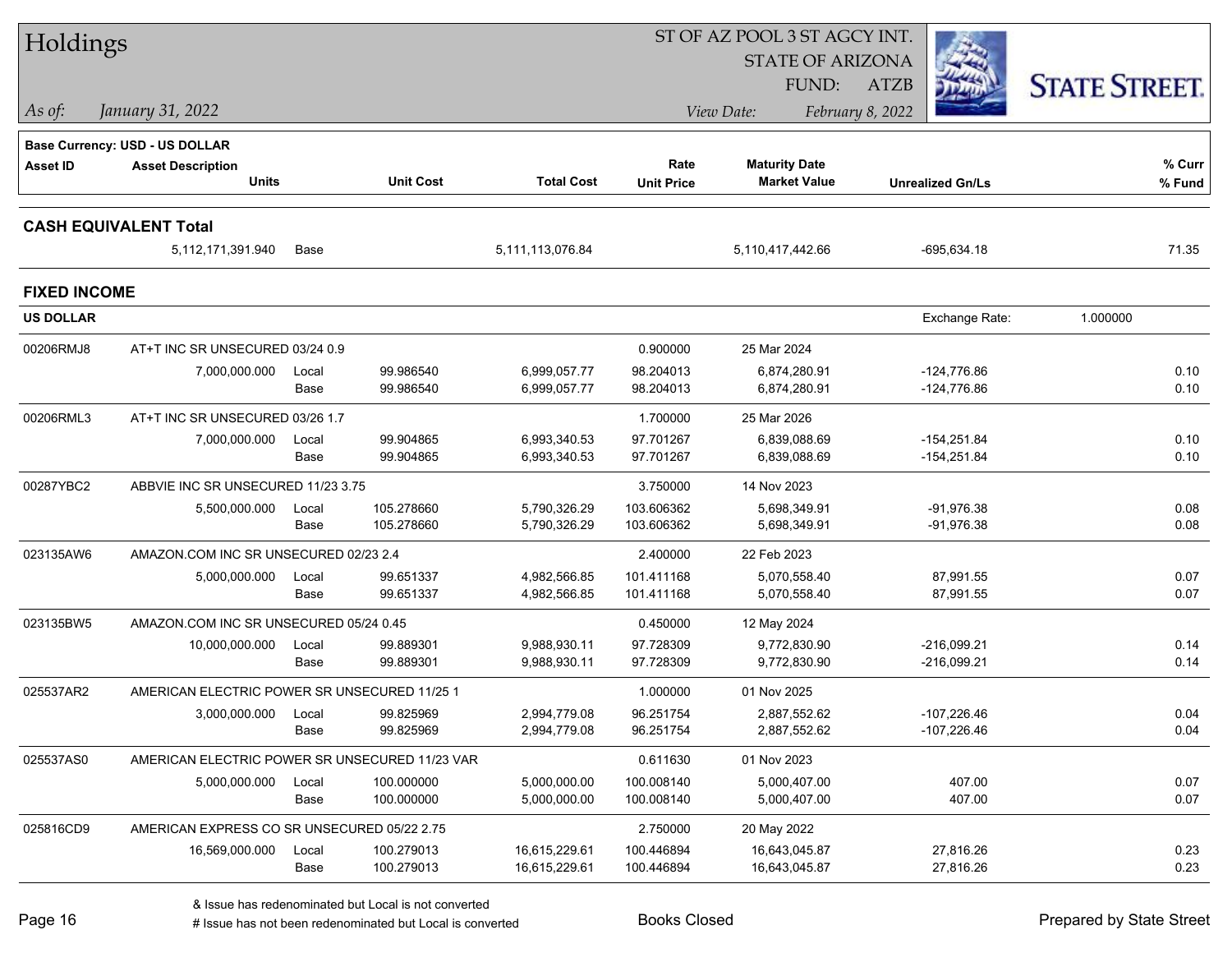| Holdings |  |
|----------|--|
|          |  |

STATE OF ARIZONA

ATZB



*January 31, 2022 As of: View Date: February 8, 2022*

**Base Currency: USD - US DOLLAR**

FUND:

| <b>Asset ID</b> | <b>Asset Description</b>                       |       |                  |                   | Rate              | <b>Maturity Date</b> |                         | % Curr |
|-----------------|------------------------------------------------|-------|------------------|-------------------|-------------------|----------------------|-------------------------|--------|
|                 | <b>Units</b>                                   |       | <b>Unit Cost</b> | <b>Total Cost</b> | <b>Unit Price</b> | <b>Market Value</b>  | <b>Unrealized Gn/Ls</b> | % Fund |
| 025816CG2       | AMERICAN EXPRESS CO SR UNSECURED 07/24 2.5     |       |                  |                   | 2.500000          | 30 Jul 2024          |                         |        |
|                 | 10,000,000.000                                 | Local | 99.839617        | 9,983,961.68      | 102.075104        | 10,207,510.40        | 223,548.72              | 0.14   |
|                 |                                                | Base  | 99.839617        | 9,983,961.68      | 102.075104        | 10,207,510.40        | 223,548.72              | 0.14   |
| 02587AAN4       | AMERICAN EXPRESS CREDIT ACCOUN AMXCA 2019 2 A  |       |                  |                   | 2.670000          | 15 Nov 2024          |                         |        |
|                 | 4,500,000.000                                  | Local | 99.997057        | 4,499,867.56      | 100.489170        | 4,522,012.65         | 22,145.09               | 0.06   |
| Original Face:  | 4,500,000.000                                  | Base  | 99.997057        | 4,499,867.56      | 100.489170        | 4,522,012.65         | 22,145.09               | 0.06   |
| 02588QAB4       | AMERICAN EXPRESS CREDIT ACCOUN AMXCA 2019 1 A  |       |                  |                   | 2.870000          | 15 Oct 2024          |                         |        |
|                 | 3,000,000.000                                  | Local | 99.991956        | 2,999,758.68      | 100.297490        | 3,008,924.70         | 9,166.02                | 0.04   |
| Original Face:  | 3,000,000.000                                  | Base  | 99.991956        | 2,999,758.68      | 100.297490        | 3,008,924.70         | 9,166.02                | 0.04   |
| 026609AC1       | WYETH LLC COMPANY GUAR 03/23 7.25              |       |                  |                   | 7.250000          | 01 Mar 2023          |                         |        |
|                 | 1,410,000.000                                  | Local | 107.338034       | 1,513,466.28      | 106.552146        | 1,502,385.26         | $-11,081.02$            | 0.02   |
|                 |                                                | Base  | 107.338034       | 1,513,466.28      | 106.552146        | 1,502,385.26         | $-11,081.02$            | 0.02   |
| 02665WDX6       | AMERICAN HONDA FINANCE SR UNSECURED 04/23 0.35 |       |                  |                   | 0.350000          | 20 Apr 2023          |                         |        |
|                 | 30,000,000.000                                 | Local | 99.998734        | 29,999,620.28     | 98.679755         | 29,603,926.50        | -395,693.78             | 0.41   |
|                 |                                                | Base  | 99.998734        | 29,999,620.28     | 98.679755         | 29,603,926.50        | -395,693.78             | 0.41   |
| 02665WDY4       | AMERICAN HONDA FINANCE SR UNSECURED 08/24 0.75 |       |                  |                   | 0.750000          | 09 Aug 2024          |                         |        |
|                 | 8,000,000.000                                  | Local | 99.942835        | 7,995,426.81      | 97.716913         | 7,817,353.04         | $-178,073.77$           | 0.11   |
|                 |                                                | Base  | 99.942835        | 7,995,426.81      | 97.716913         | 7,817,353.04         | $-178,073.77$           | 0.11   |
| 02665WEA5       | AMERICAN HONDA FINANCE SR UNSECURED 01/25 1.5  |       |                  |                   | 1.500000          | 13 Jan 2025          |                         |        |
|                 | 15,000,000.000                                 | Local | 99.922356        | 14,988,353.39     | 99.243515         | 14,886,527.25        | $-101,826.14$           | 0.21   |
|                 |                                                | Base  | 99.922356        | 14,988,353.39     | 99.243515         | 14,886,527.25        | $-101,826.14$           | 0.21   |
| 03027XBR0       | AMERICAN TOWER CORP SR UNSECURED 09/26 1.45    |       |                  |                   | 1.450000          | 15 Sep 2026          |                         |        |
|                 | 3,000,000.000                                  | Local | 99.516440        | 2,985,493.19      | 96.121418         | 2,883,642.54         | $-101,850.65$           | 0.04   |
|                 |                                                | Base  | 99.516440        | 2,985,493.19      | 96.121418         | 2,883,642.54         | $-101,850.65$           | 0.04   |
| 036752AQ6       | ANTHEM INC SR UNSECURED 03/23 0.45             |       |                  |                   | 0.450000          | 15 Mar 2023          |                         |        |
|                 | 5,000,000.000                                  | Local | 99.985464        | 4,999,273.21      | 99.203765         | 4,960,188.25         | $-39,084.96$            | 0.07   |
|                 |                                                | Base  | 99.985464        | 4,999,273.21      | 99.203765         | 4,960,188.25         | -39,084.96              | 0.07   |
| 037833DC1       | APPLE INC SR UNSECURED 09/22 2.1               |       |                  |                   | 2.100000          | 12 Sep 2022          |                         |        |
|                 | 10,000,000.000                                 | Local | 100.174546       | 10,017,454.55     | 100.843481        | 10,084,348.10        | 66,893.55               | 0.14   |
|                 |                                                | Base  | 100.174546       | 10,017,454.55     | 100.843481        | 10,084,348.10        | 66,893.55               | 0.14   |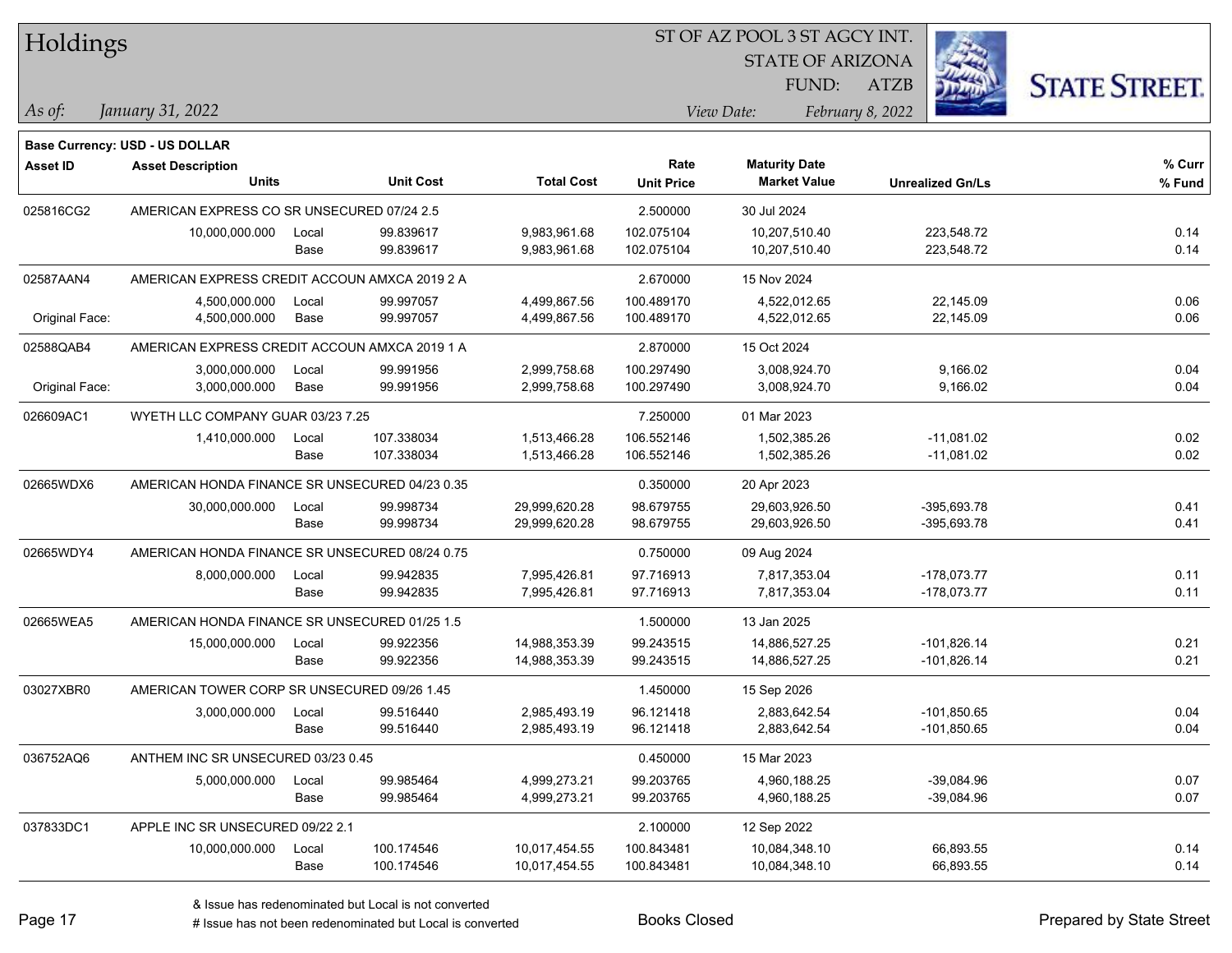| Holdings        |                                                |       |                  |                   | ST OF AZ POOL 3 ST AGCY INT. |                         |                         |                      |  |  |
|-----------------|------------------------------------------------|-------|------------------|-------------------|------------------------------|-------------------------|-------------------------|----------------------|--|--|
|                 |                                                |       |                  |                   |                              | <b>STATE OF ARIZONA</b> |                         |                      |  |  |
|                 |                                                |       |                  |                   |                              | FUND:                   | ATZB                    | <b>STATE STREET.</b> |  |  |
| As of:          | January 31, 2022                               |       |                  |                   |                              | View Date:              | February 8, 2022        |                      |  |  |
|                 |                                                |       |                  |                   |                              |                         |                         |                      |  |  |
|                 | Base Currency: USD - US DOLLAR                 |       |                  |                   | Rate                         | <b>Maturity Date</b>    |                         | % Curr               |  |  |
| <b>Asset ID</b> | <b>Asset Description</b><br><b>Units</b>       |       | <b>Unit Cost</b> | <b>Total Cost</b> | <b>Unit Price</b>            | <b>Market Value</b>     | <b>Unrealized Gn/Ls</b> | % Fund               |  |  |
| 037833DV9       | APPLE INC SR UNSECURED 05/23 0.75              |       |                  |                   | 0.750000                     | 11 May 2023             |                         |                      |  |  |
|                 | 15,500,000.000                                 | Local | 99.884742        | 15,482,134.94     | 99.729064                    | 15,458,004.92           | $-24,130.02$            | 0.22                 |  |  |
|                 |                                                | Base  | 99.884742        | 15,482,134.94     | 99.729064                    | 15,458,004.92           | $-24,130.02$            | 0.22                 |  |  |
| 037833DX5       | APPLE INC SR UNSECURED 08/25 0.55              |       |                  |                   | 0.550000                     | 20 Aug 2025             |                         |                      |  |  |
|                 | 10,000,000.000                                 | Local | 99.833682        | 9,983,368.24      | 95.697810                    | 9,569,781.00            | -413,587.24             | 0.13                 |  |  |
|                 |                                                | Base  | 99.833682        | 9,983,368.24      | 95.697810                    | 9,569,781.00            | -413,587.24             | 0.13                 |  |  |
| 037833EB2       | APPLE INC SR UNSECURED 02/26 0.7               |       |                  |                   | 0.700000                     | 08 Feb 2026             |                         |                      |  |  |
|                 | 5,000,000.000                                  | Local | 99.819875        | 4,990,993.73      | 95.911979                    | 4,795,598.95            | $-195,394.78$           | 0.07                 |  |  |
|                 |                                                | Base  | 99.819875        | 4,990,993.73      | 95.911979                    | 4,795,598.95            | $-195,394.78$           | 0.07                 |  |  |
| 040555CS1       | ARIZONA PUBLIC SERVICE SR UNSECURED 05/25 3.15 |       |                  |                   | 3.150000                     | 15 May 2025             |                         |                      |  |  |
|                 | 5,000,000.000                                  | Local | 107.097045       | 5,354,852.27      | 103.116901                   | 5,155,845.05            | $-199,007.22$           | 0.07                 |  |  |
|                 |                                                | Base  | 107.097045       | 5,354,852.27      | 103.116901                   | 5,155,845.05            | $-199,007.22$           | 0.07                 |  |  |
| 05531FBJ1       | TRUIST FINANCIAL CORP SR UNSECURED 03/23 2.2   |       |                  |                   | 2.200000                     | 16 Mar 2023             |                         |                      |  |  |
|                 | 10,000,000.000                                 | Local | 99.977610        | 9,997,760.99      | 100.981824                   | 10,098,182.40           | 100,421.41              | 0.14                 |  |  |
|                 |                                                | Base  | 99.977610        | 9,997,760.99      | 100.981824                   | 10,098,182.40           | 100,421.41              | 0.14                 |  |  |
| 06048WK66       | BANK OF AMERICA CORP SR UNSECURED 12/25 VAR    |       |                  |                   | 0.650000                     | 23 Dec 2025             |                         |                      |  |  |
|                 | 5,000,000.000                                  | Local | 99.763823        | 4,988,191.13      | 95.173737                    | 4,758,686.85            | $-229,504.28$           | 0.07                 |  |  |
|                 |                                                | Base  | 99.763823        | 4,988,191.13      | 95.173737                    | 4,758,686.85            | $-229,504.28$           | 0.07                 |  |  |
| 06048WK74       | BANK OF AMERICA CORP SR UNSECURED 06/23 VAR    |       |                  |                   | 0.450000                     | 21 Jun 2023             |                         |                      |  |  |
|                 | 5,000,000.000                                  | Local | 100.000000       | 5,000,000.00      | 98.442759                    | 4,922,137.95            | $-77,862.05$            | 0.07                 |  |  |
|                 |                                                | Base  | 100.000000       | 5,000,000.00      | 98.442759                    | 4,922,137.95            | $-77,862.05$            | 0.07                 |  |  |
| 06048WL24       | BANK OF AMERICA CORP SR UNSECURED 02/24 VAR    |       |                  |                   | 0.300000                     | 16 Feb 2024             |                         |                      |  |  |
|                 | 25,000,000.000                                 | Local | 99.897945        | 24,974,486.30     | 96.863089                    | 24,215,772.25           | -758,714.05             | 0.34                 |  |  |
|                 |                                                | Base  | 99.897945        | 24,974,486.30     | 96.863089                    | 24,215,772.25           | -758,714.05             | 0.34                 |  |  |
| 06048WL32       | BANK OF AMERICA CORP SR UNSECURED 02/26 0.8    |       |                  |                   | 0.800000                     | 24 Feb 2026             |                         |                      |  |  |
|                 | 5,371,000.000                                  | Local | 99.765929        | 5,358,428.06      | 92.813047                    | 4,984,988.75            | $-373,439.31$           | 0.07                 |  |  |
|                 |                                                | Base  | 99.765929        | 5,358,428.06      | 92.813047                    | 4,984,988.75            | $-373,439.31$           | 0.07                 |  |  |
| 06048WL81       | BANK OF AMERICA CORP SR UNSECURED 09/24 0.75   |       |                  |                   | 0.750000                     | 26 Sep 2024             |                         |                      |  |  |
|                 | 15,000,000.000                                 | Local | 99.963699        | 14,994,554.79     | 96.016806                    | 14,402,520.90           | -592,033.89             | 0.20                 |  |  |
|                 |                                                | Base  | 99.963699        | 14,994,554.79     | 96.016806                    | 14,402,520.90           | -592,033.89             | 0.20                 |  |  |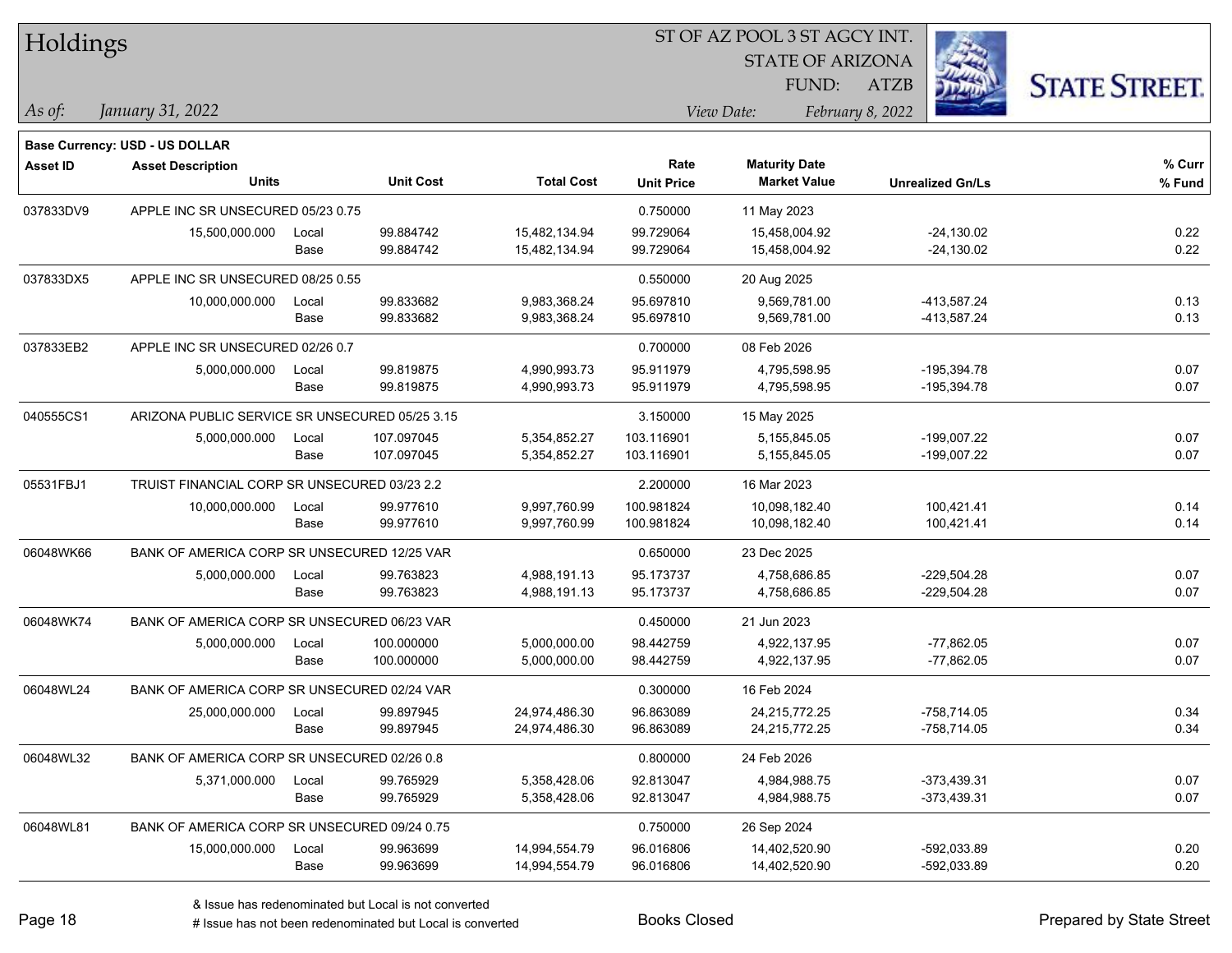| <b>Holdings</b> |                                                |       |                  |                   |                   | 51 OF AZ POOL 3 51 AGCY INT. |                         |                      |
|-----------------|------------------------------------------------|-------|------------------|-------------------|-------------------|------------------------------|-------------------------|----------------------|
|                 |                                                |       |                  |                   |                   | <b>STATE OF ARIZONA</b>      |                         | Ź.                   |
|                 |                                                |       |                  |                   |                   | FUND:                        | ATZB                    | <b>STATE STREET.</b> |
| As of:          | January 31, 2022                               |       |                  |                   |                   | View Date:                   | February 8, 2022        |                      |
|                 | <b>Base Currency: USD - US DOLLAR</b>          |       |                  |                   |                   |                              |                         |                      |
|                 |                                                |       |                  |                   | Rate              | <b>Maturity Date</b>         |                         | % Curr               |
| <b>Asset ID</b> | <b>Asset Description</b><br><b>Units</b>       |       | <b>Unit Cost</b> | <b>Total Cost</b> | <b>Unit Price</b> | <b>Market Value</b>          | <b>Unrealized Gn/Ls</b> | % Fund               |
| 06048WM23       | BANK OF AMERICA CORP SR UNSECURED 05/24 0.65   |       |                  |                   | 0.650000          | 14 May 2024                  |                         |                      |
|                 | 10,000,000.000                                 | Local | 100.000000       | 10,000,000.00     | 97.614227         | 9,761,422.70                 | $-238,577.30$           | 0.14                 |
|                 |                                                | Base  | 100.000000       | 10,000,000.00     | 97.614227         | 9,761,422.70                 | $-238,577.30$           | 0.14                 |
| 06367UBV8       | BANK OF MONTREAL SR UNSECURED 144A 11/26 VAR   |       |                  |                   | 1.000000          | 18 Nov 2026                  |                         |                      |
|                 | 10,000,000.000                                 | Local | 100.000000       | 10,000,000.00     | 99.921000         | 9,992,100.00                 | $-7,900.00$             | 0.14                 |
|                 |                                                | Base  | 100.000000       | 10,000,000.00     | 99.921000         | 9,992,100.00                 | $-7,900.00$             | 0.14                 |
| 06367WF99       | BANK OF MONTREAL SR UNSECURED 05/23 VAR        |       |                  |                   | 1.100000          | 12 May 2023                  |                         |                      |
|                 | 10,000,000.000                                 | Local | 100.000000       | 10,000,000.00     | 100.554000        | 10,055,400.00                | 55,400.00               | 0.14                 |
|                 |                                                | Base  | 100.000000       | 10,000,000.00     | 100.554000        | 10,055,400.00                | 55,400.00               | 0.14                 |
| 06367WX81       | BANK OF MONTREAL SR UNSECURED 07/25 VAR        |       |                  |                   | 1.000000          | 30 Jul 2025                  |                         |                      |
|                 | 10,000,000.000                                 | Local | 100.000000       | 10,000,000.00     | 96.641392         | 9,664,139.20                 | $-335,860.80$           | 0.13                 |
|                 |                                                | Base  | 100.000000       | 10,000,000.00     | 96.641392         | 9,664,139.20                 | $-335,860.80$           | 0.13                 |
| 06368EA44       | BANK OF MONTREAL SR UNSECURED 12/23 VAR        |       |                  |                   | 0.400000          | 08 Dec 2023                  |                         |                      |
|                 | 10,000,000.000                                 | Local | 100.000000       | 10,000,000.00     | 99.907162         | 9,990,716.20                 | $-9,283.80$             | 0.14                 |
|                 |                                                | Base  | 100.000000       | 10,000,000.00     | 99.907162         | 9,990,716.20                 | $-9,283.80$             | 0.14                 |
| 06368FAA7       | BANK OF MONTREAL SR UNSECURED 09/23 0.4        |       |                  |                   | 0.400000          | 15 Sep 2023                  |                         |                      |
|                 | 10,000,000.000                                 | Local | 99.932073        | 9,993,207.30      | 98.447180         | 9,844,718.00                 | -148,489.30             | 0.14                 |
|                 |                                                | Base  | 99.932073        | 9,993,207.30      | 98.447180         | 9,844,718.00                 | -148,489.30             | 0.14                 |
| 06368GC54       | BANK OF MONTREAL SR UNSECURED 12/26 2          |       |                  |                   | 2.000000          | 22 Dec 2026                  |                         |                      |
|                 | 20,000,000.000                                 | Local | 100.000000       | 20,000,000.00     | 98.760780         | 19,752,156.00                | $-247,844.00$           | 0.28                 |
|                 |                                                | Base  | 100.000000       | 20,000,000.00     | 98.760780         | 19,752,156.00                | $-247,844.00$           | 0.28                 |
| 06406RAG2       | BANK OF NY MELLON CORP SR UNSECURED 04/23 3.5  |       |                  |                   | 3.500000          | 28 Apr 2023                  |                         |                      |
|                 | 7,000,000.000                                  | Local | 99.973049        | 6.998.113.41      | 102.825292        | 7,197,770.44                 | 199,657.03              | 0.10                 |
|                 |                                                | Base  | 99.973049        | 6,998,113.41      | 102.825292        | 7,197,770.44                 | 199,657.03              | 0.10                 |
| 06406RAL1       | BANK OF NY MELLON CORP SR UNSECURED 10/24 2.1  |       |                  |                   | 2.100000          | 24 Oct 2024                  |                         |                      |
|                 | 7,000,000.000                                  | Local | 99.904598        | 6,993,321.84      | 101.158508        | 7,081,095.56                 | 87,773.72               | 0.10                 |
|                 |                                                | Base  | 99.904598        | 6,993,321.84      | 101.158508        | 7,081,095.56                 | 87,773.72               | 0.10                 |
| 06406RAM9       | BANK OF NY MELLON CORP SR UNSECURED 01/23 1.85 |       |                  |                   | 1.850000          | 27 Jan 2023                  |                         |                      |
|                 | 5,000,000.000                                  | Local | 99.978084        | 4,998,904.20      | 100.802293        | 5,040,114.65                 | 41,210.45               | 0.07                 |
|                 |                                                | Base  | 99.978084        | 4,998,904.20      | 100.802293        | 5,040,114.65                 | 41,210.45               | 0.07                 |
|                 |                                                |       |                  |                   |                   |                              |                         |                      |

 $\overline{S}$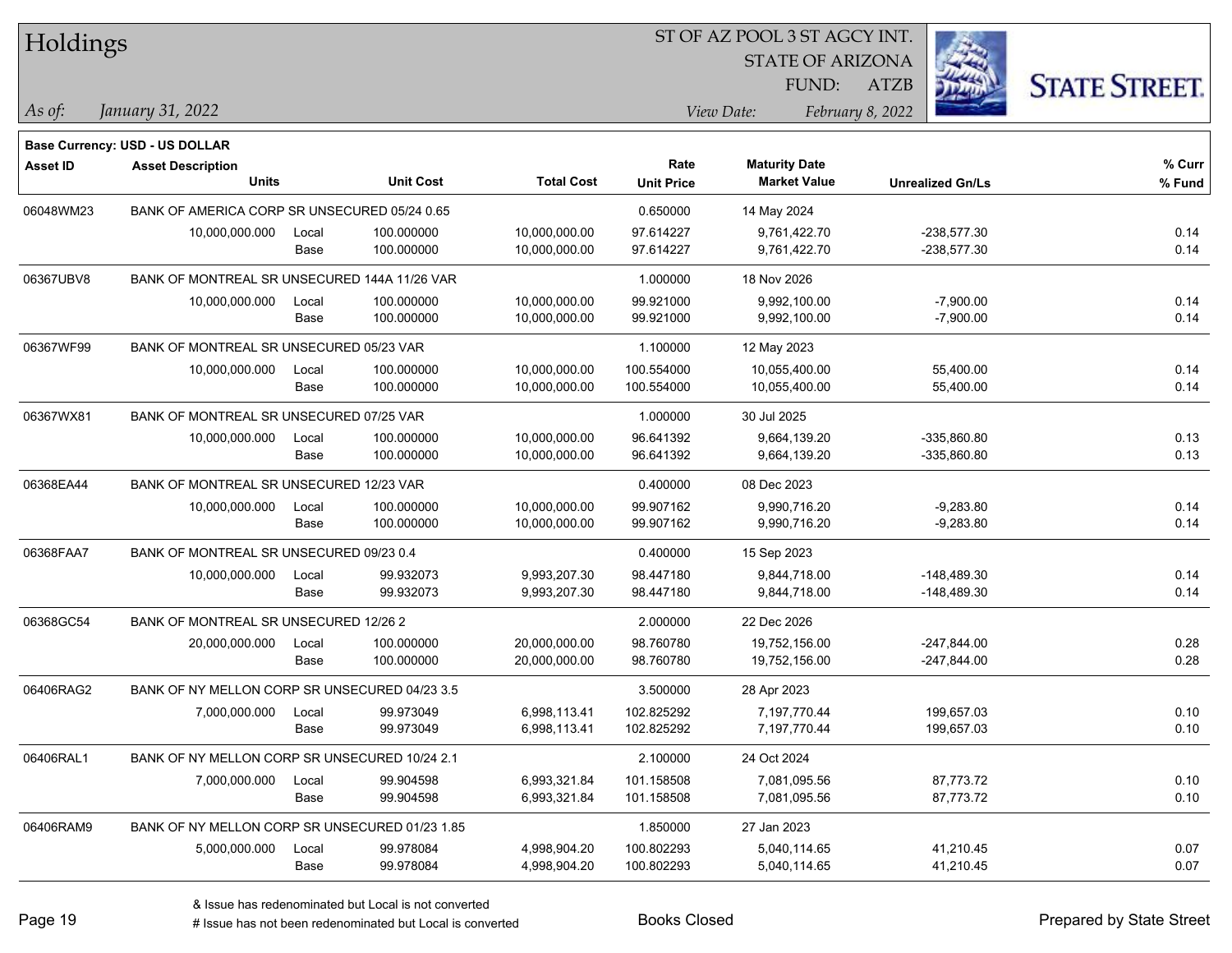| Holdings        |                                                        |       |                  |                   | 51 OF AZ POOL 351 AGCY INT. |                         |                         |                      |  |  |
|-----------------|--------------------------------------------------------|-------|------------------|-------------------|-----------------------------|-------------------------|-------------------------|----------------------|--|--|
|                 |                                                        |       |                  |                   |                             | <b>STATE OF ARIZONA</b> |                         |                      |  |  |
|                 |                                                        |       |                  |                   |                             | FUND:                   | <b>ATZB</b>             | <b>STATE STREET.</b> |  |  |
| $\vert$ As of:  | January 31, 2022                                       |       |                  |                   |                             | View Date:              | February 8, 2022        |                      |  |  |
|                 | <b>Base Currency: USD - US DOLLAR</b>                  |       |                  |                   |                             |                         |                         |                      |  |  |
| <b>Asset ID</b> | <b>Asset Description</b>                               |       |                  |                   | Rate                        | <b>Maturity Date</b>    |                         | % Curr               |  |  |
|                 | <b>Units</b>                                           |       | <b>Unit Cost</b> | <b>Total Cost</b> | <b>Unit Price</b>           | <b>Market Value</b>     | <b>Unrealized Gn/Ls</b> | % Fund               |  |  |
| 06406RAP2       | BANK OF NY MELLON CORP SR UNSECURED 12/23 0.35         |       |                  |                   | 0.350000                    | 07 Dec 2023             |                         |                      |  |  |
|                 | 10,000,000.000                                         | Local | 99.935298        | 9,993,529.76      | 98.385416                   | 9,838,541.60            | $-154,988.16$           | 0.14                 |  |  |
|                 |                                                        | Base  | 99.935298        | 9,993,529.76      | 98.385416                   | 9,838,541.60            | $-154,988.16$           | 0.14                 |  |  |
| 06406RAQ0       | BANK OF NY MELLON CORP SR UNSECURED 01/26 0.75         |       |                  |                   | 0.750000                    | 28 Jan 2026             |                         |                      |  |  |
|                 | 7,000,000.000                                          | Local | 99.829198        | 6,988,043.84      | 95.862217                   | 6,710,355.19            | $-277,688.65$           | 0.09                 |  |  |
|                 |                                                        | Base  | 99.829198        | 6,988,043.84      | 95.862217                   | 6,710,355.19            | $-277,688.65$           | 0.09                 |  |  |
| 06406RAS6       | BANK OF NY MELLON CORP SR UNSECURED 04/24 0.5          |       |                  |                   | 0.500000                    | 26 Apr 2024             |                         |                      |  |  |
|                 | 10,000,000.000                                         | Local | 99.921232        | 9,992,123.19      | 97.904797                   | 9,790,479.70            | $-201,643.49$           | 0.14                 |  |  |
|                 |                                                        | Base  | 99.921232        | 9,992,123.19      | 97.904797                   | 9,790,479.70            | $-201,643.49$           | 0.14                 |  |  |
| 06406RAT4       | BANK OF NY MELLON CORP SR UNSECURED 04/24 VAR          |       |                  |                   | 0.310000                    | 26 Apr 2024             |                         |                      |  |  |
|                 | 8,000,000.000                                          | Local | 100.000000       | 8,000,000.00      | 100.086000                  | 8,006,880.00            | 6,880.00                | 0.11                 |  |  |
|                 |                                                        | Base  | 100.000000       | 8,000,000.00      | 100.086000                  | 8,006,880.00            | 6,880.00                | 0.11                 |  |  |
| 064159KD7       | BANK OF NOVA SCOTIA SR UNSECURED 09/22 2.45            |       |                  |                   | 2.450000                    | 19 Sep 2022             |                         |                      |  |  |
|                 | 17,000,000.000                                         | Local | 100.402714       | 17,068,461.34     | 101.125040                  | 17,191,256.80           | 122,795.46              | 0.24                 |  |  |
|                 |                                                        | Base  | 100.402714       | 17,068,461.34     | 101.125040                  | 17,191,256.80           | 122,795.46              | 0.24                 |  |  |
| 064159SH0       | BANK OF NOVA SCOTIA SR UNSECURED 11/22 2               |       |                  |                   | 2.000000                    | 15 Nov 2022             |                         |                      |  |  |
|                 | 15,000,000.000                                         | Local | 99.992106        | 14,998,815.83     | 100.988573                  | 15,148,285.95           | 149,470.12              | 0.21                 |  |  |
|                 |                                                        | Base  | 99.992106        | 14,998,815.83     | 100.988573                  | 15, 148, 285. 95        | 149,470.12              | 0.21                 |  |  |
| 06417XAA9       | BANK OF NOVA SCOTIA SR UNSECURED 01/25 VAR             |       |                  |                   | 0.510003                    | 10 Jan 2025             |                         |                      |  |  |
|                 | 15,000,000.000                                         | Local | 100.000000       | 15,000,000.00     | 99.942000                   | 14,991,300.00           | $-8,700.00$             | 0.21                 |  |  |
|                 |                                                        | Base  | 100.000000       | 15,000,000.00     | 99.942000                   | 14,991,300.00           | $-8,700.00$             | 0.21                 |  |  |
| 06417XAB7       | BANK OF NOVA SCOTIA SR UNSECURED 01/25 1.45            |       |                  |                   | 1.450000                    | 10 Jan 2025             |                         |                      |  |  |
|                 | 5,000,000.000                                          | Local | 99.934332        | 4,996,716.62      | 98.929602                   | 4,946,480.10            | $-50,236.52$            | 0.07                 |  |  |
|                 |                                                        | Base  | 99.934332        | 4,996,716.62      | 98.929602                   | 4,946,480.10            | $-50,236.52$            | 0.07                 |  |  |
| 071813CF4       | BAXTER INTERNATIONAL INC SR UNSECURED 144A 11/24 1.322 |       |                  |                   | 1.322000                    | 29 Nov 2024             |                         |                      |  |  |
|                 | 25,000,000.000                                         | Local | 100.000000       | 25,000,000.00     | 98.324451                   | 24,581,112.75           | -418,887.25             | 0.34                 |  |  |
|                 |                                                        | Base  | 100.000000       | 25,000,000.00     | 98.324451                   | 24,581,112.75           | -418,887.25             | 0.34                 |  |  |
| 07330NAT2       | TRUIST BANK SR UNSECURED 12/24 2.15                    |       |                  |                   | 2.150000                    | 06 Dec 2024             |                         |                      |  |  |
|                 | 2,000,000.000                                          | Local | 99.904588        | 1,998,091.75      | 101.108521                  | 2,022,170.42            | 24,078.67               | 0.03                 |  |  |
|                 |                                                        | Base  | 99.904588        | 1,998,091.75      | 101.108521                  | 2,022,170.42            | 24,078.67               | 0.03                 |  |  |

 $\overline{\text{SUSY}}$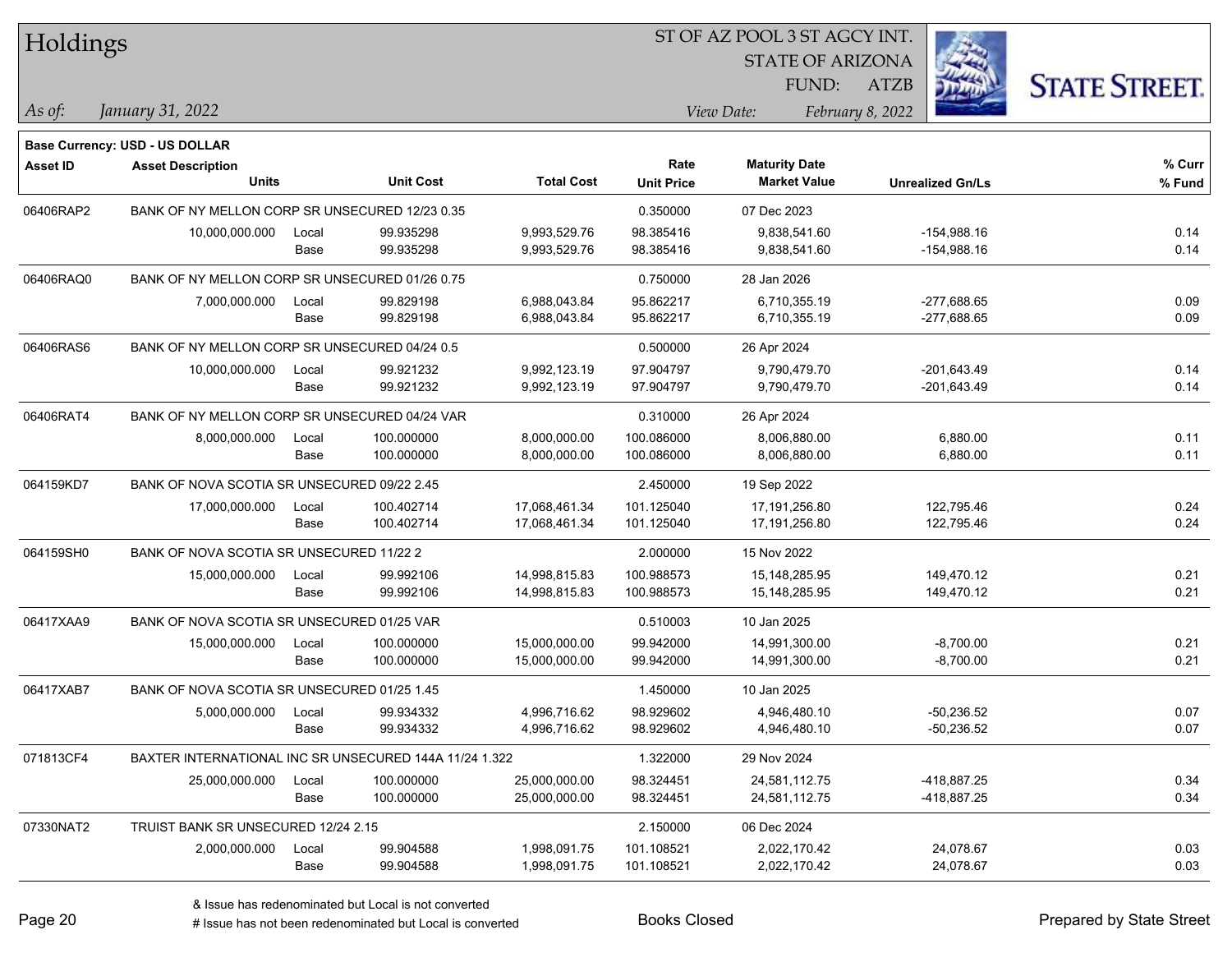| Holdings        |                                                 |       |                  |                   | ST OF AZ POOL 3 ST AGCY INT. |                         |                  |                         |                      |
|-----------------|-------------------------------------------------|-------|------------------|-------------------|------------------------------|-------------------------|------------------|-------------------------|----------------------|
|                 |                                                 |       |                  |                   |                              | <b>STATE OF ARIZONA</b> |                  |                         |                      |
|                 |                                                 |       |                  |                   |                              | FUND:                   | <b>ATZB</b>      |                         | <b>STATE STREET.</b> |
| As of:          | January 31, 2022                                |       |                  |                   |                              | View Date:              | February 8, 2022 |                         |                      |
|                 | Base Currency: USD - US DOLLAR                  |       |                  |                   |                              |                         |                  |                         |                      |
| <b>Asset ID</b> | <b>Asset Description</b>                        |       |                  |                   | Rate                         | <b>Maturity Date</b>    |                  |                         | % Curr               |
|                 | <b>Units</b>                                    |       | <b>Unit Cost</b> | <b>Total Cost</b> | <b>Unit Price</b>            | <b>Market Value</b>     |                  | <b>Unrealized Gn/Ls</b> | % Fund               |
| 084664BT7       | BERKSHIRE HATHAWAY FIN COMPANY GUAR 05/22 3     |       |                  |                   | 3.000000                     | 15 May 2022             |                  |                         |                      |
|                 | 3,667,000.000                                   | Local | 100.813345       | 3,696,825.36      | 100.668974                   | 3,691,531.28            |                  | $-5,294.08$             | 0.05                 |
|                 |                                                 | Base  | 100.813345       | 3,696,825.36      | 100.668974                   | 3,691,531.28            |                  | $-5,294.08$             | 0.05                 |
| 097023CG8       | BOEING CO SR UNSECURED 05/22 2.7                |       |                  |                   | 2.700000                     | 01 May 2022             |                  |                         |                      |
|                 | 5,000,000.000                                   | Local | 99.985614        | 4,999,280.68      | 100.592010                   | 5,029,600.50            |                  | 30,319.82               | 0.07                 |
|                 |                                                 | Base  | 99.985614        | 4,999,280.68      | 100.592010                   | 5,029,600.50            |                  | 30,319.82               | 0.07                 |
| 097023CZ6       | BOEING CO SR UNSECURED 02/24 1.95               |       |                  |                   | 1.950000                     | 01 Feb 2024             |                  |                         |                      |
|                 | 17,000,000.000                                  | Local | 99.916290        | 16,985,769.31     | 100.439052                   | 17,074,638.84           |                  | 88,869.53               | 0.24                 |
|                 |                                                 | Base  | 99.916290        | 16,985,769.31     | 100.439052                   | 17,074,638.84           |                  | 88,869.53               | 0.24                 |
| 097023DD4       | BOEING CO SR UNSECURED 02/23 1.167              |       |                  |                   | 1.167000                     | 04 Feb 2023             |                  |                         |                      |
|                 | 5,000,000.000                                   | Local | 100.000000       | 5,000,000.00      | 99.829324                    | 4,991,466.20            |                  | $-8,533.80$             | 0.07                 |
|                 |                                                 | Base  | 100.000000       | 5,000,000.00      | 99.829324                    | 4,991,466.20            |                  | $-8,533.80$             | 0.07                 |
| 110122CL0       | BRISTOL MYERS SQUIBB CO SR UNSECURED 05/22 2.6  |       |                  |                   | 2.600000                     | 16 May 2022             |                  |                         |                      |
|                 | 5,000,000.000                                   | Local | 99.974474        | 4,998,723.72      | 100.608445                   | 5,030,422.25            |                  | 31,698.53               | 0.07                 |
|                 |                                                 | Base  | 99.974474        | 4,998,723.72      | 100.608445                   | 5,030,422.25            |                  | 31,698.53               | 0.07                 |
| 110122CY2       | BRISTOL MYERS SQUIBB CO SR UNSECURED 02/23 2.75 |       |                  |                   | 2.750000                     | 15 Feb 2023             |                  |                         |                      |
|                 | 4,750,000.000                                   | Local | 102.341869       | 4,861,238.77      | 101.771276                   | 4,834,135.61            |                  | $-27,103.16$            | 0.07                 |
|                 |                                                 | Base  | 102.341869       | 4,861,238.77      | 101.771276                   | 4,834,135.61            |                  | -27,103.16              | 0.07                 |
| 12598AAB6       | CNH EQUIPMENT TRUST CNH 2021 A A2               |       |                  |                   | 0.230000                     | 15 Mar 2024             |                  |                         |                      |
|                 | 2,376,618.300                                   | Local | 99.997292        | 2,376,553.93      | 99.860450                    | 2,373,301.73            |                  | $-3,252.20$             | 0.03                 |
| Original Face:  | 4,000,000.000                                   | Base  | 99.997292        | 2,376,553.93      | 99.860450                    | 2,373,301.73            |                  | $-3,252.20$             | 0.03                 |
| 126650DE7       | CVS HEALTH CORP SR UNSECURED 08/24 2.625        |       |                  |                   | 2.625000                     | 15 Aug 2024             |                  |                         |                      |
|                 | 2,000,000.000                                   | Local | 99.743360        | 1,994,867.20      | 102.048793                   | 2,040,975.86            |                  | 46,108.66               | 0.03                 |
|                 |                                                 | Base  | 99.743360        | 1,994,867.20      | 102.048793                   | 2,040,975.86            |                  | 46,108.66               | 0.03                 |
| 13605W2F7       | CANADIAN IMPERIAL BANK SR UNSECURED 03/26 VAR   |       |                  |                   | 1.200000                     | 23 Mar 2026             |                  |                         |                      |
|                 | 10,000,000.000                                  | Local | 100.000000       | 10,000,000.00     | 98.457000                    | 9,845,700.00            |                  | $-154,300.00$           | 0.14                 |
|                 |                                                 | Base  | 100.000000       | 10,000,000.00     | 98.457000                    | 9,845,700.00            |                  | $-154,300.00$           | 0.14                 |
| 13605W3A7       | CANADIAN IMPERIAL BANK SR UNSECURED 04/26 VAR   |       |                  |                   | 1.400000                     | 14 Apr 2026             |                  |                         |                      |
|                 | 5,000,000.000                                   | Local | 100.000000       | 5,000,000.00      | 96.322000                    | 4,816,100.00            |                  | $-183,900.00$           | 0.07                 |
|                 |                                                 | Base  | 100.000000       | 5,000,000.00      | 96.322000                    | 4,816,100.00            |                  | $-183,900.00$           | 0.07                 |

# Issue has not been redenominated but Local is converted Books Closed Prepared by State Street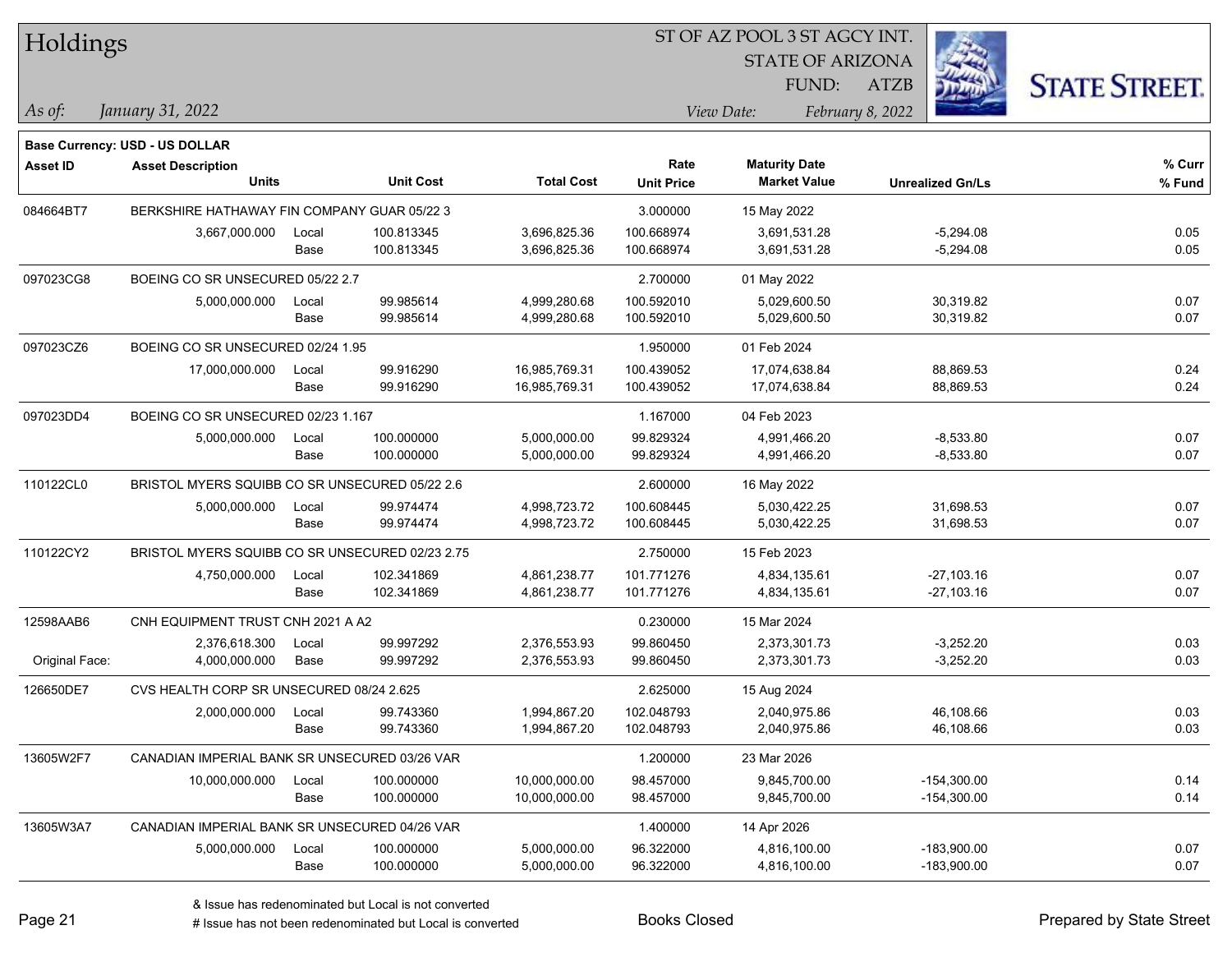| Holdings  |                                                  |       |                  |                   |                   | 51 OF AZ POOL 3 51 AGCY INT. |                         |                      |
|-----------|--------------------------------------------------|-------|------------------|-------------------|-------------------|------------------------------|-------------------------|----------------------|
|           |                                                  |       |                  |                   |                   | <b>STATE OF ARIZONA</b>      | Ż.                      |                      |
|           |                                                  |       |                  |                   |                   | FUND:                        | ATZB                    | <b>STATE STREET.</b> |
| As of:    | January 31, 2022                                 |       |                  |                   |                   | View Date:                   | February 8, 2022        |                      |
|           |                                                  |       |                  |                   |                   |                              |                         |                      |
|           | <b>Base Currency: USD - US DOLLAR</b>            |       |                  |                   |                   |                              |                         |                      |
| Asset ID  | <b>Asset Description</b>                         |       |                  |                   | Rate              | <b>Maturity Date</b>         |                         | % Curr               |
|           | <b>Units</b>                                     |       | <b>Unit Cost</b> | <b>Total Cost</b> | <b>Unit Price</b> | <b>Market Value</b>          | <b>Unrealized Gn/Ls</b> | % Fund               |
| 13605WD32 | CANADIAN IMPERIAL BANK SR UNSECURED 09/25 0.9    |       |                  |                   | 0.900000          | 08 Sep 2025                  |                         |                      |
|           | 15,000,000.000                                   | Local | 100.000000       | 15,000,000.00     | 94.880039         | 14,232,005.85                | -767,994.15             | 0.20                 |
|           |                                                  | Base  | 100.000000       | 15,000,000.00     | 94.880039         | 14,232,005.85                | $-767,994.15$           | 0.20                 |
| 13605WF71 | CANADIAN IMPERIAL BANK SR UNSECURED 04/24 0.55   |       |                  |                   | 0.550000          | 06 Apr 2024                  |                         |                      |
|           | 15,000,000.000                                   | Local | 100.000000       | 15,000,000.00     | 96.233544         | 14,435,031.60                | -564,968.40             | 0.20                 |
|           |                                                  | Base  | 100.000000       | 15,000,000.00     | 96.233544         | 14,435,031.60                | -564,968.40             | 0.20                 |
| 13605WN23 | CANADIAN IMPERIAL BANK SR UNSECURED 11/25 0.9    |       |                  |                   | 0.900000          | 25 Nov 2025                  |                         |                      |
|           | 10,000,000.000                                   | Local | 100.000000       | 10,000,000.00     | 94.983399         | 9,498,339.90                 | $-501,660.10$           | 0.13                 |
|           |                                                  | Base  | 100.000000       | 10,000,000.00     | 94.983399         | 9,498,339.90                 | $-501,660.10$           | 0.13                 |
| 13605WWG2 | CANADIAN IMPERIAL BANK SR UNSECURED 03/25 VAR    |       |                  |                   | 1.750000          | 06 Mar 2025                  |                         |                      |
|           | 10,000,000.000                                   | Local | 100.000000       | 10,000,000.00     | 96.369275         | 9,636,927.50                 | -363,072.50             | 0.13                 |
|           |                                                  | Base  | 100.000000       | 10,000,000.00     | 96.369275         | 9,636,927.50                 | -363,072.50             | 0.13                 |
| 13607X3X3 | CANADIAN IMPERIAL BANK SR UNSECURED 12/26 2      |       |                  |                   | 2.000000          | 22 Dec 2026                  |                         |                      |
|           | 10,000,000.000                                   | Local | 100.000000       | 10,000,000.00     | 98.150319         | 9,815,031.90                 | $-184,968.10$           | 0.14                 |
|           |                                                  | Base  | 100.000000       | 10,000,000.00     | 98.150319         | 9,815,031.90                 | $-184,968.10$           | 0.14                 |
| 14040HCK9 | CAPITAL ONE FINANCIAL CO SR UNSECURED 12/24 VAR  |       |                  |                   | 1.343000          | 06 Dec 2024                  |                         |                      |
|           | 20,000,000.000                                   | Local | 100.000000       | 20,000,000.00     | 99.255123         | 19,851,024.60                | $-148,975.40$           | 0.28                 |
|           |                                                  | Base  | 100.000000       | 20,000,000.00     | 99.255123         | 19,851,024.60                | $-148,975.40$           | 0.28                 |
| 14042RHB0 | CAPITAL ONE NA SR UNSECURED 08/22 VAR            |       |                  |                   | 0.964380          | 08 Aug 2022                  |                         |                      |
|           | 10,000,000.000                                   | Local | 100.000000       | 10,000,000.00     | 100.141774        | 10,014,177.40                | 14,177.40               | 0.14                 |
|           |                                                  | Base  | 100.000000       | 10,000,000.00     | 100.141774        | 10,014,177.40                | 14,177.40               | 0.14                 |
| 141781BP8 | CARGILL INC SR UNSECURED 144A 02/24 0.4          |       |                  |                   | 0.400000          | 02 Feb 2024                  |                         |                      |
|           | 8,000,000.000                                    | Local | 99.929605        | 7,994,368.42      | 98.013108         | 7,841,048.64                 | $-153,319.78$           | 0.11                 |
|           |                                                  | Base  | 99.929605        | 7,994,368.42      | 98.013108         | 7,841,048.64                 | $-153,319.78$           | 0.11                 |
| 14913Q3C1 | CATERPILLAR FINL SERVICE SR UNSECURED 11/22 1.95 |       |                  |                   | 1.950000          | 18 Nov 2022                  |                         |                      |
|           | 5,000,000.000                                    | Local | 101.292288       | 5,064,614.39      | 100.927250        | 5,046,362.50                 | $-18,251.89$            | 0.07                 |
|           |                                                  | Base  | 101.292288       | 5,064,614.39      | 100.927250        | 5,046,362.50                 | $-18,251.89$            | 0.07                 |
| 14913R2B2 | CATERPILLAR FINL SERVICE SR UNSECURED 05/22 0.95 |       |                  |                   | 0.950000          | 13 May 2022                  |                         |                      |
|           | 5,000,000.000                                    | Local | 100.185576       | 5,009,278.79      | 100.134809        | 5,006,740.45                 | $-2,538.34$             | 0.07                 |
|           |                                                  | Base  | 100.185576       | 5,009,278.79      | 100.134809        | 5,006,740.45                 | $-2,538.34$             | 0.07                 |
|           |                                                  |       |                  |                   |                   |                              |                         |                      |

 $\overline{S}$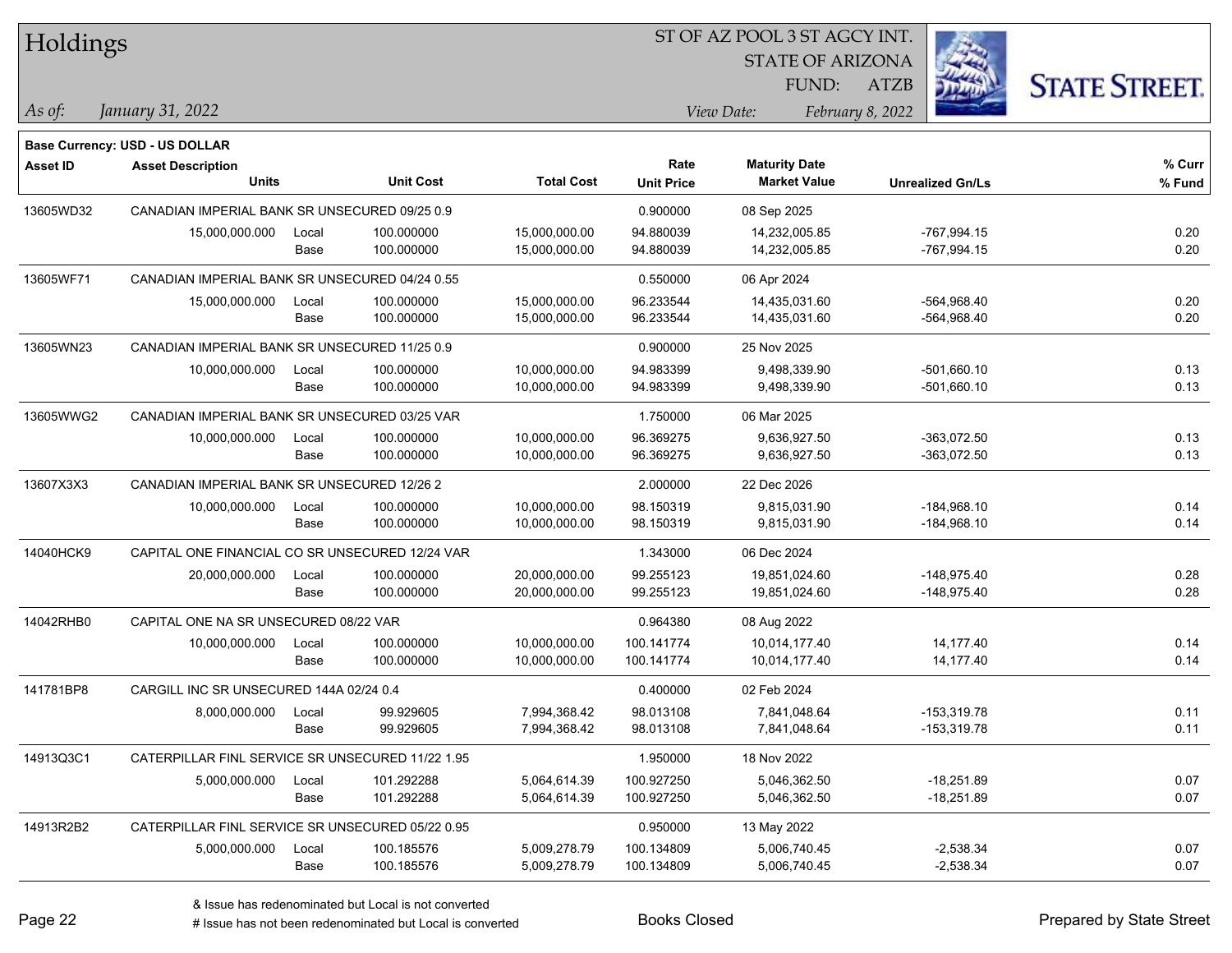| Holdings        |                                                 |       |                  |                   | ST OF AZ POOL 3 ST AGCY INT. |                         |                         |                      |  |  |
|-----------------|-------------------------------------------------|-------|------------------|-------------------|------------------------------|-------------------------|-------------------------|----------------------|--|--|
|                 |                                                 |       |                  |                   |                              | <b>STATE OF ARIZONA</b> |                         |                      |  |  |
|                 |                                                 |       |                  |                   |                              | FUND:                   | <b>ATZB</b>             | <b>STATE STREET.</b> |  |  |
| As of:          | January 31, 2022                                |       |                  |                   |                              | View Date:              | February 8, 2022        |                      |  |  |
|                 | <b>Base Currency: USD - US DOLLAR</b>           |       |                  |                   |                              |                         |                         |                      |  |  |
| <b>Asset ID</b> | <b>Asset Description</b>                        |       |                  |                   | Rate                         | <b>Maturity Date</b>    |                         | % Curr               |  |  |
|                 | <b>Units</b>                                    |       | <b>Unit Cost</b> | <b>Total Cost</b> | <b>Unit Price</b>            | <b>Market Value</b>     | <b>Unrealized Gn/Ls</b> | % Fund               |  |  |
| 14913R2P1       | CATERPILLAR FINL SERVICE SR UNSECURED 09/24 0.6 |       |                  |                   | 0.600000                     | 13 Sep 2024             |                         |                      |  |  |
|                 | 10,000,000.000                                  | Local | 99.881407        | 9,988,140.73      | 97.464730                    | 9,746,473.00            | $-241,667.73$           | 0.14                 |  |  |
|                 |                                                 | Base  | 99.881407        | 9,988,140.73      | 97.464730                    | 9,746,473.00            | $-241,667.73$           | 0.14                 |  |  |
| 166756AJ5       | CHEVRON USA INC COMPANY GUAR 08/23 0.426        |       |                  |                   | 0.426000                     | 11 Aug 2023             |                         |                      |  |  |
|                 | 5,000,000.000                                   | Local | 100.081575       | 5,004,078.77      | 98.749702                    | 4,937,485.10            | $-66,593.67$            | 0.07                 |  |  |
|                 |                                                 | Base  | 100.081575       | 5,004,078.77      | 98.749702                    | 4,937,485.10            | $-66,593.67$            | 0.07                 |  |  |
| 17298CHQ4       | CITIGROUP INC SR UNSECURED 12/24 VAR            |       |                  |                   | 2.350000                     | 30 Dec 2024             |                         |                      |  |  |
|                 | 10,000,000.000                                  | Local | 100.000000       | 10,000,000.00     | 98.943384                    | 9,894,338.40            | -105,661.60             | 0.14                 |  |  |
|                 |                                                 | Base  | 100.000000       | 10,000,000.00     | 98.943384                    | 9,894,338.40            | $-105,661.60$           | 0.14                 |  |  |
| 17298CJN9       | CITIGROUP INC SR UNSECURED 06/25 1.4            |       |                  |                   | 1.400000                     | 19 Jun 2025             |                         |                      |  |  |
|                 | 5,000,000.000                                   | Local | 100.000000       | 5,000,000.00      | 95.420680                    | 4,771,034.00            | -228,966.00             | 0.07                 |  |  |
|                 |                                                 | Base  | 100.000000       | 5,000,000.00      | 95.420680                    | 4,771,034.00            | $-228,966.00$           | 0.07                 |  |  |
| 17298CJP4       | CITIGROUP INC SR UNSECURED 06/25 VAR            |       |                  |                   | 1.250000                     | 30 Jun 2025             |                         |                      |  |  |
|                 | 10,000,000.000                                  | Local | 100.000000       | 10,000,000.00     | 97.598237                    | 9,759,823.70            | $-240,176.30$           | 0.14                 |  |  |
|                 |                                                 | Base  | 100.000000       | 10,000,000.00     | 97.598237                    | 9,759,823.70            | $-240,176.30$           | 0.14                 |  |  |
| 17298CKU1       | CITIGROUP INC SR UNSECURED 11/25 VAR            |       |                  |                   | 1.000000                     | 25 Nov 2025             |                         |                      |  |  |
|                 | 15,000,000.000                                  | Local | 100.000000       | 15,000,000.00     | 95.206066                    | 14,280,909.90           | $-719,090.10$           | 0.20                 |  |  |
|                 |                                                 | Base  | 100.000000       | 15,000,000.00     | 95.206066                    | 14,280,909.90           | $-719,090.10$           | 0.20                 |  |  |
| 17298CM39       | CITIGROUP INC SR UNSECURED 05/26 1.375          |       |                  |                   | 1.375000                     | 20 May 2026             |                         |                      |  |  |
|                 | 5,000,000.000                                   | Local | 100.000000       | 5,000,000.00      | 96.597219                    | 4,829,860.95            | $-170, 139.05$          | 0.07                 |  |  |
|                 |                                                 | Base  | 100.000000       | 5,000,000.00      | 96.597219                    | 4,829,860.95            | $-170, 139.05$          | 0.07                 |  |  |
| 17328W4G0       | CITIGROUP GLOBAL MARKETS COMPANY GUAR 07/25 VAR |       |                  |                   | 1.100000                     | 31 Jul 2025             |                         |                      |  |  |
|                 | 15,000,000.000                                  | Local | 100.000000       | 15,000,000.00     | 96.249472                    | 14,437,420.80           | $-562,579.20$           | 0.20                 |  |  |
|                 |                                                 | Base  | 100.000000       | 15,000,000.00     | 96.249472                    | 14,437,420.80           | $-562,579.20$           | 0.20                 |  |  |
| 17329FWZ3       | CITIGROUP GLOBAL COMPANY GUAR 09/23 0.5         |       |                  |                   | 0.500000                     | 25 Sep 2023             |                         |                      |  |  |
|                 | 10,000,000.000                                  | Local | 100.000000       | 10,000,000.00     | 98.504468                    | 9,850,446.80            | -149,553.20             | 0.14                 |  |  |
|                 |                                                 | Base  | 100.000000       | 10,000,000.00     | 98.504468                    | 9,850,446.80            | -149,553.20             | 0.14                 |  |  |
| 189054AT6       | CLOROX COMPANY SR UNSECURED 09/22 3.05          |       |                  |                   | 3.050000                     | 15 Sep 2022             |                         |                      |  |  |
|                 | 1,000,000.000                                   | Local | 101.047054       | 1,010,470.54      | 100.891145                   | 1,008,911.45            | $-1,559.09$             | 0.01                 |  |  |
|                 |                                                 | Base  | 101.047054       | 1,010,470.54      | 100.891145                   | 1,008,911.45            | $-1,559.09$             | 0.01                 |  |  |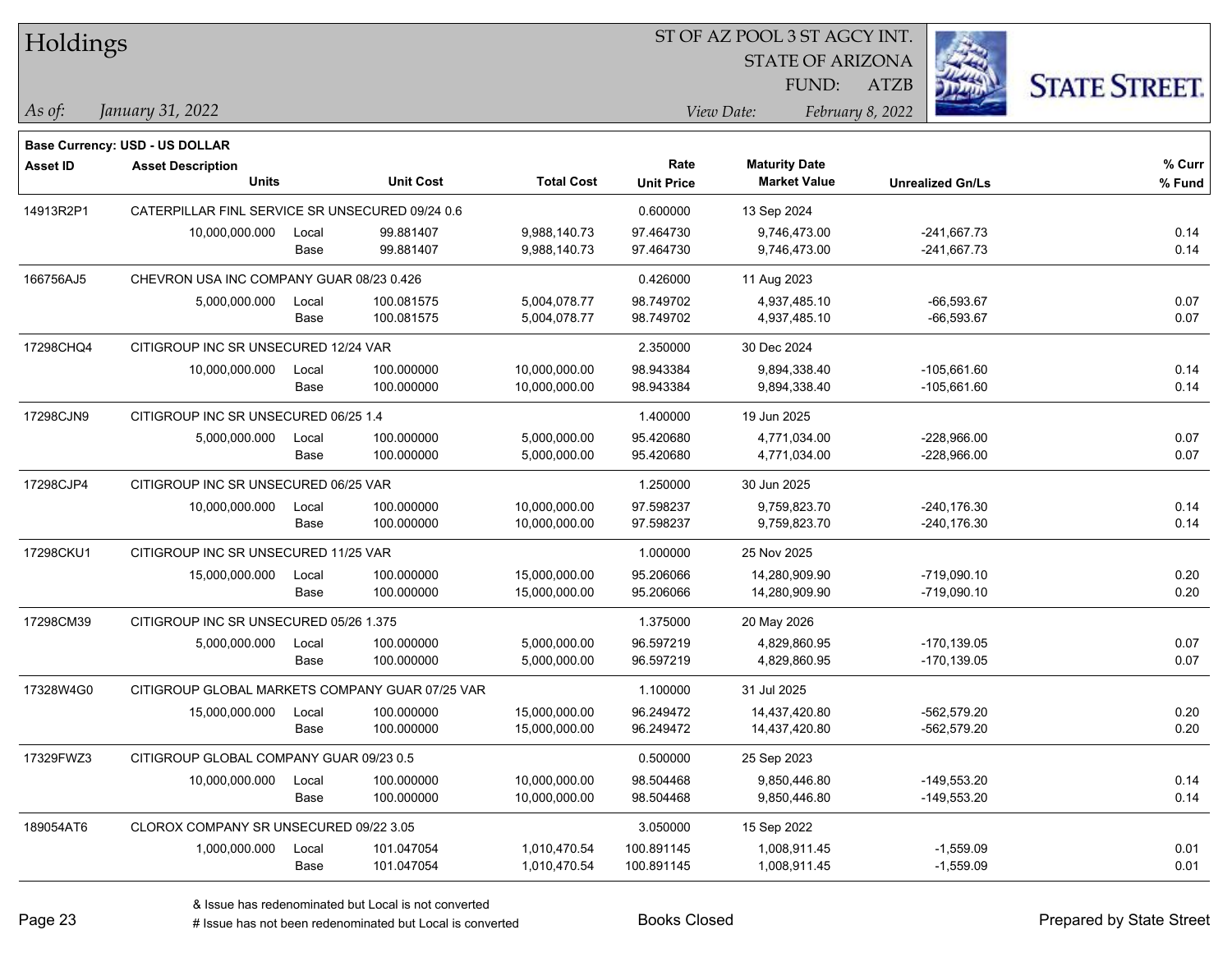| <b>Holdings</b> |                                                  |                                                 |                  | 51 OF AZ POOL 3 51 AGCY INT. |                   |                         |                         |               |                      |
|-----------------|--------------------------------------------------|-------------------------------------------------|------------------|------------------------------|-------------------|-------------------------|-------------------------|---------------|----------------------|
|                 |                                                  |                                                 |                  |                              |                   | <b>STATE OF ARIZONA</b> |                         | Ź.            |                      |
|                 |                                                  |                                                 |                  |                              |                   | FUND:                   | ATZB                    |               | <b>STATE STREET.</b> |
| As of:          | January 31, 2022                                 |                                                 |                  |                              |                   | View Date:              | February 8, 2022        |               |                      |
|                 | <b>Base Currency: USD - US DOLLAR</b>            |                                                 |                  |                              |                   |                         |                         |               |                      |
| <b>Asset ID</b> | <b>Asset Description</b>                         |                                                 |                  |                              | Rate              | <b>Maturity Date</b>    |                         |               | % Curr               |
|                 | <b>Units</b>                                     |                                                 | <b>Unit Cost</b> | <b>Total Cost</b>            | <b>Unit Price</b> | <b>Market Value</b>     | <b>Unrealized Gn/Ls</b> |               | % Fund               |
| 191216CL2       | COCA COLA CO/THE SR UNSECURED 09/24 1.75         |                                                 |                  |                              | 1.750000          | 06 Sep 2024             |                         |               |                      |
|                 | 10,000,000.000                                   | Local                                           | 101.588093       | 10,158,809.33                | 100.753418        | 10,075,341.80           |                         | $-83,467.53$  | 0.14                 |
|                 |                                                  | Base                                            | 101.588093       | 10,158,809.33                | 100.753418        | 10,075,341.80           |                         | $-83,467.53$  | 0.14                 |
| 205887CA8       | CONAGRA BRANDS INC SR UNSECURED 05/24 4.3        |                                                 |                  |                              | 4.300000          | 01 May 2024             |                         |               |                      |
|                 | 7,000,000.000                                    | Local                                           | 107.209008       | 7,504,630.57                 | 105.282948        | 7,369,806.36            |                         | $-134,824.21$ | 0.10                 |
|                 |                                                  | Base                                            | 107.209008       | 7,504,630.57                 | 105.282948        | 7,369,806.36            |                         | $-134,824.21$ | 0.10                 |
| 24422ETV1       | JOHN DEERE CAPITAL CORP SR UNSECURED 09/22 2.15  |                                                 |                  |                              | 2.150000          | 08 Sep 2022             |                         |               |                      |
|                 | 2,000,000.000                                    | Local                                           | 101.114658       | 2,022,293.16                 | 100.925609        | 2,018,512.18            |                         | $-3,780.98$   | 0.03                 |
|                 |                                                  | Base                                            | 101.114658       | 2,022,293.16                 | 100.925609        | 2,018,512.18            |                         | $-3,780.98$   | 0.03                 |
| 24422EVA4       | JOHN DEERE CAPITAL CORP SR UNSECURED 06/22 1.95  |                                                 |                  |                              | 1.950000          | 13 Jun 2022             |                         |               |                      |
|                 | 3,000,000.000                                    | Local                                           | 100.600748       | 3,018,022.43                 | 100.509759        | 3,015,292.77            |                         | $-2,729.66$   | 0.04                 |
|                 |                                                  | Base                                            | 100.600748       | 3,018,022.43                 | 100.509759        | 3,015,292.77            |                         | $-2,729.66$   | 0.04                 |
| 24422EVH9       | JOHN DEERE CAPITAL CORP SR UNSECURED 07/23 0.7   |                                                 |                  |                              | 0.700000          | 05 Jul 2023             |                         |               |                      |
|                 | 5,000,000.000                                    | Local                                           | 100.624932       | 5,031,246.60                 | 99.425623         | 4,971,281.15            |                         | $-59,965.45$  | 0.07                 |
|                 |                                                  | Base                                            | 100.624932       | 5,031,246.60                 | 99.425623         | 4,971,281.15            |                         | $-59,965.45$  | 0.07                 |
| 24422EVN6       |                                                  | JOHN DEERE CAPITAL CORP SR UNSECURED 01/24 0.45 |                  |                              |                   | 17 Jan 2024             |                         |               |                      |
|                 | 9,000,000.000                                    | Local                                           | 99.951606        | 8,995,644.56                 | 98.281925         | 8,845,373.25            |                         | $-150,271.31$ | 0.12                 |
|                 |                                                  | Base                                            | 99.951606        | 8,995,644.56                 | 98.281925         | 8,845,373.25            |                         | $-150,271.31$ | 0.12                 |
| 24422EVY2       | JOHN DEERE CAPITAL CORP SR UNSECURED 01/25 1.25  |                                                 |                  |                              | 1.250000          | 10 Jan 2025             |                         |               |                      |
|                 | 10,000,000.000                                   | Local                                           | 99.953937        | 9,995,393.72                 | 98.867878         | 9,886,787.80            |                         | $-108,605.92$ | 0.14                 |
|                 |                                                  | Base                                            | 99.953937        | 9,995,393.72                 | 98.867878         | 9,886,787.80            |                         | $-108,605.92$ | 0.14                 |
| 254687FJ0       | WALT DISNEY COMPANY/THE COMPANY GUAR 09/22 1.65  |                                                 |                  |                              | 1.650000          | 01 Sep 2022             |                         |               |                      |
|                 | 1,675,000.000                                    | Local                                           | 100.745122       | 1,687,480.80                 | 100.479993        | 1,683,039.88            |                         | $-4,440.92$   | 0.02                 |
|                 |                                                  | Base                                            | 100.745122       | 1,687,480.80                 | 100.479993        | 1,683,039.88            |                         | $-4,440.92$   | 0.02                 |
| 254687FN1       | WALT DISNEY COMPANY/THE COMPANY GUAR 03/25 3.35  |                                                 |                  |                              | 3.350000          | 24 Mar 2025             |                         |               |                      |
|                 | 7,000,000.000                                    | Local                                           | 107.399149       | 7,517,940.44                 | 104.210674        | 7,294,747.18            |                         | $-223,193.26$ | 0.10                 |
|                 |                                                  | Base                                            | 107.399149       | 7,517,940.44                 | 104.210674        | 7,294,747.18            |                         | -223,193.26   | 0.10                 |
| 25468PCT1       | TWDC ENTERPRISES 18 CORP COMPANY GUAR 02/22 2.55 |                                                 |                  |                              | 2.550000          | 15 Feb 2022             |                         |               |                      |
|                 | 2,200,000.000                                    | Local                                           | 100.088080       | 2,201,937.76                 | 100.078654        | 2,201,730.39            |                         | $-207.37$     | 0.03                 |
|                 |                                                  | Base                                            | 100.088080       | 2,201,937.76                 | 100.078654        | 2,201,730.39            |                         | $-207.37$     | 0.03                 |
|                 |                                                  |                                                 |                  |                              |                   |                         |                         |               |                      |

 $\overline{S}$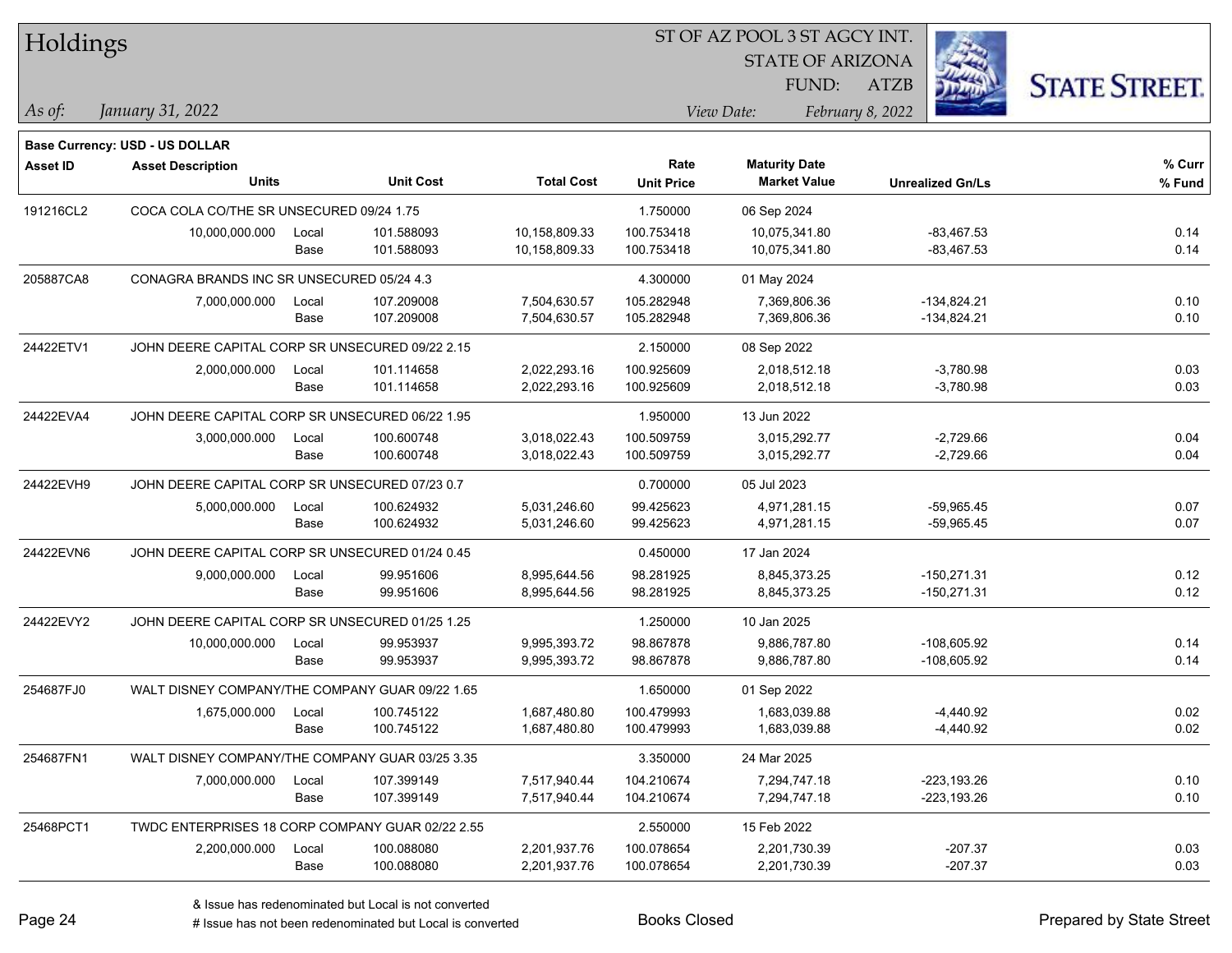| Holdings        |                                                     |                                      |                  |                   | 51 OF AZ POOL 3 51 AGCY INT. |                         |                         |                     |
|-----------------|-----------------------------------------------------|--------------------------------------|------------------|-------------------|------------------------------|-------------------------|-------------------------|---------------------|
|                 |                                                     |                                      |                  |                   |                              | <b>STATE OF ARIZONA</b> |                         |                     |
|                 |                                                     |                                      |                  |                   |                              | FUND:                   | <b>ATZB</b>             | <b>STATE STREET</b> |
| $\vert$ As of:  | January 31, 2022                                    |                                      |                  |                   |                              | View Date:              | February 8, 2022        |                     |
|                 | Base Currency: USD - US DOLLAR                      |                                      |                  |                   |                              |                         |                         |                     |
| <b>Asset ID</b> | <b>Asset Description</b>                            |                                      |                  |                   | Rate                         | <b>Maturity Date</b>    |                         | % Curr              |
|                 | <b>Units</b>                                        |                                      | <b>Unit Cost</b> | <b>Total Cost</b> | <b>Unit Price</b>            | <b>Market Value</b>     | <b>Unrealized Gn/Ls</b> | % Fund              |
| 278642AV5       | EBAY INC SR UNSECURED 03/25 1.9                     |                                      |                  |                   | 1.900000                     | 11 Mar 2025             |                         |                     |
|                 | 2,000,000.000                                       | Local                                | 102.230195       | 2,044,603.90      | 99.661974                    | 1,993,239.48            | $-51,364.42$            | 0.03                |
|                 |                                                     | Base                                 | 102.230195       | 2,044,603.90      | 99.661974                    | 1,993,239.48            | $-51,364.42$            | 0.03                |
| 278642AX1       | EBAY INC SR UNSECURED 05/26 1.4                     |                                      |                  |                   | 1.400000                     | 10 May 2026             |                         |                     |
|                 | 5,000,000.000                                       | Local                                | 99.889326        | 4,994,466.31      | 96.668765                    | 4,833,438.25            | $-161,028.06$           | 0.07                |
|                 |                                                     | Base                                 | 99.889326        | 4,994,466.31      | 96.668765                    | 4,833,438.25            | $-161,028.06$           | 0.07                |
| 29736RAE0       | ESTEE LAUDER CO INC SR UNSECURED 08/22 2.35         |                                      |                  |                   | 2.350000                     | 15 Aug 2022             |                         |                     |
|                 | 17,838,000.000                                      | Local                                | 101.003475       | 18,016,999.80     | 100.847005                   | 17,989,088.75           | $-27,911.05$            | 0.25                |
|                 |                                                     | Base                                 | 101.003475       | 18,016,999.80     | 100.847005                   | 17,989,088.75           | $-27,911.05$            | 0.25                |
| 3130AMU75       | FEDERAL HOME LOAN BANK BONDS 06/26 1                |                                      |                  |                   | 1.000000                     | 26 Jun 2026             |                         |                     |
|                 | 10,000,000.000                                      | Local                                | 100.000000       | 10,000,000.00     | 97.481354                    | 9,748,135.40            | $-251,864.60$           | 0.14                |
|                 |                                                     | Base                                 | 100.000000       | 10,000,000.00     | 97.481354                    | 9,748,135.40            | $-251,864.60$           | 0.14                |
| 3130AP6V2       | FEDERAL HOME LOAN BANK BONDS 09/26 1.05             |                                      |                  |                   | 1.050000                     | 30 Sep 2026             |                         |                     |
|                 | 7,000,000.000                                       | Local                                | 100.000000       | 7,000,000.00      | 97.719518                    | 6,840,366.26            | $-159,633.74$           | 0.10                |
|                 |                                                     | Base                                 | 100.000000       | 7,000,000.00      | 97.719518                    | 6,840,366.26            | $-159,633.74$           | 0.10                |
| 3130APL45       |                                                     | FEDERAL HOME LOAN BANK BONDS 04/25 1 |                  |                   |                              | 28 Apr 2025             |                         |                     |
|                 | 10,000,000.000                                      | Local                                | 100.000000       | 10,000,000.00     | 98.783107                    | 9,878,310.70            | $-121,689.30$           | 0.14                |
|                 |                                                     | Base                                 | 100.000000       | 10,000,000.00     | 98.783107                    | 9,878,310.70            | $-121,689.30$           | 0.14                |
| 3130APTT2       | FEDERAL HOME LOAN BANK BONDS 05/25 1                |                                      |                  |                   | 1.000000                     | 28 May 2025             |                         |                     |
|                 | 7,500,000.000                                       | Local                                | 100.000000       | 7,500,000.00      | 98.514399                    | 7,388,579.93            | $-111,420.07$           | 0.10                |
|                 |                                                     | Base                                 | 100.000000       | 7,500,000.00      | 98.514399                    | 7,388,579.93            | $-111,420.07$           | 0.10                |
| 313313L30       | FED FARM CRD DISCOUNT NT DISCOUNT NOT 10/22 0.00000 |                                      |                  |                   |                              | 20 Oct 2022             |                         |                     |
|                 | 25,000,000.000                                      | Local                                | 99.760823        | 24,940,205.86     | 99.557572                    | 24,889,393.00           | $-50,812.86$            | 0.35                |
|                 |                                                     | Base                                 | 99.760823        | 24,940,205.86     | 99.557572                    | 24,889,393.00           | -50,812.86              | 0.35                |
| 3133ELAE4       | FEDERAL FARM CREDIT BANK BONDS 08/22 1.625          |                                      |                  |                   | 1.625000                     | 22 Aug 2022             |                         |                     |
|                 | 15,000,000.000                                      | Local                                | 100.830683       | 15,124,602.48     | 100.604404                   | 15,090,660.60           | $-33,941.88$            | 0.21                |
|                 |                                                     | Base                                 | 100.830683       | 15,124,602.48     | 100.604404                   | 15,090,660.60           | $-33,941.88$            | 0.21                |
| 3133EM7M8       | FEDERAL FARM CREDIT BANK BONDS 02/23 VAR            |                                      |                  |                   | 0.179140                     | 21 Feb 2023             |                         |                     |
|                 | 10,000,000.000                                      | Local                                | 100.000000       | 10,000,000.00     | 100.051158                   | 10,005,115.80           | 5,115.80                | 0.14                |
|                 |                                                     | Base                                 | 100.000000       | 10,000,000.00     | 100.051158                   | 10,005,115.80           | 5,115.80                | 0.14                |

 $\overline{\text{SUSY}}$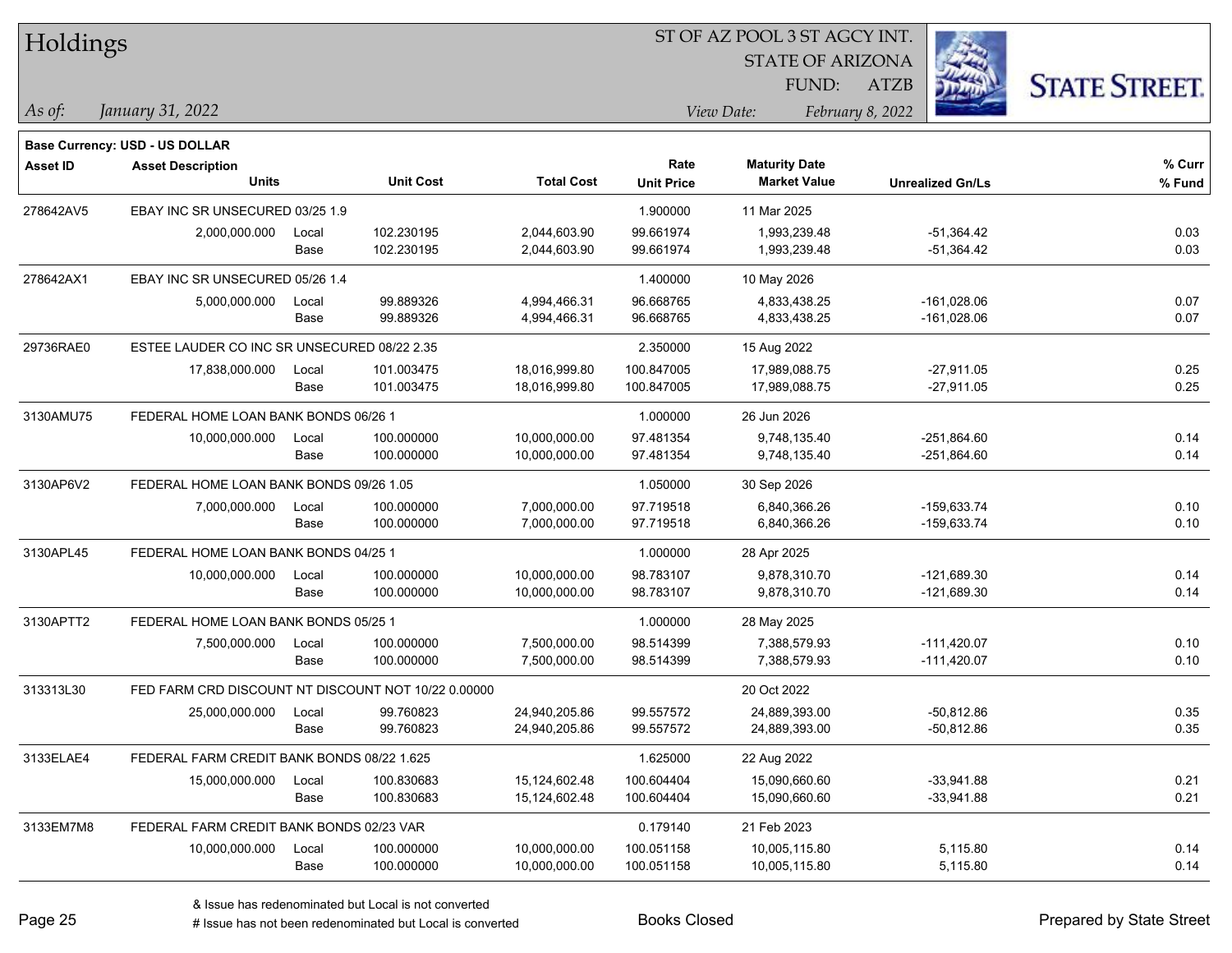| Holdings        |                                             |                                          |                  |                   |                   | ST OF AZ POOL 3 ST AGCY INT. |                         |                      |
|-----------------|---------------------------------------------|------------------------------------------|------------------|-------------------|-------------------|------------------------------|-------------------------|----------------------|
|                 |                                             |                                          |                  |                   |                   | <b>STATE OF ARIZONA</b>      |                         |                      |
|                 |                                             |                                          |                  |                   |                   | FUND:                        | ATZB                    | <b>STATE STREET.</b> |
| As of:          | January 31, 2022                            |                                          |                  |                   |                   | View Date:                   | February 8, 2022        |                      |
|                 | <b>Base Currency: USD - US DOLLAR</b>       |                                          |                  |                   |                   |                              |                         |                      |
| <b>Asset ID</b> | <b>Asset Description</b>                    |                                          |                  |                   | Rate              | <b>Maturity Date</b>         |                         | % Curr               |
|                 | <b>Units</b>                                |                                          | <b>Unit Cost</b> | <b>Total Cost</b> | <b>Unit Price</b> | <b>Market Value</b>          | <b>Unrealized Gn/Ls</b> | % Fund               |
| 3133EMBJ0       | FEDERAL FARM CREDIT BANK BONDS 09/25 0.53   |                                          |                  |                   | 0.530000          | 29 Sep 2025                  |                         |                      |
|                 | 15,000,000.000                              | Local                                    | 100.000000       | 15,000,000.00     | 96.098415         | 14,414,762.25                | $-585,237.75$           | 0.20                 |
|                 |                                             | Base                                     | 100.000000       | 15,000,000.00     | 96.098415         | 14,414,762.25                | -585,237.75             | 0.20                 |
| 3133EMHF2       | FEDERAL FARM CREDIT BANK BONDS 11/25 0.6    |                                          |                  |                   | 0.600000          | 24 Nov 2025                  |                         |                      |
|                 | 5,000,000.000                               | Local                                    | 100.000000       | 5,000,000.00      | 96.429950         | 4,821,497.50                 | $-178,502.50$           | 0.07                 |
|                 |                                             | Base                                     | 100.000000       | 5,000,000.00      | 96.429950         | 4,821,497.50                 | $-178,502.50$           | 0.07                 |
| 3133EMPH9       | FEDERAL FARM CREDIT BANK BONDS 02/23 0.125  |                                          |                  |                   | 0.125000          | 03 Feb 2023                  |                         |                      |
|                 | 20,000,000.000                              | Local                                    | 99.971847        | 19,994,369.31     | 99.317637         | 19,863,527.40                | $-130,841.91$           | 0.28                 |
|                 |                                             | Base                                     | 99.971847        | 19,994,369.31     | 99.317637         | 19,863,527.40                | $-130,841.91$           | 0.28                 |
| 3133EMWH1       | FEDERAL FARM CREDIT BANK BONDS 04/25 0.71   |                                          |                  |                   | 0.710000          | 21 Apr 2025                  |                         |                      |
|                 | 5,000,000.000                               | Local                                    | 99.989118        | 4,999,455.92      | 97.770391         | 4,888,519.55                 | -110,936.37             | 0.07                 |
|                 |                                             | Base                                     | 99.989118        | 4,999,455.92      | 97.770391         | 4,888,519.55                 | -110,936.37             | 0.07                 |
| 3133ENAH3       | FEDERAL FARM CREDIT BANK BONDS 01/23 0.12   |                                          |                  |                   | 0.120000          | 12 Jan 2023                  |                         |                      |
|                 | 20,000,000.000                              | Local                                    | 99.961228        | 19,992,245.51     | 99.439782         | 19,887,956.40                | $-104,289.11$           | 0.28                 |
|                 |                                             | Base                                     | 99.961228        | 19,992,245.51     | 99.439782         | 19,887,956.40                | $-104,289.11$           | 0.28                 |
| 3133ENGF1       |                                             | FEDERAL FARM CREDIT BANK BONDS 12/23 0.5 |                  |                   | 0.500000          | 01 Dec 2023                  |                         |                      |
|                 | 10,000,000.000                              | Local                                    | 99.866932        | 9,986,693.24      | 98.903830         | 9,890,383.00                 | $-96,310.24$            | 0.14                 |
|                 |                                             | Base                                     | 99.866932        | 9,986,693.24      | 98.903830         | 9,890,383.00                 | $-96,310.24$            | 0.14                 |
| 3133L8CR4       | FED HM LN PC POOL RC1880 FR 03/36 FIXED 1.5 |                                          |                  |                   | 1.500000          | 01 Mar 2036                  |                         |                      |
|                 | 8,760,764.200                               | Local                                    | 102.220334       | 8,955,282.45      | 98.554656         | 8,634,141.02                 | $-321,141.43$           | 0.12                 |
| Original Face:  | 10,000,000.000                              | Base                                     | 102.220334       | 8,955,282.45      | 98.554656         | 8,634,141.02                 | $-321,141.43$           | 0.12                 |
| 3134GVB31       | FREDDIE MAC NOTES 05/25 0.75                |                                          |                  |                   | 0.750000          | 28 May 2025                  |                         |                      |
|                 | 10,000,000.000                              | Local                                    | 100.000000       | 10,000,000.00     | 98.072940         | 9,807,294.00                 | $-192,706.00$           | 0.14                 |
|                 |                                             | Base                                     | 100.000000       | 10,000,000.00     | 98.072940         | 9,807,294.00                 | -192,706.00             | 0.14                 |
| 3134GWH82       | FREDDIE MAC NOTES 09/25 0.625               |                                          |                  |                   | 0.625000          | 08 Sep 2025                  |                         |                      |
|                 | 5,000,000.000                               | Local                                    | 100.000000       | 5,000,000.00      | 96.660387         | 4,833,019.35                 | -166,980.65             | 0.07                 |
|                 |                                             | Base                                     | 100.000000       | 5,000,000.00      | 96.660387         | 4,833,019.35                 | -166,980.65             | 0.07                 |
| 3134GWYX8       | FREDDIE MAC NOTES 10/25 0.5                 |                                          |                  |                   | 0.500000          | 15 Oct 2025                  |                         |                      |
|                 | 5,000,000.000                               | Local                                    | 100.000000       | 5,000,000.00      | 96.207243         | 4,810,362.15                 | -189,637.85             | 0.07                 |
|                 |                                             | Base                                     | 100.000000       | 5,000,000.00      | 96.207243         | 4,810,362.15                 | -189,637.85             | 0.07                 |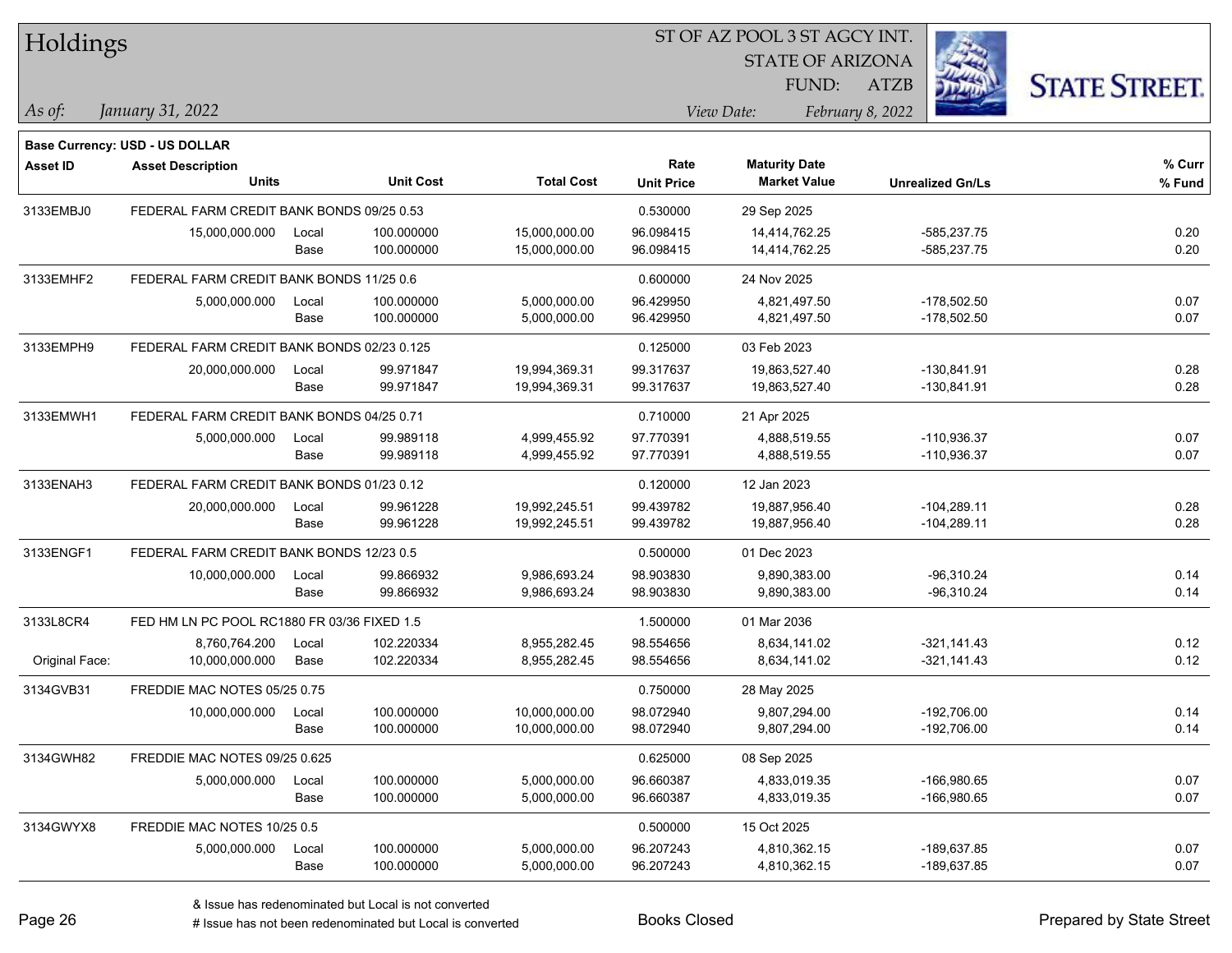| Holdings        |                                       |       |                  | ST OF AZ POOL 3 ST AGCY INT. |                   |                         |                         |                      |  |  |
|-----------------|---------------------------------------|-------|------------------|------------------------------|-------------------|-------------------------|-------------------------|----------------------|--|--|
|                 |                                       |       |                  |                              |                   | <b>STATE OF ARIZONA</b> |                         |                      |  |  |
|                 |                                       |       |                  |                              |                   | FUND:                   | <b>ATZB</b>             | <b>STATE STREET.</b> |  |  |
| $\vert$ As of:  | January 31, 2022                      |       |                  |                              |                   | View Date:              | February 8, 2022        |                      |  |  |
|                 | <b>Base Currency: USD - US DOLLAR</b> |       |                  |                              |                   |                         |                         |                      |  |  |
| <b>Asset ID</b> | <b>Asset Description</b>              |       |                  |                              | Rate              | <b>Maturity Date</b>    |                         | % Curr               |  |  |
|                 | Units                                 |       | <b>Unit Cost</b> | <b>Total Cost</b>            | <b>Unit Price</b> | <b>Market Value</b>     | <b>Unrealized Gn/Ls</b> | % Fund               |  |  |
| 3135G0T45       | <b>FANNIE MAE NOTES 04/22 1.875</b>   |       |                  |                              | 1.875000          | 05 Apr 2022             |                         |                      |  |  |
|                 | 15,243,000.000                        | Local | 100.046086       | 15,250,024.92                | 100.305448        | 15,289,559.44           | 39,534.52               | 0.21                 |  |  |
|                 |                                       | Base  | 100.046086       | 15,250,024.92                | 100.305448        | 15,289,559.44           | 39,534.52               | 0.21                 |  |  |
| 3136A0GS0       | FANNIE MAE FNR 2011 75 HP             |       |                  |                              | 2.500000          | 25 Jul 2040             |                         |                      |  |  |
|                 | 46,751.830                            | Local | 102.552585       | 47,945.21                    | 100.757590        | 47,106.02               | $-839.19$               | 0.00                 |  |  |
| Original Face:  | 2,838,688.000                         | Base  | 102.552585       | 47,945.21                    | 100.757590        | 47,106.02               | $-839.19$               | 0.00                 |  |  |
| 3136A6JR6       | FANNIE MAE FNR 2012 58 PA             |       |                  |                              | 2.000000          | 25 Apr 2042             |                         |                      |  |  |
|                 | 495,284.860                           | Local | 101.370660       | 502,073.53                   | 100.366070        | 497,097.95              | $-4,975.58$             | 0.01                 |  |  |
| Original Face:  | 5,677,376.000                         | Base  | 101.370660       | 502,073.53                   | 100.366070        | 497,097.95              | $-4,975.58$             | 0.01                 |  |  |
| 3136AAEK7       | FANNIE MAE FNR 2012 129 TD            |       |                  |                              | 2.000000          | 25 May 2040             |                         |                      |  |  |
|                 | 571.514.080                           | Local | 101.285870       | 578,863.01                   | 99.884830         | 570,855.87              | $-8,007.14$             | 0.01                 |  |  |
| Original Face:  | 5,677,376.000                         | Base  | 101.285870       | 578,863.01                   | 99.884830         | 570,855.87              | $-8,007.14$             | 0.01                 |  |  |
| 3136ABRK1       | FANNIE MAE FNR 2013 9 PH              |       |                  |                              | 1.750000          | 25 Jul 2041             |                         |                      |  |  |
|                 | 762,602.490                           | Local | 100.732994       | 768,192.32                   | 99.936760         | 762,120.22              | $-6,072.10$             | 0.01                 |  |  |
| Original Face:  | 6,713,909.000                         | Base  | 100.732994       | 768,192.32                   | 99.936760         | 762,120.22              | $-6,072.10$             | 0.01                 |  |  |
| 3136ABUD3       | FANNIE MAE FNR 2013 7 AC              |       |                  |                              | 1.250000          | 25 Feb 2028             |                         |                      |  |  |
|                 | 852,739.380                           | Local | 99.805494        | 851,080.75                   | 99.295320         | 846,730.30              | $-4,350.45$             | 0.01                 |  |  |
| Original Face:  | 5,677,376.000                         | Base  | 99.805494        | 851,080.75                   | 99.295320         | 846,730.30              | $-4,350.45$             | 0.01                 |  |  |
| 3136ABUY7       | FANNIE MAE FNR 2013 7 GB              |       |                  |                              | 2.000000          | 25 Mar 2042             |                         |                      |  |  |
|                 | 1,160,805.690                         | Local | 101.394032       | 1,176,987.69                 | 100.151650        | 1,162,566.05            | $-14,421.64$            | 0.02                 |  |  |
| Original Face:  | 6,995,663.000                         | Base  | 101.394032       | 1,176,987.69                 | 100.151650        | 1,162,566.05            | $-14,421.64$            | 0.02                 |  |  |
| 3136ABUZ4       | FANNIE MAE FNR 2013 7 AD              |       |                  |                              | 1.500000          | 25 Feb 2028             |                         |                      |  |  |
|                 | 852,739.380                           | Local | 100.188233       | 854,344.52                   | 99.897930         | 851,868.99              | $-2,475.53$             | 0.01                 |  |  |
| Original Face:  | 5,677,376.000                         | Base  | 100.188233       | 854,344.52                   | 99.897930         | 851,868.99              | $-2,475.53$             | 0.01                 |  |  |
| 3136ABW74       | FANNIE MAE FNR 2013 6 AB              |       |                  |                              | 2.000000          | 25 Dec 2042             |                         |                      |  |  |
|                 | 1,028,595.850                         | Local | 100.633671       | 1,035,113.76                 | 99.071480         | 1,019,045.13            | $-16,068.63$            | 0.01                 |  |  |
| Original Face:  | 11,354,753.000                        | Base  | 100.633671       | 1,035,113.76                 | 99.071480         | 1,019,045.13            | $-16,068.63$            | 0.01                 |  |  |
| 3136AD2H1       | FANNIE MAE FNR 2013 43 XP             |       |                  |                              | 1.500000          | 25 Aug 2041             |                         |                      |  |  |
|                 | 456,256.040                           | Local | 98.715763        | 450,396.63                   | 100.053580        | 456,500.50              | 6,103.87                | 0.01                 |  |  |
| Original Face:  | 2,000,000.000                         | Base  | 98.715763        | 450,396.63                   | 100.053580        | 456,500.50              | 6,103.87                | 0.01                 |  |  |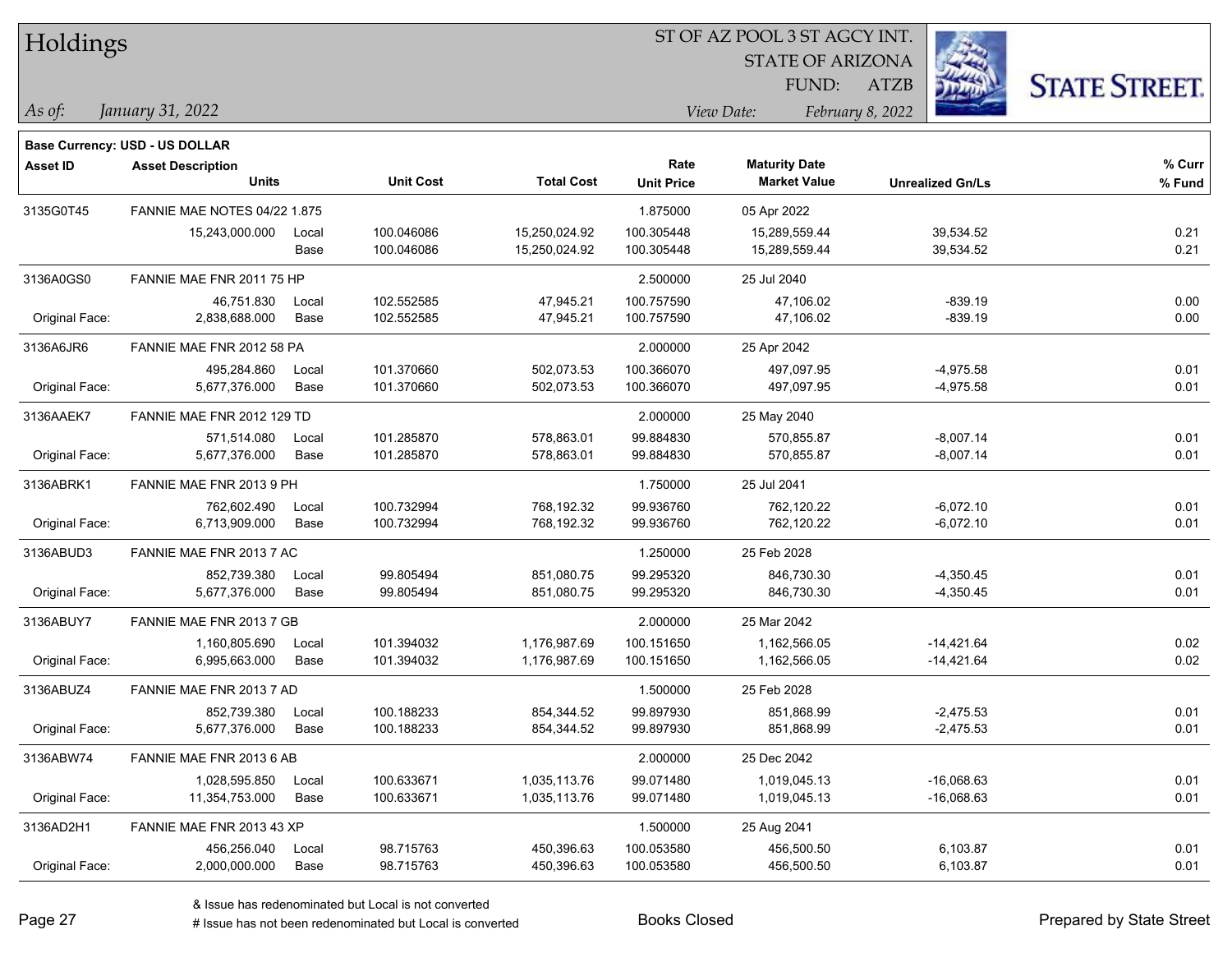| Holdings        |                                       |       |                  |                   |                   | ST OF AZ POOL 3 ST AGCY INT. |                         |                      |
|-----------------|---------------------------------------|-------|------------------|-------------------|-------------------|------------------------------|-------------------------|----------------------|
|                 |                                       |       |                  |                   |                   | <b>STATE OF ARIZONA</b>      |                         |                      |
|                 |                                       |       |                  |                   |                   | FUND:                        | <b>ATZB</b>             | <b>STATE STREET.</b> |
| $\vert$ As of:  | January 31, 2022                      |       |                  |                   |                   | View Date:                   | February 8, 2022        |                      |
|                 | <b>Base Currency: USD - US DOLLAR</b> |       |                  |                   |                   |                              |                         |                      |
| <b>Asset ID</b> | <b>Asset Description</b>              |       |                  |                   | Rate              | <b>Maturity Date</b>         |                         | % Curr               |
|                 | <b>Units</b>                          |       | <b>Unit Cost</b> | <b>Total Cost</b> | <b>Unit Price</b> | <b>Market Value</b>          | <b>Unrealized Gn/Ls</b> | % Fund               |
| 3136AEBJ5       | FANNIE MAE FNR 2013 47 YA             |       |                  |                   | 2.000000          | 25 May 2040                  |                         |                      |
|                 | 1,046,559.240                         | Local | 101.458733       | 1,061,825.74      | 99.884830         | 1,045,353.92                 | $-16,471.82$            | 0.01                 |
| Original Face:  | 8,516,065.000                         | Base  | 101.458733       | 1,061,825.74      | 99.884830         | 1,045,353.92                 | $-16,471.82$            | 0.01                 |
| 3136AELZ8       | FANNIE MAE FNR 2013 62 DB             |       |                  |                   | 1.250000          | 25 Jun 2028                  |                         |                      |
|                 | 711,482.910                           | Local | 99.907206        | 710,822.70        | 99.454070         | 707,598.71                   | $-3,223.99$             | 0.01                 |
| Original Face:  | 5,677,376.000                         | Base  | 99.907206        | 710,822.70        | 99.454070         | 707,598.71                   | $-3,223.99$             | 0.01                 |
| 3136AJ2X3       | FANNIE MAE FNR 2014 25 WA             |       |                  |                   | 1.500000          | 25 May 2029                  |                         |                      |
|                 | 1,233,752.640                         | Local | 98.755178        | 1,218,394.62      | 99.781350         | 1,231,055.04                 | 12,660.42               | 0.02                 |
| Original Face:  | 6,060,416.000                         | Base  | 98.755178        | 1,218,394.62      | 99.781350         | 1,231,055.04                 | 12,660.42               | 0.02                 |
| 3136BD2B3       | FANNIE MAE FNR 2021 1 PC              |       |                  |                   | 1.000000          | 25 Nov 2050                  |                         |                      |
|                 | 5,584,620.300                         | Local | 99.750302        | 5,570,675.61      | 94.964220         | 5,303,391.11                 | $-267,284.50$           | 0.07                 |
| Original Face:  | 7,000,000.000                         | Base  | 99.750302        | 5,570,675.61      | 94.964220         | 5,303,391.11                 | $-267,284.50$           | 0.07                 |
| 3136G4A37       | FANNIE MAE NOTES 07/25 0.67           |       |                  |                   | 0.670000          | 28 Jul 2025                  |                         |                      |
|                 | 10,000,000.000                        | Local | 100.000000       | 10,000,000.00     | 97.225962         | 9,722,596.20                 | $-277,403.80$           | 0.14                 |
|                 |                                       | Base  | 100.000000       | 10,000,000.00     | 97.225962         | 9,722,596.20                 | $-277,403.80$           | 0.14                 |
| 3136G4X40       | FANNIE MAE NOTES 08/25 0.6            |       |                  |                   | 0.600000          | 26 Aug 2025                  |                         |                      |
|                 | 10,000,000.000                        | Local | 100.000000       | 10,000,000.00     | 96.868268         | 9,686,826.80                 | $-313,173.20$           | 0.14                 |
|                 |                                       | Base  | 100.000000       | 10,000,000.00     | 96.868268         | 9,686,826.80                 | $-313,173.20$           | 0.14                 |
| 3137A1UN1       | FREDDIE MAC FHR 3725 PC               |       |                  |                   | 2.250000          | 15 Jan 2040                  |                         |                      |
|                 | 149,042.930                           | Local | 98.412739        | 146,677.23        | 101.033690        | 150,583.57                   | 3,906.34                | 0.00                 |
| Original Face:  | 2,838,688.000                         | Base  | 98.412739        | 146,677.23        | 101.033690        | 150,583.57                   | 3,906.34                | 0.00                 |
| 3137A62S0       | FREDDIE MAC FHR 3796 PE               |       |                  |                   | 2.000000          | 15 Feb 2040                  |                         |                      |
|                 | 254,396.140                           | Local | 100.119778       | 254,700.85        | 100.398370        | 255,409.58                   | 708.73                  | 0.00                 |
| Original Face:  | 5,946,910.000                         | Base  | 100.119778       | 254,700.85        | 100.398370        | 255,409.58                   | 708.73                  | 0.00                 |
| 3137A7HC7       | FREDDIE MAC FHR 3800 KE               |       |                  |                   | 3.500000          | 15 Feb 2026                  |                         |                      |
|                 | 50,934.580                            | Local | 102.305016       | 52,108.63         | 103.370160        | 52,651.16                    | 542.53                  | 0.00                 |
| Original Face:  | 500,000.000                           | Base  | 102.305016       | 52,108.63         | 103.370160        | 52,651.16                    | 542.53                  | 0.00                 |
| 3137ADHX8       | FREDDIE MAC FHR 3890 BA               |       |                  |                   | 2.500000          | 15 Nov 2040                  |                         |                      |
|                 | 90,468.540                            | Local | 101.254215       | 91,603.21         | 100.333930        | 90,770.64                    | $-832.57$               | 0.00                 |
| Original Face:  | 11,354,753.000                        | Base  | 101.254215       | 91,603.21         | 100.333930        | 90,770.64                    | $-832.57$               | 0.00                 |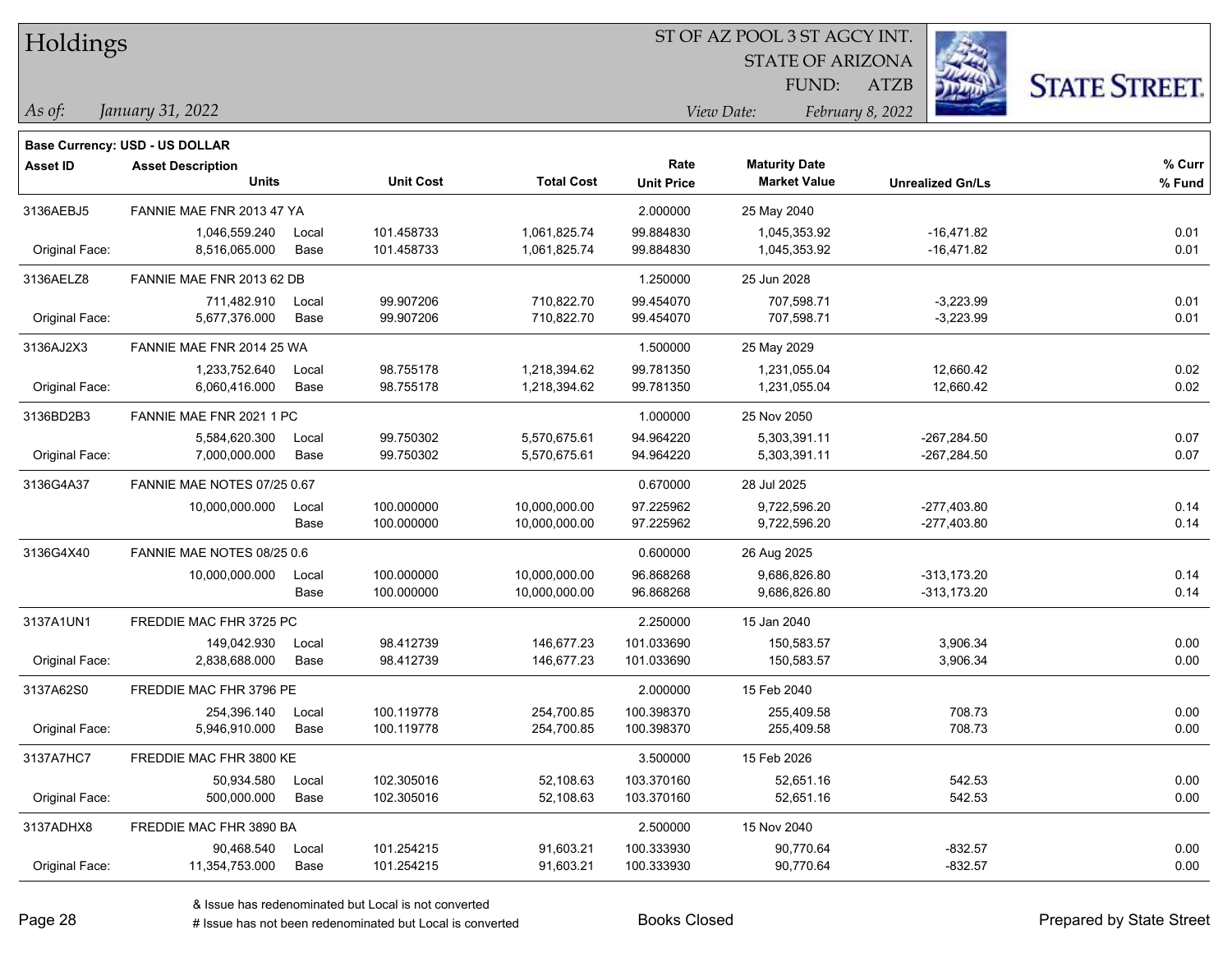|  | <b>Holdings</b> |
|--|-----------------|
|  |                 |

STATE OF ARIZONA FUND:

ATZB



*As of: View Date: February 8, 2022*

| As of: | January 31, 2022 |  |
|--------|------------------|--|
|        |                  |  |

|                 | <b>Base Currency: USD - US DOLLAR</b> |       |                                       |              |                   |                      |                         |          |
|-----------------|---------------------------------------|-------|---------------------------------------|--------------|-------------------|----------------------|-------------------------|----------|
| <b>Asset ID</b> | <b>Asset Description</b>              |       |                                       |              | Rate              | <b>Maturity Date</b> |                         | % Curr   |
|                 | <b>Units</b>                          |       | <b>Unit Cost</b><br><b>Total Cost</b> |              | <b>Unit Price</b> | <b>Market Value</b>  | <b>Unrealized Gn/Ls</b> | % Fund   |
| 3137AFPD8       | FREDDIE MAC FHR 3919 CD               |       |                                       |              | 2.500000          | 15 Oct 2040          |                         |          |
|                 | 76,679.490                            | Local | 99.456165                             | 76,262.48    | 100.554210        | 77,104.46            | 841.98                  | 0.00     |
| Original Face:  | 2,838,688.000                         | Base  | 99.456165                             | 76,262.48    | 100.554210        | 77,104.46            | 841.98                  | 0.00     |
| 3137AGAB6       | FREDDIE MAC FHR 3934 PB               |       |                                       |              | 2.000000          | 15 Jul 2041          |                         |          |
|                 | 248,766.460                           | Local | 99.979491                             | 248,715.44   | 100.778360        | 250,702.76           | 1,987.32                | 0.00     |
| Original Face:  | 2,838,688.000                         | Base  | 99.979491                             | 248,715.44   | 100.778360        | 250,702.76           | 1,987.32                | 0.00     |
| 3137AGRX0       | FREDDIE MAC FHR 3935 JA               |       |                                       |              | 2.000000          | 15 May 2041          |                         |          |
|                 | 197,456.520                           | Local | 99.959095                             | 197,375.75   | 101.197340        | 199,820.75           | 2,445.00                | 0.00     |
| Original Face:  | 3,247,459.000                         | Base  | 99.959095                             | 197,375.75   | 101.197340        | 199,820.75           | 2,445.00                | $0.00\,$ |
| 3137ANK95       | FREDDIE MAC FHR 4024 C                |       |                                       |              | 3.000000          | 15 Mar 2027          |                         |          |
|                 | 517,990.330                           | Local | 100.149763                            | 518,766.09   | 102.520930        | 531,048.50           | 12,282.41               | 0.01     |
| Original Face:  | 5,677,376.000                         | Base  | 100.149763                            | 518,766.09   | 102.520930        | 531,048.50           | 12,282.41               | 0.01     |
| 3137AR5L6       | FREDDIE MAC FHR 4060 JC               |       |                                       |              | 2.000000          | 15 Feb 2041          |                         |          |
|                 | 362,437.250                           | Local | 100.332797                            | 363,643.43   | 100.455260        | 364,087.28           | 443.85                  | 0.01     |
| Original Face:  | 8,516,065.000                         | Base  | 100.332797                            | 363,643.43   | 100.455260        | 364,087.28           | 443.85                  | 0.01     |
| 3137AXMZ3       | FREDDIE MAC FHR 4152 AG               |       |                                       |              | 1.500000          | 15 Jan 2028          |                         |          |
|                 | 1,098,042.410                         | Local | 100.050597                            | 1,098,597.99 | 99.579870         | 1,093,429.20         | $-5,168.79$             | 0.02     |
| Original Face:  | 7,380,589.000                         | Base  | 100.050597                            | 1,098,597.99 | 99.579870         | 1,093,429.20         | $-5,168.79$             | 0.02     |
| 3137AYLB5       | FREDDIE MAC FHR 4161 CD               |       |                                       |              | 2.000000          | 15 Feb 2043          |                         |          |
|                 | 1,678,721.220                         | Local | 101.169513                            | 1,698,354.08 | 98.240030         | 1,649,176.23         | -49,177.85              | 0.02     |
| Original Face:  | 5,677,376.000                         | Base  | 101.169513                            | 1,698,354.08 | 98.240030         | 1,649,176.23         | -49,177.85              | 0.02     |
| 3137AYSG7       | FREDDIE MAC FHR 4165 TD               |       |                                       |              | 1.500000          | 15 Dec 2042          |                         |          |
|                 | 933,805.990                           | Local | 100.022014                            | 934,011.56   | 98.402860         | 918,891.80           | $-15,119.76$            | 0.01     |
| Original Face:  | 5,677,376.000                         | Base  | 100.022014                            | 934,011.56   | 98.402860         | 918,891.80           | $-15,119.76$            | 0.01     |
| 3137AYSH5       | FREDDIE MAC FHR 4165 TE               |       |                                       |              | 1.750000          | 15 Dec 2042          |                         |          |
|                 | 2,334,515.170                         | Local | 100.682486                            | 2,350,447.92 | 99.456350         | 2,321,823.58         | -28,624.34              | 0.03     |
| Original Face:  | 14, 193, 441.000                      | Base  | 100.682486                            | 2,350,447.92 | 99.456350         | 2,321,823.58         | -28,624.34              | 0.03     |
| 3137B0GK4       | FREDDIE MAC FHR 4173 AG               |       |                                       |              | 2.000000          | 15 Mar 2043          |                         |          |
|                 | 1,147,866.160                         | Local | 100.435155                            | 1,152,861.16 | 100.779440        | 1,156,813.09         | 3,951.93                | 0.02     |
| Original Face:  | 14, 193, 441.000                      | Base  | 100.435155                            | 1,152,861.16 | 100.779440        | 1,156,813.09         | 3,951.93                | 0.02     |
|                 |                                       |       |                                       |              |                   |                      |                         |          |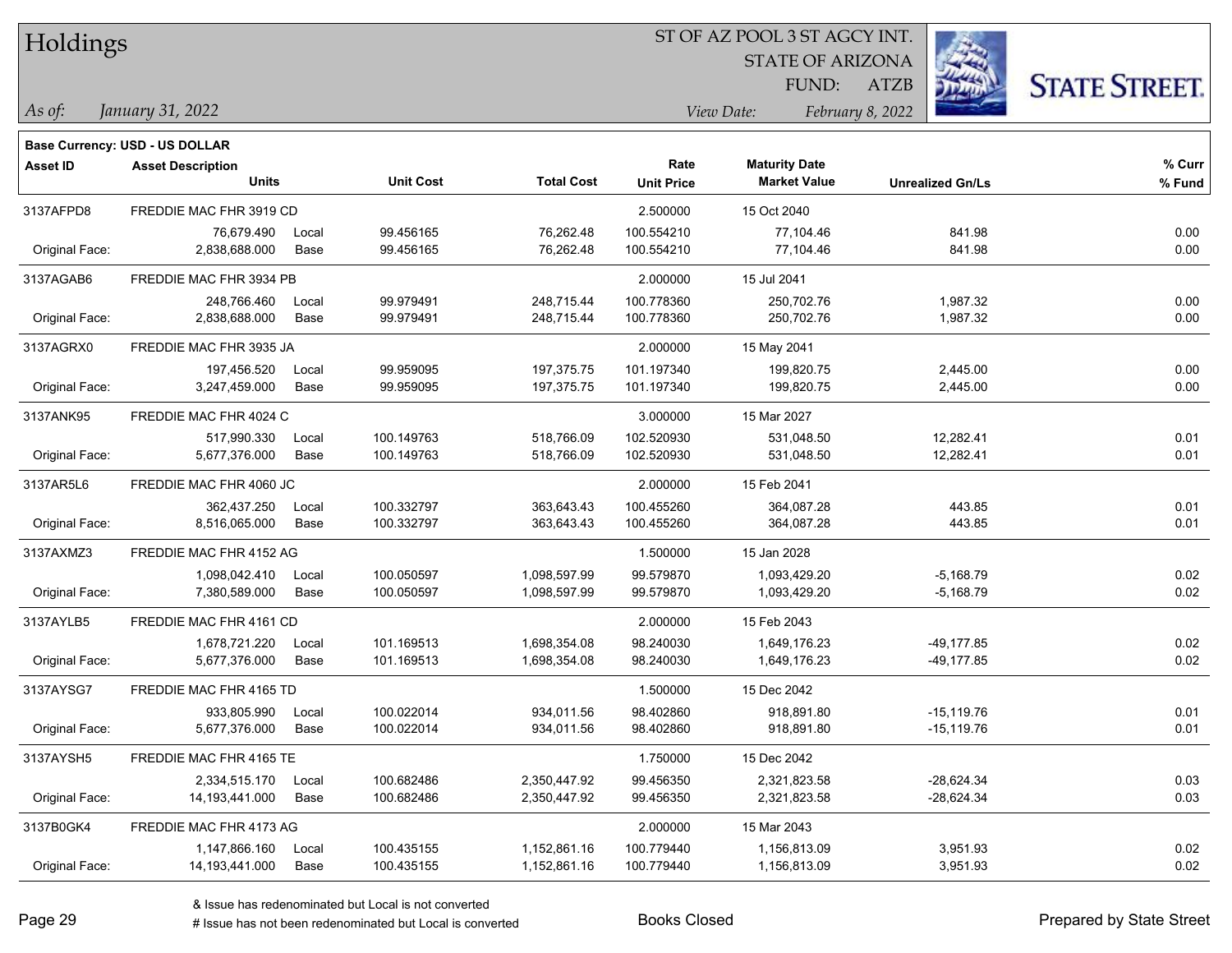| Holdings |
|----------|
|----------|

**Maturity Date**

STATE OF ARIZONA

ATZB



**% Fund**

**% Curr**

**Base Currency: USD - US DOLLAR**

*January 31, 2022 As of: View Date: February 8, 2022* FUND:

| 3137B1EM0      | FREDDIE MAC FHR 4191 AP   |       |            |              | 2.000000   | 15 Mar 2043  |               |      |
|----------------|---------------------------|-------|------------|--------------|------------|--------------|---------------|------|
|                | 570,425.730               | Local | 99.902306  | 569,868.46   | 100.058170 | 570,757.55   | 889.09        | 0.01 |
| Original Face: | 3,250,000.000             | Base  | 99.902306  | 569,868.46   | 100.058170 | 570,757.55   | 889.09        | 0.01 |
| 3137B1VH2      | FREDDIE MAC FHR 4210 AC   |       |            |              | 2.000000   | 15 Mar 2040  |               |      |
|                | 389,840.940               | Local | 100.475337 | 391,694.00   | 100.244010 | 390,792.19   | $-901.81$     | 0.01 |
| Original Face: | 5,677,376.000             | Base  | 100.475337 | 391,694.00   | 100.244010 | 390,792.19   | $-901.81$     | 0.01 |
| 3137B1ZD7      | FREDDIE MAC FHR 4204 QA   |       |            |              | 1.500000   | 15 Jul 2042  |               |      |
|                | 1,566,726.970             | Local | 99.912253  | 1,565,352.21 | 99.253130  | 1,555,025.56 | $-10,326.65$  | 0.02 |
| Original Face: | 8,516,065.000             | Base  | 99.912253  | 1,565,352.21 | 99.253130  | 1,555,025.56 | $-10,326.65$  | 0.02 |
| 3137B2CF5      | FREDDIE MAC FHR 4203 DC   |       |            |              | 1.750000   | 15 Apr 2033  |               |      |
|                | 383,205.950               | Local | 98.172677  | 376,203.54   | 99.871690  | 382,714.26   | 6,510.72      | 0.01 |
| Original Face: | 2,500,000.000             | Base  | 98.172677  | 376,203.54   | 99.871690  | 382,714.26   | 6,510.72      | 0.01 |
| 3137F8AW3      | FREDDIE MAC FHR 5058 BD   |       |            |              | 3.000000   | 25 Dec 2035  |               |      |
|                | 1.298.887.700             | Local | 102.448597 | 1,330,692.22 | 100.714540 | 1,308,168.77 | $-22.523.45$  | 0.02 |
| Original Face: | 5,000,000.000             | Base  | 102.448597 | 1,330,692.22 | 100.714540 | 1,308,168.77 | $-22,523.45$  | 0.02 |
| 3137H3UP5      | FREDDIE MAC FHR 5159 TC   |       |            |              | 1.500000   | 25 Oct 2051  |               |      |
|                | 4,950,803.950             | Local | 100.170684 | 4,959,254.16 | 95.399210  | 4,723,027.86 | $-236,226.30$ | 0.07 |
| Original Face: | 5,000,000.000             | Base  | 100.170684 | 4,959,254.16 | 95.399210  | 4,723,027.86 | $-236,226.30$ | 0.07 |
| 31393DDG3      | FANNIE MAE FNR 2003 58 M  |       |            |              | 3.500000   | 25 Jul 2033  |               |      |
|                | 389,164.810               | Local | 101.017186 | 393,123.34   | 103.933230 | 404.471.56   | 11,348.22     | 0.01 |
| Original Face: | 44,567,405.000            | Base  | 101.017186 | 393,123.34   | 103.933230 | 404,471.56   | 11,348.22     | 0.01 |
| 31396WBV7      | FANNIE MAE FNR 2007 56 EP |       |            |              | 5.500000   | 25 Jun 2027  |               |      |
|                | 13,734.250                | Local | 105.540310 | 14,495.17    | 107.319620 | 14,739.54    | 244.37        | 0.00 |
| Original Face: | 1,000,000.000             | Base  | 105.540310 | 14,495.17    | 107.319620 | 14,739.54    | 244.37        | 0.00 |
| 31397NJ30      | FANNIE MAE FNR 2009 29 PA |       |            |              | 5.000000   | 25 May 2049  |               |      |
|                | 609.553.870               | Local | 105.468609 | 642,887.99   | 112.615140 | 686,449.94   | 43,561.95     | 0.01 |
| Original Face: | 24,898,134.000            | Base  | 105.468609 | 642,887.99   | 112.615140 | 686,449.94   | 43,561.95     | 0.01 |
|                |                           |       |            |              |            |              |               |      |

**Units Unit Cost Total Cost Unit Price Market Value Unrealized Gn/Ls**

31398SP80 FANNIE MAE FNR 2010 135 EA 3.000000 25 Jan 2040

**Asset ID Asset Description Rate**

# Issue has not been redenominated but Local is converted Books Closed Prepared by State Street

Original Face: 5,677,376.000 Base 99.293007 942.38 99.950010 948.62 6.24 0.00

949.090 Local 99.293007 942.38 99.950010 948.62 6.24 0.00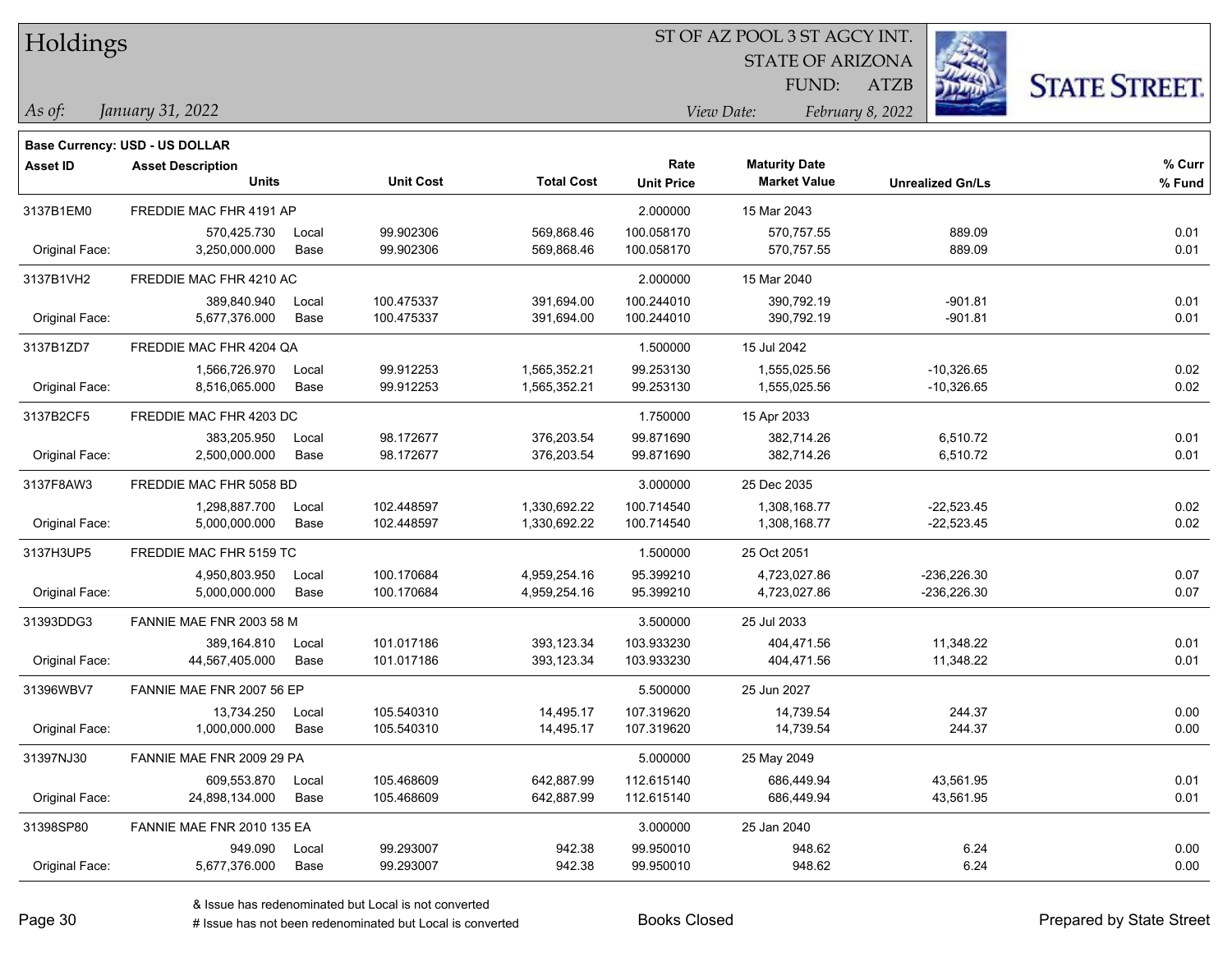|  |  | Holdings |
|--|--|----------|
|--|--|----------|

STATE OF ARIZONA FUND:

ATZB



**Base Currency: USD - US DOLLAR**

*January 31, 2022 As of: View Date: February 8, 2022*

| <b>Asset ID</b> | <b>Asset Description</b>                         |       |                  |                   | Rate              | <b>Maturity Date</b> |                         | $%$ Curr |
|-----------------|--------------------------------------------------|-------|------------------|-------------------|-------------------|----------------------|-------------------------|----------|
|                 | <b>Units</b>                                     |       | <b>Unit Cost</b> | <b>Total Cost</b> | <b>Unit Price</b> | <b>Market Value</b>  | <b>Unrealized Gn/Ls</b> | % Fund   |
| 31398WC36       | FREDDIE MAC FHR 3620 PA                          |       |                  |                   | 4.500000          | 15 Dec 2039          |                         |          |
|                 | 191,217.250                                      | Local | 104.573421       | 199,962.42        | 105.372300        | 201,490.01           | 1,527.59                | 0.00     |
| Original Face:  | 8,516,065.000                                    | Base  | 104.573421       | 199,962.42        | 105.372300        | 201,490.01           | 1,527.59                | 0.00     |
| 341081GD3       | FLORIDA POWER + LIGHT CO SR UNSECURED 05/23 VAR  |       |                  |                   | 0.300000          | 10 May 2023          |                         |          |
|                 | 15,000,000.000                                   | Local | 100.000000       | 15,000,000.00     | 100.001997        | 15,000,299.55        | 299.55                  | 0.21     |
|                 |                                                  | Base  | 100.000000       | 15,000,000.00     | 100.001997        | 15,000,299.55        | 299.55                  | 0.21     |
| 34528QHA5       | FORD CREDIT FLOORPLAN MASTER O FORDF 2019 3 A1   |       |                  |                   | 2.230000          | 15 Sep 2024          |                         |          |
|                 | 20,000,000.000                                   | Local | 102.061756       | 20,412,351.22     | 100.930290        | 20,186,058.00        | $-226,293.22$           | 0.28     |
| Original Face:  | 20,000,000.000                                   | Base  | 102.061756       | 20,412,351.22     | 100.930290        | 20,186,058.00        | $-226,293.22$           | 0.28     |
| 345329AA4       | FORD CREDIT AUTO LEASE TRUST FORDL 2021 B A1     |       |                  |                   | 0.118380          | 15 Oct 2022          |                         |          |
|                 | 3,078,042.740                                    | Local | 100.000000       | 3,078,042.74      | 99.987640         | 3,077,662.29         | $-380.45$               | 0.04     |
| Original Face:  | 20,000,000.000                                   | Base  | 100.000000       | 3,078,042.74      | 99.987640         | 3,077,662.29         | $-380.45$               | 0.04     |
| 34532NAB1       | FORD CREDIT AUTO OWNER TRUST FORDO 2021 A A2     |       |                  |                   | 0.170000          | 15 Oct 2023          |                         |          |
|                 | 5,647,790.220                                    | Local | 99.999364        | 5,647,754.28      | 99.919360         | 5,643,235.84         | $-4,518.44$             | 0.08     |
| Original Face:  | 12,500,000.000                                   | Base  | 99.999364        | 5,647,754.28      | 99.919360         | 5,643,235.84         | $-4,518.44$             | 0.08     |
| 345397YP2       | FORD MOTOR CREDIT CO LLC SR UNSECURED 08/22 VAR  |       |                  | 1.197750          | 03 Aug 2022       |                      |                         |          |
|                 | 20,000,000.000                                   | Local | 100.000000       | 20,000,000.00     | 99.998269         | 19,999,653.80        | $-346.20$               | 0.28     |
|                 |                                                  | Base  | 100.000000       | 20,000,000.00     | 99.998269         | 19,999,653.80        | $-346.20$               | 0.28     |
| 369550AW8       | GENERAL DYNAMICS CORP COMPANY GUAR 08/23 1.875   |       |                  |                   | 1.875000          | 15 Aug 2023          |                         |          |
|                 | 1,250,000.000                                    | Local | 102.006289       | 1,275,078.61      | 101.073939        | 1.263.424.24         | $-11,654.37$            | 0.02     |
|                 |                                                  | Base  | 102.006289       | 1,275,078.61      | 101.073939        | 1,263,424.24         | $-11,654.37$            | 0.02     |
| 370334CE2       | GENERAL MILLS INC SR UNSECURED 10/23 3.7         |       |                  |                   | 3.700000          | 17 Oct 2023          |                         |          |
|                 | 2,610,000.000                                    | Local | 105.146627       | 2,744,326.97      | 103.506707        | 2,701,525.05         | $-42,801.92$            | 0.04     |
|                 |                                                  | Base  | 105.146627       | 2,744,326.97      | 103.506707        | 2,701,525.05         | -42,801.92              | 0.04     |
| 375558BW2       | GILEAD SCIENCES INC SR UNSECURED 09/23 0.75      |       |                  |                   | 0.750000          | 29 Sep 2023          |                         |          |
|                 | 7,500,000.000                                    | Local | 100.023333       | 7,501,750.00      | 98.927154         | 7,419,536.55         | $-82,213.45$            | 0.10     |
|                 |                                                  | Base  | 100.023333       | 7,501,750.00      | 98.927154         | 7,419,536.55         | $-82,213.45$            | 0.10     |
| 377373AL9       | GLAXOSMITHKLINE CAPITAL COMPANY GUAR 10/23 0.534 |       |                  |                   | 0.534000          | 01 Oct 2023          |                         |          |
|                 | 5,000,000.000                                    | Local | 100.000000       | 5,000,000.00      | 98.827587         | 4,941,379.35         | $-58,620.65$            | 0.07     |
|                 |                                                  | Base  | 100.000000       | 5,000,000.00      | 98.827587         | 4,941,379.35         | $-58,620.65$            | 0.07     |

 $\sim$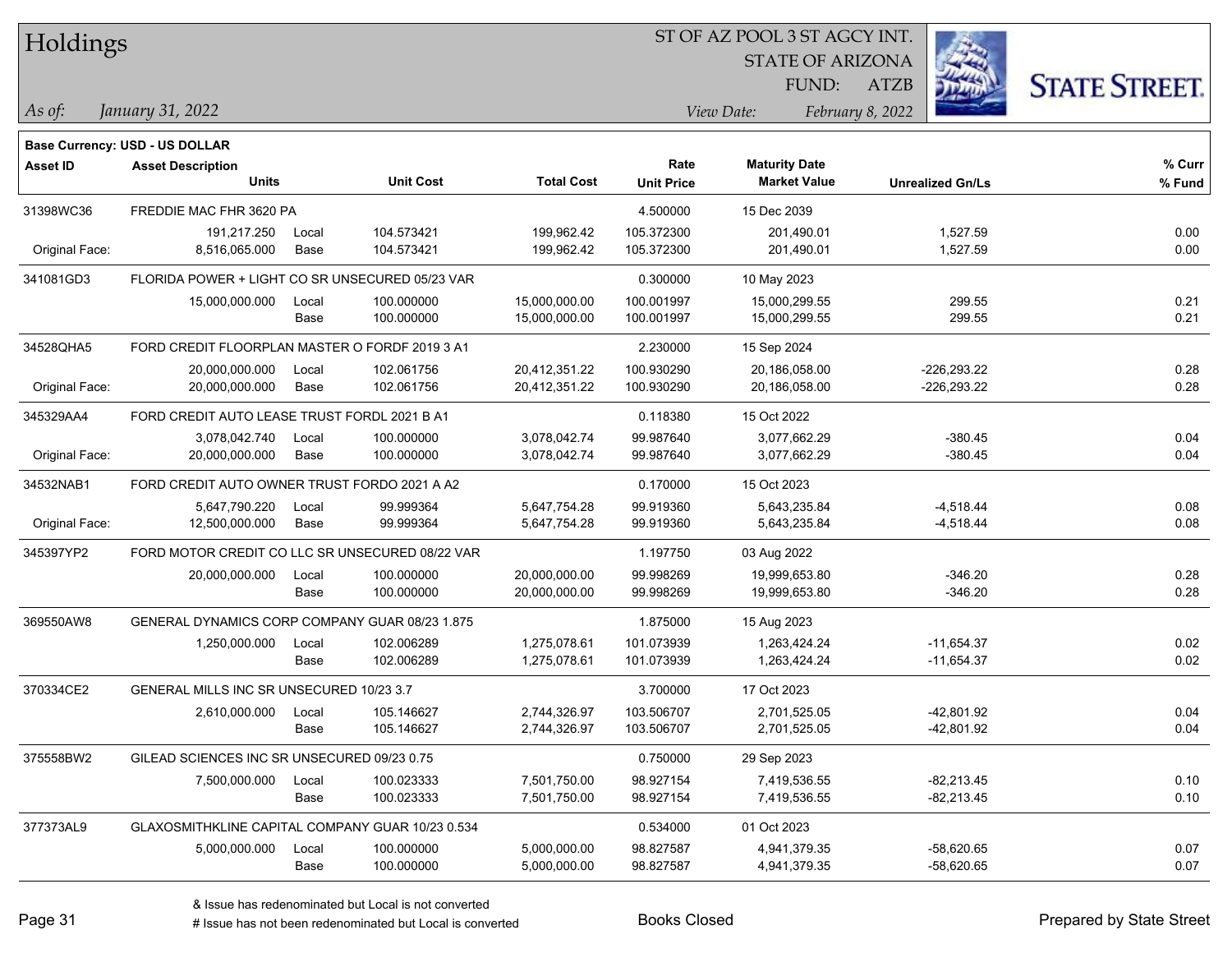| Holdings       |                                                 |       |                  |                   | SI OF AZ POOL 3 SI AGCY INI.<br>Ź. |                                  |                  |                         |                      |  |  |
|----------------|-------------------------------------------------|-------|------------------|-------------------|------------------------------------|----------------------------------|------------------|-------------------------|----------------------|--|--|
|                |                                                 |       |                  |                   |                                    |                                  |                  |                         |                      |  |  |
|                |                                                 |       |                  |                   |                                    | <b>STATE OF ARIZONA</b><br>FUND: | ATZB             |                         | <b>STATE STREET.</b> |  |  |
| As of:         | January 31, 2022                                |       |                  |                   |                                    | View Date:                       | February 8, 2022 |                         |                      |  |  |
|                |                                                 |       |                  |                   |                                    |                                  |                  |                         |                      |  |  |
|                | Base Currency: USD - US DOLLAR                  |       |                  |                   |                                    |                                  |                  |                         |                      |  |  |
| Asset ID       | <b>Asset Description</b>                        |       |                  |                   | Rate                               | <b>Maturity Date</b>             |                  |                         | % Curr               |  |  |
|                | <b>Units</b>                                    |       | <b>Unit Cost</b> | <b>Total Cost</b> | <b>Unit Price</b>                  | <b>Market Value</b>              |                  | <b>Unrealized Gn/Ls</b> | % Fund               |  |  |
| 38141GXZ2      | GOLDMAN SACHS GROUP INC SR UNSECURED 03/24 VAR  |       |                  |                   | 0.673000                           | 08 Mar 2024                      |                  |                         |                      |  |  |
|                | 7,000,000.000                                   | Local | 100.000000       | 7,000,000.00      | 99.157417                          | 6,941,019.19                     |                  | $-58,980.81$            | 0.10                 |  |  |
|                |                                                 | Base  | 100.000000       | 7,000,000.00      | 99.157417                          | 6,941,019.19                     |                  | $-58,980.81$            | 0.10                 |  |  |
| 38150AEL5      | GOLDMAN SACHS GROUP INC SR UNSECURED 12/25 1    |       |                  |                   | 1.000000                           | 21 Dec 2025                      |                  |                         |                      |  |  |
|                | 20,000,000.000                                  | Local | 100.000000       | 20,000,000.00     | 93.156168                          | 18,631,233.60                    |                  | $-1,368,766.40$         | 0.26                 |  |  |
|                |                                                 | Base  | 100.000000       | 20,000,000.00     | 93.156168                          | 18,631,233.60                    |                  | -1,368,766.40           | 0.26                 |  |  |
| 38150AF75      | GOLDMAN SACHS GROUP INC SR UNSECURED 03/26 VAR  |       |                  |                   | 1.000000                           | 18 Mar 2026                      |                  |                         |                      |  |  |
|                | 10,000,000.000                                  | Local | 100.000000       | 10,000,000.00     | 95.537301                          | 9,553,730.10                     |                  | -446,269.90             | 0.13                 |  |  |
|                |                                                 | Base  | 100.000000       | 10,000,000.00     | 95.537301                          | 9,553,730.10                     |                  | -446,269.90             | 0.13                 |  |  |
| 38150AF91      | GOLDMAN SACHS GROUP INC SR UNSECURED 03/24 0.8  |       |                  |                   | 0.800000                           | 25 Mar 2024                      |                  |                         |                      |  |  |
|                | 5,000,000.000                                   | Local | 100.000000       | 5,000,000.00      | 97.576846                          | 4,878,842.30                     |                  | $-121, 157.70$          | 0.07                 |  |  |
|                |                                                 | Base  | 100.000000       | 5,000,000.00      | 97.576846                          | 4,878,842.30                     |                  | $-121, 157.70$          | 0.07                 |  |  |
| 38150AFG5      | GOLDMAN SACHS GROUP INC SR UNSECURED 04/26 VAR  |       |                  |                   | 1.350000                           | 30 Apr 2026                      |                  |                         |                      |  |  |
|                | 10,000,000.000                                  | Local | 100.000000       | 10,000,000.00     | 95.318158                          | 9,531,815.80                     |                  | -468,184.20             | 0.13                 |  |  |
|                |                                                 | Base  | 100.000000       | 10,000,000.00     | 95.318158                          | 9,531,815.80                     |                  | -468,184.20             | 0.13                 |  |  |
| 38150AFJ9      | GOLDMAN SACHS GROUP INC SR UNSECURED 04/26 1.45 |       |                  |                   | 1.450000                           | 30 Apr 2026                      |                  |                         |                      |  |  |
|                | 10,000,000.000                                  | Local | 100.000000       | 10,000,000.00     | 96.663017                          | 9,666,301.70                     |                  | -333,698.30             | 0.13                 |  |  |
|                |                                                 | Base  | 100.000000       | 10,000,000.00     | 96.663017                          | 9,666,301.70                     |                  | -333,698.30             | 0.13                 |  |  |
| 38376JFP4      | GOVERNMENT NATIONAL MORTGAGE A GNR 2009 106 HA  |       |                  |                   | 4.000000                           | 16 Nov 2039                      |                  |                         |                      |  |  |
|                | 41,400.580                                      | Local | 104.880608       | 43,421.18         | 107.539940                         | 44,522.16                        |                  | 1,100.98                | 0.00                 |  |  |
| Original Face: | 877,500.000                                     | Base  | 104.880608       | 43,421.18         | 107.539940                         | 44,522.16                        |                  | 1,100.98                | 0.00                 |  |  |
| 38378BWR6      | GOVERNMENT NATIONAL MORTGAGE A GNR 2012 83 AC   |       |                  |                   | 1.718500                           | 16 May 2045                      |                  |                         |                      |  |  |
|                | 731,427.780                                     | Local | 98.949380        | 723.743.25        | 98.707110                          | 721,971.22                       |                  | $-1,772.03$             | 0.01                 |  |  |
| Original Face: | 3,000,000.000                                   | Base  | 98.949380        | 723,743.25        | 98.707110                          | 721,971.22                       |                  | $-1,772.03$             | 0.01                 |  |  |
| 38378BX38      | GOVERNMENT NATIONAL MORTGAGE A GNR 2012 132 AC  |       |                  |                   | 1.619870                           | 16 Jun 2053                      |                  |                         |                      |  |  |
|                | 2,006,938.000                                   | Local | 95.704358        | 1,920,727.13      | 99.160400                          | 1,990,087.75                     |                  | 69,360.62               | 0.03                 |  |  |
| Original Face: | 10,000,000.000                                  | Base  | 95.704358        | 1,920,727.13      | 99.160400                          | 1,990,087.75                     |                  | 69,360.62               | 0.03                 |  |  |
| 38378EQC0      | GOVERNMENT NATIONAL MORTGAGE A GNR 2012 69 QC   |       |                  |                   | 2.000000                           | 16 Mar 2041                      |                  |                         |                      |  |  |
|                | 1,840,667.000                                   | Local | 101.910885       | 1,875,840.03      | 100.658090                         | 1,852,780.25                     |                  | $-23,059.78$            | 0.03                 |  |  |
| Original Face: | 10,493,495.000                                  | Base  | 101.910885       | 1,875,840.03      | 100.658090                         | 1,852,780.25                     |                  | $-23,059.78$            | 0.03                 |  |  |

 $\overline{S}$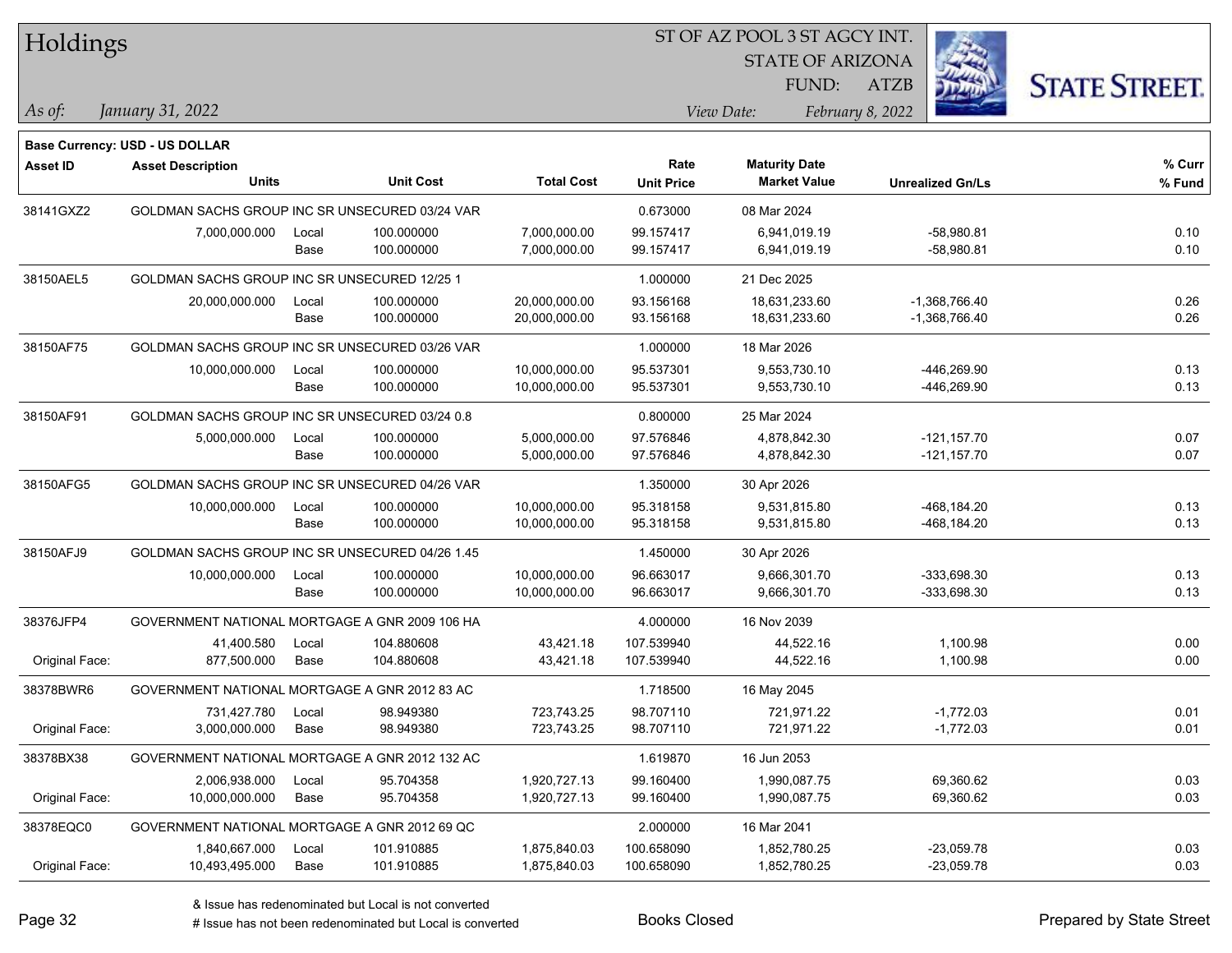Holdings

### ST OF AZ POOL 3 ST AGCY INT.

STATE OF ARIZONA

ATZB



*January 31, 2022 As of: View Date: February 8, 2022*

**Base Currency: USD - US DOLLAR**

FUND:

| <b>Asset ID</b> | <b>Asset Description</b><br><b>Units</b>           |               | <b>Unit Cost</b>         | <b>Total Cost</b>              | Rate<br><b>Unit Price</b> | <b>Maturity Date</b><br><b>Market Value</b> | <b>Unrealized Gn/Ls</b>          | $%$ Curr<br>% Fund |
|-----------------|----------------------------------------------------|---------------|--------------------------|--------------------------------|---------------------------|---------------------------------------------|----------------------------------|--------------------|
| 38379UW28       | GOVERNMENT NATIONAL MORTGAGE A GNR 2016 158 AE     |               |                          |                                | 2.050000                  | 16 Aug 2057                                 |                                  |                    |
| Original Face:  | 2,489,848.650<br>5,000,000.000                     | Local<br>Base | 96.574871<br>96.574871   | 2,404,568.13<br>2,404,568.13   | 99.128840<br>99.128840    | 2,468,158.08<br>2,468,158.08                | 63,589.95<br>63,589.95           | 0.03<br>0.03       |
| 38380GPY4       | GOVERNMENT NATIONAL MORTGAGE A GNR 2017 118 KH     |               |                          |                                | 2.250000                  | 20 Oct 2046                                 |                                  |                    |
| Original Face:  | 264,374.600<br>5,000,000.000                       | Local<br>Base | 99.907105<br>99.907105   | 264,129.01<br>264,129.01       | 100.760430<br>100.760430  | 266,384.98<br>266,384.98                    | 2,255.97<br>2,255.97             | 0.00<br>0.00       |
| 38381YQU1       | GOVERNMENT NATIONAL MORTGAGE A GNR 2019 111 BG     |               |                          |                                | 2.500000                  | 20 Apr 2049                                 |                                  |                    |
| Original Face:  | 531,286.450<br>5,000,000.000                       | Local<br>Base | 100.649601<br>100.649601 | 534,737.69<br>534,737.69       | 99.324390<br>99.324390    | 527,697.03<br>527,697.03                    | $-7,040.66$<br>$-7,040.66$       | 0.01<br>0.01       |
| 38382NFY8       | GOVERNMENT NATIONAL MORTGAGE A GNR 2021 27 TA      |               |                          |                                | 1.500000                  | 20 Feb 2051                                 |                                  |                    |
| Original Face:  | 3,708,982.850<br>5,000,000.000                     | Local<br>Base | 102.250796<br>102.250796 | 3,792,464.48<br>3,792,464.48   | 96.688510<br>96.688510    | 3,586,160.25<br>3,586,160.25                | $-206, 304.23$<br>$-206, 304.23$ | 0.05<br>0.05       |
| 39154TBN7       | GREAT AMERICA LEASING RECEIVAB GALC 2021 2 A1 144A |               |                          |                                | 0.149440                  | 17 Oct 2022                                 |                                  |                    |
| Original Face:  | 2,617,920.920<br>4,000,000.000                     | Local<br>Base | 100.000000<br>100.000000 | 2,617,920.92<br>2,617,920.92   | 99.929600<br>99.929600    | 2,616,077.90<br>2,616,077.90                | $-1,843.02$<br>$-1,843.02$       | 0.04<br>0.04       |
| 41284NAB6       | HARLEY DAVIDSON MOTORCYCLE TRU HDMOT 2021 A A2     |               |                          |                                | 0.220000                  | 15 Apr 2024                                 |                                  |                    |
| Original Face:  | 2,633,860.160<br>8,000,000.000                     | Local<br>Base | 99.992732<br>99.992732   | 2,633,668.74<br>2,633,668.74   | 99.974640<br>99.974640    | 2,633,192.21<br>2,633,192.21                | -476.53<br>$-476.53$             | 0.04<br>0.04       |
| 427866BC1       | HERSHEY COMPANY SR UNSECURED 11/24 2.05            |               |                          |                                | 2.050000                  | 15 Nov 2024                                 |                                  |                    |
|                 | 1,000,000.000                                      | Local<br>Base | 99.953129<br>99.953129   | 999,531.29<br>999,531.29       | 101.312326<br>101.312326  | 1,013,123.26<br>1,013,123.26                | 13,591.97<br>13,591.97           | 0.01<br>0.01       |
| 427866BF4       | HERSHEY COMPANY SR UNSECURED 06/25 0.9             |               |                          |                                | 0.900000                  | 01 Jun 2025                                 |                                  |                    |
|                 | 2,000,000.000                                      | Local<br>Base | 99.877869<br>99.877869   | 1,997,557.38<br>1,997,557.38   | 97.651867<br>97.651867    | 1,953,037.34<br>1,953,037.34                | $-44,520.04$<br>$-44,520.04$     | 0.03<br>0.03       |
| 438516BT2       | HONEYWELL INTERNATIONAL SR UNSECURED 08/22 2.15    |               |                          |                                | 2.150000                  | 08 Aug 2022                                 |                                  |                    |
|                 | 15,680,000.000                                     | Local<br>Base | 100.248166<br>100.248166 | 15,718,912.49<br>15,718,912.49 | 100.667000<br>100.667000  | 15,784,585.60<br>15,784,585.60              | 65,673.11<br>65,673.11           | 0.22<br>0.22       |
| 438516CB0       | HONEYWELL INTERNATIONAL SR UNSECURED 06/25 1.35    |               |                          |                                | 1.350000                  | 01 Jun 2025                                 |                                  |                    |
|                 | 3,000,000.000                                      | Local<br>Base | 99.993449<br>99.993449   | 2,999,803.48<br>2,999,803.48   | 98.758456<br>98.758456    | 2,962,753.68<br>2,962,753.68                | $-37,049.80$<br>$-37,049.80$     | 0.04<br>0.04       |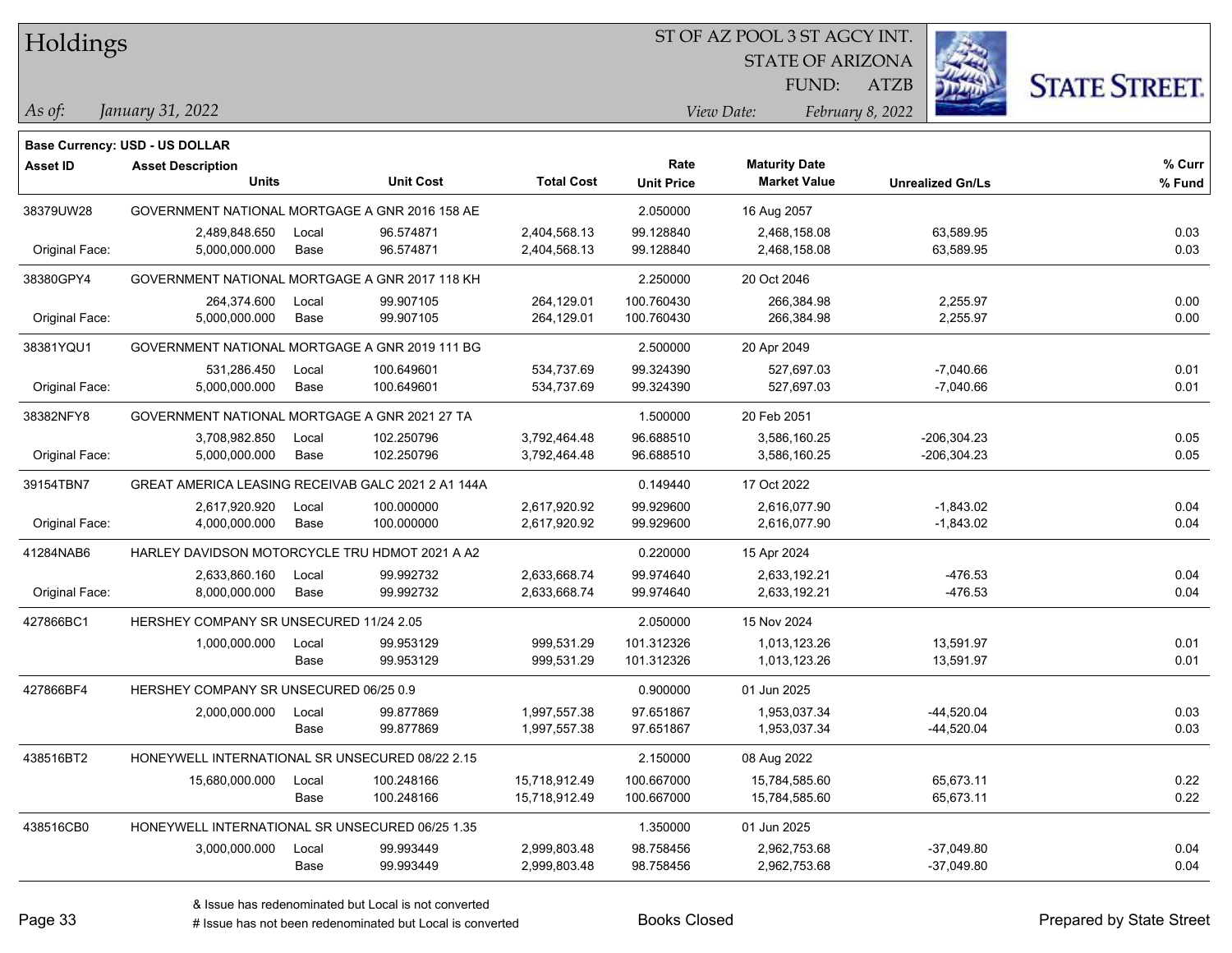| Holdings        |                                                 |       |                  |                   |                   |                         |                         |                      |
|-----------------|-------------------------------------------------|-------|------------------|-------------------|-------------------|-------------------------|-------------------------|----------------------|
|                 |                                                 |       |                  |                   |                   | <b>STATE OF ARIZONA</b> |                         |                      |
|                 |                                                 |       |                  |                   |                   | FUND:                   | <b>ATZB</b>             | <b>STATE STREET.</b> |
| As of:          | January 31, 2022                                |       |                  |                   |                   | View Date:              | February 8, 2022        |                      |
|                 | Base Currency: USD - US DOLLAR                  |       |                  |                   |                   |                         |                         |                      |
| <b>Asset ID</b> | <b>Asset Description</b>                        |       |                  |                   | Rate              | <b>Maturity Date</b>    |                         | % Curr               |
|                 | <b>Units</b>                                    |       | <b>Unit Cost</b> | <b>Total Cost</b> | <b>Unit Price</b> | <b>Market Value</b>     | <b>Unrealized Gn/Ls</b> | % Fund               |
| 46513JCE9       | <b>ISRAEL ST 03/23 1.75</b>                     |       |                  |                   | 1.750000          | 01 Mar 2023             |                         |                      |
|                 | 3,800,000.000                                   | Local | 100.000000       | 3,800,000.00      | 100.000000        | 3,800,000.00            | 0.00                    | 0.05                 |
|                 |                                                 | Base  | 100.000000       | 3,800,000.00      | 100.000000        | 3,800,000.00            | 0.00                    | 0.05                 |
| 46513JQC8       | ISRAEL ST 03/23 2.02                            |       |                  |                   | 2.020000          | 01 Mar 2023             |                         |                      |
|                 | 1,200,000.000                                   | Local | 100.000000       | 1,200,000.00      | 100.000000        | 1,200,000.00            | 0.00                    | 0.02                 |
|                 |                                                 | Base  | 100.000000       | 1,200,000.00      | 100.000000        | 1,200,000.00            | 0.00                    | 0.02                 |
| 46513JQG9       | <b>ISRAEL ST 05/23 1.79</b>                     |       |                  |                   | 1.790000          | 01 May 2023             |                         |                      |
|                 | 5,000,000.000                                   | Local | 100.000000       | 5,000,000.00      | 100.000000        | 5,000,000.00            | 0.00                    | 0.07                 |
|                 |                                                 | Base  | 100.000000       | 5,000,000.00      | 100.000000        | 5,000,000.00            | 0.00                    | 0.07                 |
| 46625HJE1       | JPMORGAN CHASE + CO SR UNSECURED 09/22 3.25     |       |                  |                   | 3.250000          | 23 Sep 2022             |                         |                      |
|                 | 10,000,000.000                                  | Local | 101.948516       | 10,194,851.56     | 101.618215        | 10,161,821.50           | $-33,030.06$            | 0.14                 |
|                 |                                                 | Base  | 101.948516       | 10,194,851.56     | 101.618215        | 10,161,821.50           | $-33,030.06$            | 0.14                 |
| 478160CN2       | JOHNSON + JOHNSON SR UNSECURED 09/25 0.55       |       |                  |                   | 0.550000          | 01 Sep 2025             |                         |                      |
|                 | 5,000,000.000                                   | Local | 99.922756        | 4,996,137.82      | 95.808878         | 4,790,443.90            | -205,693.92             | 0.07                 |
|                 |                                                 | Base  | 99.922756        | 4,996,137.82      | 95.808878         | 4,790,443.90            | $-205,693.92$           | 0.07                 |
| 48128GV56       | JPMORGAN CHASE + CO SR UNSECURED 08/25 0.8      |       |                  |                   | 0.800000          | 18 Aug 2025             |                         |                      |
|                 | 5,000,000.000                                   | Local | 100.000000       | 5,000,000.00      | 94.817982         | 4,740,899.10            | $-259,100.90$           | 0.07                 |
|                 |                                                 | Base  | 100.000000       | 5,000,000.00      | 94.817982         | 4,740,899.10            | $-259,100.90$           | 0.07                 |
| 48130UVH5       | JPMORGAN CHASE FINANCIAL COMPANY GUAR 03/24 0.5 |       |                  |                   | 0.500000          | 18 Mar 2024             |                         |                      |
|                 | 5,000,000.000                                   | Local | 100.000000       | 5,000,000.00      | 95.573821         | 4,778,691.05            | $-221,308.95$           | 0.07                 |
|                 |                                                 | Base  | 100.000000       | 5,000,000.00      | 95.573821         | 4,778,691.05            | $-221,308.95$           | 0.07                 |
| 49327M2Z6       | KEY BANK NA SR UNSECURED 03/23 1.25             |       |                  |                   | 1.250000          | 10 Mar 2023             |                         |                      |
|                 | 3,000,000.000                                   | Local | 99.982745        | 2.999.482.36      | 100.050273        | 3,001,508.19            | 2,025.83                | 0.04                 |
|                 |                                                 | Base  | 99.982745        | 2,999,482.36      | 100.050273        | 3,001,508.19            | 2,025.83                | 0.04                 |
| 49327M3A0       | KEY BANK NA SR UNSECURED 01/24 VAR              |       |                  |                   | 0.423000          | 03 Jan 2024             |                         |                      |
|                 | 5,000,000.000                                   | Local | 100.000000       | 5,000,000.00      | 99.265497         | 4,963,274.85            | $-36,725.15$            | 0.07                 |
|                 |                                                 | Base  | 100.000000       | 5,000,000.00      | 99.265497         | 4,963,274.85            | $-36,725.15$            | 0.07                 |
| 571900BB4       | MARRIOTT INTERNATIONAL SR UNSECURED 04/24 3.6   |       |                  |                   | 3.600000          | 15 Apr 2024             |                         |                      |
|                 | 3,000,000.000                                   | Local | 99.796002        | 2,993,880.06      | 103.557748        | 3,106,732.44            | 112,852.38              | 0.04                 |
|                 |                                                 | Base  | 99.796002        | 2,993,880.06      | 103.557748        | 3,106,732.44            | 112,852.38              | 0.04                 |

 $\overline{\phantom{0}}$ 

 $\overline{\phantom{0}}$ 

 $\overline{\phantom{0}}$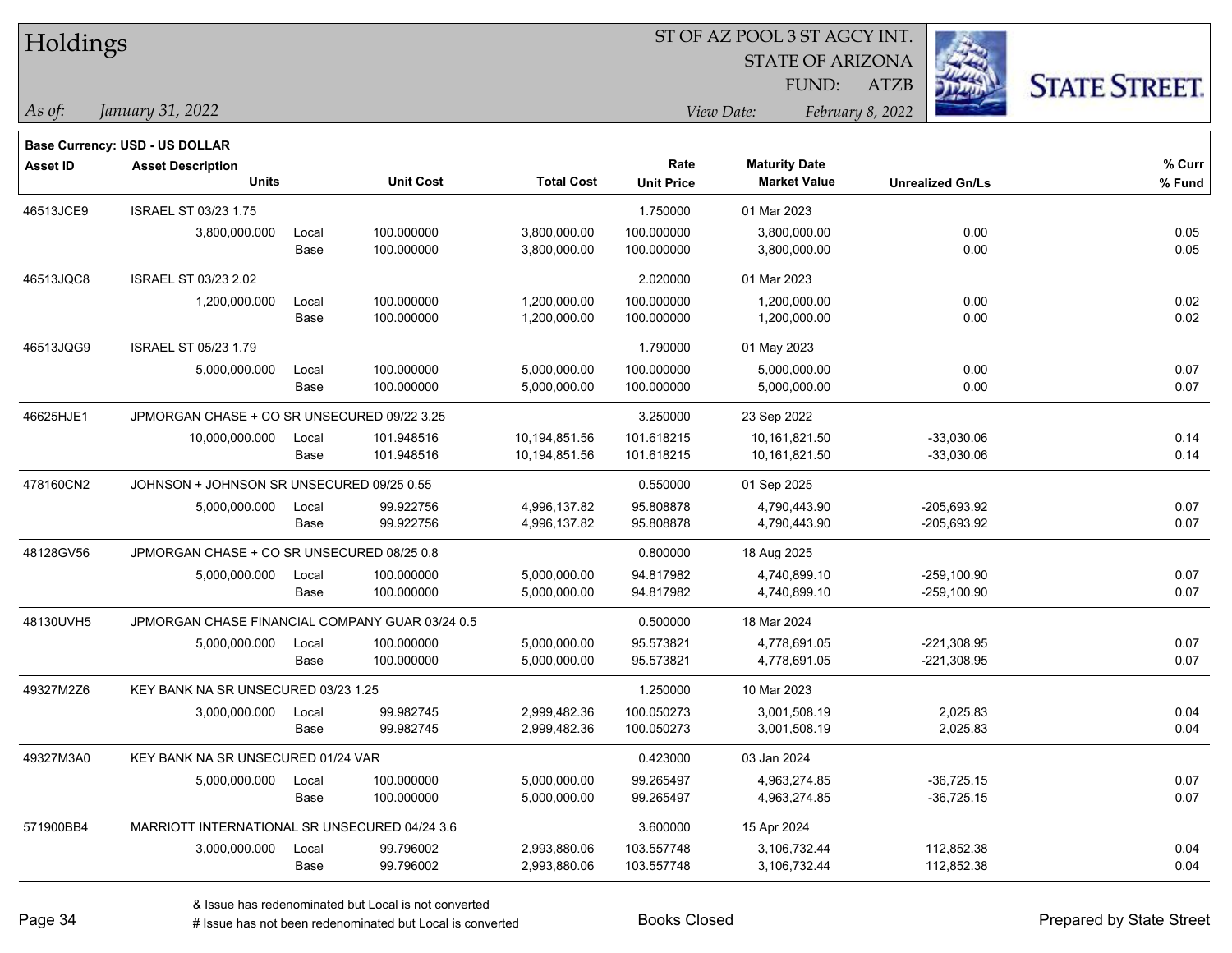| Holdings        |                                                        |       |                  |                   | ST OF AZ POOL 3 ST AGCY INT. |                         |                         |                      |  |  |
|-----------------|--------------------------------------------------------|-------|------------------|-------------------|------------------------------|-------------------------|-------------------------|----------------------|--|--|
|                 |                                                        |       |                  |                   |                              | <b>STATE OF ARIZONA</b> |                         |                      |  |  |
|                 |                                                        |       |                  |                   |                              | FUND:                   | <b>ATZB</b>             | <b>STATE STREET.</b> |  |  |
| As of:          | January 31, 2022                                       |       |                  |                   |                              | View Date:              | February 8, 2022        |                      |  |  |
|                 | Base Currency: USD - US DOLLAR                         |       |                  |                   |                              |                         |                         |                      |  |  |
| <b>Asset ID</b> | <b>Asset Description</b>                               |       |                  |                   | Rate                         | <b>Maturity Date</b>    |                         | % Curr               |  |  |
|                 | <b>Units</b>                                           |       | <b>Unit Cost</b> | <b>Total Cost</b> | <b>Unit Price</b>            | <b>Market Value</b>     | <b>Unrealized Gn/Ls</b> | % Fund               |  |  |
| 573284AY2       | MARTIN MARIETTA SR UNSECURED 07/23 0.65                |       |                  |                   | 0.650000                     | 15 Jul 2023             |                         |                      |  |  |
|                 | 5,000,000.000                                          | Local | 99.994794        | 4,999,739.68      | 98.880261                    | 4,944,013.05            | $-55,726.63$            | 0.07                 |  |  |
|                 |                                                        | Base  | 99.994794        | 4,999,739.68      | 98.880261                    | 4,944,013.05            | $-55,726.63$            | 0.07                 |  |  |
| 579780AR8       | MCCORMICK + CO SR UNSECURED 02/26 0.9                  |       |                  |                   | 0.900000                     | 15 Feb 2026             |                         |                      |  |  |
|                 | 5,000,000.000                                          | Local | 99.788096        | 4,989,404.78      | 95.096356                    | 4,754,817.80            | $-234,586.98$           | 0.07                 |  |  |
|                 |                                                        | Base  | 99.788096        | 4,989,404.78      | 95.096356                    | 4,754,817.80            | $-234,586.98$           | 0.07                 |  |  |
| 58013MFE9       | MCDONALD S CORP SR UNSECURED 04/23 3.35                |       |                  |                   | 3.350000                     | 01 Apr 2023             |                         |                      |  |  |
|                 | 3,250,000.000                                          | Local | 103.000570       | 3,347,518.51      | 102.345210                   | 3,326,219.33            | $-21,299.18$            | 0.05                 |  |  |
|                 |                                                        | Base  | 103.000570       | 3,347,518.51      | 102.345210                   | 3,326,219.33            | $-21,299.18$            | 0.05                 |  |  |
| 58933YAF2       | MERCK + CO INC SR UNSECURED 05/23 2.8                  |       |                  |                   | 2.800000                     | 18 May 2023             |                         |                      |  |  |
|                 | 10,000,000.000                                         | Local | 103.231882       | 10,323,188.19     | 102.246984                   | 10,224,698.40           | $-98,489.79$            | 0.14                 |  |  |
|                 |                                                        | Base  | 103.231882       | 10,323,188.19     | 102.246984                   | 10,224,698.40           | $-98,489.79$            | 0.14                 |  |  |
| 58933YBC8       | MERCK + CO INC SR UNSECURED 06/27 1.7                  |       |                  |                   | 1.700000                     | 10 Jun 2027             |                         |                      |  |  |
|                 | 4,250,000.000                                          | Local | 99.959088        | 4,248,261.25      | 98.040410                    | 4,166,717.43            | $-81,543.82$            | 0.06                 |  |  |
|                 |                                                        | Base  | 99.959088        | 4,248,261.25      | 98.040410                    | 4,166,717.43            | $-81,543.82$            | 0.06                 |  |  |
| 59217GEK1       | MET LIFE GLOB FUNDING I SECURED 144A 09/23 0.45        |       |                  |                   | 0.450000                     | 01 Sep 2023             |                         |                      |  |  |
|                 | 4,000,000.000                                          | Local | 99.992307        | 3,999,692.27      | 98.493703                    | 3,939,748.12            | $-59,944.15$            | 0.06                 |  |  |
|                 |                                                        | Base  | 99.992307        | 3,999,692.27      | 98.493703                    | 3,939,748.12            | $-59,944.15$            | 0.06                 |  |  |
| 60920LAE4       | MONDELEZ INTL HLDINGS NE COMPANY GUAR 144A 09/22 2.125 |       |                  |                   | 2.125000                     | 19 Sep 2022             |                         |                      |  |  |
|                 | 1,341,000.000                                          | Local | 101.077277       | 1,355,446.28      | 100.836151                   | 1,352,212.78            | $-3,233.50$             | 0.02                 |  |  |
|                 |                                                        | Base  | 101.077277       | 1,355,446.28      | 100.836151                   | 1,352,212.78            | $-3,233.50$             | 0.02                 |  |  |
| 60920LAQ7       | MONDELEZ INTL HLDINGS NE COMPANY GUAR 144A 09/24 0.75  |       |                  |                   | 0.750000                     | 24 Sep 2024             |                         |                      |  |  |
|                 | 4,000,000.000                                          | Local | 99.864250        | 3,994,570.00      | 97.107503                    | 3,884,300.12            | $-110,269.88$           | 0.05                 |  |  |
|                 |                                                        | Base  | 99.864250        | 3,994,570.00      | 97.107503                    | 3,884,300.12            | $-110,269.88$           | 0.05                 |  |  |
| 61747YEJ0       | MORGAN STANLEY SR UNSECURED 01/25 VAR                  |       |                  |                   | 0.675000                     | 24 Jan 2025             |                         |                      |  |  |
|                 | 5,000,000.000                                          | Local | 100.000000       | 5,000,000.00      | 100.246000                   | 5,012,300.00            | 12,300.00               | 0.07                 |  |  |
|                 |                                                        | Base  | 100.000000       | 5,000,000.00      | 100.246000                   | 5,012,300.00            | 12,300.00               | 0.07                 |  |  |
| 637432NM3       | NATIONAL RURAL UTIL COOP COLLATERAL T 04/22 2.4        |       |                  |                   | 2.400000                     | 25 Apr 2022             |                         |                      |  |  |
|                 | 8,867,000.000                                          | Local | 100.256716       | 8,889,762.99      | 100.168847                   | 8,881,971.66            | $-7,791.33$             | 0.12                 |  |  |
|                 |                                                        | Base  | 100.256716       | 8,889,762.99      | 100.168847                   | 8,881,971.66            | $-7,791.33$             | 0.12                 |  |  |
|                 |                                                        |       |                  |                   |                              |                         |                         |                      |  |  |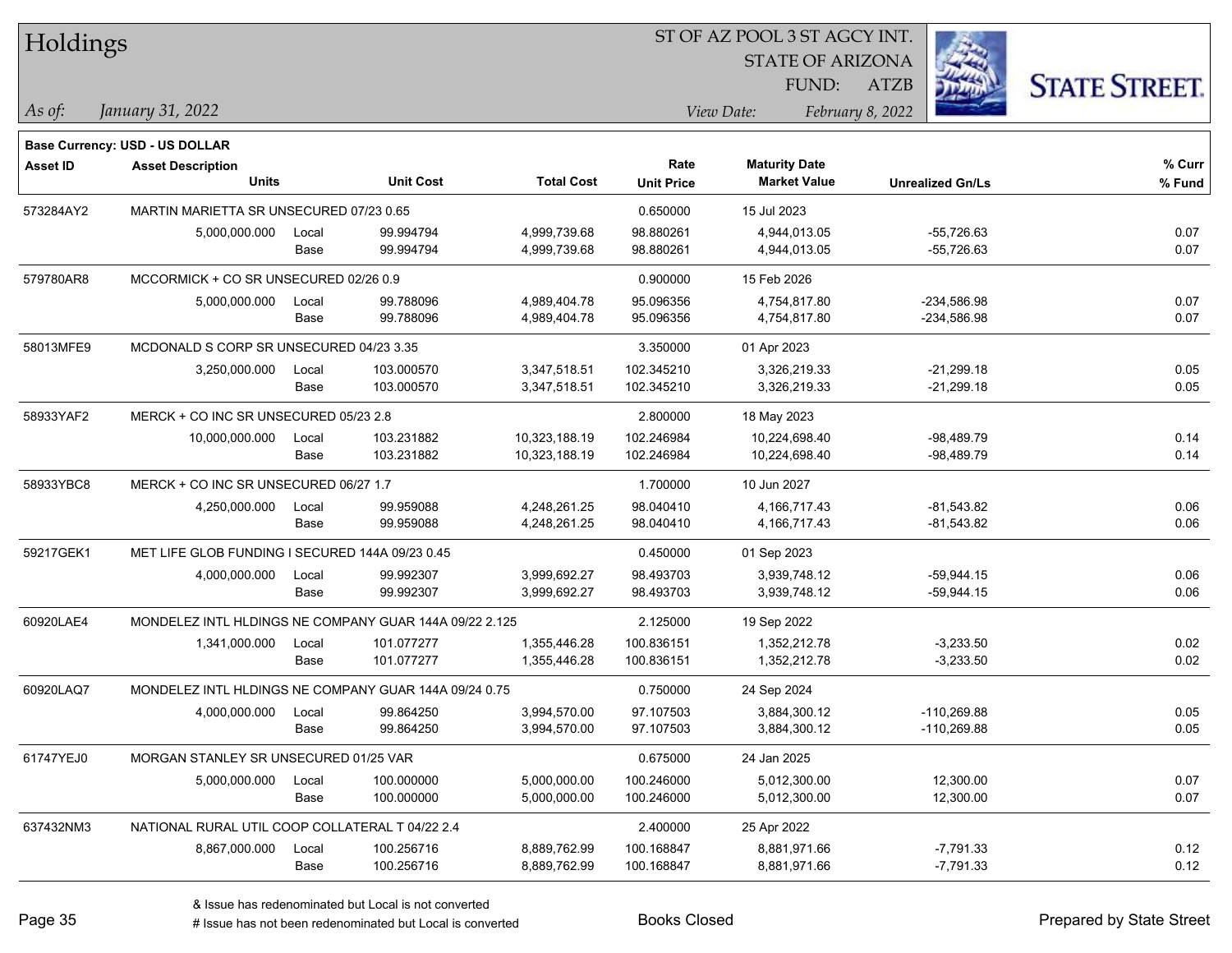| Holdings        |                                                    |       |                                                      |                   |                   | ST OF AZ POOL 3 ST AGCY INT. |                         |                      |
|-----------------|----------------------------------------------------|-------|------------------------------------------------------|-------------------|-------------------|------------------------------|-------------------------|----------------------|
|                 |                                                    |       |                                                      |                   |                   | <b>STATE OF ARIZONA</b>      |                         |                      |
|                 |                                                    |       |                                                      |                   |                   | FUND:                        | <b>ATZB</b>             | <b>STATE STREET.</b> |
| As of:          | January 31, 2022                                   |       |                                                      |                   |                   | View Date:                   | February 8, 2022        |                      |
|                 | Base Currency: USD - US DOLLAR                     |       |                                                      |                   |                   |                              |                         |                      |
| <b>Asset ID</b> | <b>Asset Description</b>                           |       |                                                      |                   | Rate              | <b>Maturity Date</b>         |                         | % Curr               |
|                 | <b>Units</b>                                       |       | <b>Unit Cost</b>                                     | <b>Total Cost</b> | <b>Unit Price</b> | <b>Market Value</b>          | <b>Unrealized Gn/Ls</b> | % Fund               |
| 63743HEQ1       | NATIONAL RURAL UTIL COOP SR UNSECURED 09/22 2.3    |       |                                                      |                   | 2.300000          | 15 Sep 2022                  |                         |                      |
|                 | 1,000,000.000                                      | Local | 101.015999                                           | 1,010,159.99      | 100.755587        | 1,007,555.87                 | $-2,604.12$             | 0.01                 |
|                 |                                                    | Base  | 101.015999                                           | 1,010,159.99      | 100.755587        | 1,007,555.87                 | $-2,604.12$             | 0.01                 |
| 63743HEU2       | NATIONAL RURAL UTIL COOP SR UNSECURED 02/24 0.35   |       |                                                      |                   | 0.350000          | 08 Feb 2024                  |                         |                      |
|                 | 10,000,000.000                                     | Local | 99.953559                                            | 9,995,355.89      | 97.805060         | 9,780,506.00                 | $-214,849.89$           | 0.14                 |
|                 |                                                    | Base  | 99.953559                                            | 9,995,355.89      | 97.805060         | 9,780,506.00                 | $-214,849.89$           | 0.14                 |
| 63743HEW8       | NATIONAL RURAL UTIL COOP SR UNSECURED 06/26 1      |       |                                                      |                   | 1.000000          | 15 Jun 2026                  |                         |                      |
|                 | 15,000,000.000                                     | Local | 99.789114                                            | 14,968,367.16     | 95.827970         | 14,374,195.50                | $-594,171.66$           | 0.20                 |
|                 |                                                    | Base  | 99.789114                                            | 14,968,367.16     | 95.827970         | 14,374,195.50                | $-594, 171.66$          | 0.20                 |
| 63743HEY4       | NATIONAL RURAL UTIL COOP SR UNSECURED 10/24 1      |       |                                                      |                   | 1.000000          | 18 Oct 2024                  |                         |                      |
|                 | 5,000,000.000                                      | Local | 99.917198                                            | 4,995,859.90      | 98.555445         | 4,927,772.25                 | $-68,087.65$            | 0.07                 |
|                 |                                                    | Base  | 99.917198                                            | 4,995,859.90      | 98.555445         | 4,927,772.25                 | $-68,087.65$            | 0.07                 |
| 637639AC9       | NATIONAL SECS CLEARING SR UNSECURED 144A 12/23 0.4 |       |                                                      |                   | 0.400000          | 07 Dec 2023                  |                         |                      |
|                 | 5,000,000.000                                      | Local | 99.924413                                            | 4,996,220.66      | 98.263935         | 4,913,196.75                 | $-83,023.91$            | 0.07                 |
|                 |                                                    | Base  | 99.924413                                            | 4,996,220.66      | 98.263935         | 4,913,196.75                 | $-83,023.91$            | 0.07                 |
| 641062AQ7       | NESTLE HOLDINGS INC COMPANY GUAR 144A 01/24 0.375  |       |                                                      |                   | 0.375000          | 15 Jan 2024                  |                         |                      |
|                 | 15,000,000.000                                     | Local | 99.858806                                            | 14,978,820.91     | 97.843299         | 14,676,494.85                | $-302,326.06$           | 0.20                 |
|                 |                                                    | Base  | 99.858806                                            | 14,978,820.91     | 97.843299         | 14,676,494.85                | $-302,326.06$           | 0.20                 |
| 65339KBU3       | NEXTERA ENERGY CAPITAL COMPANY GUAR 03/23 0.65     |       |                                                      |                   | 0.650000          | 01 Mar 2023                  |                         |                      |
|                 | 10,000,000.000                                     | Local | 99.994496                                            | 9,999,449.58      | 99.539017         | 9,953,901.70                 | $-45,547.88$            | 0.14                 |
|                 |                                                    | Base  | 99.994496                                            | 9,999,449.58      | 99.539017         | 9,953,901.70                 | -45,547.88              | 0.14                 |
| 654740BQ1       |                                                    |       | NISSAN MOTOR ACCEPTANCE SR UNSECURED 144A 03/24 1.05 |                   | 1.050000          | 08 Mar 2024                  |                         |                      |
|                 | 7,000,000.000                                      | Local | 99.993704                                            | 6,999,559.29      | 97.697826         | 6,838,847.82                 | $-160,711.47$           | 0.10                 |
|                 |                                                    | Base  | 99.993704                                            | 6,999,559.29      | 97.697826         | 6,838,847.82                 | $-160,711.47$           | 0.10                 |
| 655844BJ6       | NORFOLK SOUTHERN CORP SR UNSECURED 04/22 3         |       |                                                      |                   | 3.000000          | 01 Apr 2022                  |                         |                      |
|                 | 3,140,000.000                                      | Local | 100.000000                                           | 3,140,000.01      | 100.209872        | 3,146,589.98                 | 6,589.97                | 0.04                 |
|                 |                                                    | Base  | 100.000000                                           | 3,140,000.01      | 100.209872        | 3,146,589.98                 | 6,589.97                | 0.04                 |
| 665859AP9       | NORTHERN TRUST CORP SUBORDINATED 10/25 3.95        |       |                                                      |                   | 3.950000          | 30 Oct 2025                  |                         |                      |
|                 | 4,455,000.000                                      | Local | 111.948763                                           | 4,987,317.41      | 107.303174        | 4,780,356.40                 | $-206,961.01$           | 0.07                 |
|                 |                                                    | Base  | 111.948763                                           | 4,987,317.41      | 107.303174        | 4,780,356.40                 | $-206,961.01$           | 0.07                 |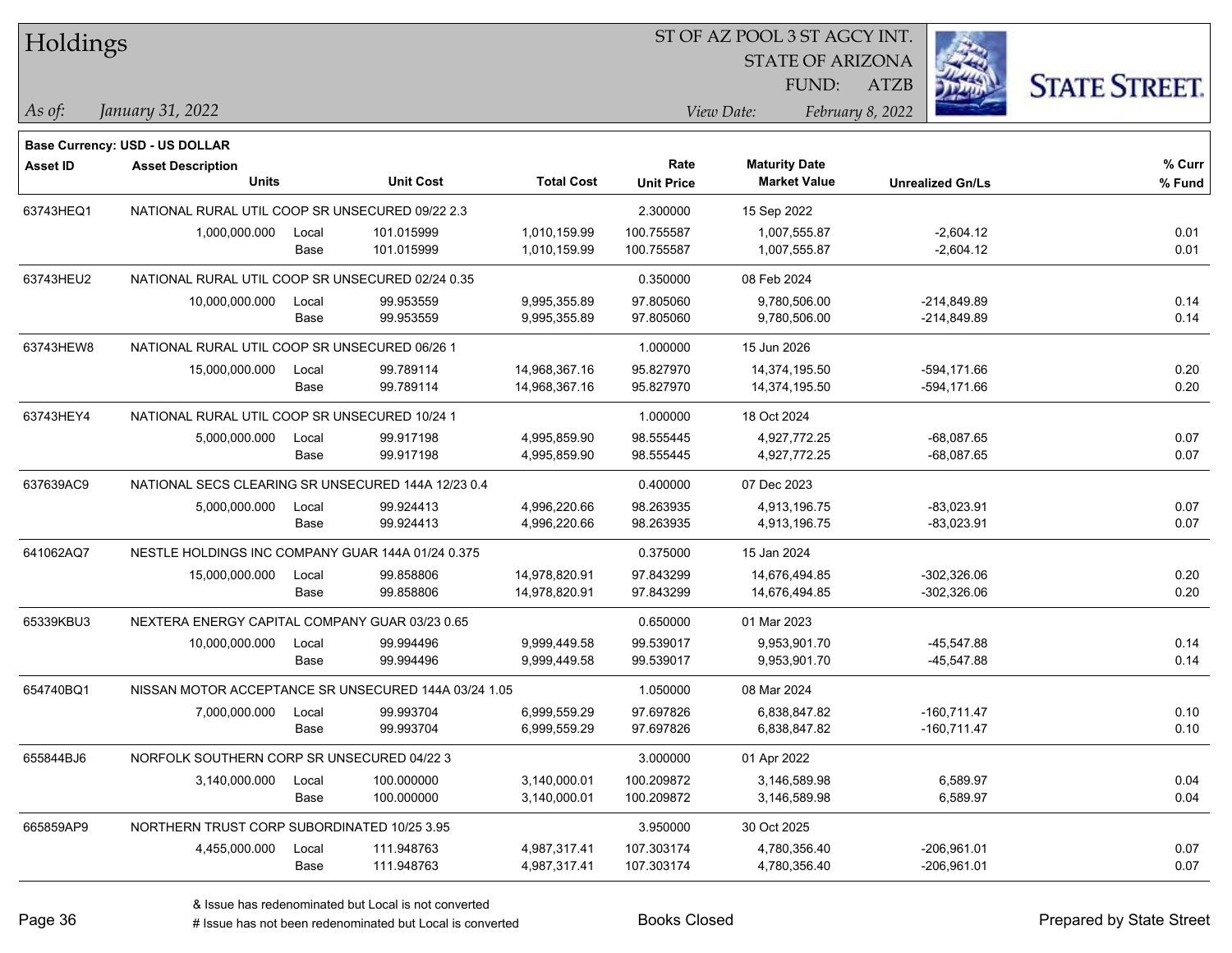| Holdings        |                                                                   |       |                  |                   | ST OF AZ POOL 3 ST AGCY INT. |                         |                         |                      |  |  |
|-----------------|-------------------------------------------------------------------|-------|------------------|-------------------|------------------------------|-------------------------|-------------------------|----------------------|--|--|
|                 |                                                                   |       |                  |                   |                              | <b>STATE OF ARIZONA</b> |                         |                      |  |  |
|                 |                                                                   |       |                  |                   |                              | FUND:                   | ATZB                    | <b>STATE STREET.</b> |  |  |
| As of:          | January 31, 2022                                                  |       |                  |                   |                              | View Date:              | February 8, 2022        |                      |  |  |
|                 |                                                                   |       |                  |                   |                              |                         |                         |                      |  |  |
| <b>Asset ID</b> | <b>Base Currency: USD - US DOLLAR</b><br><b>Asset Description</b> |       |                  |                   | Rate                         | <b>Maturity Date</b>    |                         | % Curr               |  |  |
|                 | <b>Units</b>                                                      |       | <b>Unit Cost</b> | <b>Total Cost</b> | <b>Unit Price</b>            | <b>Market Value</b>     | <b>Unrealized Gn/Ls</b> | % Fund               |  |  |
| 67066GAK0       | NVIDIA CORP SR UNSECURED 06/23 0.309                              |       |                  |                   | 0.309000                     | 15 Jun 2023             |                         |                      |  |  |
|                 | 20,000,000.000                                                    | Local | 100.000000       | 20,000,000.00     | 98.924141                    | 19,784,828.20           | $-215,171.80$           | 0.28                 |  |  |
|                 |                                                                   | Base  | 100.000000       | 20,000,000.00     | 98.924141                    | 19,784,828.20           | $-215,171.80$           | 0.28                 |  |  |
| 68389XBB0       | ORACLE CORP SR UNSECURED 05/22 2.5                                |       |                  |                   | 2.500000                     | 15 May 2022             |                         |                      |  |  |
|                 | 57,854,000.000                                                    | Local | 100.244269       | 57,995,319.48     | 100.244158                   | 57,995,255.17           | $-64.31$                | 0.81                 |  |  |
|                 |                                                                   | Base  | 100.244269       | 57,995,319.48     | 100.244158                   | 57,995,255.17           | $-64.31$                | 0.81                 |  |  |
| 68389XBL8       | ORACLE CORP SR UNSECURED 09/23 2.4                                |       |                  |                   | 2.400000                     | 15 Sep 2023             |                         |                      |  |  |
|                 | 6,700,000.000                                                     | Local | 102.875717       | 6,892,673.01      | 101.145199                   | 6,776,728.33            | $-115,944.68$           | 0.09                 |  |  |
|                 |                                                                   | Base  | 102.875717       | 6,892,673.01      | 101.145199                   | 6,776,728.33            | $-115,944.68$           | 0.09                 |  |  |
| 68389XCC7       | ORACLE CORP SR UNSECURED 03/26 1.65                               |       |                  |                   | 1.650000                     | 25 Mar 2026             |                         |                      |  |  |
|                 | 8,000,000.000                                                     | Local | 99.960378        | 7,996,830.24      | 96.807474                    | 7,744,597.92            | $-252,232.32$           | 0.11                 |  |  |
|                 |                                                                   | Base  | 99.960378        | 7,996,830.24      | 96.807474                    | 7,744,597.92            | $-252,232.32$           | 0.11                 |  |  |
| 70450YAB9       | PAYPAL HOLDINGS INC SR UNSECURED 09/22 2.2                        |       |                  |                   | 2.200000                     | 26 Sep 2022             |                         |                      |  |  |
|                 | 10,000,000.000                                                    | Local | 101.301638       | 10,130,163.80     | 101.012066                   | 10,101,206.60           | $-28,957.20$            | 0.14                 |  |  |
|                 |                                                                   | Base  | 101.301638       | 10,130,163.80     | 101.012066                   | 10,101,206.60           | -28,957.20              | 0.14                 |  |  |
| 713448EY0       | PEPSICO INC SR UNSECURED 05/23 0.75                               |       |                  |                   | 0.750000                     | 01 May 2023             |                         |                      |  |  |
|                 | 4,888,000.000                                                     | Local | 100.530071       | 4,913,909.85      | 99.659306                    | 4,871,346.88            | $-42,562.97$            | 0.07                 |  |  |
|                 |                                                                   | Base  | 100.530071       | 4,913,909.85      | 99.659306                    | 4,871,346.88            | $-42,562.97$            | 0.07                 |  |  |
| 713448FB9       | PEPSICO INC SR UNSECURED 10/23 0.4                                |       |                  |                   | 0.400000                     | 07 Oct 2023             |                         |                      |  |  |
|                 | 9,909,000.000                                                     | Local | 100.117165       | 9,920,609.88      | 98.710749                    | 9,781,248.12            | $-139,361.76$           | 0.14                 |  |  |
|                 |                                                                   | Base  | 100.117165       | 9,920,609.88      | 98.710749                    | 9,781,248.12            | $-139,361.76$           | 0.14                 |  |  |
| 717081DM2       | PFIZER INC SR UNSECURED 05/24 3.4                                 |       |                  |                   | 3.400000                     | 15 May 2024             |                         |                      |  |  |
|                 | 4,753,000.000 Local                                               |       | 106.524712       | 5,063,119.58      | 104.526647                   | 4,968,151.53            | $-94,968.05$            | 0.07                 |  |  |
|                 |                                                                   | Base  | 106.524712       | 5,063,119.58      | 104.526647                   | 4,968,151.53            | $-94,968.05$            | 0.07                 |  |  |
| 717081ER0       | PFIZER INC SR UNSECURED 03/22 2.8                                 |       |                  |                   | 2.800000                     | 11 Mar 2022             |                         |                      |  |  |
|                 | 3,000,000.000                                                     | Local | 99.999792        | 2,999,993.76      | 100.264297                   | 3,007,928.91            | 7,935.15                | 0.04                 |  |  |
|                 |                                                                   | Base  | 99.999792        | 2,999,993.76      | 100.264297                   | 3,007,928.91            | 7,935.15                | 0.04                 |  |  |
| 723484AH4       | PINNACLE WEST CAPITAL SR UNSECURED 06/25 1.3                      |       |                  |                   | 1.300000                     | 15 Jun 2025             |                         |                      |  |  |
|                 | 12,000,000.000                                                    | Local | 99.993313        | 11,999,197.54     | 97.194490                    | 11,663,338.80           | $-335,858.74$           | 0.16                 |  |  |
|                 |                                                                   | Base  | 99.993313        | 11,999,197.54     | 97.194490                    | 11,663,338.80           | $-335,858.74$           | 0.16                 |  |  |

# Issue has not been redenominated but Local is converted Books Closed Prepared by State Street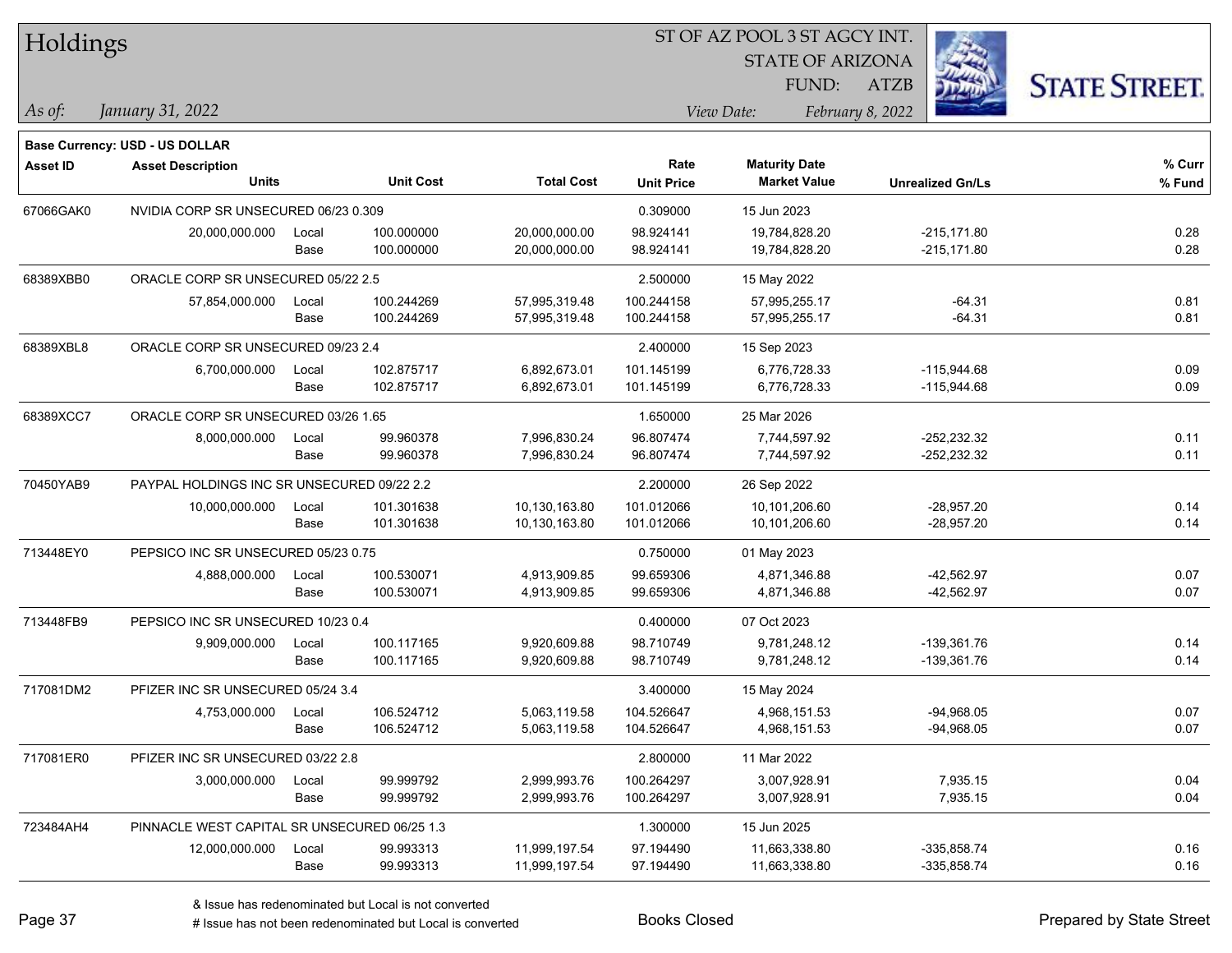| Holdings        |                                                 |       |                  |                   | ST OF AZ POOL 3 ST AGCY INT. |                         |                         |                      |
|-----------------|-------------------------------------------------|-------|------------------|-------------------|------------------------------|-------------------------|-------------------------|----------------------|
|                 |                                                 |       |                  |                   |                              | <b>STATE OF ARIZONA</b> |                         |                      |
|                 |                                                 |       |                  |                   |                              | FUND:                   | <b>ATZB</b>             | <b>STATE STREET.</b> |
| As of:          | January 31, 2022                                |       |                  |                   |                              | View Date:              | February 8, 2022        |                      |
|                 | Base Currency: USD - US DOLLAR                  |       |                  |                   |                              |                         |                         |                      |
| <b>Asset ID</b> | <b>Asset Description</b>                        |       |                  |                   | Rate                         | <b>Maturity Date</b>    |                         | % Curr               |
|                 | <b>Units</b>                                    |       | <b>Unit Cost</b> | <b>Total Cost</b> | <b>Unit Price</b>            | <b>Market Value</b>     | <b>Unrealized Gn/Ls</b> | % Fund               |
| 74256LEM7       | PRINCIPAL LFE GLB FND II SECURED 144A 04/24 VAR |       |                  |                   | 0.500000                     | 12 Apr 2024             |                         |                      |
|                 | 5,000,000.000                                   | Local | 100.000000       | 5,000,000.00      | 100.307000                   | 5,015,350.00            | 15,350.00               | 0.07                 |
|                 |                                                 | Base  | 100.000000       | 5,000,000.00      | 100.307000                   | 5,015,350.00            | 15,350.00               | 0.07                 |
| 742718FL8       | PROCTER + GAMBLE CO/THE SR UNSECURED 10/25 0.55 |       |                  |                   | 0.550000                     | 29 Oct 2025             |                         |                      |
|                 | 15,000,000.000                                  | Local | 99.878810        | 14,981,821.57     | 95.850830                    | 14,377,624.50           | $-604, 197.07$          | 0.20                 |
|                 |                                                 | Base  | 99.878810        | 14,981,821.57     | 95.850830                    | 14,377,624.50           | $-604, 197.07$          | 0.20                 |
| 742718FP9       | PROCTER + GAMBLE CO/THE SR UNSECURED 04/26 1    |       |                  |                   | 1.000000                     | 23 Apr 2026             |                         |                      |
|                 | 5,500,000.000                                   | Local | 99.967066        | 5,498,188.61      | 97.016318                    | 5,335,897.49            | $-162,291.12$           | 0.07                 |
|                 |                                                 | Base  | 99.967066        | 5,498,188.61      | 97.016318                    | 5,335,897.49            | $-162,291.12$           | 0.07                 |
| 771196BR2       | ROCHE HOLDINGS INC COMPANY GUAR 144A 03/24 VAR  |       |                  |                   | 0.290000                     | 05 Mar 2024             |                         |                      |
|                 | 7,000,000.000                                   | Local | 100.000000       | 7,000,000.00      | 99.915234                    | 6,994,066.38            | $-5,933.62$             | 0.10                 |
|                 |                                                 | Base  | 100.000000       | 7,000,000.00      | 99.915234                    | 6,994,066.38            | $-5,933.62$             | 0.10                 |
| 78014RCM0       | ROYAL BANK OF CANADA SR UNSECURED 03/25 VAR     |       |                  |                   | 1.500000                     | 27 Mar 2025             |                         |                      |
|                 | 10,000,000.000                                  | Local | 100.000000       | 10,000,000.00     | 98.349000                    | 9,834,900.00            | $-165, 100.00$          | 0.14                 |
|                 |                                                 | Base  | 100.000000       | 10,000,000.00     | 98.349000                    | 9,834,900.00            | $-165, 100.00$          | 0.14                 |
| 78014RDC1       | ROYAL BANK OF CANADA SR UNSECURED 10/25 VAR     |       |                  |                   | 0.625000                     | 09 Oct 2025             |                         |                      |
|                 | 5,000,000.000                                   | Local | 100.000000       | 5,000,000.00      | 96.810000                    | 4,840,500.00            | $-159,500.00$           | 0.07                 |
|                 |                                                 | Base  | 100.000000       | 5,000,000.00      | 96.810000                    | 4,840,500.00            | $-159,500.00$           | 0.07                 |
| 78015K7L2       | ROYAL BANK OF CANADA SR UNSECURED 01/24 0.425   |       |                  |                   | 0.425000                     | 19 Jan 2024             |                         |                      |
|                 | 15,000,000.000                                  | Local | 99.998036        | 14,999,705.34     | 97.956306                    | 14,693,445.90           | $-306.259.44$           | 0.21                 |
|                 |                                                 | Base  | 99.998036        | 14,999,705.34     | 97.956306                    | 14,693,445.90           | $-306,259.44$           | 0.21                 |
| 78016EZX8       | ROYAL BANK OF CANADA SR UNSECURED 10/24 0.75    |       |                  |                   | 0.750000                     | 07 Oct 2024             |                         |                      |
|                 | 15,000,000.000                                  | Local | 99.881109        | 14,982,166.36     | 97.190774                    | 14,578,616.10           | -403,550.26             | 0.20                 |
|                 |                                                 | Base  | 99.881109        | 14,982,166.36     | 97.190774                    | 14,578,616.10           | -403,550.26             | 0.20                 |
| 78446YAA1       | SLM STUDENT LOAN TRUST SLMA 2012 2 A            |       |                  |                   | 0.807710                     | 25 Jan 2029             |                         |                      |
|                 | 785,745.040                                     | Local | 100.000000       | 785,745.04        | 97.656370                    | 767,330.08              | $-18,414.96$            | 0.01                 |
| Original Face:  | 2,838,688.000                                   | Base  | 100.000000       | 785,745.04        | 97.656370                    | 767,330.08              | $-18,414.96$            | 0.01                 |
| 79466LAG9       | SALESFORCE.COM INC SR UNSECURED 07/24 0.625     |       |                  |                   | 0.625000                     | 15 Jul 2024             |                         |                      |
|                 | 5,000,000.000                                   | Local | 99.977272        | 4,998,863.59      | 97.915002                    | 4,895,750.10            | $-103, 113.49$          | 0.07                 |
|                 |                                                 | Base  | 99.977272        | 4,998,863.59      | 97.915002                    | 4,895,750.10            | $-103, 113.49$          | 0.07                 |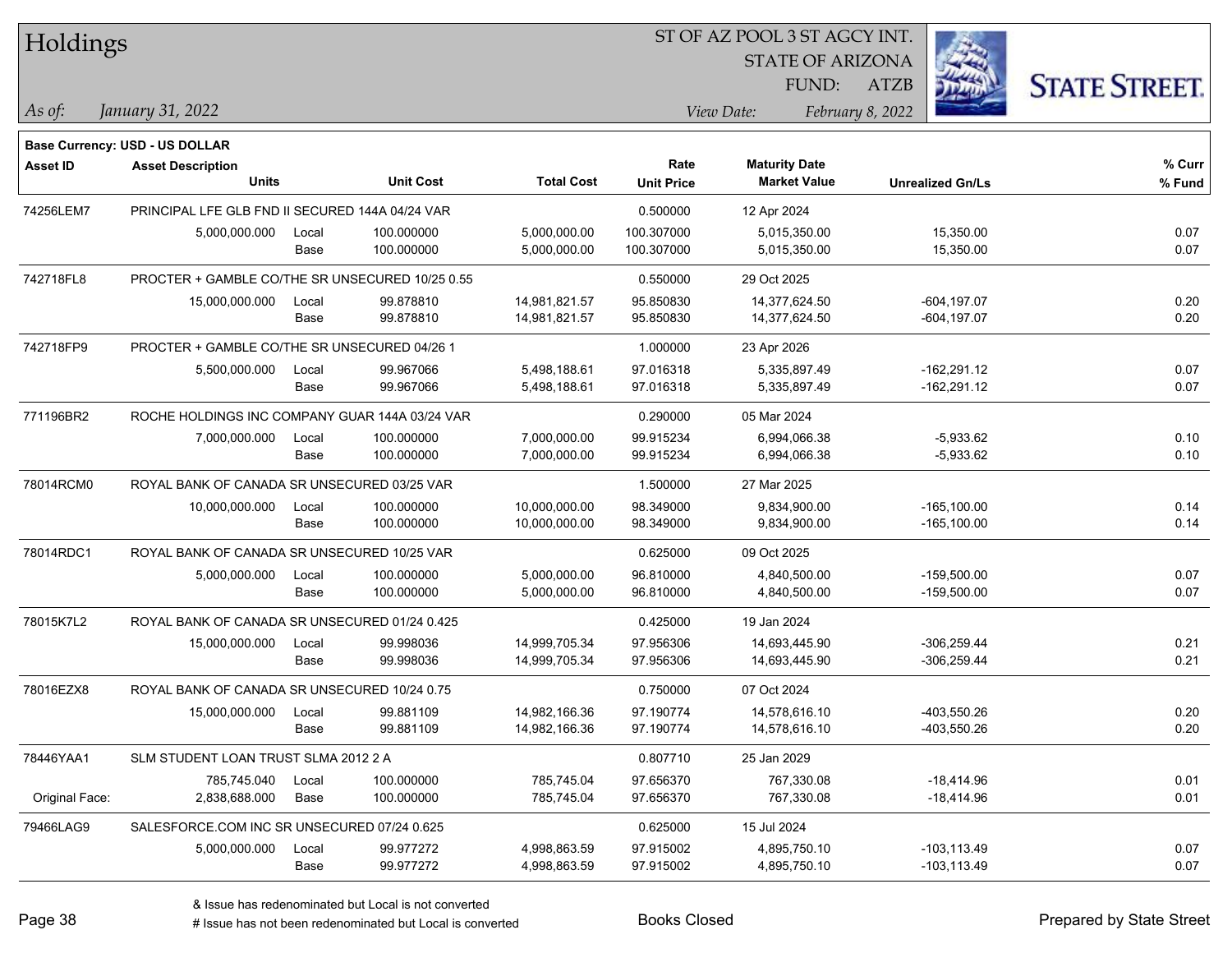| Holdings        |                                                 |       |                  |                   | ST OF AZ POOL 3 ST AGCY INT. |                         |                         |                      |  |  |
|-----------------|-------------------------------------------------|-------|------------------|-------------------|------------------------------|-------------------------|-------------------------|----------------------|--|--|
|                 |                                                 |       |                  |                   |                              | <b>STATE OF ARIZONA</b> |                         |                      |  |  |
|                 |                                                 |       |                  |                   |                              | FUND:                   | ATZB                    | <b>STATE STREET.</b> |  |  |
| As of:          | January 31, 2022                                |       |                  |                   |                              | View Date:              | February 8, 2022        |                      |  |  |
|                 | <b>Base Currency: USD - US DOLLAR</b>           |       |                  |                   |                              |                         |                         |                      |  |  |
| <b>Asset ID</b> | <b>Asset Description</b>                        |       |                  |                   | Rate                         | <b>Maturity Date</b>    |                         | % Curr               |  |  |
|                 | <b>Units</b>                                    |       | <b>Unit Cost</b> | <b>Total Cost</b> | <b>Unit Price</b>            | <b>Market Value</b>     | <b>Unrealized Gn/Ls</b> | % Fund               |  |  |
| 842587CU9       | SOUTHERN CO SR UNSECURED 07/23 2.95             |       |                  |                   | 2.950000                     | 01 Jul 2023             |                         |                      |  |  |
|                 | 10,000,000.000                                  | Local | 102.943433       | 10,294,343.33     | 101.904158                   | 10,190,415.80           | $-103,927.53$           | 0.14                 |  |  |
|                 |                                                 | Base  | 102.943433       | 10,294,343.33     | 101.904158                   | 10,190,415.80           | $-103,927.53$           | 0.14                 |  |  |
| 8426EPAA6       | SOUTHERN CO GAS CAPITAL COMPANY GUAR 10/23 2.45 |       |                  |                   | 2.450000                     | 01 Oct 2023             |                         |                      |  |  |
|                 | 15,000,000.000                                  | Local | 102.875849       | 15,431,377.40     | 101.615559                   | 15,242,333.85           | $-189,043.55$           | 0.21                 |  |  |
|                 |                                                 | Base  | 102.875849       | 15,431,377.40     | 101.615559                   | 15,242,333.85           | $-189,043.55$           | 0.21                 |  |  |
| 855244AG4       | STARBUCKS CORP SR UNSECURED 06/22 2.7           |       |                  |                   | 2.700000                     | 15 Jun 2022             |                         |                      |  |  |
|                 | 9,055,000.000                                   | Local | 100.500464       | 9,100,317.01      | 100.451770                   | 9,095,907.77            | $-4,409.24$             | 0.13                 |  |  |
|                 |                                                 | Base  | 100.500464       | 9,100,317.01      | 100.451770                   | 9,095,907.77            | $-4,409.24$             | 0.13                 |  |  |
| 863667BA8       | STRYKER CORP SR UNSECURED 06/25 1.15            |       |                  |                   | 1.150000                     | 15 Jun 2025             |                         |                      |  |  |
|                 | 5,000,000.000                                   | Local | 99.844648        | 4,992,232.39      | 97.133148                    | 4,856,657.40            | $-135,574.99$           | 0.07                 |  |  |
|                 |                                                 | Base  | 99.844648        | 4,992,232.39      | 97.133148                    | 4,856,657.40            | -135,574.99             | 0.07                 |  |  |
| 86787EBE6       | TRUIST BANK SR UNSECURED 05/22 2.8              |       |                  |                   | 2.800000                     | 17 May 2022             |                         |                      |  |  |
|                 | 10,000,000.000                                  | Local | 99.995114        | 9,999,511.40      | 100.472769                   | 10,047,276.90           | 47,765.50               | 0.14                 |  |  |
|                 |                                                 | Base  | 99.995114        | 9,999,511.40      | 100.472769                   | 10,047,276.90           | 47,765.50               | 0.14                 |  |  |
| 87612EBD7       | TARGET CORP SR UNSECURED 07/24 3.5              |       |                  |                   | 3.500000                     | 01 Jul 2024             |                         |                      |  |  |
|                 | 3,678,000.000                                   | Local | 107.337635       | 3,947,878.22      | 104.708165                   | 3,851,166.31            | $-96,711.91$            | 0.05                 |  |  |
|                 |                                                 | Base  | 107.337635       | 3,947,878.22      | 104.708165                   | 3,851,166.31            | $-96,711.91$            | 0.05                 |  |  |
| 880591EN8       | TENN VALLEY AUTHORITY SR UNSECURED 08/22 1.875  |       |                  |                   | 1.875000                     | 15 Aug 2022             |                         |                      |  |  |
|                 | 6,127,000.000                                   | Local | 100.937296       | 6,184,428.11      | 100.646594                   | 6,166,616.81            | $-17,811.30$            | 0.09                 |  |  |
|                 |                                                 | Base  | 100.937296       | 6,184,428.11      | 100.646594                   | 6,166,616.81            | $-17,811.30$            | 0.09                 |  |  |
| 880591ER9       | TENN VALLEY AUTHORITY SR UNSECURED 09/24 2.875  |       |                  |                   | 2.875000                     | 15 Sep 2024             |                         |                      |  |  |
|                 | 21,515,000.000                                  | Local | 106.356730       | 22,882,650.55     | 103.789492                   | 22,330,309.20           | $-552,341.35$           | 0.31                 |  |  |
|                 |                                                 | Base  | 106.356730       | 22,882,650.55     | 103.789492                   | 22,330,309.20           | -552,341.35             | 0.31                 |  |  |
| 88579YAX9       | 3M COMPANY SR UNSECURED 03/23 2.25              |       |                  |                   | 2.250000                     | 15 Mar 2023             |                         |                      |  |  |
|                 | 1,500,000.000                                   | Local | 101.888984       | 1,528,334.76      | 101.429947                   | 1,521,449.21            | $-6,885.55$             | 0.02                 |  |  |
|                 |                                                 | Base  | 101.888984       | 1,528,334.76      | 101.429947                   | 1,521,449.21            | $-6,885.55$             | 0.02                 |  |  |
| 89114Q3J5       | TORONTO DOMINION BANK SR UNSECURED 07/22 VAR    |       |                  |                   | 0.608860                     | 22 Jul 2022             |                         |                      |  |  |
|                 | 5,000,000.000                                   | Local | 100.000000       | 5,000,000.00      | 100.098628                   | 5,004,931.40            | 4,931.40                | 0.07                 |  |  |
|                 |                                                 | Base  | 100.000000       | 5,000,000.00      | 100.098628                   | 5,004,931.40            | 4,931.40                | 0.07                 |  |  |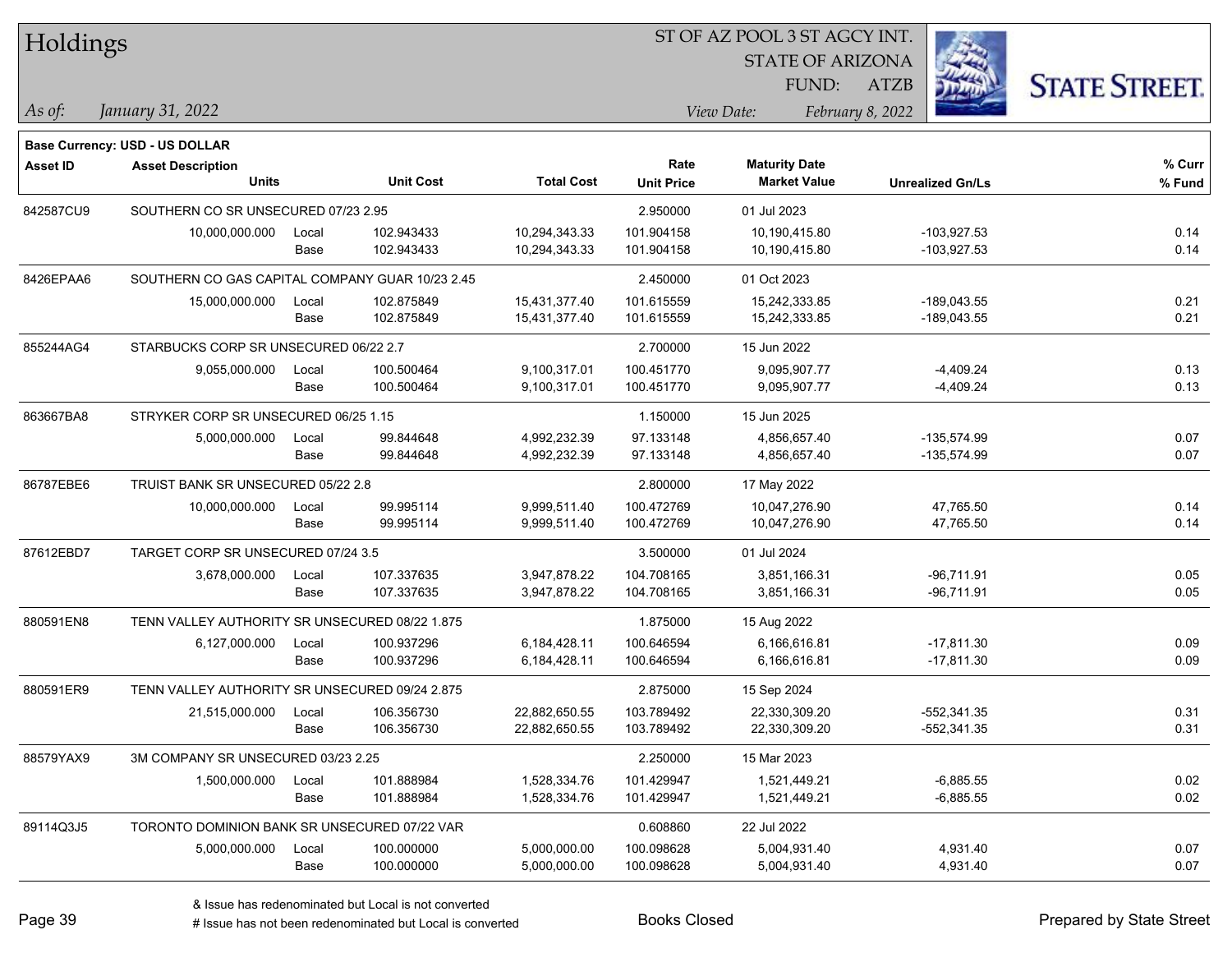| <b>Holdings</b> |                                                  |                                                  |                  |                   | 51 OF AZ POOL 3 51 AGCY INT. |                                |      |                         |                      |  |
|-----------------|--------------------------------------------------|--------------------------------------------------|------------------|-------------------|------------------------------|--------------------------------|------|-------------------------|----------------------|--|
|                 |                                                  |                                                  |                  |                   |                              | <b>STATE OF ARIZONA</b>        |      |                         |                      |  |
|                 |                                                  |                                                  |                  |                   |                              | FUND:                          | ATZB |                         | <b>STATE STREET.</b> |  |
| As of:          | January 31, 2022                                 |                                                  |                  |                   |                              | View Date:<br>February 8, 2022 |      |                         |                      |  |
|                 | Base Currency: USD - US DOLLAR                   |                                                  |                  |                   |                              |                                |      |                         |                      |  |
| <b>Asset ID</b> | <b>Asset Description</b>                         |                                                  |                  |                   | Rate                         | <b>Maturity Date</b>           |      |                         | % Curr               |  |
|                 | <b>Units</b>                                     |                                                  | <b>Unit Cost</b> | <b>Total Cost</b> | <b>Unit Price</b>            | <b>Market Value</b>            |      | <b>Unrealized Gn/Ls</b> | % Fund               |  |
| 89114Q5A2       | TORONTO DOMINION BANK SR UNSECURED 08/24 VAR     |                                                  |                  |                   | 2.450000                     | 14 Aug 2024                    |      |                         |                      |  |
|                 | 10,000,000.000                                   | Local                                            | 100.000000       | 10,000,000.00     | 99.989713                    | 9,998,971.30                   |      | $-1,028.70$             | 0.14                 |  |
|                 |                                                  | Base                                             | 100.000000       | 10,000,000.00     | 99.989713                    | 9,998,971.30                   |      | $-1,028.70$             | 0.14                 |  |
| 89114QCR7       |                                                  | TORONTO DOMINION BANK SR UNSECURED 03/24 VAR     |                  |                   |                              | 04 Mar 2024                    |      |                         |                      |  |
|                 | 11,000,000.000                                   | Local                                            | 100.000000       | 11,000,000.00     | 99.999000                    | 10,999,890.00                  |      | $-110.00$               | 0.15                 |  |
|                 |                                                  | Base                                             | 100.000000       | 11,000,000.00     | 99.999000                    | 10,999,890.00                  |      | $-110.00$               | 0.15                 |  |
| 89114TZA3       | TORONTO DOMINION BANK SR UNSECURED 06/23 0.3     |                                                  |                  |                   | 0.300000                     | 02 Jun 2023                    |      |                         |                      |  |
|                 | 22,000,000.000                                   | Local                                            | 99.964000        | 21,992,080.00     | 98.817751                    | 21,739,905.22                  |      | $-252,174.78$           | 0.30                 |  |
|                 |                                                  | Base                                             | 99.964000        | 21,992,080.00     | 98.817751                    | 21,739,905.22                  |      | $-252, 174.78$          | 0.30                 |  |
| 89236TFX8       | TOYOTA MOTOR CREDIT CORP SR UNSECURED 04/22 2.65 |                                                  |                  |                   | 2.650000                     | 12 Apr 2022                    |      |                         |                      |  |
|                 | 13,000,000.000                                   | Local                                            | 99.995976        | 12,999,476.91     | 100.433631                   | 13,056,372.03                  |      | 56,895.12               | 0.18                 |  |
|                 |                                                  | Base                                             | 99.995976        | 12,999,476.91     | 100.433631                   | 13,056,372.03                  |      | 56,895.12               | 0.18                 |  |
| 89236TGT6       | TOYOTA MOTOR CREDIT CORP SR UNSECURED 02/25 1.8  |                                                  |                  |                   | 1.800000                     | 13 Feb 2025                    |      |                         |                      |  |
|                 | 10,000,000.000                                   | Local                                            | 99.959367        | 9,995,936.72      | 100.151110                   | 10,015,111.00                  |      | 19,174.28               | 0.14                 |  |
|                 |                                                  | Base                                             | 99.959367        | 9,995,936.72      | 100.151110                   | 10,015,111.00                  |      | 19,174.28               | 0.14                 |  |
| 89236THH1       |                                                  | TOYOTA MOTOR CREDIT CORP SR UNSECURED 09/25 0.62 |                  |                   |                              | 16 Sep 2025                    |      |                         |                      |  |
|                 | 5,000,000.000                                    | Local                                            | 100.000000       | 5,000,000.00      | 95.127575                    | 4,756,378.75                   |      | $-243,621.25$           | 0.07                 |  |
|                 |                                                  | Base                                             | 100.000000       | 5,000,000.00      | 95.127575                    | 4,756,378.75                   |      | $-243,621.25$           | 0.07                 |  |
| 89236THM0       | TOYOTA MOTOR CREDIT CORP SR UNSECURED 10/22 0.35 |                                                  |                  |                   | 0.350000                     | 14 Oct 2022                    |      |                         |                      |  |
|                 | 10,000,000.000                                   | Local                                            | 99.968826        | 9,996,882.55      | 99.742443                    | 9,974,244.30                   |      | $-22,638.25$            | 0.14                 |  |
|                 |                                                  | Base                                             | 99.968826        | 9,996,882.55      | 99.742443                    | 9,974,244.30                   |      | $-22,638.25$            | 0.14                 |  |
| 89236THQ1       | TOYOTA MOTOR CREDIT CORP SR UNSECURED 10/25 0.65 |                                                  |                  |                   | 0.650000                     | 09 Oct 2025                    |      |                         |                      |  |
|                 | 5,000,000.000                                    | Local                                            | 100.000000       | 5,000,000.00      | 94.955134                    | 4,747,756.70                   |      | -252,243.30             | 0.07                 |  |
|                 |                                                  | Base                                             | 100.000000       | 5,000,000.00      | 94.955134                    | 4,747,756.70                   |      | -252,243.30             | 0.07                 |  |
| 89236THS7       | TOYOTA MOTOR CREDIT CORP SR UNSECURED 06/22 VAR  |                                                  |                  |                   | 0.350000                     | 13 Jun 2022                    |      |                         |                      |  |
|                 | 10,000,000.000                                   | Local                                            | 100.000000       | 10,000,000.00     | 99.984800                    | 9,998,480.00                   |      | $-1,520.00$             | 0.14                 |  |
|                 |                                                  | Base                                             | 100.000000       | 10,000,000.00     | 99.984800                    | 9,998,480.00                   |      | $-1,520.00$             | 0.14                 |  |
| 89236TJD8       | TOYOTA MOTOR CREDIT CORP SR UNSECURED 04/23 0.4  |                                                  |                  |                   | 0.400000                     | 06 Apr 2023                    |      |                         |                      |  |
|                 | 12,000,000.000                                   | Local                                            | 99.952202        | 11,994,264.26     | 99.230298                    | 11,907,635.76                  |      | $-86,628.50$            | 0.17                 |  |
|                 |                                                  | Base                                             | 99.952202        | 11,994,264.26     | 99.230298                    | 11,907,635.76                  |      | $-86,628.50$            | 0.17                 |  |
|                 |                                                  |                                                  |                  |                   |                              |                                |      |                         |                      |  |

 $\overline{S}$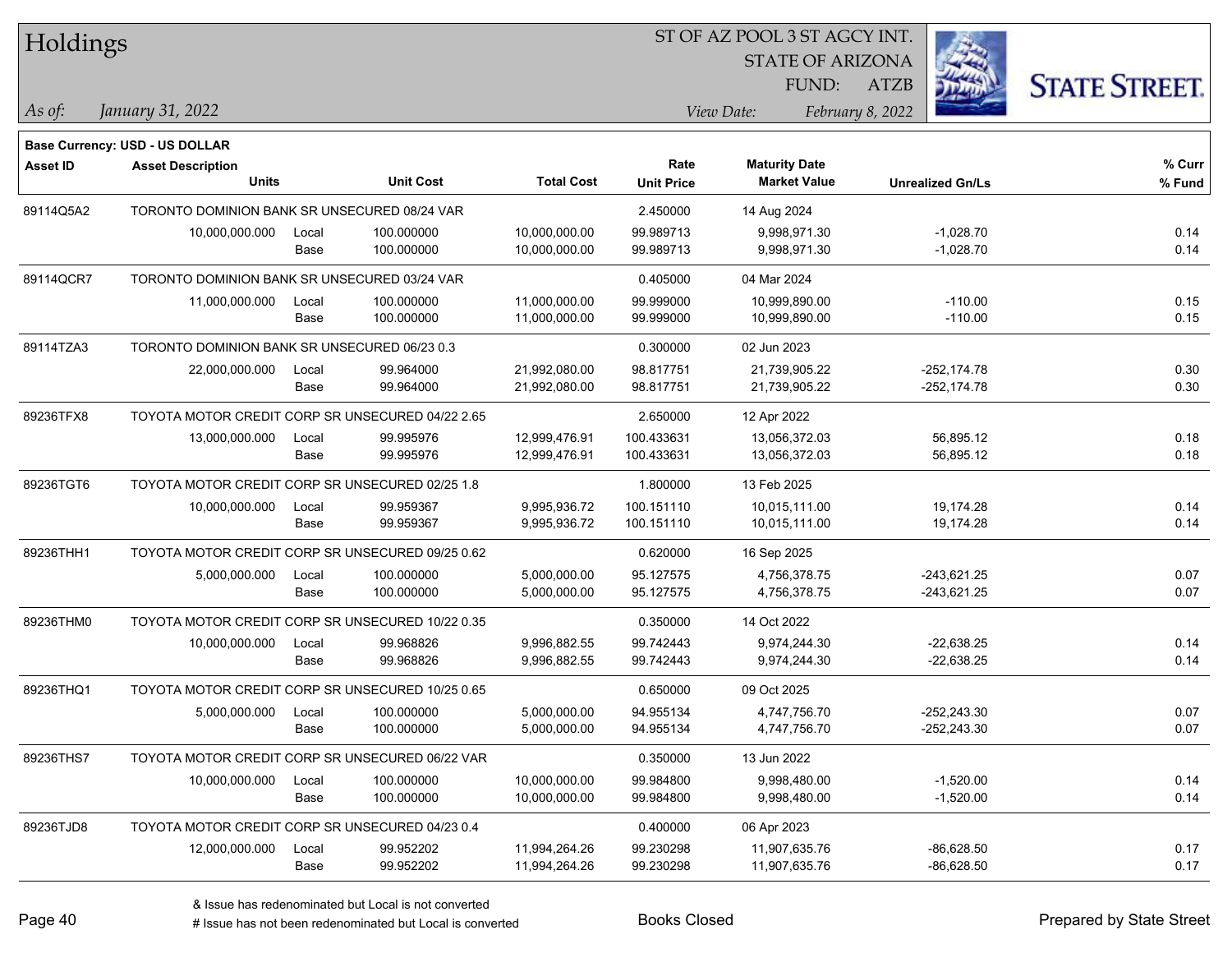| Holdings        |                                                 |       |                  |                   | ST OF AZ POOL 3 ST AGCY INT. |                         |                         |                      |
|-----------------|-------------------------------------------------|-------|------------------|-------------------|------------------------------|-------------------------|-------------------------|----------------------|
|                 |                                                 |       |                  |                   |                              | <b>STATE OF ARIZONA</b> |                         |                      |
|                 |                                                 |       |                  |                   |                              | FUND:                   | <b>ATZB</b>             | <b>STATE STREET.</b> |
| As of:          | January 31, 2022                                |       |                  |                   |                              | View Date:              | February 8, 2022        |                      |
|                 | <b>Base Currency: USD - US DOLLAR</b>           |       |                  |                   |                              |                         |                         |                      |
| <b>Asset ID</b> | <b>Asset Description</b>                        |       |                  |                   | Rate                         | <b>Maturity Date</b>    |                         | % Curr               |
|                 | <b>Units</b>                                    |       | <b>Unit Cost</b> | <b>Total Cost</b> | <b>Unit Price</b>            | <b>Market Value</b>     | <b>Unrealized Gn/Ls</b> | % Fund               |
| 89236TJP1       | TOYOTA MOTOR CREDIT CORP SR UNSECURED 09/24 VAR |       |                  |                   | 0.340000                     | 13 Sep 2024             |                         |                      |
|                 | 7,000,000.000                                   | Local | 100.000000       | 7,000,000.00      | 99.756862                    | 6,982,980.34            | $-17,019.66$            | 0.10                 |
|                 |                                                 | Base  | 100.000000       | 7,000,000.00      | 99.756862                    | 6,982,980.34            | $-17,019.66$            | 0.10                 |
| 89788JAA7       | TRUIST BANK SR UNSECURED 03/25 1.5              |       |                  |                   | 1.500000                     | 10 Mar 2025             |                         |                      |
|                 | 2,000,000.000                                   | Local | 99.873469        | 1,997,469.37      | 99.200365                    | 1,984,007.30            | $-13,462.07$            | 0.03                 |
|                 |                                                 | Base  | 99.873469        | 1,997,469.37      | 99.200365                    | 1,984,007.30            | $-13,462.07$            | 0.03                 |
| 89788JAD1       | TRUIST BANK SR UNSECURED 01/24 VAR              |       |                  |                   | 0.250000                     | 17 Jan 2024             |                         |                      |
|                 | 7,000,000.000                                   | Local | 100.000000       | 7,000,000.00      | 99.836000                    | 6,988,520.00            | $-11,480.00$            | 0.10                 |
|                 |                                                 | Base  | 100.000000       | 7,000,000.00      | 99.836000                    | 6,988,520.00            | $-11,480.00$            | 0.10                 |
| 89788MAF9       | TRUIST FINANCIAL CORP SR UNSECURED 06/25 VAR    |       |                  |                   | 0.450000                     | 09 Jun 2025             |                         |                      |
|                 | 15,000,000.000                                  | Local | 100.000000       | 15,000,000.00     | 99.687500                    | 14,953,125.00           | $-46,875.00$            | 0.21                 |
|                 |                                                 | Base  | 100.000000       | 15,000,000.00     | 99.687500                    | 14,953,125.00           | $-46,875.00$            | 0.21                 |
| 90327QD48       | USAA CAPITAL CORP SR UNSECURED 144A 05/23 1.5   |       |                  |                   | 1.500000                     | 01 May 2023             |                         |                      |
|                 | 2,000,000.000                                   | Local | 101.480529       | 2,029,610.58      | 100.460812                   | 2,009,216.24            | $-20,394.34$            | 0.03                 |
|                 |                                                 | Base  | 101.480529       | 2,029,610.58      | 100.460812                   | 2,009,216.24            | $-20,394.34$            | 0.03                 |
| 90331HNL3       | US BANK NA CINCINNATI SR UNSECURED 01/23 2.85   |       |                  |                   | 2.850000                     | 23 Jan 2023             |                         |                      |
|                 | 25,000,000.000                                  | Local | 102.130653       | 25,532,663.19     | 101.760931                   | 25,440,232.75           | $-92,430.44$            | 0.36                 |
|                 |                                                 | Base  | 102.130653       | 25,532,663.19     | 101.760931                   | 25,440,232.75           | $-92,430.44$            | 0.36                 |
| 90331HNV1       | US BANK NA CINCINNATI SR UNSECURED 07/23 3.4    |       |                  |                   | 3.400000                     | 24 Jul 2023             |                         |                      |
|                 | 2,775,000.000                                   | Local | 104.056472       | 2,887,567.10      | 102.933810                   | 2,856,413.23            | $-31,153.87$            | 0.04                 |
|                 |                                                 | Base  | 104.056472       | 2,887,567.10      | 102.933810                   | 2,856,413.23            | $-31,153.87$            | 0.04                 |
| 91159HHX1       | US BANCORP SR UNSECURED 07/24 2.4               |       |                  |                   | 2.400000                     | 30 Jul 2024             |                         |                      |
|                 | 2,000,000.000                                   | Local | 99.951215        | 1,999,024.29      | 101.912773                   | 2,038,255.46            | 39,231.17               | 0.03                 |
|                 |                                                 | Base  | 99.951215        | 1,999,024.29      | 101.912773                   | 2,038,255.46            | 39,231.17               | 0.03                 |
| 912828F96       | US TREASURY N/B 10/212                          |       |                  |                   | 2.000000                     | 31 Oct 2021             |                         |                      |
|                 | 0.000                                           | Local | 0.000000         | $-0.30$           | 0.000000                     | 0.00                    | 0.30                    | 0.00                 |
|                 |                                                 | Base  | 0.000000         | $-0.30$           | 0.000000                     | 0.00                    | 0.30                    | 0.00                 |
| 91282CBQ3       | US TREASURY N/B 02/26 0.5                       |       |                  |                   | 0.500000                     | 28 Feb 2026             |                         |                      |
|                 | 20,000,000.000                                  | Local | 98.802594        | 19,760,518.74     | 95.832031                    | 19,166,406.20           | $-594, 112.54$          | 0.27                 |
|                 |                                                 | Base  | 98.802594        | 19,760,518.74     | 95.832031                    | 19,166,406.20           | $-594, 112.54$          | 0.27                 |

 $\overline{\phantom{0}}$ 

 $\overline{\phantom{a}}$ 

 $\overline{\phantom{0}}$ 

 $\overline{\phantom{a}}$ 

 $\overline{\phantom{a}}$ 

 $\overline{\phantom{0}}$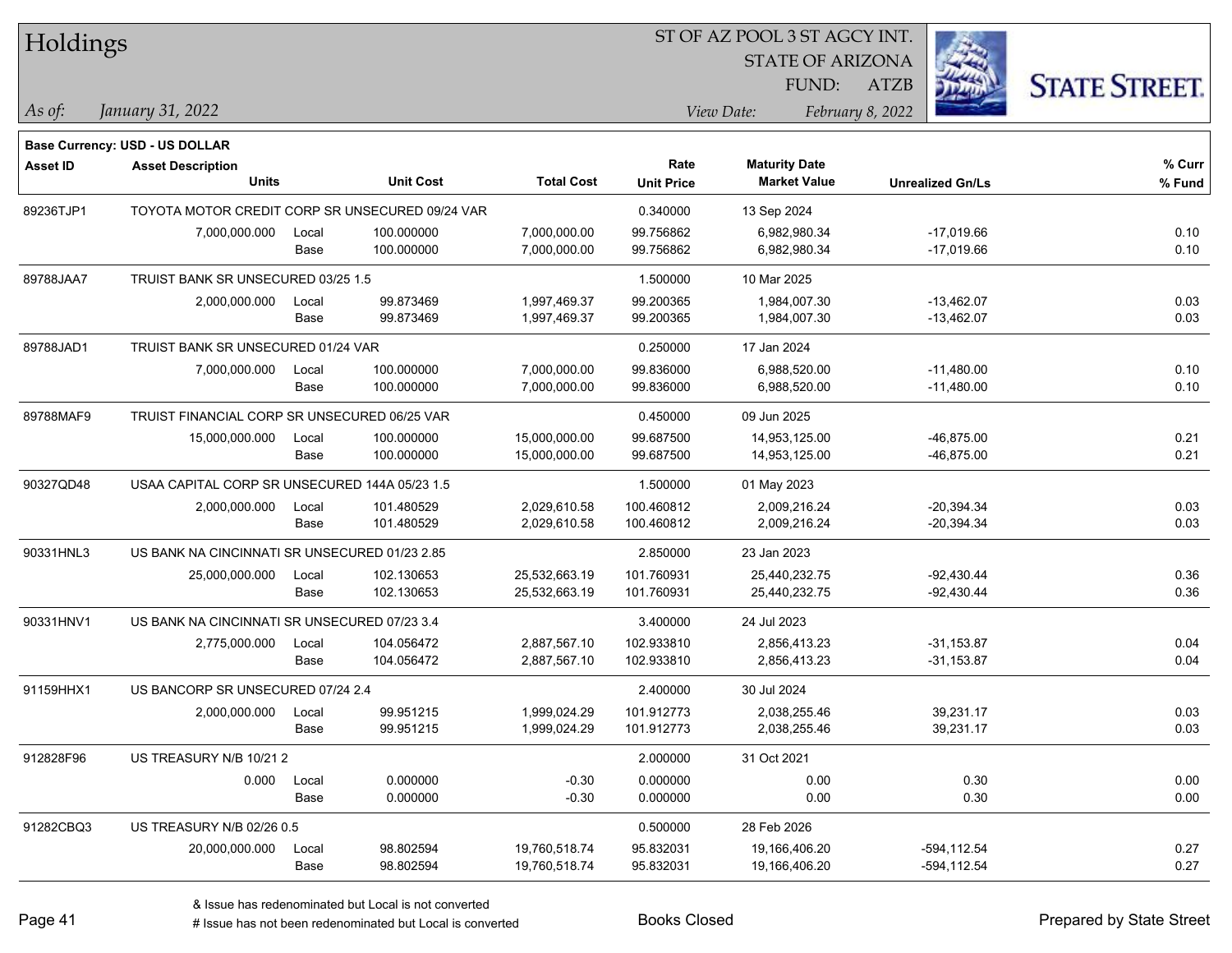| Holdings        |                                                        |       |                  |                   | 51 OF AZ POOL 351 AGCY INT. |                         |                         |                      |  |  |  |
|-----------------|--------------------------------------------------------|-------|------------------|-------------------|-----------------------------|-------------------------|-------------------------|----------------------|--|--|--|
|                 |                                                        |       |                  |                   |                             | <b>STATE OF ARIZONA</b> |                         |                      |  |  |  |
|                 |                                                        |       |                  |                   |                             | FUND:                   | ATZB                    | <b>STATE STREET.</b> |  |  |  |
| As of:          | January 31, 2022                                       |       |                  |                   |                             | View Date:              | February 8, 2022        |                      |  |  |  |
|                 |                                                        |       |                  |                   |                             |                         |                         |                      |  |  |  |
|                 | <b>Base Currency: USD - US DOLLAR</b>                  |       |                  |                   |                             |                         |                         |                      |  |  |  |
| <b>Asset ID</b> | <b>Asset Description</b>                               |       |                  |                   | Rate                        | <b>Maturity Date</b>    |                         | $%$ Curr             |  |  |  |
|                 | <b>Units</b>                                           |       | <b>Unit Cost</b> | <b>Total Cost</b> | <b>Unit Price</b>           | <b>Market Value</b>     | <b>Unrealized Gn/Ls</b> | % Fund               |  |  |  |
| 91324PDM1       | UNITEDHEALTH GROUP INC SR UNSECURED 02/24 3.5          |       |                  |                   | 3.500000                    | 15 Feb 2024             |                         |                      |  |  |  |
|                 | 10,000,000.000                                         | Local | 105.832165       | 10,583,216.49     | 104.066464                  | 10,406,646.40           | -176,570.09             | 0.15                 |  |  |  |
|                 |                                                        | Base  | 105.832165       | 10,583,216.49     | 104.066464                  | 10,406,646.40           | -176,570.09             | 0.15                 |  |  |  |
| 91324PDR0       | UNITEDHEALTH GROUP INC SR UNSECURED 08/24 2.375        |       |                  |                   | 2.375000                    | 15 Aug 2024             |                         |                      |  |  |  |
|                 | 8,018,000.000                                          | Local | 102.207000       | 8,194,957.26      | 101.969715                  | 8,175,931.75            | $-19,025.51$            | 0.11                 |  |  |  |
|                 |                                                        | Base  | 102.207000       | 8,194,957.26      | 101.969715                  | 8,175,931.75            | $-19,025.51$            | 0.11                 |  |  |  |
| 92343VGE8       | VERIZON COMMUNICATIONS SR UNSECURED 03/26 VAR          |       |                  |                   | 0.840000                    | 20 Mar 2026             |                         |                      |  |  |  |
|                 | 12,000,000.000                                         | Local | 100.000000       | 12,000,000.00     | 100.527695                  | 12,063,323.40           | 63,323.40               | 0.17                 |  |  |  |
|                 |                                                        | Base  | 100.000000       | 12,000,000.00     | 100.527695                  | 12,063,323.40           | 63,323.40               | 0.17                 |  |  |  |
| 92343VGF5       | VERIZON COMMUNICATIONS SR UNSECURED 03/24 0.75         |       |                  |                   | 0.750000                    | 22 Mar 2024             |                         |                      |  |  |  |
|                 | 3,000,000.000                                          | Local | 99.995730        | 2,999,871.90      | 98.455825                   | 2,953,674.75            | $-46, 197.15$           | 0.04                 |  |  |  |
|                 |                                                        | Base  | 99.995730        | 2,999,871.90      | 98.455825                   | 2,953,674.75            | $-46, 197.15$           | 0.04                 |  |  |  |
| 92343VGG3       | VERIZON COMMUNICATIONS SR UNSECURED 03/26 1.45         |       |                  |                   | 1.450000                    | 20 Mar 2026             |                         |                      |  |  |  |
|                 | 8,000,000.000                                          | Local | 100.440427       | 8,035,234.15      | 97.439013                   | 7,795,121.04            | $-240, 113.11$          | 0.11                 |  |  |  |
|                 |                                                        | Base  | 100.440427       | 8,035,234.15      | 97.439013                   | 7,795,121.04            | $-240, 113.11$          | 0.11                 |  |  |  |
| 92347YAA2       | VERIZON OWNER TRUST VZOT 2019 A A1A                    |       |                  |                   | 2.930000                    | 20 Sep 2023             |                         |                      |  |  |  |
|                 | 1,603,806.480                                          | Local | 99.992784        | 1,603,690.75      | 100.599520                  | 1,613,421.62            | 9,730.87                | 0.02                 |  |  |  |
| Original Face:  | 8,000,000.000                                          | Base  | 99.992784        | 1,603,690.75      | 100.599520                  | 1,613,421.62            | 9,730.87                | 0.02                 |  |  |  |
| 92348CAA9       | VERIZON OWNER TRUST VZOT 2020 C A                      |       |                  |                   | 0.410000                    | 21 Apr 2025             |                         |                      |  |  |  |
|                 | 20,000,000.000                                         | Local | 99.988308        | 19,997,661.53     | 99.184640                   | 19,836,928.00           | $-160,733.53$           | 0.28                 |  |  |  |
| Original Face:  | 20,000,000.000                                         | Base  | 99.988308        | 19,997,661.53     | 99.184640                   | 19,836,928.00           | -160,733.53             | 0.28                 |  |  |  |
| 92348TAA2       | VERIZON OWNER TRUST VZOT 2020 A A1A                    |       |                  |                   | 1.850000                    | 22 Jul 2024             |                         |                      |  |  |  |
|                 | 5,500,000.000                                          | Local | 99.993544        | 5,499,644.90      | 100.539030                  | 5,529,646.65            | 30,001.75               | 0.08                 |  |  |  |
| Original Face:  | 5,500,000.000                                          | Base  | 99.993544        | 5.499.644.90      | 100.539030                  | 5,529,646.65            | 30,001.75               | 0.08                 |  |  |  |
| 928668BG6       | VOLKSWAGEN GROUP AMERICA COMPANY GUAR 144A 11/22 0.75  |       |                  |                   | 0.750000                    | 23 Nov 2022             |                         |                      |  |  |  |
|                 | 5,000,000.000                                          | Local | 99.980171        | 4,999,008.57      | 99.686026                   | 4,984,301.30            | $-14,707.27$            | 0.07                 |  |  |  |
|                 |                                                        | Base  | 99.980171        | 4,999,008.57      | 99.686026                   | 4,984,301.30            | -14,707.27              | 0.07                 |  |  |  |
| 928668BJ0       | VOLKSWAGEN GROUP AMERICA COMPANY GUAR 144A 11/23 0.875 |       |                  |                   | 0.875000                    | 22 Nov 2023             |                         |                      |  |  |  |
|                 | 5,000,000.000                                          | Local | 99.909561        | 4,995,478.04      | 98.543978                   | 4,927,198.90            | $-68,279.14$            | 0.07                 |  |  |  |
|                 |                                                        | Base  | 99.909561        | 4,995,478.04      | 98.543978                   | 4,927,198.90            | $-68,279.14$            | 0.07                 |  |  |  |

ST OF A Z POOL 2 ST ACCV INT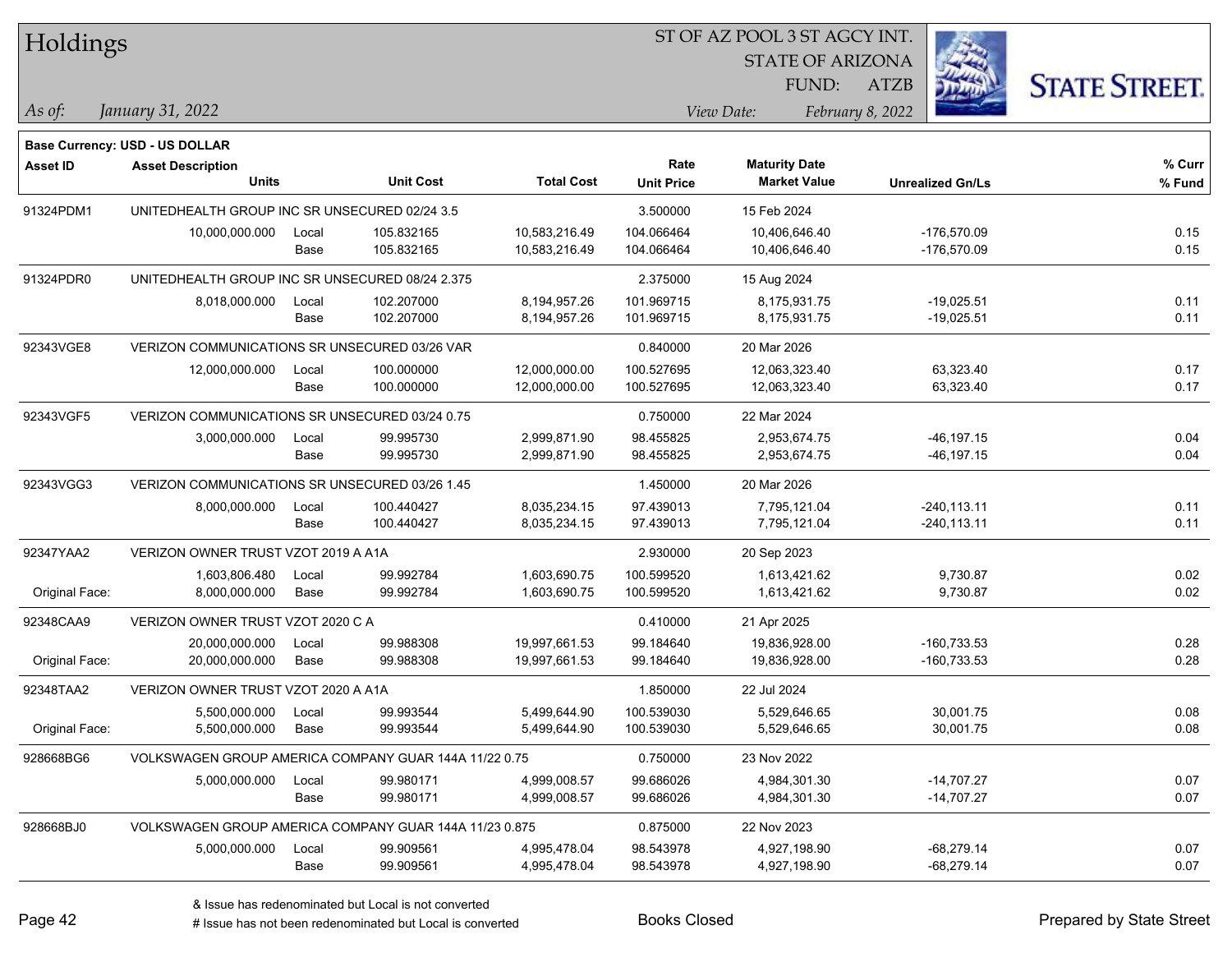| Holdings        |                                                  |       |                  |                   | 51 OF AZ POOL 351 AGCY INT. |                         |                         |                      |  |  |
|-----------------|--------------------------------------------------|-------|------------------|-------------------|-----------------------------|-------------------------|-------------------------|----------------------|--|--|
|                 |                                                  |       |                  |                   |                             | <b>STATE OF ARIZONA</b> |                         |                      |  |  |
|                 |                                                  |       |                  |                   |                             | FUND:                   | <b>ATZB</b>             | <b>STATE STREET.</b> |  |  |
| $ $ As of:      | January 31, 2022                                 |       |                  |                   |                             | View Date:              | February 8, 2022        |                      |  |  |
|                 | <b>Base Currency: USD - US DOLLAR</b>            |       |                  |                   |                             |                         |                         |                      |  |  |
| <b>Asset ID</b> | <b>Asset Description</b>                         |       |                  |                   | Rate                        | <b>Maturity Date</b>    |                         | $%$ Curr             |  |  |
|                 | <b>Units</b>                                     |       | <b>Unit Cost</b> | <b>Total Cost</b> | <b>Unit Price</b>           | <b>Market Value</b>     | <b>Unrealized Gn/Ls</b> | % Fund               |  |  |
| 92868KAA1       | VOLKSWAGEN AUTO LOAN ENHANCED VALET 2021 1 A1    |       |                  |                   | 0.159460                    | 21 Nov 2022             |                         |                      |  |  |
|                 | 8,886,196.990                                    | Local | 100.000000       | 8,886,196.99      | 99.997910                   | 8,886,011.27            | $-185.72$               | 0.12                 |  |  |
| Original Face:  | 20,000,000.000                                   | Base  | 100.000000       | 8,886,196.99      | 99.997910                   | 8,886,011.27            | $-185.72$               | 0.12                 |  |  |
| 931142DP5       | WALMART INC SR UNSECURED 04/24 3.3               |       |                  |                   | 3.300000                    | 22 Apr 2024             |                         |                      |  |  |
|                 | 1,000,000.000                                    | Local | 105.588175       | 1,055,881.75      | 103.622482                  | 1,036,224.82            | $-19,656.93$            | 0.01                 |  |  |
|                 |                                                  | Base  | 105.588175       | 1,055,881.75      | 103.622482                  | 1,036,224.82            | $-19,656.93$            | 0.01                 |  |  |
| 931142EK5       | WALMART INC SR UNSECURED 06/23 3.4               |       |                  |                   | 3.400000                    | 26 Jun 2023             |                         |                      |  |  |
|                 | 20,000,000.000                                   | Local | 104.062658       | 20,812,531.60     | 103.068264                  | 20,613,652.80           | -198,878.80             | 0.29                 |  |  |
|                 |                                                  | Base  | 104.062658       | 20,812,531.60     | 103.068264                  | 20,613,652.80           | -198,878.80             | 0.29                 |  |  |
| 931142EL3       | WALMART INC SR UNSECURED 07/24 2.85              |       |                  |                   | 2.850000                    | 08 Jul 2024             |                         |                      |  |  |
|                 | 4,886,000.000                                    | Local | 102.182866       | 4,992,654.83      | 103.502140                  | 5,057,114.56            | 64,459.73               | 0.07                 |  |  |
|                 |                                                  | Base  | 102.182866       | 4,992,654.83      | 103.502140                  | 5,057,114.56            | 64,459.73               | 0.07                 |  |  |
| 931142ER0       | WALMART INC SR UNSECURED 09/26 1.05              |       |                  | 1.050000          | 17 Sep 2026                 |                         |                         |                      |  |  |
|                 | 5,000,000.000                                    | Local | 99.824972        | 4,991,248.60      | 96.655752                   | 4,832,787.60            | $-158,461.00$           | 0.07                 |  |  |
|                 |                                                  | Base  | 99.824972        | 4,991,248.60      | 96.655752                   | 4,832,787.60            | $-158,461.00$           | 0.07                 |  |  |
| 931422AH2       | WALGREEN CO COMPANY GUAR 09/22 3.1               |       |                  |                   | 3.100000                    | 15 Sep 2022             |                         |                      |  |  |
|                 | 6,682,000.000                                    | Local | 101.530574       | 6,784,272.94      | 101.359683                  | 6,772,854.02            | $-11,418.92$            | 0.09                 |  |  |
|                 |                                                  | Base  | 101.530574       | 6,784,272.94      | 101.359683                  | 6,772,854.02            | $-11,418.92$            | 0.09                 |  |  |
| 931427AU2       | WALGREENS BOOTS ALLIANCE SR UNSECURED 11/23 0.95 |       |                  |                   | 0.950000                    | 17 Nov 2023             |                         |                      |  |  |
|                 | 3,000,000.000                                    | Local | 99.990720        | 2,999,721.60      | 98.895196                   | 2,966,855.88            | $-32,865.72$            | 0.04                 |  |  |
|                 |                                                  | Base  | 99.990720        | 2,999,721.60      | 98.895196                   | 2,966,855.88            | $-32,865.72$            | 0.04                 |  |  |
| 94106LAY5       | WASTE MANAGEMENT INC COMPANY GUAR 09/22 2.9      |       |                  |                   | 2.900000                    | 15 Sep 2022             |                         |                      |  |  |
|                 | 1,625,000.000                                    | Local | 100.814019       | 1,638,227.81      | 100.803071                  | 1,638,049.90            | $-177.91$               | 0.02                 |  |  |
|                 |                                                  | Base  | 100.814019       | 1,638,227.81      | 100.803071                  | 1,638,049.90            | $-177.91$               | 0.02                 |  |  |
| 94106LBL2       | WASTE MANAGEMENT INC COMPANY GUAR 11/25 0.75     |       |                  |                   | 0.750000                    | 15 Nov 2025             |                         |                      |  |  |
|                 | 5,000,000.000                                    | Local | 99.871059        | 4,993,552.93      | 95.424576                   | 4,771,228.80            | $-222,324.13$           | 0.07                 |  |  |
|                 |                                                  | Base  | 99.871059        | 4,993,552.93      | 95.424576                   | 4,771,228.80            | $-222,324.13$           | 0.07                 |  |  |
| 95000U2C6       | WELLS FARGO + COMPANY SR UNSECURED 01/24 3.75    |       |                  |                   | 3.750000                    | 24 Jan 2024             |                         |                      |  |  |
|                 | 5,000,000.000                                    | Local | 99.928432        | 4,996,421.62      | 103.989536                  | 5,199,476.80            | 203,055.18              | 0.07                 |  |  |
|                 |                                                  | Base  | 99.928432        | 4,996,421.62      | 103.989536                  | 5,199,476.80            | 203,055.18              | 0.07                 |  |  |

ST OF A Z POOL 2 ST ACCV INT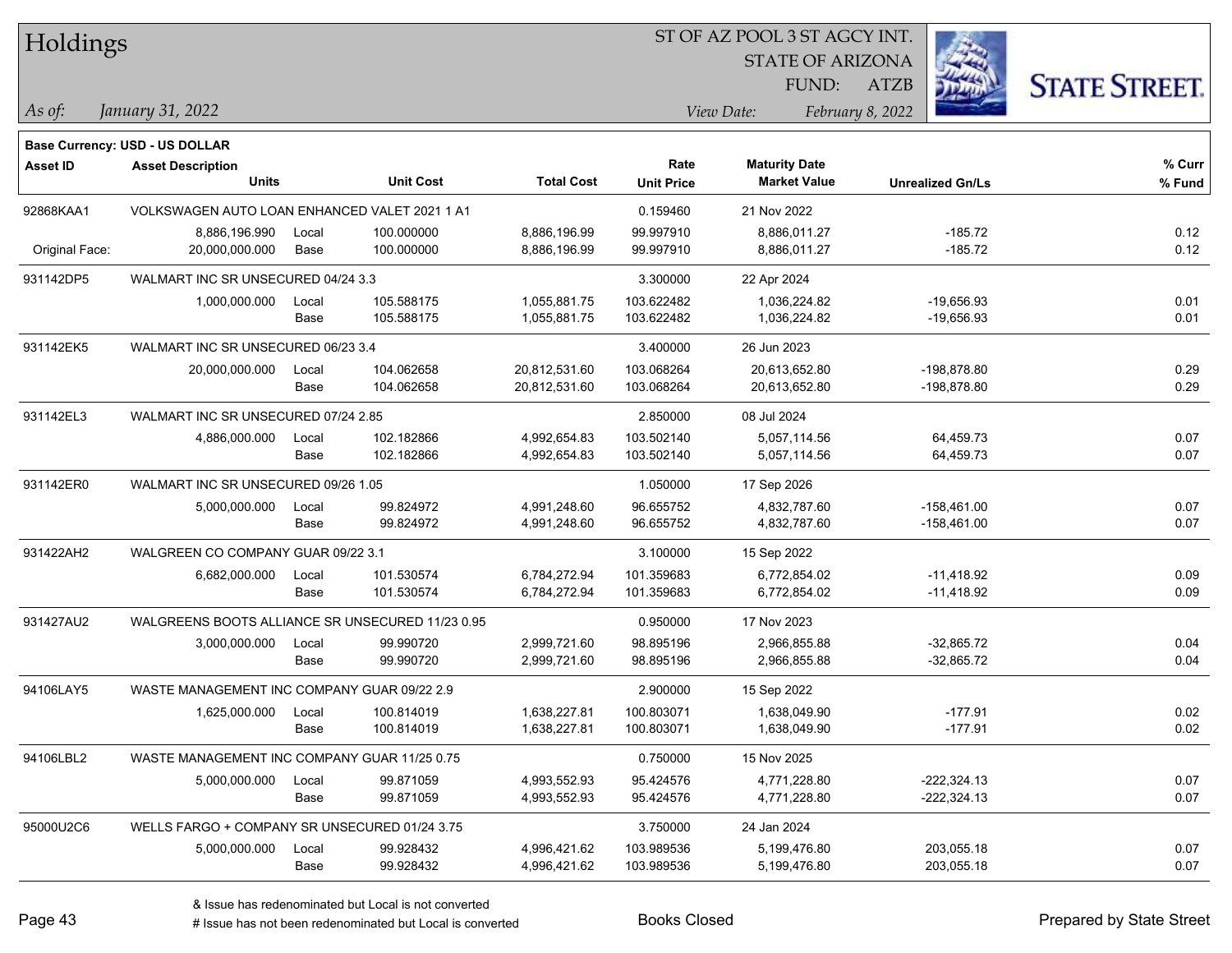| <b>STATE OF ARIZONA</b><br><b>STATE STREET.</b><br>FUND:<br>ATZB<br>As of:<br>January 31, 2022<br>View Date:<br>February 8, 2022<br><b>Base Currency: USD - US DOLLAR</b><br>Rate<br><b>Maturity Date</b><br><b>Asset ID</b><br><b>Asset Description</b><br><b>Market Value</b> | Holdings |              |                  |                   |                   | ST OF AZ POOL 3 ST AGCY INT. |                         |        |
|---------------------------------------------------------------------------------------------------------------------------------------------------------------------------------------------------------------------------------------------------------------------------------|----------|--------------|------------------|-------------------|-------------------|------------------------------|-------------------------|--------|
|                                                                                                                                                                                                                                                                                 |          |              |                  |                   |                   |                              |                         |        |
|                                                                                                                                                                                                                                                                                 |          |              |                  |                   |                   |                              |                         |        |
|                                                                                                                                                                                                                                                                                 |          |              |                  |                   |                   |                              |                         |        |
|                                                                                                                                                                                                                                                                                 |          |              |                  |                   |                   |                              |                         |        |
|                                                                                                                                                                                                                                                                                 |          |              |                  |                   |                   |                              |                         | % Curr |
|                                                                                                                                                                                                                                                                                 |          | <b>Units</b> | <b>Unit Cost</b> | <b>Total Cost</b> | <b>Unit Price</b> |                              | <b>Unrealized Gn/Ls</b> | % Fund |
| 95000U2T9<br>WELLS FARGO + COMPANY SR UNSECURED 05/25 VAR<br>0.805000<br>19 May 2025                                                                                                                                                                                            |          |              |                  |                   |                   |                              |                         |        |
| $-170,332.61$<br>7,000,000.000<br>100.000000<br>7,000,000.00<br>97.566677<br>6,829,667.39<br>Local                                                                                                                                                                              |          |              |                  |                   |                   |                              |                         | 0.10   |
| Base<br>100.000000<br>7,000,000.00<br>97.566677<br>6,829,667.39<br>-170,332.61                                                                                                                                                                                                  |          |              |                  |                   |                   |                              |                         | 0.10   |
| WORLD OMNI AUTO RECEIVABLES TR WOART 2021 B A2<br>98163LAB6<br>0.200000<br>15 Jul 2024                                                                                                                                                                                          |          |              |                  |                   |                   |                              |                         |        |
| 4.009.701.030<br>99.997362<br>4,009,595.26<br>99.789520<br>4,001,261.41<br>$-8,333.85$<br>Local                                                                                                                                                                                 |          |              |                  |                   |                   |                              |                         | 0.06   |
| 4,001,261.41<br>Original Face:<br>5,250,000.000<br>99.997362<br>4,009,595.26<br>99.789520<br>$-8,333.85$<br>Base                                                                                                                                                                |          |              |                  |                   |                   |                              |                         | 0.06   |
| <b>US DOLLAR Total</b>                                                                                                                                                                                                                                                          |          |              |                  |                   |                   |                              |                         |        |
| 2,057,355,710.380<br>2,067,226,202.20<br>2,038,399,580.45<br>-28,826,621.75<br>Local                                                                                                                                                                                            |          |              |                  |                   |                   |                              |                         | 28.46  |
| Original Face:<br>477,309,328.000<br>Base<br>2,067,226,202.20<br>2,038,399,580.45<br>-28,826,621.75                                                                                                                                                                             |          |              |                  |                   |                   |                              |                         | 28.46  |
| <b>FIXED INCOME Total</b>                                                                                                                                                                                                                                                       |          |              |                  |                   |                   |                              |                         |        |
| 2,057,355,710.380<br>2,038,399,580.45<br>2,067,226,202.20<br>-28,826,621.75<br>Base                                                                                                                                                                                             |          |              |                  |                   |                   |                              |                         | 28.46  |
| Original Face:<br>477,309,328.000                                                                                                                                                                                                                                               |          |              |                  |                   |                   |                              |                         |        |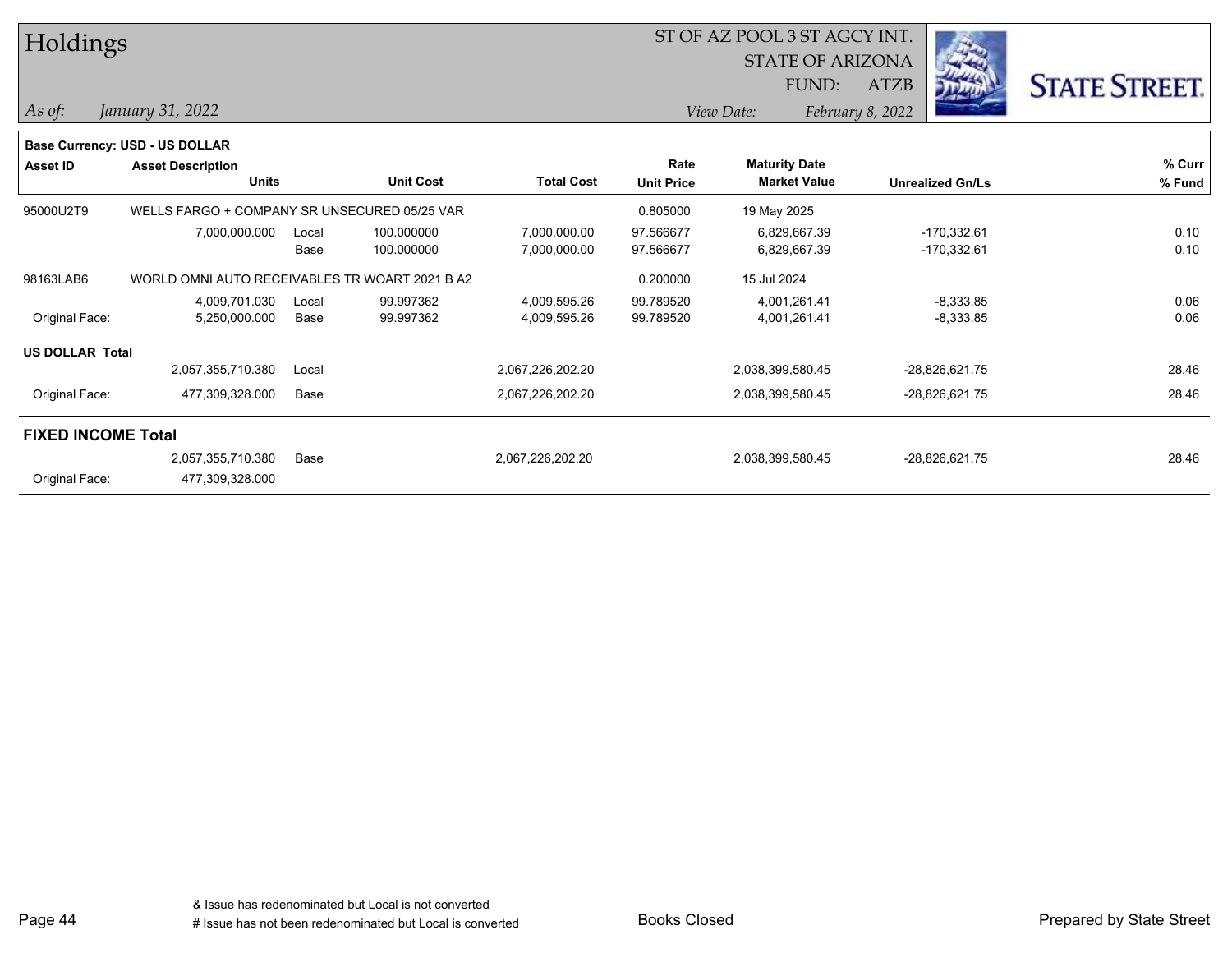| Holdings          |                                                                            |      |                  |                   | ST OF AZ POOL 3 ST AGCY INT.<br><b>STATE OF ARIZONA</b> |                                             |                           |             |                         |                      |
|-------------------|----------------------------------------------------------------------------|------|------------------|-------------------|---------------------------------------------------------|---------------------------------------------|---------------------------|-------------|-------------------------|----------------------|
| $\vert$ As of:    | January 31, 2022                                                           |      |                  |                   |                                                         | View Date:                                  | FUND:<br>February 8, 2022 | <b>ATZB</b> |                         | <b>STATE STREET.</b> |
| <b>Asset ID</b>   | Base Currency: USD - US DOLLAR<br><b>Asset Description</b><br><b>Units</b> |      | <b>Unit Cost</b> | <b>Total Cost</b> | Rate<br><b>Unit Price</b>                               | <b>Maturity Date</b><br><b>Market Value</b> |                           |             | <b>Unrealized Gn/Ls</b> | % Curr<br>% Fund     |
| <b>FUND Total</b> | 7,182,928,123.330                                                          | Base |                  | 7,191,740,300.05  |                                                         | 7,162,218,044.12                            |                           |             | -29.522.255.93          | 100.00               |
| Original Face:    | 477,309,328.000                                                            |      |                  |                   |                                                         |                                             |                           |             |                         |                      |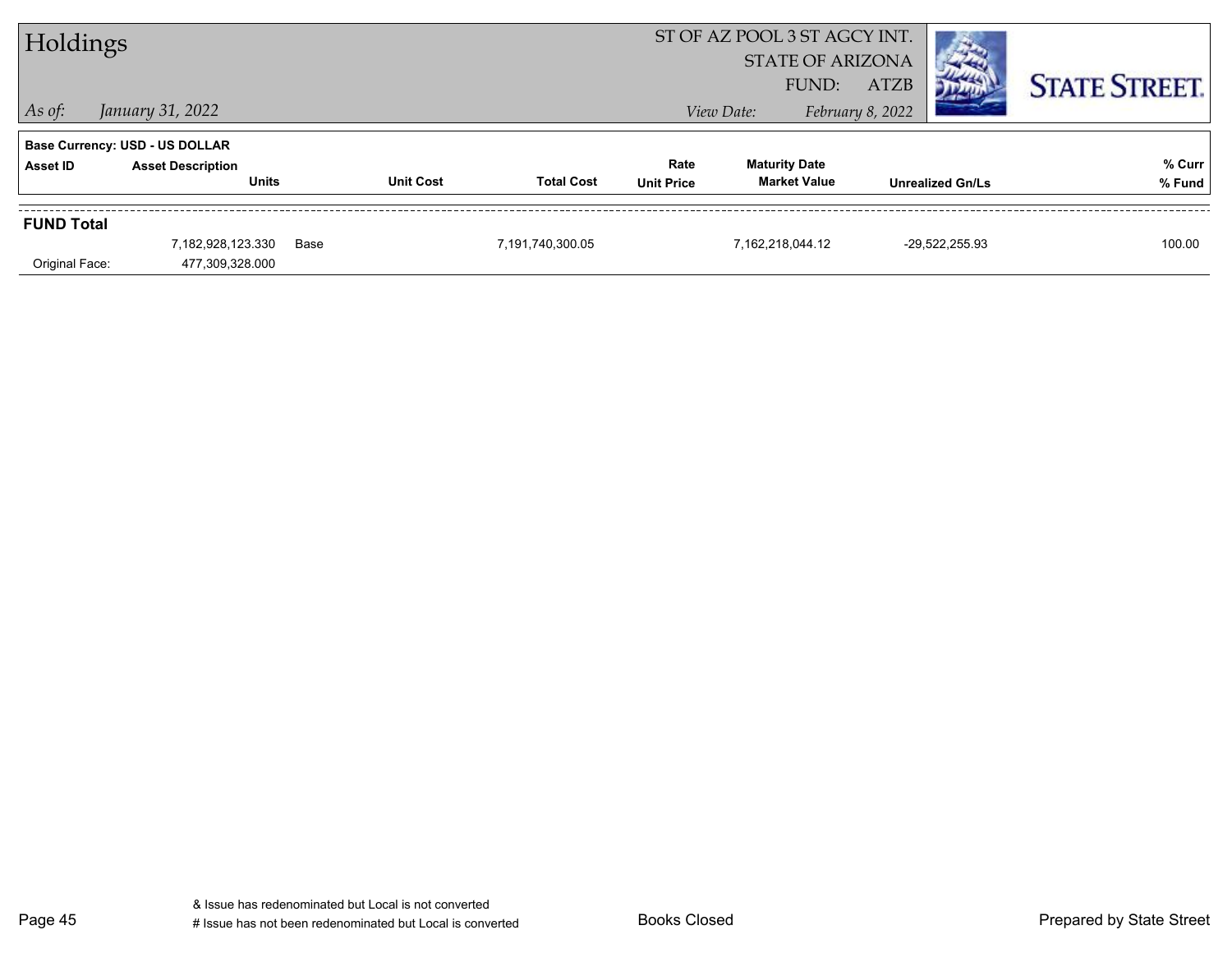# Holdings

## Currency Summary

*As of: January 31, 2022*

# ST OF AZ POOL 3 ST AGCY INT.

STATE OF ARIZONA

FUND: ATZB



*View Date:February 8, 2022*

#### **Base Currency:USD - US DOLLAR**

|                        |                   |       |                   |                     | % Currency |                         |                          |                           |
|------------------------|-------------------|-------|-------------------|---------------------|------------|-------------------------|--------------------------|---------------------------|
|                        | <b>Units</b>      |       | <b>Total Cost</b> | <b>Market Value</b> | % Fund     | <b>Unreal Sec Gn/Ls</b> | <b>Unreal Curr Gn/Ls</b> | <b>Total Unreal Gn/Ls</b> |
| <b>US DOLLAR</b>       |                   |       |                   |                     |            |                         | Exchange Rate:           | 1.000000                  |
| <b>CASH</b>            |                   |       |                   |                     |            |                         |                          |                           |
|                        | 13,401,021.010    | Local | 13,401,021.01     | 13,401,021.01       | 0.19       | 0.00                    |                          | 0.00                      |
|                        |                   | Base  | 13,401,021.01     | 13,401,021.01       | 0.19       | 0.00                    | 0.00                     | 0.00                      |
| <b>CASH EQUIVALENT</b> |                   |       |                   |                     |            |                         |                          |                           |
|                        | 5,112,171,391.940 | Local | 5,111,113,076.84  | 5,110,417,442.66    | 71.35      | $-695,634.18$           |                          | $-695,634.18$             |
|                        |                   | Base  | 5,111,113,076.84  | 5,110,417,442.66    | 71.35      | $-695,634.18$           | 0.00                     | $-695,634.18$             |
| <b>FIXED INCOME</b>    |                   |       |                   |                     |            |                         |                          |                           |
|                        | 2,057,355,710.380 | Local | 2,067,226,202.20  | 2,038,399,580.45    | 28.46      | -28,826,621.75          |                          | -28,826,621.75            |
| Original Face:         | 477,309,328.000   | Base  | 2,067,226,202.20  | 2,038,399,580.45    | 28.46      | -28,826,621.75          | 0.00                     | -28,826,621.75            |
| <b>US DOLLAR Total</b> |                   |       |                   |                     |            |                         |                          |                           |
|                        | 7,182,928,123.330 | Local | 7,191,740,300.05  | 7,162,218,044.12    | 100.00     | -29,522,255.93          |                          | -29,522,255.93            |
| Original Face:         | 477,309,328.000   | Base  | 7,191,740,300.05  | 7,162,218,044.12    | 100.00     | -29,522,255.93          | 0.00                     | -29,522,255.93            |
| <b>FUND Total</b>      |                   |       |                   |                     |            |                         |                          |                           |
|                        | 7,182,928,123.330 | Base  | 7,191,740,300.05  | 7,162,218,044.12    | 100.00     | -29,522,255.93          | 0.00                     | -29,522,255.93            |
| Original Face:         | 477,309,328.000   |       |                   |                     |            |                         |                          |                           |
|                        |                   |       |                   |                     |            |                         |                          |                           |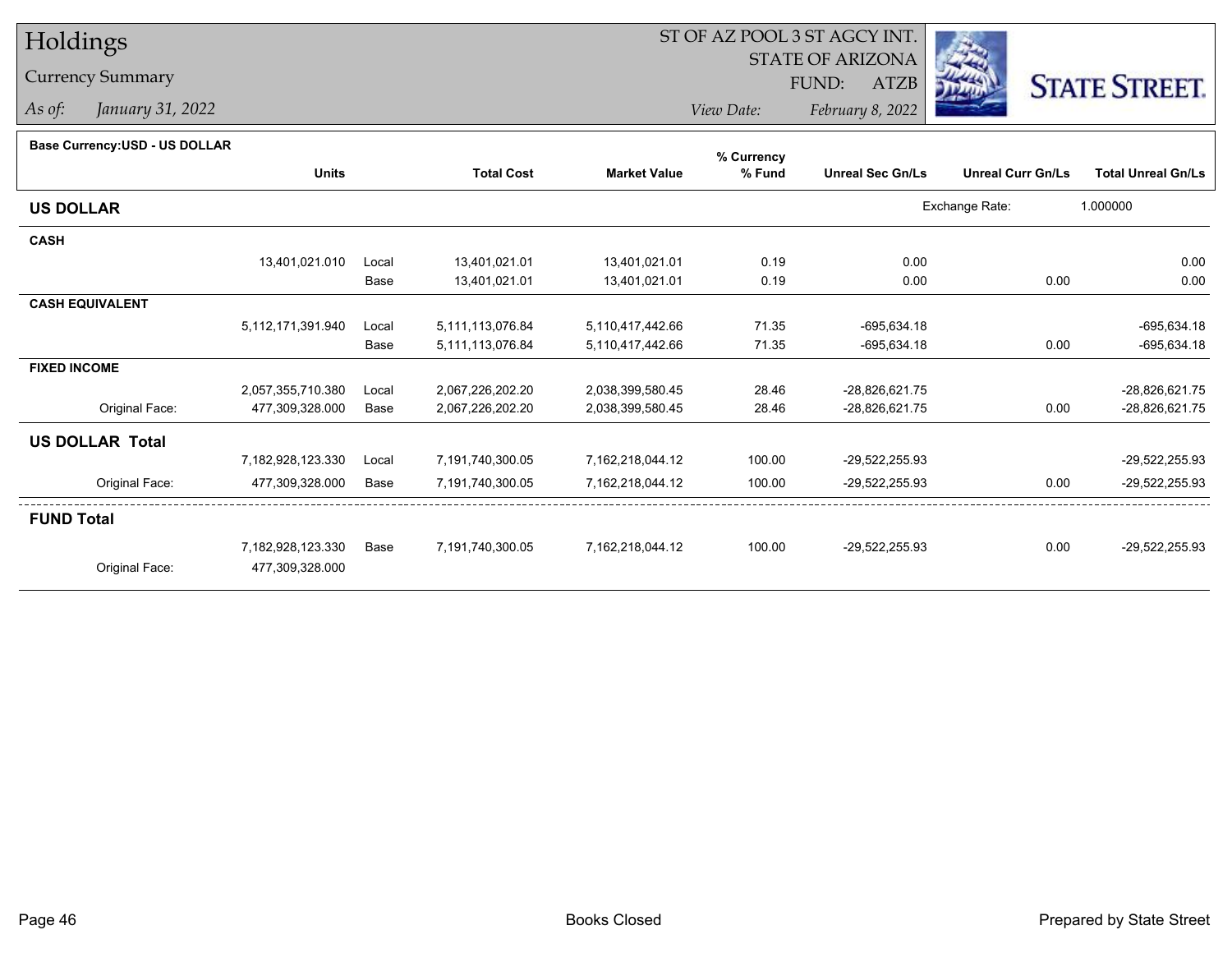| Holdings             |                                       |                   |                     |            | ST OF AZ POOL 3 ST AGCY INT. |                          |                           |
|----------------------|---------------------------------------|-------------------|---------------------|------------|------------------------------|--------------------------|---------------------------|
| <b>Asset Summary</b> |                                       |                   |                     |            | STATE OF ARIZONA             |                          |                           |
|                      |                                       |                   |                     |            | <b>ATZB</b><br>FUND:         |                          | <b>STATE STREET.</b>      |
| As of:               | January 31, 2022                      |                   |                     | View Date: | February 8, 2022             |                          |                           |
|                      | <b>Base Currency: USD - US DOLLAR</b> |                   |                     |            |                              |                          |                           |
|                      | <b>Units</b>                          | <b>Total Cost</b> | <b>Market Value</b> | % Fund     | <b>Unreal Sec Gn/Ls</b>      | <b>Unreal Curr Gn/Ls</b> | <b>Total Unreal Gn/Ls</b> |
| <b>CASH</b>          |                                       |                   |                     |            |                              |                          |                           |
| <b>US DOLLAR</b>     |                                       |                   |                     |            |                              |                          |                           |
|                      | 13,401,021.010                        | 13,401,021.01     | 13,401,021.01       | 0.19       | 0.00                         | 0.00                     | 0.00                      |
| <b>CASH Total</b>    |                                       |                   |                     |            |                              |                          |                           |
|                      | 13,401,021.010                        | 13,401,021.01     | 13,401,021.01       | 0.19       | 0.00                         | 0.00                     | 0.00                      |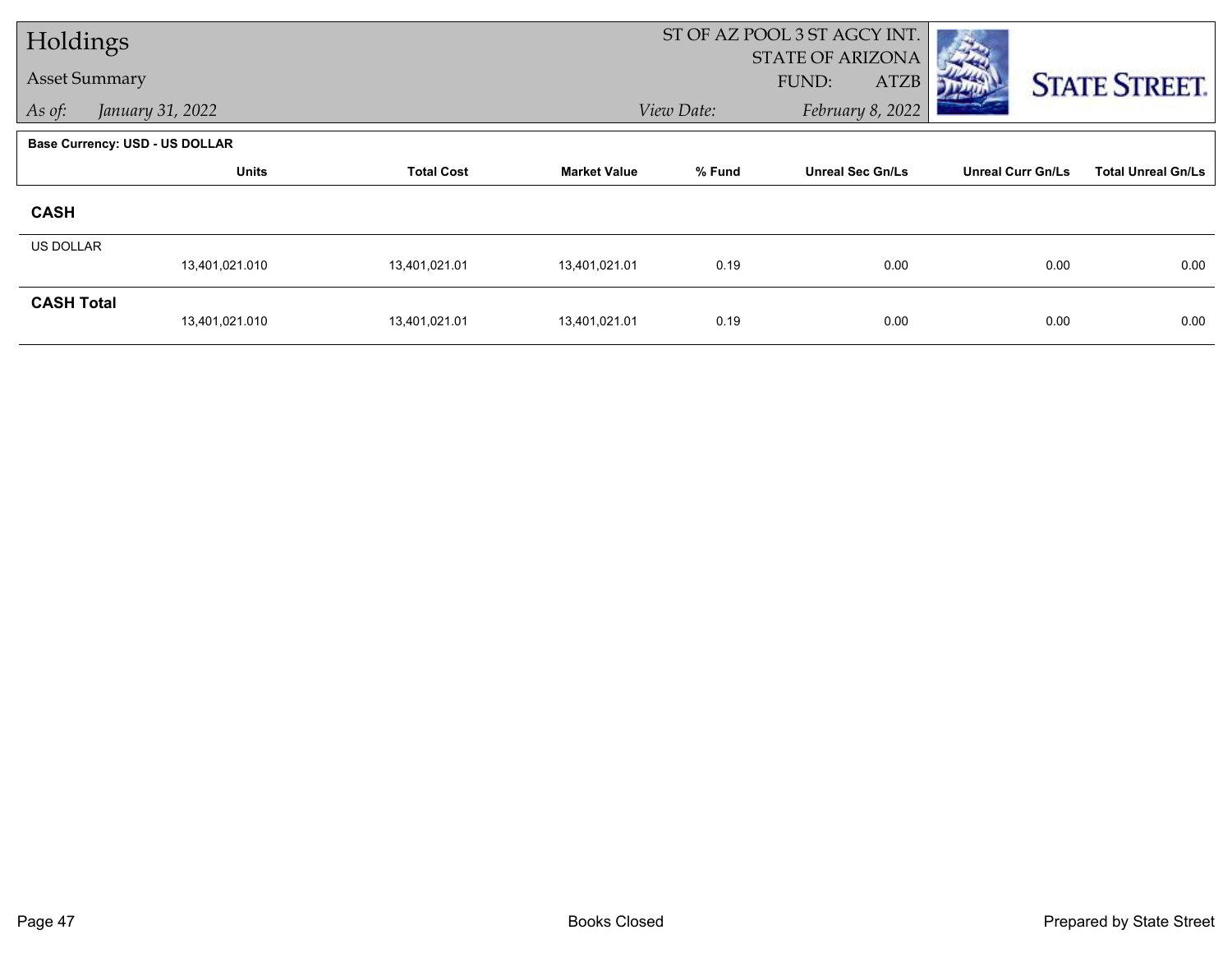| Holdings             |                                       |                   |                     |            | ST OF AZ POOL 3 ST AGCY INT. |                          |                           |
|----------------------|---------------------------------------|-------------------|---------------------|------------|------------------------------|--------------------------|---------------------------|
|                      |                                       |                   |                     |            | <b>STATE OF ARIZONA</b>      |                          |                           |
| <b>Asset Summary</b> |                                       |                   |                     |            | FUND:<br><b>ATZB</b>         |                          | <b>STATE STREET.</b>      |
| As of:               | January 31, 2022                      |                   |                     | View Date: | February 8, 2022             |                          |                           |
|                      | <b>Base Currency: USD - US DOLLAR</b> |                   |                     |            |                              |                          |                           |
|                      | <b>Units</b>                          | <b>Total Cost</b> | <b>Market Value</b> | % Fund     | <b>Unreal Sec Gn/Ls</b>      | <b>Unreal Curr Gn/Ls</b> | <b>Total Unreal Gn/Ls</b> |
|                      | <b>CASH EQUIVALENT</b>                |                   |                     |            |                              |                          |                           |
| <b>US DOLLAR</b>     |                                       |                   |                     |            |                              |                          |                           |
|                      | 5,112,171,391.940                     | 5,111,113,076.84  | 5,110,417,442.66    | 71.35      | $-695,634.18$                | 0.00                     | -695,634.18               |
|                      | <b>CASH EQUIVALENT Total</b>          |                   |                     |            |                              |                          |                           |
|                      | 5,112,171,391.940                     | 5,111,113,076.84  | 5,110,417,442.66    | 71.35      | $-695,634.18$                | 0.00                     | $-695,634.18$             |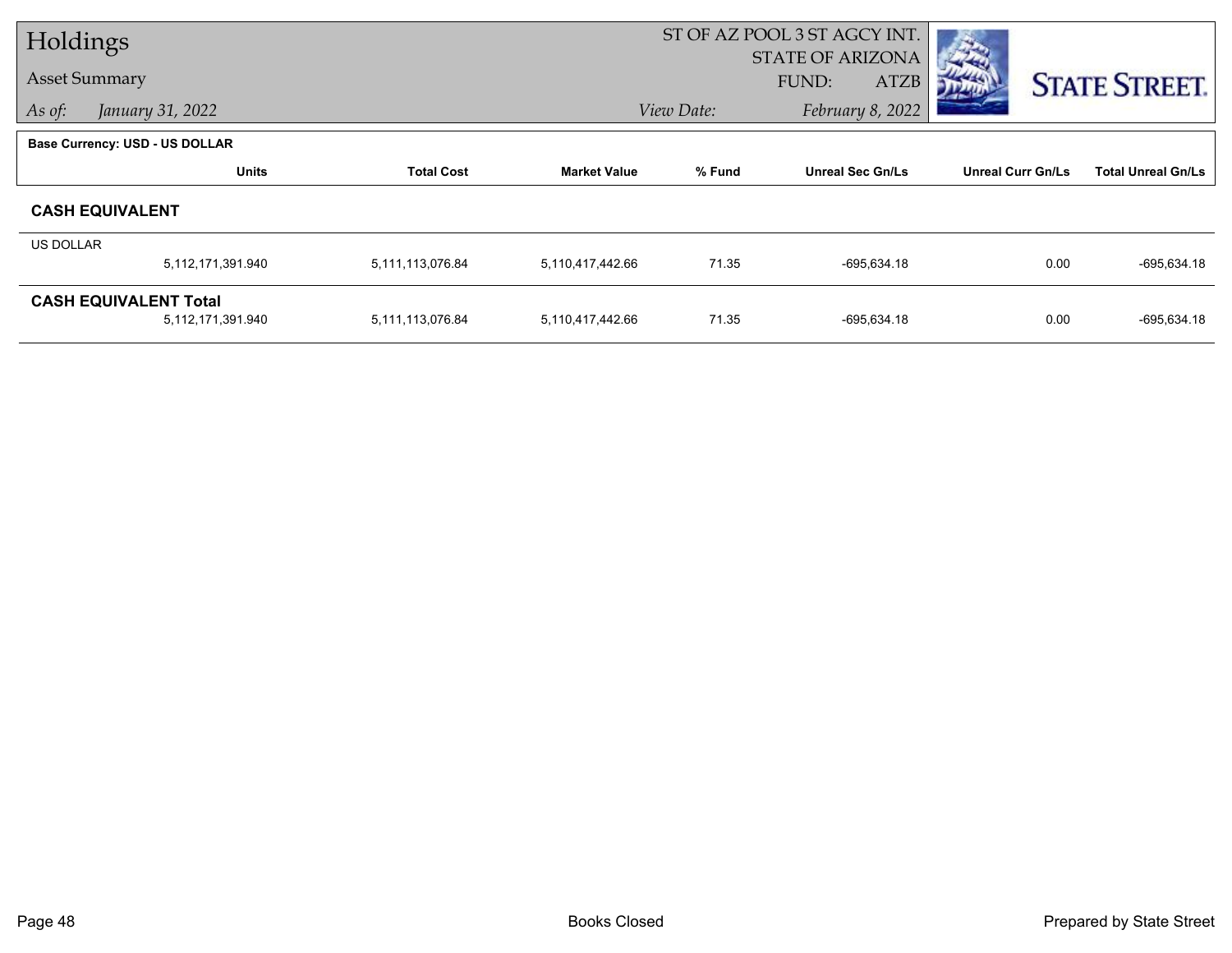| Holdings  |                                |                   |                     |            | ST OF AZ POOL 3 ST AGCY INT. |                          |                           |
|-----------|--------------------------------|-------------------|---------------------|------------|------------------------------|--------------------------|---------------------------|
|           |                                |                   |                     |            | <b>STATE OF ARIZONA</b>      |                          |                           |
|           | <b>Asset Summary</b>           |                   |                     |            | <b>ATZB</b><br>FUND:         |                          | <b>STATE STREET.</b>      |
| As of:    | January 31, 2022               |                   |                     | View Date: | February 8, 2022             |                          |                           |
|           | Base Currency: USD - US DOLLAR |                   |                     |            |                              |                          |                           |
|           | <b>Units</b>                   | <b>Total Cost</b> | <b>Market Value</b> | % Fund     | <b>Unreal Sec Gn/Ls</b>      | <b>Unreal Curr Gn/Ls</b> | <b>Total Unreal Gn/Ls</b> |
|           | <b>FIXED INCOME</b>            |                   |                     |            |                              |                          |                           |
| US DOLLAR |                                |                   |                     |            |                              |                          |                           |
|           | 2,057,355,710.380              | 2,067,226,202.20  | 2,038,399,580.45    | 28.46      | -28,826,621.75               | 0.00                     | -28,826,621.75            |
|           | <b>FIXED INCOME Total</b>      |                   |                     |            |                              |                          |                           |
|           | 2,057,355,710.380              | 2,067,226,202.20  | 2,038,399,580.45    | 28.46      | -28,826,621.75               | 0.00                     | -28,826,621.75            |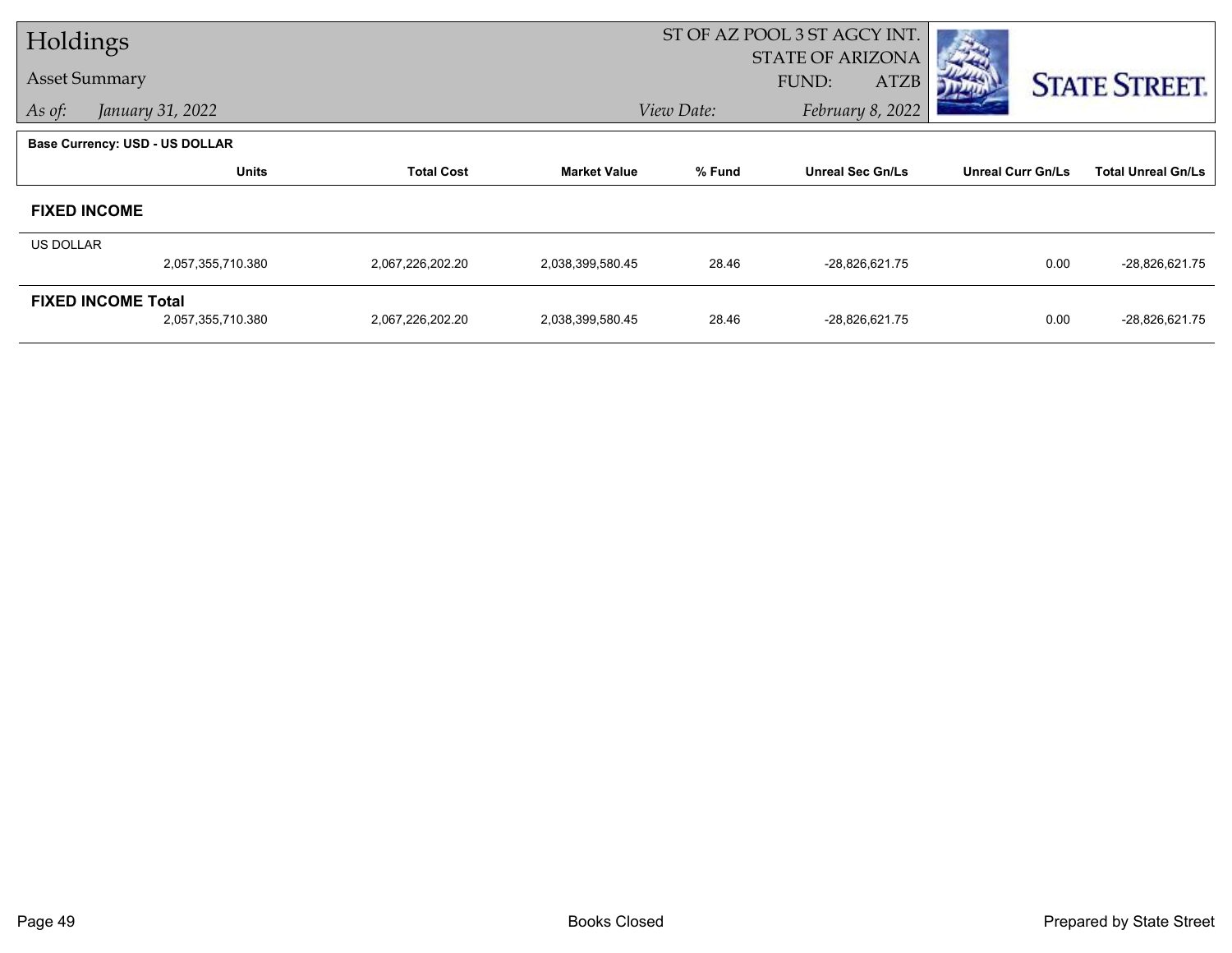|                   | Holdings                              |                   |                     | ST OF AZ POOL 3 ST AGCY INT. |                                                 |                          |                           |
|-------------------|---------------------------------------|-------------------|---------------------|------------------------------|-------------------------------------------------|--------------------------|---------------------------|
|                   | <b>Asset Summary</b>                  |                   |                     |                              | <b>STATE OF ARIZONA</b><br><b>ATZB</b><br>FUND: |                          | <b>STATE STREET.</b>      |
| As of:            | January 31, 2022                      |                   |                     | View Date:                   | February 8, 2022                                |                          |                           |
|                   | <b>Base Currency: USD - US DOLLAR</b> |                   |                     |                              |                                                 |                          |                           |
|                   | Units                                 | <b>Total Cost</b> | <b>Market Value</b> | % Fund                       | <b>Unreal Sec Gn/Ls</b>                         | <b>Unreal Curr Gn/Ls</b> | <b>Total Unreal Gn/Ls</b> |
| <b>FUND Total</b> |                                       |                   |                     |                              |                                                 |                          |                           |
|                   | 7,182,928,123.330                     | 7,191,740,300.05  | 7.162.218.044.12    | 100.00                       | -29.522.255.93                                  | 0.00                     | -29,522,255.93            |